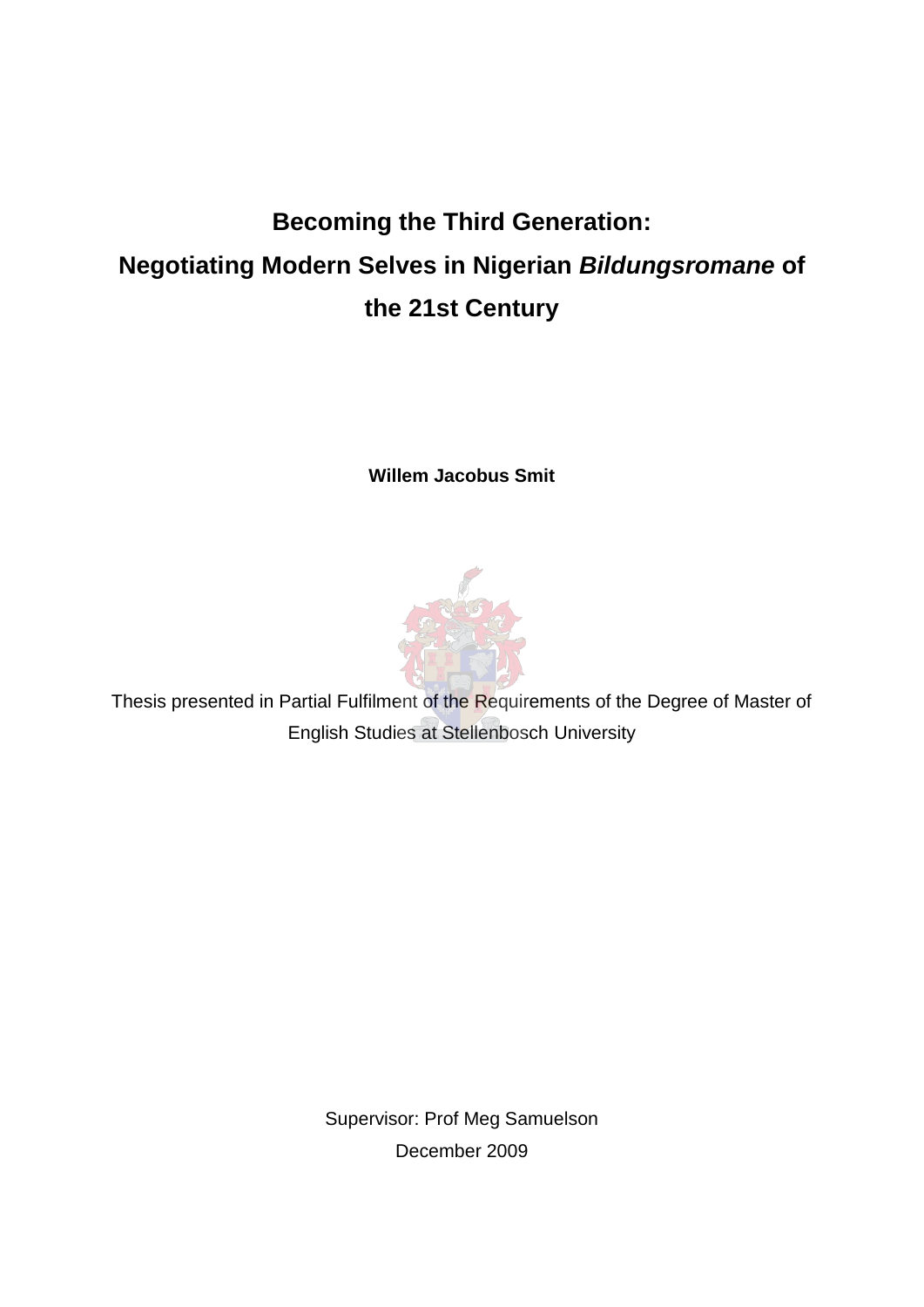## **DECLARATION**

By submitting this dissertation electronically, I declare that the entirety of the work contained therein is my own, original work, that I am the owner of the copyright thereof (unless to the extent explicitly otherwise stated) and that I have not previously in its entirety or in part submitted it for obtaining any qualification.

December 2009

Copyright © 2008 Stellenbosch University All rights reserved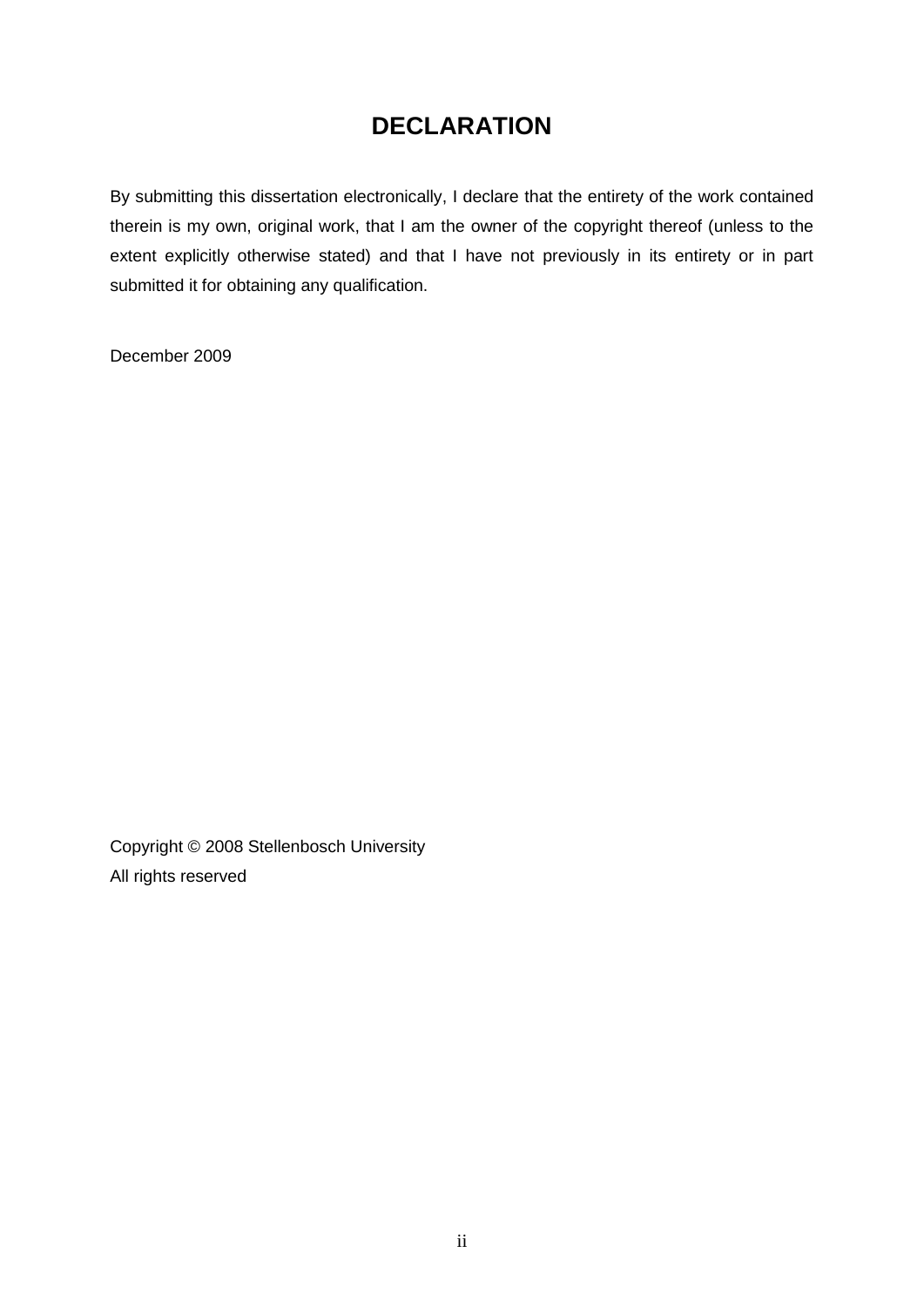### **ACKNOWLEDGEMENTS**

This thesis is foremost for "the only wise God, [my] Saviour, [to whom] be glory and majesty and might and authority, even now and forever. Amen" (Jude 1:25). Secondly, the thesis is dedicated with all thankfulness to Jesus Christ my Lord and Saviour, through whom "I can do all things [because He] strengthens me" (Philippians 4:13), as well as to the Holy Spirit for the wisdom, guidance and comfort provided me throughout.

To my parents, Hennie and Elsabet: thank you for always encouraging me to become who God made me to be, and for facilitating my journey of becoming with love, encouragement, devotion and understanding. Thank you for raising me in Malaŵi, and for cultivating within me a love and respect for her joys and sorrows. My second parents, Pieter and Marelise, as well as my grandparents: thank you for all the prayers, interest and encouragement. Marelise, thank you for all the readings and track-changes!

To Ernst, Nico and Lizelle: thank you for loving and supporting me. Thank you for undertaking a compulsory study of Latin in "our" second year – *Sals nihil disputa est*. I love you guys so much. "Lank lewe Klein-Babbie"!

Meg, without your brilliant supervisory skills, this journey would have been much harder. Thank you for encouraging me to grow, for supporting and shaping my ideas; for never giving up; for never getting upset; for an unmatched work ethic and consistency; for always raising the bar and always expecting more; for your patience; for your work *and* life skills! This thesis owes a great debt to you which I will never forget.

I am also very grateful to the National Research Foundation of South Africa for bursary support linked to Meg Samuelson's research project "Southern African Subjectivities: Roots and Routes in Literary and Cultural Studies".

Marelise, Eva and Sus: thank you for the melodrama, the sense and twaddle we share, the silliness and the seriousness... It's the stuff that makes great dreams come true. Thank you, Ma'am, for shaping my early thoughts on literature, for laying a firm foundation. A special word of thanks to Annie for grinding me. As you intended, I have become much more competent than I was before starting this study. Finally, the gang of friends with which God surrounded and blessed me while this thesis took shape: Cobus, Aimee, Almari, Lauren, Lolly, J.C., Sias, Ronette, Shari, Grethe, Riaan, Heinich, Michael, J.C., Jabs, Yandre, Retief,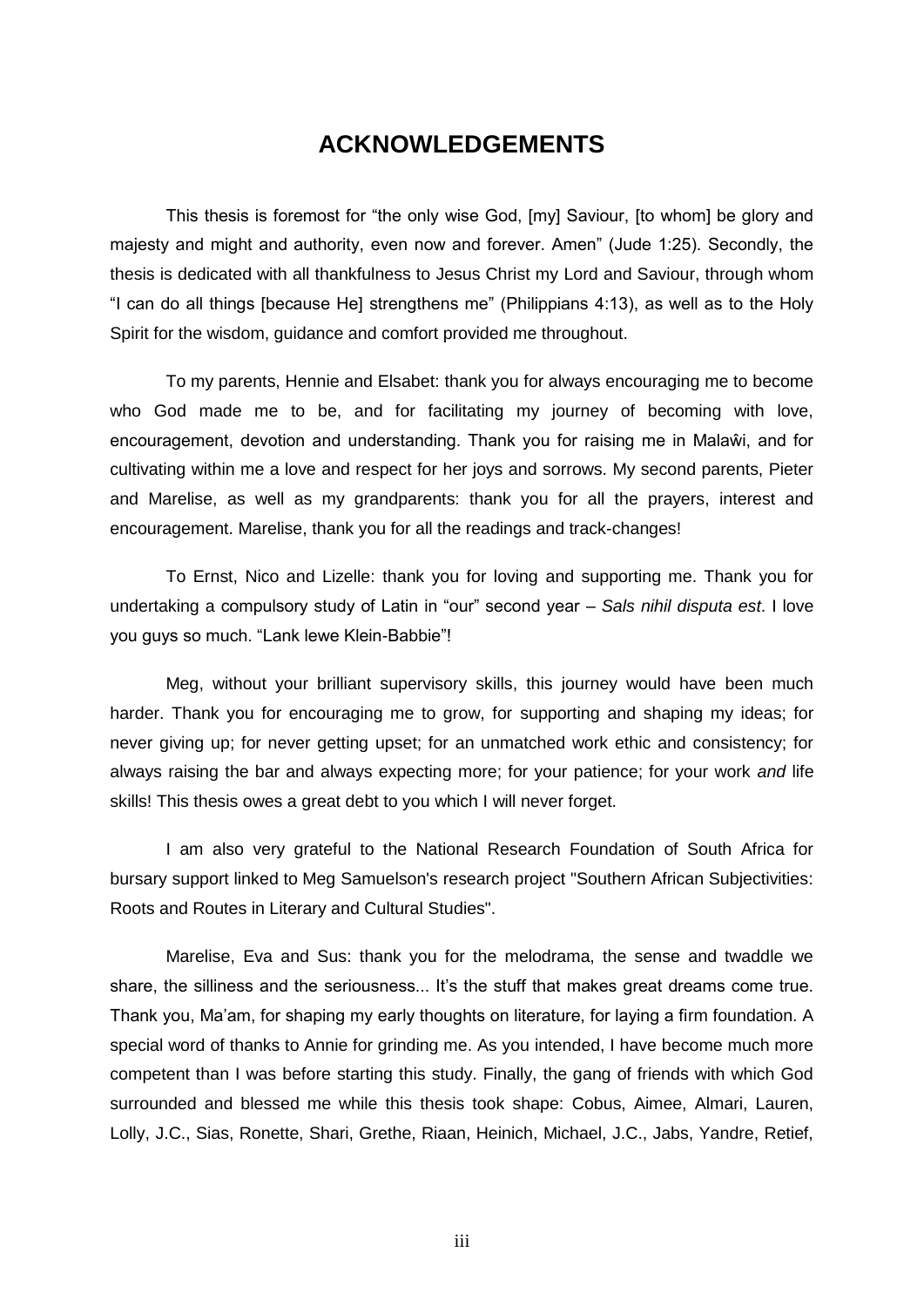Imke, Carla, Alexa, Marguerite, Karla, Jock, Lieschen and Franci. Thank you for all the support, love, prayers and encouragement – be blessed, you guys rock!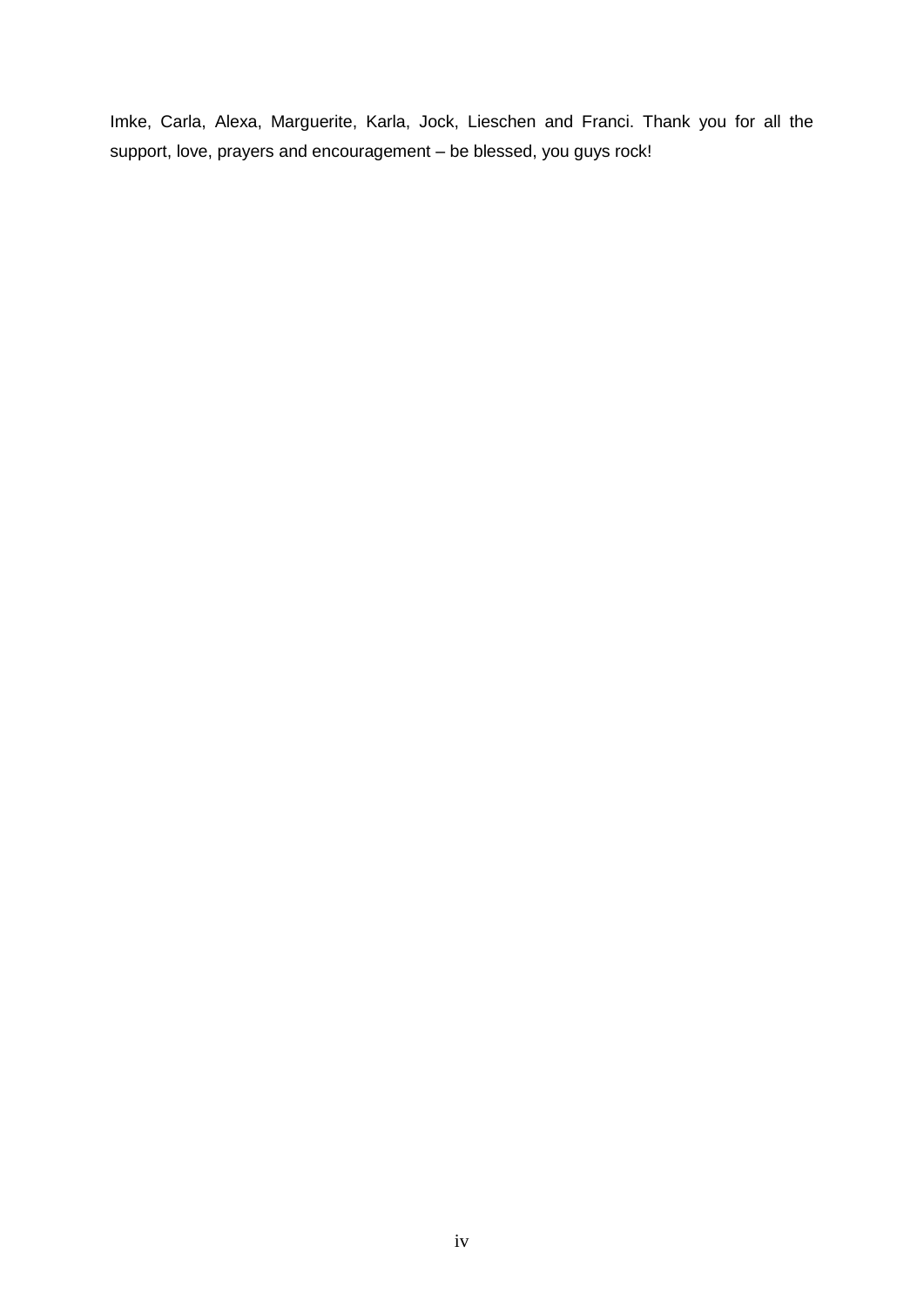### **ABSTRACT**

In recent years, original and exciting developments have been taking place in Nigerian literature. This new body of literature, collectively referred to as the "third generation", has lately received international acclaim. In this emergent literature, the negotiation of a new, contemporary identity has become a central focus. At the same time, recent Nigerian literary texts are articulating responses to various developments in the Nigerian nation: Nigeria's current political and socio-economic situation, diverse forms of cultural hybridisation, as well as an increasing trans-national consciousness, to mention only a few. Three 21st-century novels – Chimamanda Nogzi Adichie's *Purple Hibiscus* (2004), Sefi Atta's *Everything Good Will Come* (2004) and Chris Abani's *GraceLand* (2005) – reveal how new avenues of identity-negotiation and formation are being explored in various contemporary Nigerian situations.

This study tracks the ways in which the *Bildungsroman*, the novel of selfdevelopment, serves as a vehicle through which this new identity is articulated. Concurrently, this study also grapples with the ways in which the articulation and negotiation of this new identity reshapes the conventions of the classical *Bildungsroman* genre, thereby establishing a unique and contemporary Nigerian *Bildungsroman* for the 21st century.

The identity that is being negotiated by the third generation is multi-layered and inclusive, as opposed to the exclusive and unitary identities which are observable in Nigerian novels of the previous two generations. Such inclusivity, as well as the hybrid environments in which this identity is being negotiated, results in a form of "identity layering". Thus, the individual comes into being at the point of intersection, overlap and collision of various modes of self-making. Such "layering" allows the individual, albeit not without challenge, to perform a self-styled identity, which does not necessarily conform to the dictates of society. At the same time, the identity is negotiated by means of an engagement, in the form of intertextual dialoguing, with Nigeria's preceding literary generations.

The most prominent arenas in which this new identity is negotiated include silenced domestic spaces, religo-cultural traditions, constructs of gender and nation, as well as in multicultural and hybrid communities. The investigation conducted in this thesis will, consequently, also focus on such areas of Nigerian life, as they are portrayed in the focal texts. Various theories of literary analysis (some of which specifically focus on Nigeria), *Bildungsroman* theory, theories of allegory, (imaginative) nation formation, feminism, gender

v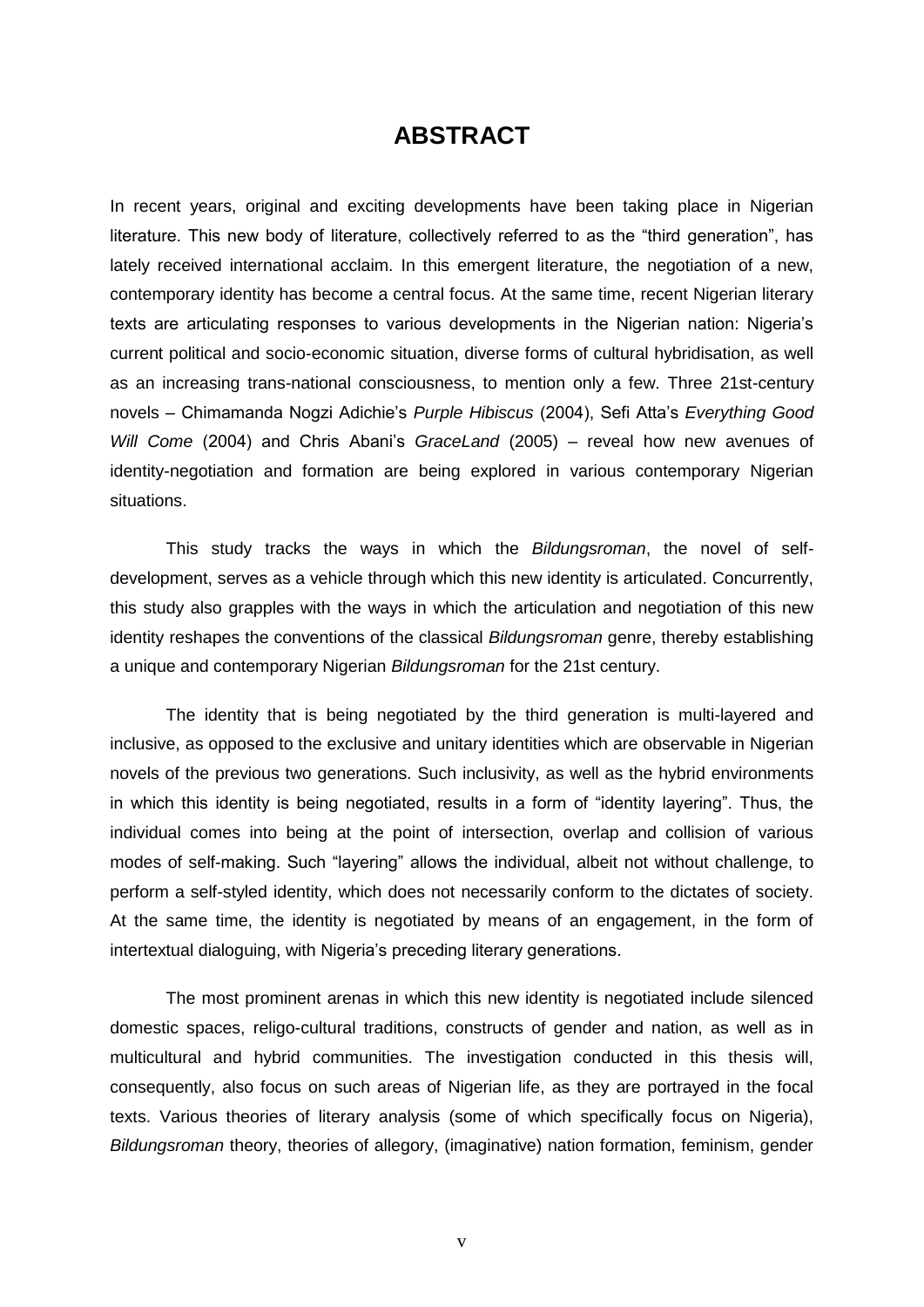and performativity, as well as theories of cultural identity and cultural exchanges, will form the critical and theoretical framework within which this investigation will be executed.

Chapter One explores how *Purple Hibiscus*'s protagonist, Kambili Achike, negotiates her gender identity and voice in order to constitute herself as an independent, self-authoring individual. Chapter Two, which focuses on *Everything Good Will Come*, investigates the dialectic relationship between Enitan Taiwo's national and personal identity, which inevitably leads to her quest to reconceive her gender identity, since national identity, as she finds out, is always an engendered construct. In its analysis of *GraceLand*, Chapter Three turns to the difficulties that Elvis Oke faces when he attempts to negotiate an alternative masculine identity within a rigid patriarchal system and between the cracks of a fraudulent African modernity.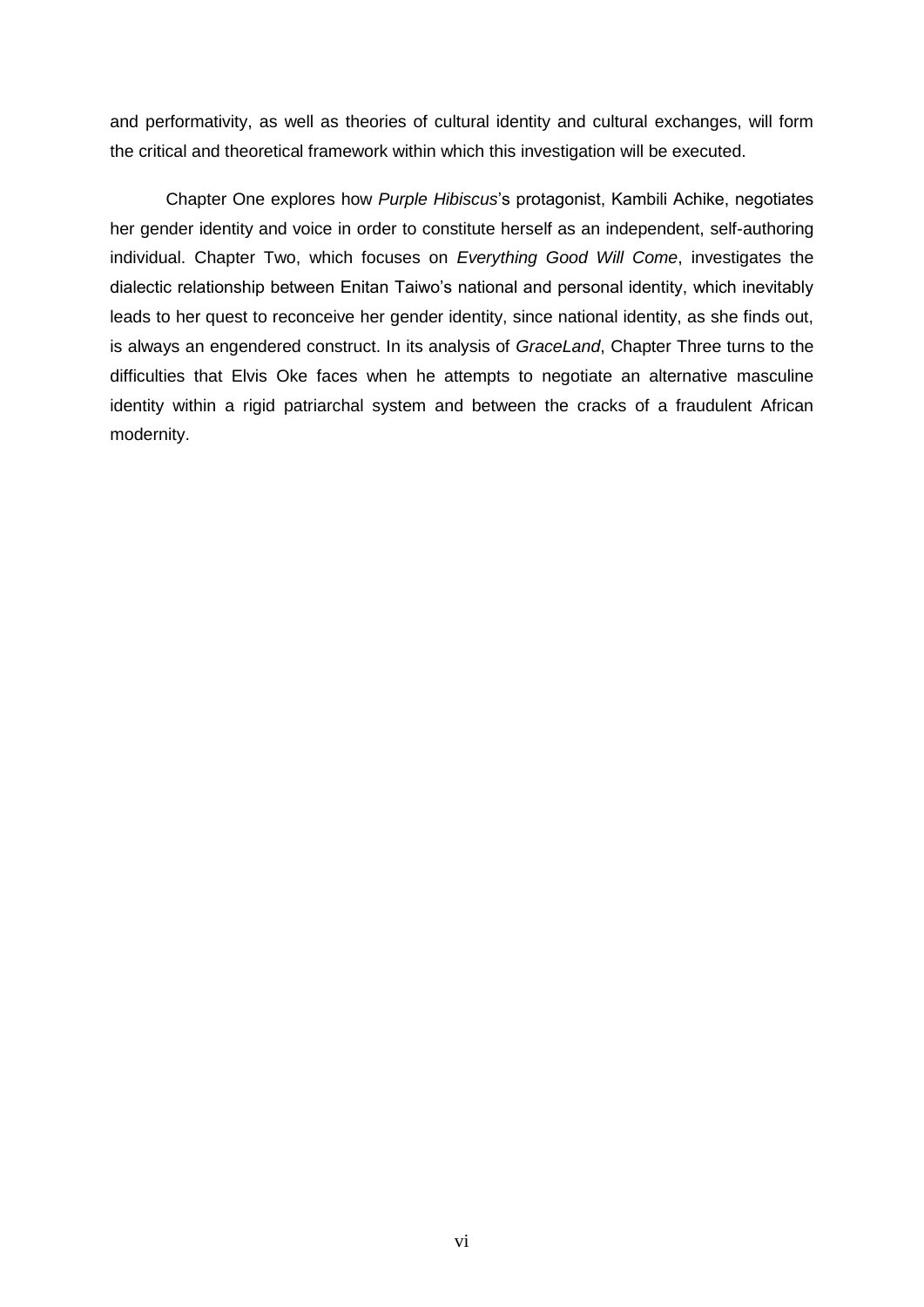#### **OPSOMMING**

In die afgelope paar jaar was daar opwindende, oorspronklike ontwikkelinge in Nigeriese literatuur. Hierdie nuwe literatuurkorpus, wat gesamentlik bekend staan as die "derde generasie‖, het onlangs internasionale erkenning ontvang. In hierdie opkomende literatuur, kry die soeke na ‗n nuwe, kontemporêre identiteit 'n sentrale fokus. Terselfdertyd reageer onlangse Nigeriese literêre werke met verskeie ontwikkelinge in die Negeriese nasie: Nigerië se huidige politieke en sosio-ekonomiese situasie, diverse vorme van kultuurverbastering asook ‗n toenemende trans-nasionale bewustheid, om maar 'n paar te noem. Drie 21ste eeuse romans – Chimamanda Nogzi Adichie se *Purple Hibiscus* (2004), Sefi Atta se *Everything Good Will Come* (2004) en Chris Abani se *GraceLand* (2005) – onthul hoe nuwe kanale van identiteidsonderhandeling en –vorming in verskeie kontemporêre Nigeriese situasies ondersoek word.

Hierdie studie ondersoek die maniere waarop die *Bildungsroman*, die roman van selfontwikkeling, as ‗n medium dien waardeur hierdie nuwe identiteit geartikuleer word. Terselfdertyd sal hierdie studie ook worstel met die maniere waarin die artikulasie en soeke na hierdie nuwe identiteit die konvensies van die klassieke *Bildungsroman* genre hervorm, en daardeur ‗n unieke en kontemporêre Nigeriese *Bildungsroman* vir die 21ste eeu vestig.

Die identiteit wat ontwikkel deur die derde generasie is veelvlakkig en inklusief en staan teenoor die eksklusiewe, eenvormige identiteite wat in Nigeriese romans van die vorige twee generasies opgemerk word. Hierdie inklusiwiteit, sowel as die hibriede omgewings waarin hierdie identeite ontwikkel word, lei tot die vorming van identiteitslae. Die individu kom dus tot stand by die kruising, oorvleueling en botsing van verskillende metodes van selfvorming. Hierdie vorming van lae laat die individu toe, alhoewel nie sonder uitdagings nie, om ‗n selfgevormde identiteit te hê wat nie noodwendig aan die eise van die gemeenskap voldoen nie. Terselfdertyd word hierdie identiteit onderhandel deur 'n skakeling met Nigerië se voorafgaande literêre generasies in die vorm van intertekstuele dialoog.

Die mees prominente omgewings waar hierdie nuwe identiteit onderhandel word, sluit stilgemaakte huishoudelike spasies, religieus-kulturele tradisies, konstrukte van gender en nasie, sowel as multi-kulturele en hibriede gemeenskappe in. Die ondersoek wat in hierdie tesis uitgevoer sal word, sal daarom ook fokus op hierdie areas van Nigeriese lewe, soos deur die fokale tekste voorgestel. Verskeie teorieë van literêre analise (sommige wat spesifiek op Nigerië fokus), *Bildungsroman*teorie, teorieë van allegorie, (denkbeeldige) nasievorming, feminisme, gender en performatiwiteit, sowel as teorieë van kultuuridentiteit

vii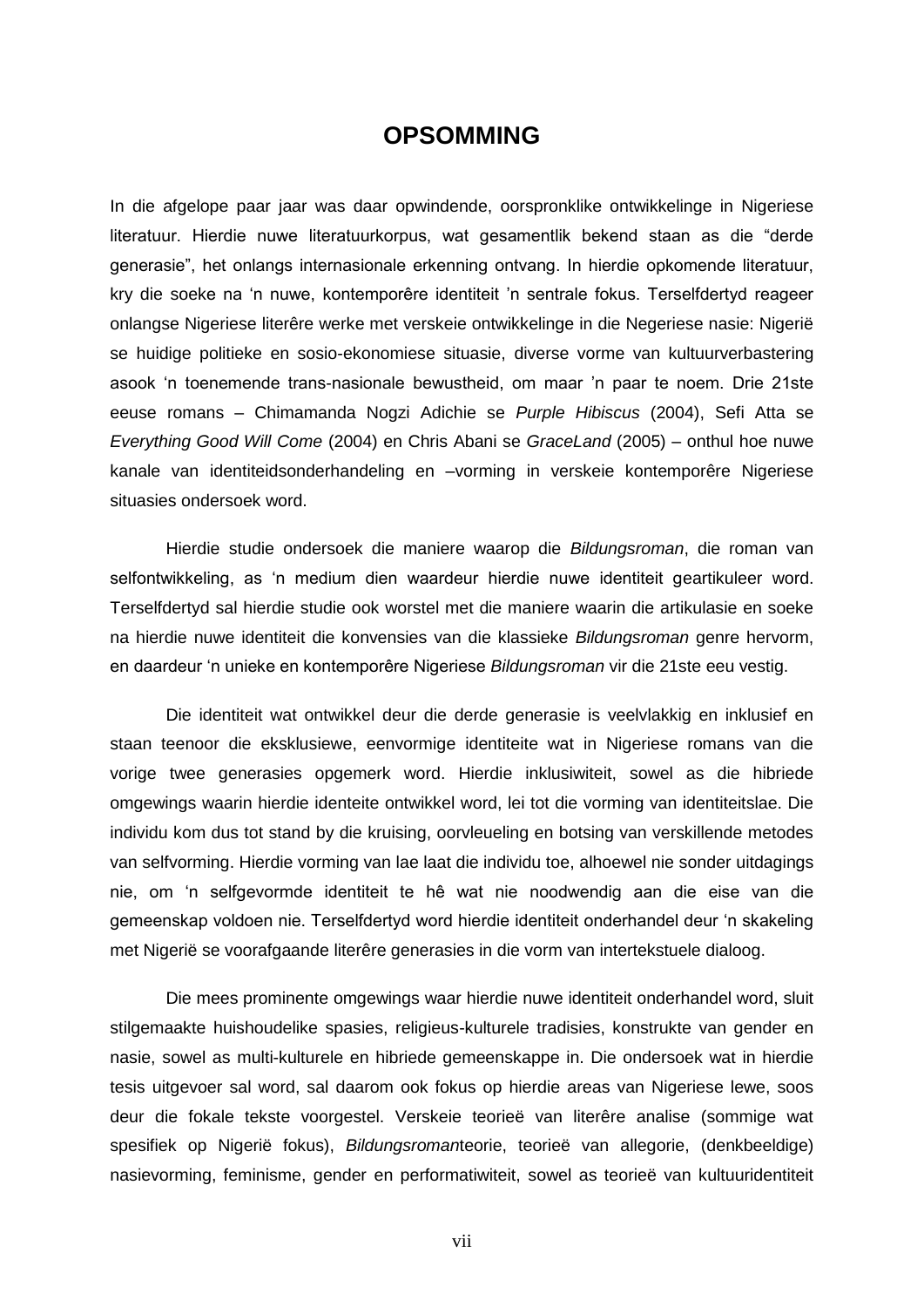en -uitruiling, vorm die kritiese en teoretiese raamwerk waarbinne hierdie ondersoek uitgevoer sal word.

Hoofstuk een ondersoek hoe *Purple Hibiscus* se protagonist, Kambili Achike, haar genderidentiteit onderhandel en uitdrukking gee om haarself as onafhanklike, self-skeppende individu te vorm. Hoofstuk twee, wat fokus op *Everything Good Will Come,* ondersoek die dialektiese verhouding tussen Enitan Taiwo se nasionale en persoonlike identiteit, wat onvermydelik lei tot die herbedenking van haar genderidentiteit, aangesien nasionale identiteit, soos sy uitvind, altyd 'n gekweekte konstruk is. In sy analise van *GraceLand*, draai Hoofstuk drie om die moeilikhede wat Elvis Oke in die gesig staar wanneer hy probeer om 'n alternatiewe manlike identiteit te onderhandel in 'n rigiede patriargale sisteem tussen krake van 'n bedrieglike Afrika-moderniteit.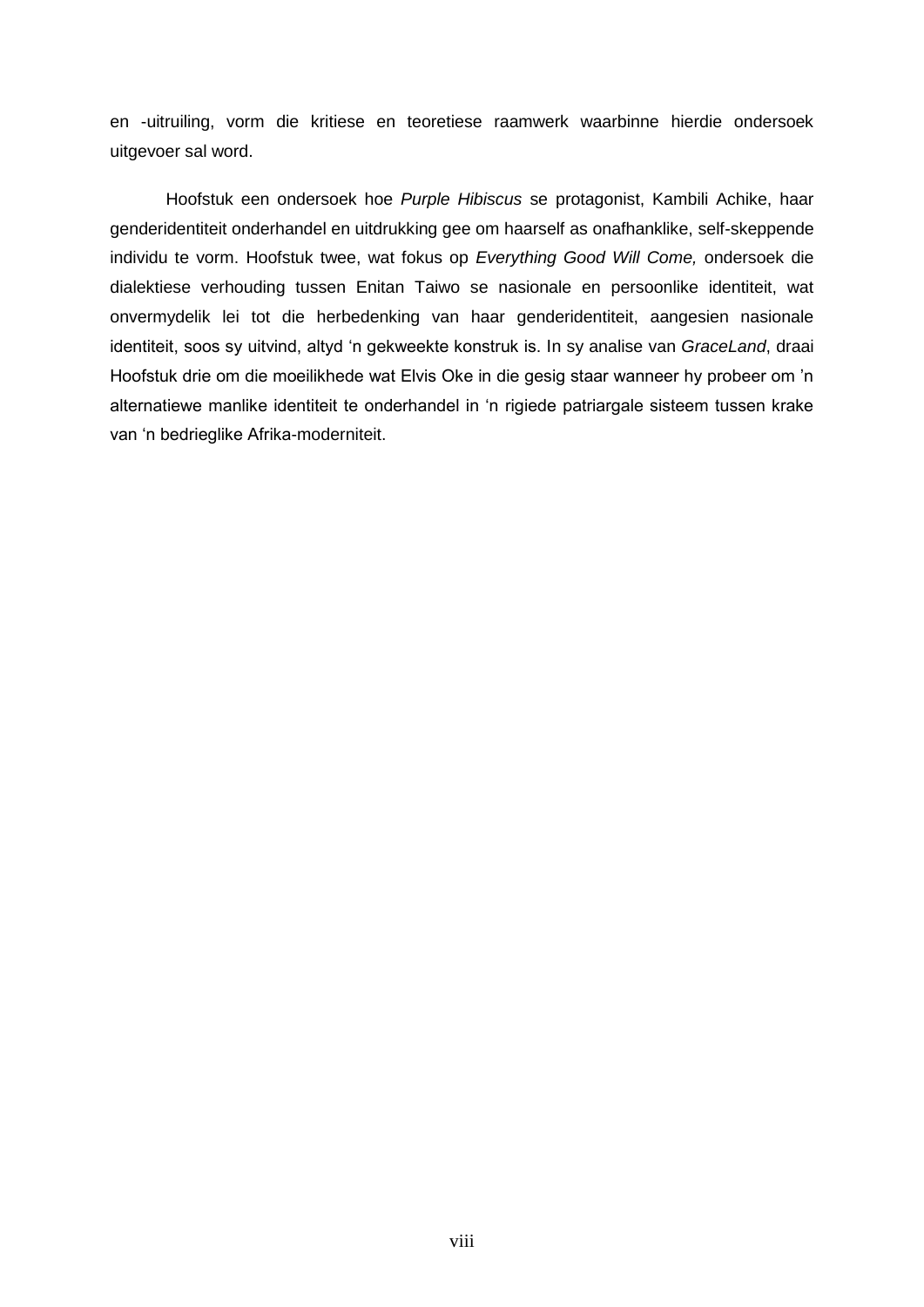## **CONTENTS**

| CHAPTER ONE: THE EMERGENCE OF A NEW GENERATION  1                  |  |
|--------------------------------------------------------------------|--|
| <b>CHAPTER TWO: NEGOTIATING TRADITIONS, GENDER AND SILENCES IN</b> |  |
|                                                                    |  |
|                                                                    |  |
|                                                                    |  |
|                                                                    |  |
| CHAPTER THREE: EVERYTHING GOOD WILL COME AND BECOMING A            |  |
|                                                                    |  |
|                                                                    |  |
|                                                                    |  |
|                                                                    |  |
| CHAPTER FOUR: GRACELAND AND THE NEGOTIATION OF MODERN              |  |
|                                                                    |  |
|                                                                    |  |
|                                                                    |  |
|                                                                    |  |
|                                                                    |  |
|                                                                    |  |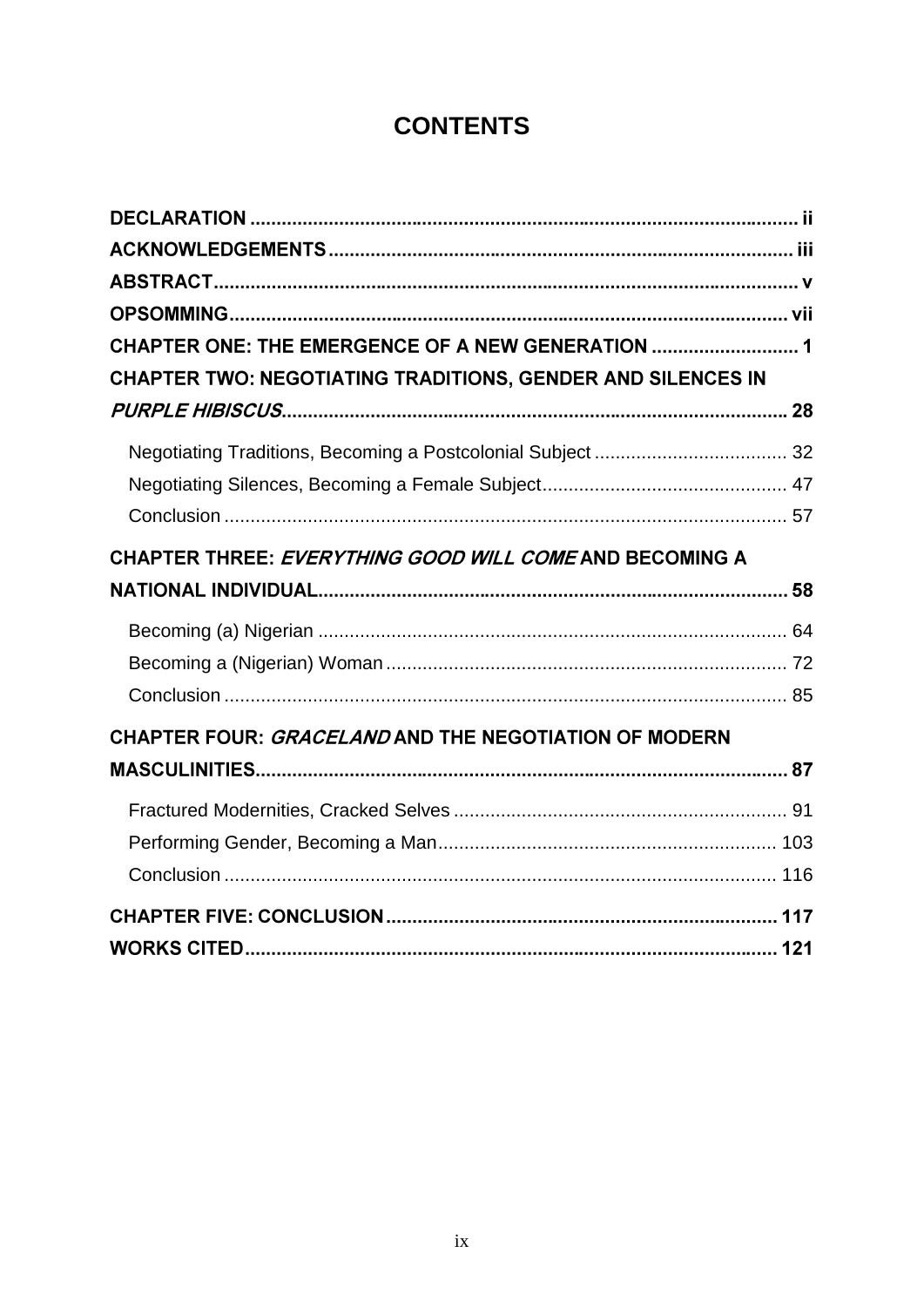#### **CHAPTER ONE: THE EMERGENCE OF A NEW GENERATION**

Since the late 1980s, Nigerian literature has undergone a number of exciting developments. The three texts that form the focus of the current study, Chris Abani's *GraceLand* (2004), Sefi Atta's *Everything Good Will Come* (2004) and Chimamanda Ngozi Adichie's *Purple Hibiscus* (2005) have emerged from a new body of writing that has recently been termed "third generation". Although the authors of the third generation are generally relatively young, the term "third-generation" specifically refers to a textual, rather than to an authorial, development in Nigeria's literature – signifying an emerging literary trend that is taking shape as texts with similar sentiments and goals are being published. The term "third-generational authors", accordingly, refers to those authors who construct works that fall within this new field or body of writing.

The purpose of the current study is to investigate how the *Bildungsroman* functions as a literary vehicle by means of which new, contemporary Nigerian identities are produced in three third-generation novels.<sup>1</sup> Such an investigation is done, firstly, by investigating the various ways and strategies employed by the third-generation authors to portray and negotiate the becoming of their protagonists. Secondly, I will illustrate how such processes of becoming, as well as the identities that are produced, establish the trend and elucidate the sentiments of the third generation in general. The various processes of becoming will, thirdly, demonstrate how this generation has redefined the African *Bildungsroman*, in such a way that these novels have come to exemplify the new and contemporary Nigerian identity.

The focal texts were chosen for specific reasons. All three texts are *Bildungsromane*, and are thus, by definition, novels that focus on the development of the individual's identity, which is the primary focus of this study. Though it is impossible for three texts to represent an entire body of literature, the focal texts do represent some of the seminal characteristics of the third generation, such as: voicing marginal (gender) identities; breaking taboos; reinterpreting and revisiting longstanding themes and events to allow for the articulation of contemporary commentary; engaging with hybridisation and multiculturalism; challenging social and literary conventions; and reflecting national and political engagement. The chosen texts sketch a broad (though necessarily incomplete) picture of Nigeria's socio-economic

<sup>&</sup>lt;sup>1</sup> Though the three focal texts of the current study are all *Bildungsromane*, which focus on individual journeys of becoming, not all third-generation texts are. The literary body evolved from the poetic realm, and encompasses a field that ranges from poetry to short stories and novels.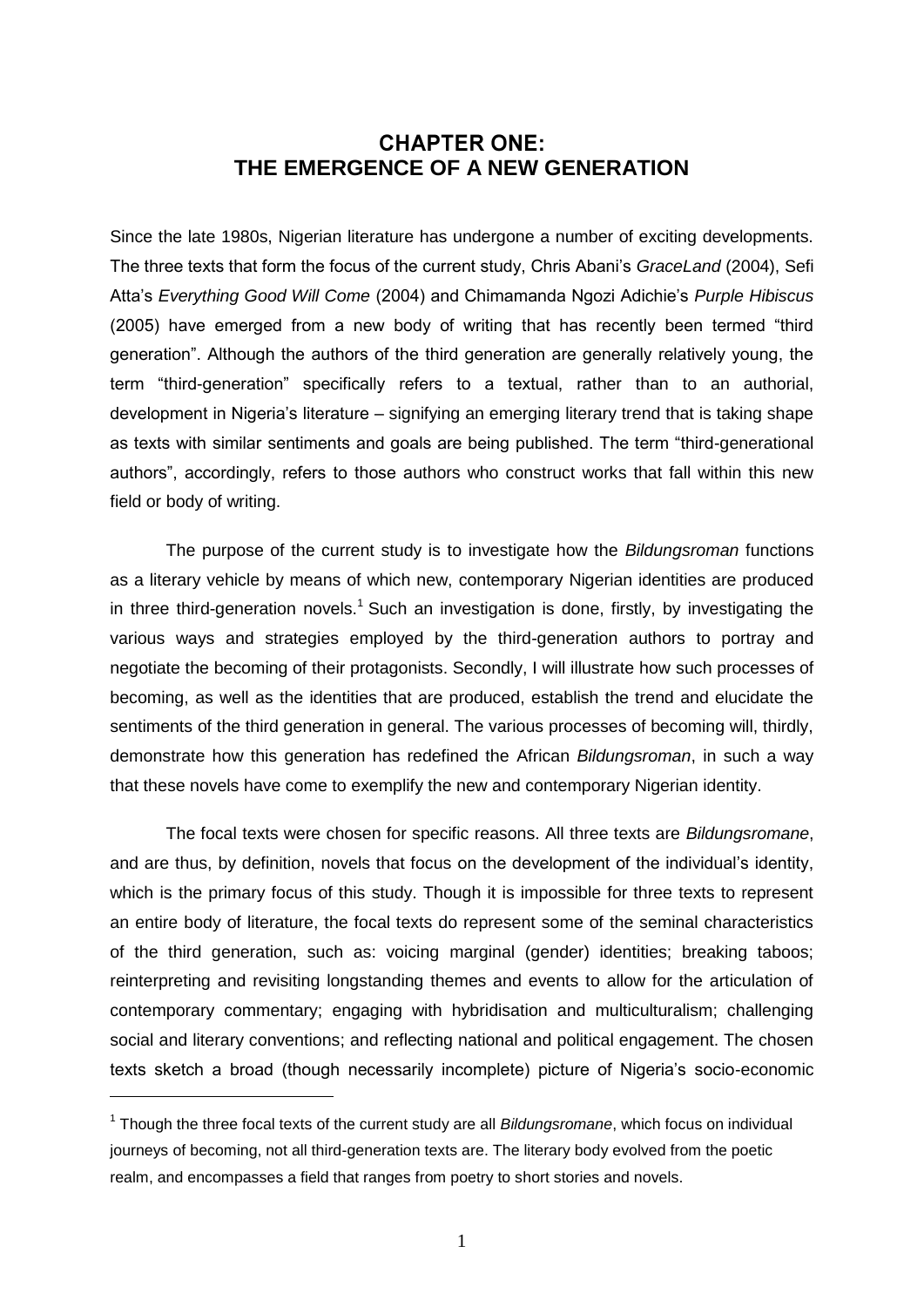situation, and thus the "becoming" of characters under very different circumstances. Analysing characters under such conditions allows for comparisons of differences and similarities.

Since the focal texts under discussion reflect responses to the current situation in Nigeria, as well as to the work of literary predecessors, in relatively novel ways, it is important to understand the (literary, socio-economic and political) events that have paved the way for the genesis and literary innovation of the third generation. By understanding the context in which such writers place and construct their work, together with the scholarly inquiries that are being carried out in this field, it is possible to deduce the primary characteristics of the relevant literary tradition. In order to gain a better understanding of how the *Bildungsroman* functions within such a literary tradition, the differences and similarities between the classic European *Bildungsroman* (as defined in Franco Moretti's analysis in *The Way of the World*) and African and women authored versions thereof, will be explored. These investigations will provide a provisional analytical framework through which the thirdgeneration *Bildungsroman* may be viewed, and will lay bare the complex (and sometimes allegorical) relationship between the individual characters and the state. Such exposure of the relationship between the individual and the nation is of great importance, because the focal texts continuously invite being read as national allegories, while just as often, problematising such a reading. The work of Fredrick Jameson and Frantz Fanon, as well as some comments by the critics of the third generation, offer some degree of clarity when grappling with such an intricate allegorical individual-state relationship. By drawing on Achille Mbembe's notions of self-stylisation in African representations of the self, a theoretical framework through which to view the new kind of multi-layered (personal and political) identity, as propagated by the third generation, will be constructed.

Despite the critical acclaim accorded them by the international community, the focal texts explored in the current thesis have, to date, only partially been researched academically.<sup>2</sup> With new texts in the field continuously being published, this literary trend is still taking shape, which has served to complicate in-depth theorisations. Apart from numerous reviews and interviews, the first major compilation of academic essays on thirdgeneration work – to which work Adesanmi and Dunton refer as being "produced by emergent writers who had acquired a creative identity markedly different from that of second generation writers‖ (7) – appeared in a special issue of *English in Africa* in May 2005, edited by Pius Adesanmi and Chris Dunton. In their introductory essay, Adesanmi and Dunton

<sup>2</sup> After extensive research, only two articles that focus on *GraceLand* were found; other than interviews and reviews, no critical material focusing on *Everything Good Will Come* was found.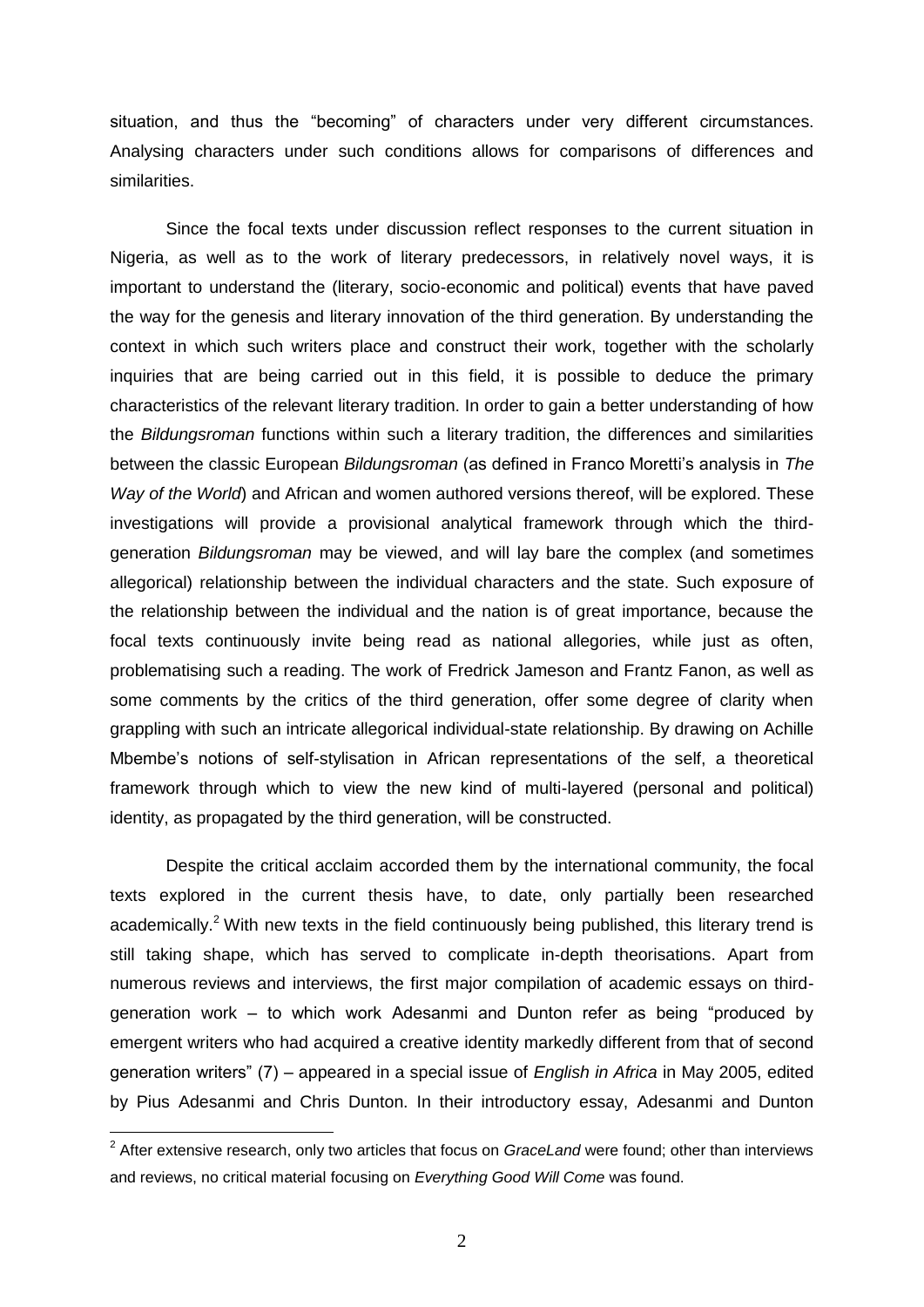observed that, at the time, "little or no scholarship [had yet been done] on the rapidly expanding body of work" (7), hence the need to devote an entire issue to it. With their dedication of the issue to the discussion of the writings of the third generation, the editors hoped to "signal the entry of the new writing into the arena of African critical discourse" (8). They defended their choice of theme by stating that it provided

a timely legitimation of our initial efforts to bring scholarship to bear on this significant body of writing and a recognition of the fact that more scholars have now turned their attention to this significant corpus of new writing. (8)

In support of such a contention, a second compilation of essays on the writings of the third generation appeared in *Research in African Literatures* three years later. This special issue of *Research in African Literatures*, which was specifically "devoted to the work of thirdgeneration Nigerian novelists" (viii), was again guest-edited by Pius Adesanmi and Chris Dunton. They declared that "the new Nigerian novel does exhibit distinctive features, in terms of scope of characterisation, thematic and formal characteristics...‖ (ix). During the course of this thesis, I intend to draw on the critiques published in the above issues, and on the insights that such a "preliminary record" established. Other information available on the third generation, as well as on the three third-generational *Bildungsromane* studied in this thesis, are drawn upon in an attempt to elucidate certain key features of third-generation work.

In the opening paragraphs of his essay, 'Trends in the Nigerian Novel', Charles Nnolim grapples with the usefulness of periodising literary movements, expressing his reservations about drawing overly rigid boundaries around literary trends. He feels that, under such limitations, the critic is forced to untangle the relationship existing between a literary trend and its "literary history as a kind of by-product of social change or literary history as a sort of intellectual history which chronicles the great movements of ideas" (53). Such an imposition serves only to over-simplify the intricate relationship between literature and the milieu from which it emerges. Taking such complications into account, Nnolim argues that

we should regard a literary period as a time-section dominated by a set of conventions which have crystallized around certain historical or political events and possibly modified the concept of the whole period. (54)

In his article, ‗Writing Against Neo-colonialism', in *Criticism and Ideology: Second African Writers' Conference* (1994), Ngũgĩ wa Thiong'o provides some of the "historical [and] political events" that may provide a "time-section" into which literature in Africa can be periodised. He identifies the primary stages in African literature as "[t]he age of anti-colonial struggle; the age of independence; and the age of neo-colonialism" (92). Such a model is helpful, in the sense that Nigeria's literature can partially be divided, in this way, into three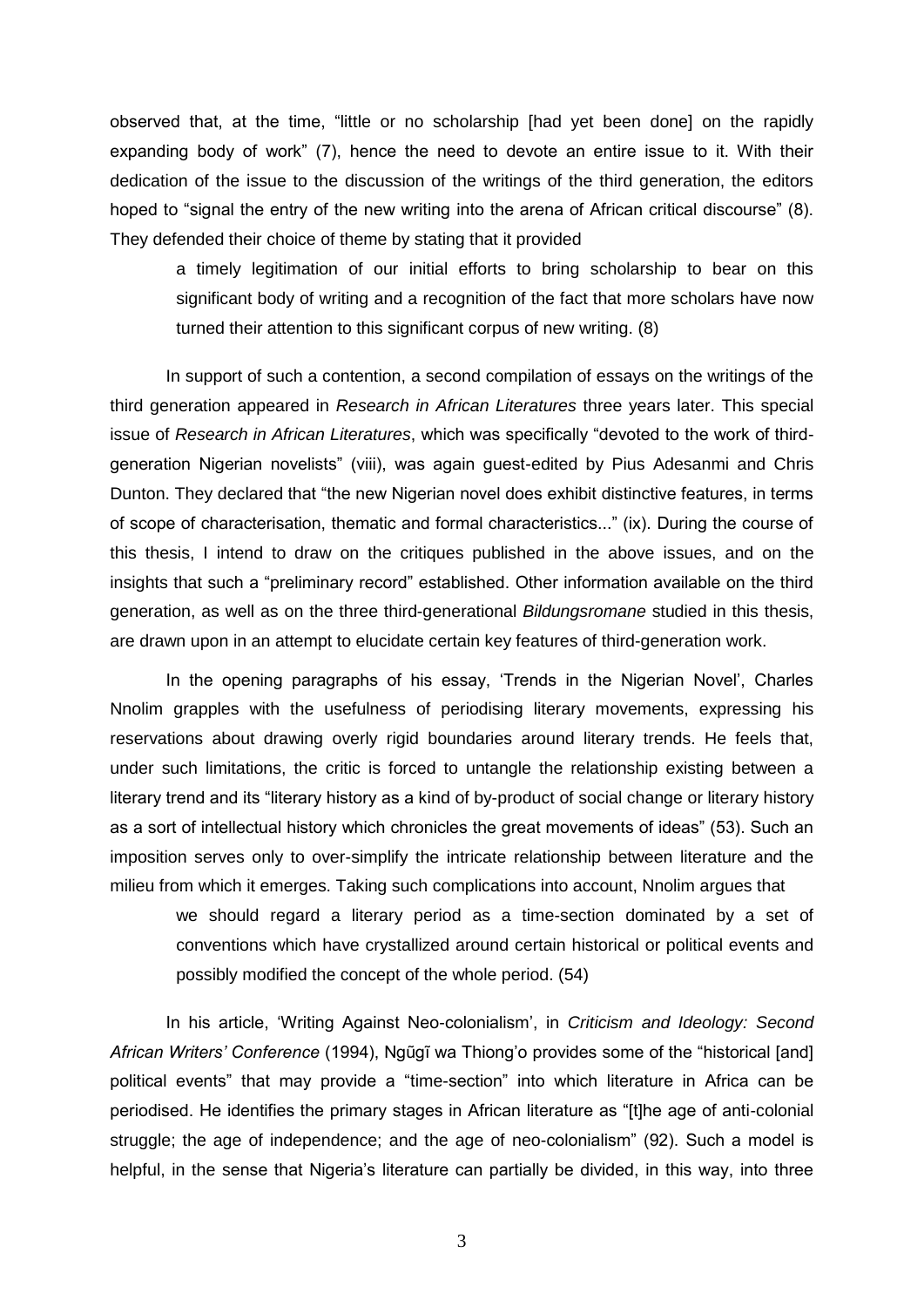broad periods. Yet the model, despite providing a point of departure for the study of related writing, is overburdened by temporal specificity. Being bound by historical events, it effectively loses sight of the "scope of characterization [and] thematic and formal characteristics‖ and central themes that are not determined by colonisation.

Garuba shares Nnolim's sentiments in the former's discussion of the periodisation of Nigeria's three generations of poets, when he asserts that "[a]s boundaries demarcating neat categorizations  $[...]$  literary periods and schools are as porous as they come" (51). A body of literature cannot be isolated from those of a preceding or following generation's work. Garuba continues, stating that "[a]s markers of general trends, however, [such periods and schools] retain some usefulness, more like provisional maps, open-ended rather than closed, always inviting revision" (51). Though Garuba is mainly concerned with Nigeria's three generations of poets, his essay, together with that of Nnolim, nevertheless provides some insight into the way in which literary movements, in general, can be mapped. Garuba's views on the poets are relevant to a discussion of Nigeria's three novelistic generations, as the novelists have built on the foundations laid by the poets.

The literary foundation laid by the poets, as well as the subsequent works of the third generation have emerged from, and as a response to, the convergence of various factors, including Nigerian socio-political and literary histories. As such histories form the platform on which the third generation has constructed its work, it is crucial that they should be examined.

Although there was frequent friction and wars between Nigeria's indigenous societies, kingdoms and empires, dramatic changes ripped through the country with the arrival of the British. The first British occupation of Nigeria took place in 1851, in an attempt to stop the slave trade, for which Lagos, together with Benin City, served as Nigeria's "principle port from which slaves [were] shipped" (*History*). However, as Michael Crowder rightly suggests, ―Britain's overriding interest in Nigeria was economic‖ (190). Kristin Mann explains this economic interest when she writes that "many mid-Victorian policymakers regarded [the abolition of slavery] as part of a further process of reform – the vigorous expansion of commerce abroad – that was vital to the stability and well-being of the British nation" (85). Mann continues to explain that the abolition of slavery spurred on new missionary activities in Africa: "In 1842 an interdenominational competition offered a prize for the best essay on the duty of Christians to carry the Gospel to the heathen. The winning essay stressed the material as well as spiritual rewards that the enterprise would bring" (89-90). When the Lagosian royal family was unable to end slavery in their city, such an inability, accordingly,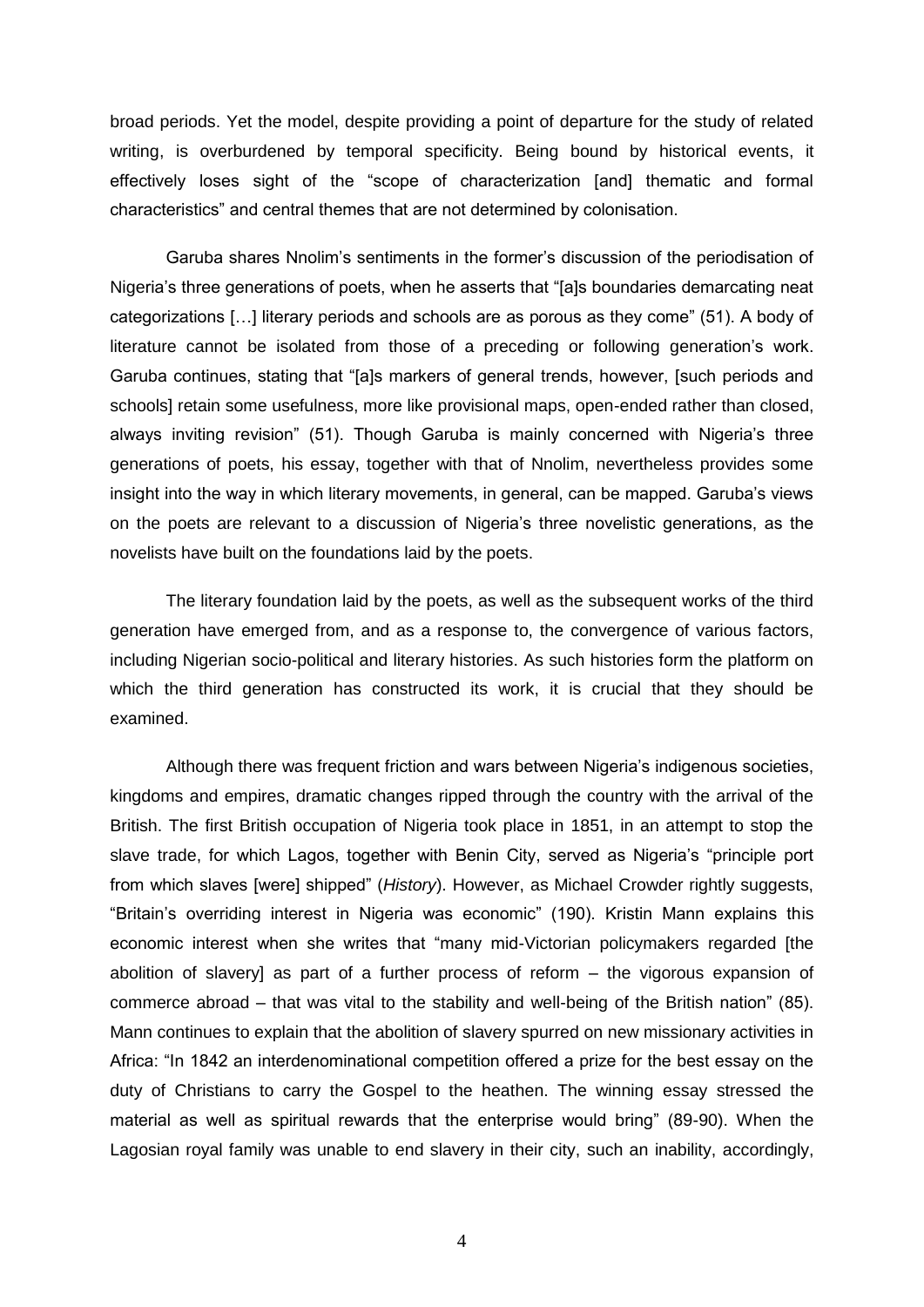presented the British with a perfect excuse to colonise Lagos in 1861, under the banner of abolition and Christian duty, but with material exploitation in mind. $3$ 

Chinua Achebe's novel, *Things Fall Apart*, tells the story of how parts of an Igbo community, after coming under Christian sway, are forced to change under the influence of an intolerable colonial administration, with disastrous effects. Vigorous mission and colonial schooling and education also played a significant role in changing the society. *Purple Hibiscus's* protagonist also falls victim to intolerable Roman Catholicism, the result of exclusionary missionary practices. By the early 1900s, Lagos had become "a centre for educated West African elites" who had studied in Europe, especially Britain (Twine). The impact of the West European style of education enabled the indigenous Nigerian people to encode their rich oral tradition into the written word. However, the benefits of such an advance, as *Things Fall Apart* shows, were undermined by the disruption that it caused.

After World War II, Britain started to share its political power in the region with the Nigerian indigenous population, in an attempt to meet the latter's growing demands for independence. Such redistribution and franchising of political power was apparently aimed at solving the growing regional and religious tensions between the various native groups; such tensions were, however, exacerbated by both the system of indirect rule and by the warrant chiefs incorporated to pacify it.<sup>4</sup> The main reason for these tensions was the way in which colonial administration displaced whole tribes, cultures and kingdoms through their demarcating of regional and national borders.<sup>5</sup> The continuous reclassification of regions led to the drawing of borders through people's ancestral lands, resulting in different members of the same tribes and cultures being governed in a variety of ways either by the British, or by British-appointed Nigerians. <sup>6</sup> Such disparate rule had caused rifts and tensions to develop

 $^3$  Falola also asserts that "[t]he colonial economy was basically exploitative. A focus on exports was a mechanism for wealth transfer from Nigeria to Europe" (76).

 $4$  See A. E. Afigbo (1972).

<sup>&</sup>lt;sup>5</sup> "The sixty years of Britain's colonial rule in Nigeria are characterized by frequent reclassifying of different regions for administrative purposes. They are symptomatic of the problem of uniting the county as a single state" (*History* A). In addition: "In the successive phases of the European partitioning of Africa, the lines demarcating spheres of interest were often haphazard and precipitately arranged. The European agents and diplomats were primarily interested in grabbing as much African territory as possible" (Anene 3).

 $<sup>6</sup>$  "By 1951 the country has been divided into Northern, Eastern and Western regions, each with its</sup> own house of assembly. In addition there is a separate house of chiefs for the Northern province, to reflect the strong tradition there of tribal authority. And there is an overall legislative council for the whole of Nigeria" (*History* A).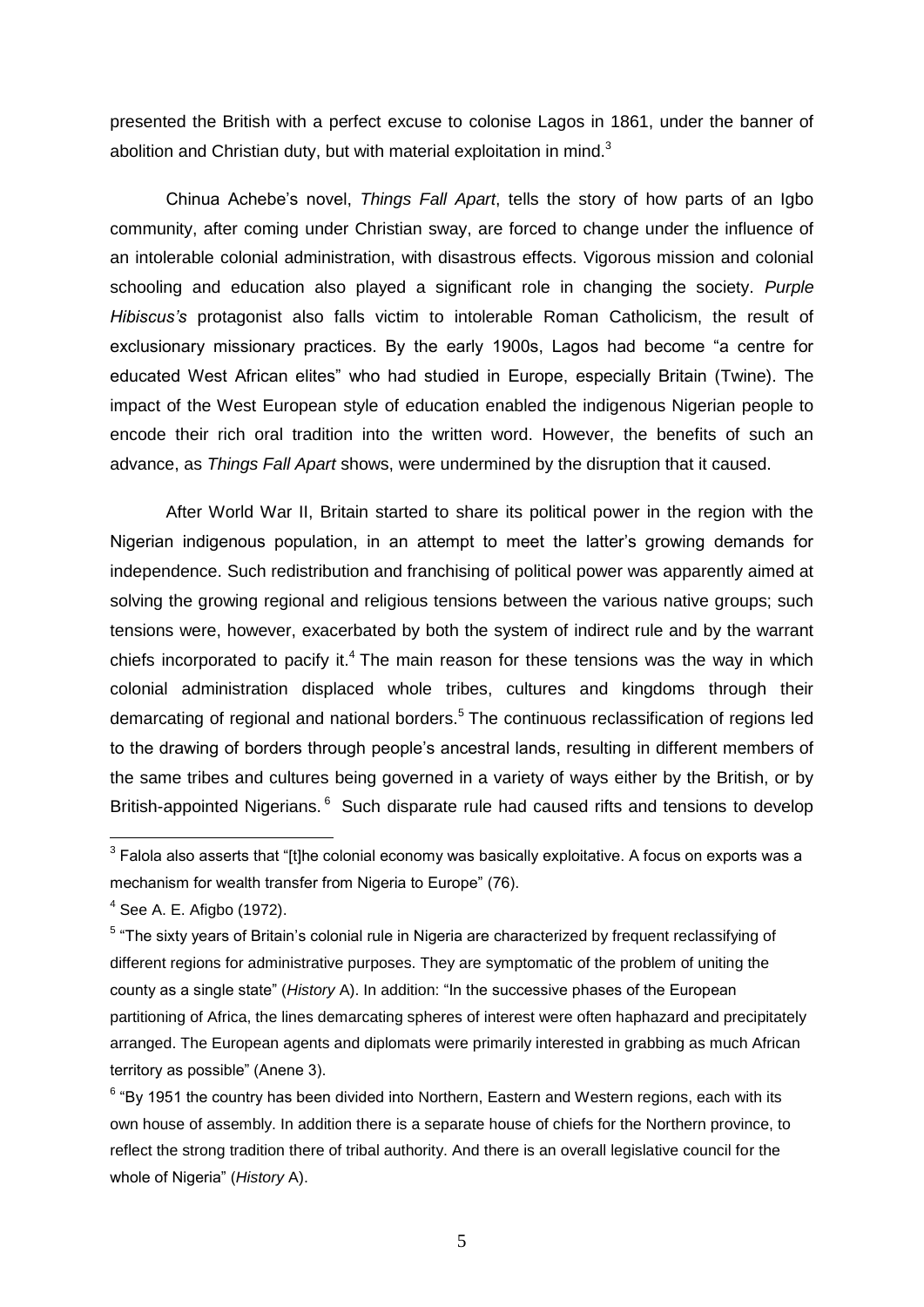within the local populace, which, a century later, still require overcoming, as is illustrated in Atta's novel, *Everything Good Will Come*.

Nigeria's first generation of writers published their works during the colonial period that lasted till shortly after independence (more or less from the 1940s to the late 1960s). Adesanmi and Dunton write that the first and second generation "were mostly born during the first five decades of the twentieth century when the colonial event was in full force. Their textualities were therefore massively overdetermined by that experience‖ (Adesanmi and Dunton 14). Evident in the "textualities" of the first-generation authors is a form of anticolonial nationalism. Such nationalism was aimed at asserting the value and worth of the indigenous Nigerian cultures, in an anti-colonial thrust. Nnolim states that the first generation "stresses and promotes the innate dignity of the black man and makes creative use of  $[...]$ myths, legends, rituals, festivals, ceremonies, and folklore" (55). The belief in 'Nigerian-ness', embodying a pride in the indigenous culture and traditions of the Nigerian people, can also be seen in the poetry of the first generation. Describing how the post-1960 Modernist-Nationalist poets experienced colonialism, Garuba asserts that they had a "firm belief in the ‗truth' of the ‗nation', a truth rooted in the people, their culture and traditions‖ (59). In this way, the writers of the first generation sought to re-establish an identity rooted in their cultural and traditional heritage, which had previously been so tainted by the colonial experience. Some of the notable writers of the first generation are Amos Tutuola, Cyprian Ekwensi, Chinua Achebe, Wole Soyinka, Christopher Okigbo and Flora Nwapa.

In the post-colonial era following independence, Nigeria fell subject to ruthless neocolonial rulers.<sup>7</sup> The first civilian government, which ruled Nigeria from 1960 until it was overthrown by an Igbo military officer from Eastern Nigeria in 1966, was dominated by the Hausa-Fulani of Northern Nigeria.<sup>8</sup> This was the first of a succession of six successful military and government coups and numerous political assassinations. The political turmoil into which Nigeria plunged after independence was mainly the result of the state being artificially manufactured by the imposition of colonial boundaries that housed a fragile construct of nation. The tension between different factions in the East and North culminated in the Biafran War, which raged from 1967 to 1970. The "ill-managed oil boom that [followed on the fratricidal war] created social and political dislocations that the nation has yet to

 $7$  The state of neo-colonialism refers to one in which a country is plunged right after independence,

when a new, local administration resumes the same (or worse) exploitative practices and approaches to the nation that it governs as those which characterised the colonial government. See Chapter III in Franz Fanon's *The Wretched of the Earth*.

<sup>8</sup> *History* A.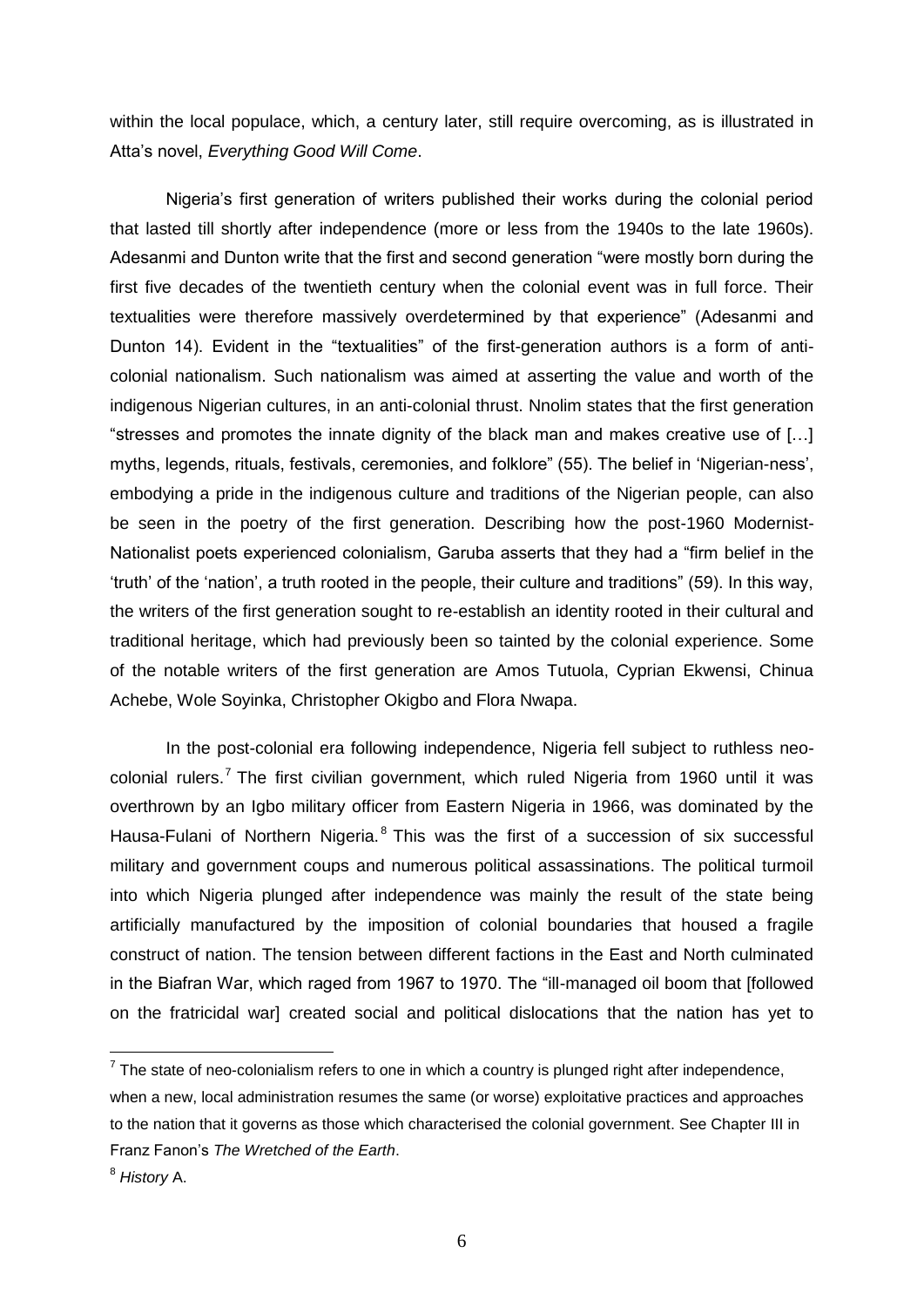overcome" (Folorunso). Although "[t]he second generation were also born into the colonial event […] their formative years were mostly shaped by independence and its aftermath of disillusionment and stasis" (Adesanmi and Dunton 14). Garuba, understandably, argues that "[a]fter the war, the old narrative of 'nation' and community inherited from anti-colonial nationalism could not survive in the same form as previously. […] Founding narratives simply collapsed; new narratives had to be constructed and new explanations proffered" (59). Nnolim agrees, asserting that "[t]hese writers have definitely moved far away from cultural nationalism and cult of the reconstruction of [their] history" (58). Rather, "they revel in the depiction of the pathetic circumstances of the poor masses in a society (Nigerian) in which the oppressed and the oppressor, the exploiter and the exploited, share unequal and uneasy coexistence" (Nnolim 58). In such a context, the terms "exploiter" and "oppressor" specifically refer to the neocolonial government. In an attempt to come to terms with their generation's sense of frustration, (dis)illusionment, alienation, estrangement and violence, the second generation offered 'new' explanations for, and narratives of, "nation" and personhood. Coming to terms with their unravelled nation and the existential state of their lives was partly made possible by means of their employment of magical realist techniques, with Ben Okri's *The Famished Road* serving as the exemplary text. Some novels of the second generation were a form of protest writing, embodying "an attack on social injustice" (Nnolim 58). Among the second-generation authors, who were most affected by the existential crisis and general feelings of disillusionment of the time, were Ben Okri, Odia Ofeimun, Buchi Emecheta, Femi Osofican and Niyi Osundare, who wrote primarily from the early 1970s to the late 1980s. Such work formed the basis on which the third generation constructed their work in the mid-1980s.

In the late 1980s critics responded to the rejuvenation of Nigerian literature, especially in the realm of poetry.<sup>10</sup> Adesanmi and Dunton (2005) ascribe the dominance of

 9 Sumaila Isah Umaisha, the literary editor of *New Nigerian Newspapers*, writes that a ―typical example of the protest works of this era is [Festus] Iyayi's *Violence* (1979), which portrays violence not only as a physical phenomenon, but as a circumstance in which a man is denied the opportunity of being the real man he is supposed to be‖ (*Everything Literature*).

<sup>&</sup>lt;sup>10</sup> In her contribution to the special issue of *English in Africa* (2005), which was dedicated to the writings of the third generation, Heather Hewett writes that "[i]n his 1988 introduction to *Voices from the Fringe*, the first of several anthologies published by the Association of Nigerian Authors (ANA), editor Harry Garuba observes that there was 'a significant literary renaissance taking place all over the country, especially in the genre of poetry' (xv)" (74). Adesanmi and Dunton explain that the "decade that saw the emergence and the domestic consolidation of the generation, 1985-1995, was almost exclusively dominated by poets" (2005).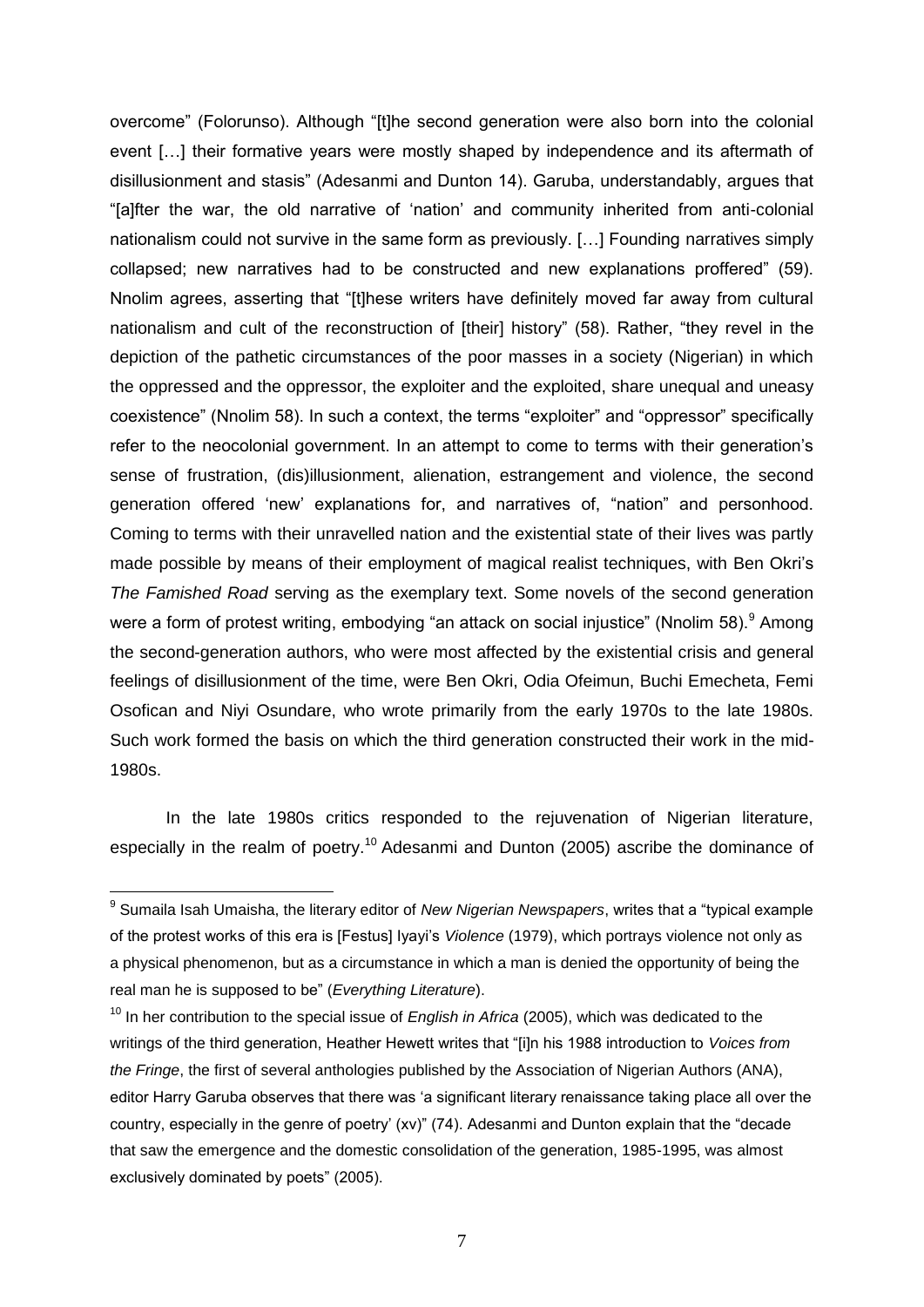poetry during the genesis of the third generation to two main factors. The first factor consisted of ANA's "seeming legitimation of poetry as the major genre of its emergent members", with the second factor comprising "the earliest generational voices who ventured into literary criticism […] and who thus pioneered an intra-generational critical tradition – [being] mostly poets" (9). During the late 1990s, however, a "significant generic shift from poetry to the novel" took place (8). Riding the waves of the poetic rejuvenation came the publication of novels by the third generation from the 1990s onwards.

Similarly to their literary predecessors, the third generation wrote against a tortuous backdrop of unsettling political activities (especially marked during Abacha's dictatorship), and amid the ruins of a devastated country and economy. Clement Nwankwo sums up Abacha's despotic rule thus: Abacha "seized power in November 1993 and proceeded to arrest and incarcerate the apparent election winner, Chief Moshood Abiola […] Over the next five years, Abacha had embarked on the most devastating campaign of human rights abuse and economic pillage in Nigerian history. He had ordered the execution of several human rights and prodemocracy activists, jailed others, and driven the rest into hiding or exile" (157). Jan Palmowski, furthermore, states that Abacha increased the price of petrol by 600 per cent, "outlawed all democratic political institutions" and shocked the international community when he executed Ken Saro-Wiwa, a human rights activist, without even a pretence of a fair trial. Meanwhile, environmental activists tried desperately to keep various oil companies from completely ruining the Niger Delta. The activists' efforts escalated in 1998, taking the form of numerous protests and attacks on the companies concerned.<sup>11</sup> Being the fifth largest exporter of oil in the world, Nigeria was, by that stage, one of the richest countries in Africa. However, due to ongoing political corruption and mismanagement, Nigeria's masses remained desperately poor.

Adesanmi and Dunton refer to the writings of the third generation as

texts born into the scopic regime of the postcolonial and the postmodern, an order of knowledge in which questions of subjecthood and agency are not only massively overdetermined by the politics of identity in a multicultural and transnational frame but in which the tropes of Otherness and sublaternity are being remapped by questioning erstwhile totalities such as history, nation, gender, and their representative symbologies. (15)

The subjectivities constructed by the third generation, thus, come into being within the postcolonial modes of African modernity. Individuals are presented as holding ideologies of

<sup>11</sup> *History* B.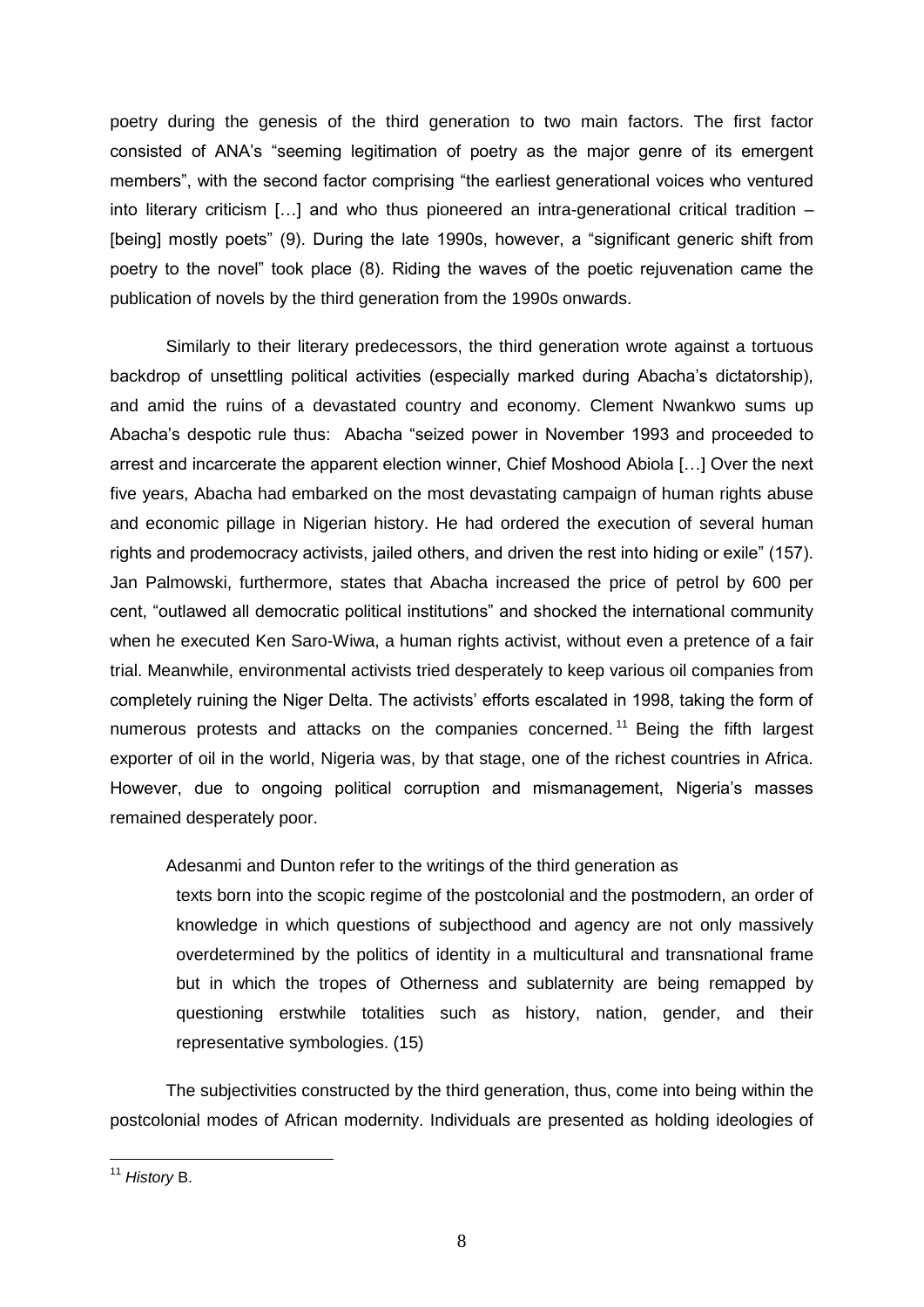self-conscious subjectivity and self-governance. In the postmodern "order of knowledge" master or "grand" narratives (such as the anti-colonial nationalism espoused by the first generation) disappear as informative overarching discursive systems, to be replaced by numerous conflated cultural, political, and economical discourses or "petit" narratives.<sup>12</sup> Although not becoming new master narratives, previously marginal discourses, together with the conflated petit narratives, became more informative. One of the results of the conflation of discourses is the emergence of "multicultural and transnational" frames of reference, which enables individuals to move freely between these frames as they negotiate their identities. In short, no governing thought structure prevails in the postmodern<sup>13</sup> postcolony. Individuals are presented with the freedom to govern themselves, as well as having the right to self-conscious subjectivities. However, such opportunities are foreclosed by certain imposed social, cultural and economic organising structures which are still prevalent in various Nigerian societies (such as the state). Set within a "multicultural and transnational frame", a continuous struggle for identity thus unfolds between subjection as subjugation, on the one hand, and individual freedom and agency, on the other.

The third-generation's unique "order of knowledge", embodied in the freedom of master narratives and textual approaches, accordingly allows its members to explore themes that had previously been marginalised in Nigerian literature. In his novel, *Virgin of Flames* (2007), the American-based author Chris Abani grapples with the previously taboo issue of gender, as well as with hybrid and transnational identities.<sup>14</sup>

Abani's *Becoming Abigail* (2008) reflects similar themes. The novella explores the coming into being of Abigail, a Nigerian girl trafficked into child prostitution in London. The part Nigeria, part London setting gives the work a transcultural and transnational slant. Abani's novel *GraceLand* advocates for a form of patriarchy that does not prey on vulnerable

<sup>&</sup>lt;sup>12</sup> See Jean-Francois Lovtard 1979.

 $13$  The disappearance of the master narrative, as well as the emergence of "multicultural and transnational‖ frames of reference may indicate that the postcolony is completely set within the postmodern age. However, as is evidenced by both *GraceLand* and by Chapter Three of this thesis, the project of modernity is still a major influence in the postcolony, and African modes of modernity are still more informative than are postmodern orders of knowledge. I shall, accordingly, refer to the new identity negotiated by the third generation as a contemporary and modern identity. This "modern" identity does not, however, indicate that previous Nigerian identities were pre-modern or primitive, but rather, that the current identity under construction is partially informed by the modes and narratives of African modernity.

<sup>&</sup>lt;sup>14</sup> Virgin of Flames investigates the "[t]ensions between the desires of the body, its self-destructive urges, and the spirit as mediated by ritual, sex, and art" (Saidullah).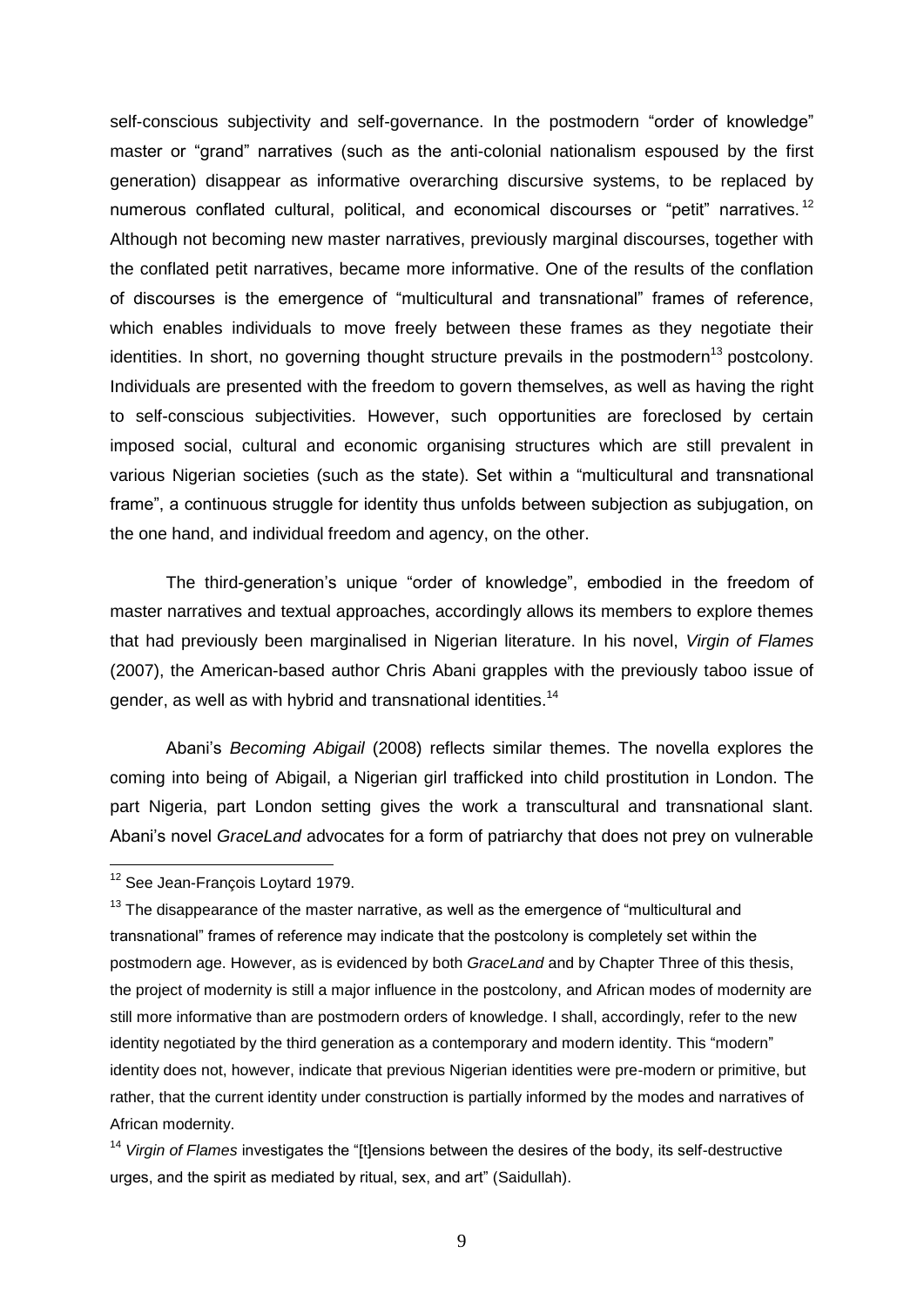victims, such as women and children, when it investigates the consequences of rape, murder and incest. It also presents culturally hybrid masculinities as an alternative to violent hegemonic masculinity.

Jude Dibia, a novelist who divides his time between England and Nigeria, published his first novel, *Walking with Shadows*, in 2005. The novel is about a homosexual man, Adrian, who is torn between keeping his family together, and embracing the possibilities that his homosexuality holds. <sup>15</sup> In his second novel, *Unbridled* (2007), Dibia additionally investigates taboo issues of incest and rape, and the resultant difficulties that women face when trying to express their own identities.<sup>16</sup> *Everything Good Will Come* makes a similar case when exploring the extreme difficulties that a rape victim faces when attempting to become a self-governing and counted individual within society.

With many third-generational authors either living abroad, or dividing their time between Nigeria and (mainly) the United States and England, it is no wonder that members of the third generation are constructing hybrid identities in novels that are increasingly transnational in their settings.<sup>17</sup> Explaining some of the conditions that incline writers towards writing such transnational novels, Chukwuma Okoye states that

[t]he present age of global capitalism and commodity culture witnesses an unprecedented dispersal of peoples, commodities, and cultures across the globe, and creates a new ethic of diaspora discourse that continuously pushes the parameters of the term's original Greek and Zionist formulation […] Diaspora inverts

<sup>&</sup>lt;sup>15</sup> Marc Epprecht writes that "*Walking with Shadows* is Nigeria's first gay-themed and gay-friendly novel. Dibia wrote it at a moment when Nigeria was starting to supersede Zimbabwe and Namibia as the source of the harshest homophobic political rhetoric on the continent" (155). Epprecht's comment can be seen against the backdrop of the socio-political climate that leads to the marginalisation of certain alternative identities. However, the third generation's quest to assert personhood and the right to negotiate personal identities leads to the defying of stereotypical sociocultural conventions.

 $16$  Previously marginalised themes, such as homosexuality and trans-sexuality, are clearly coming to the fore, while taboos of the past – including child prostitution and trafficking, as well as sodomy (as explored in Uzondinma Iweala's *Beast of No Nation*) – are being brought to light. Writing about such taboos breaks them wide open, allowing their victims to voice their shatteredness. Drawing on marginalised themes, furthermore, brings the voices of the other into mainstream literature.

 $17$  In an interview with Zaude Kaufman, Chris Abani comically remarks that "Nigerians are everywhere". When asked about his own residency in Los Angeles, Abani says that he "feel[s] more a part of a community of Nigerian writers and intellectuals who live not just in the U.S. but across the world. It's sort of a diasporiatic, creatively exiled community" (ibid.).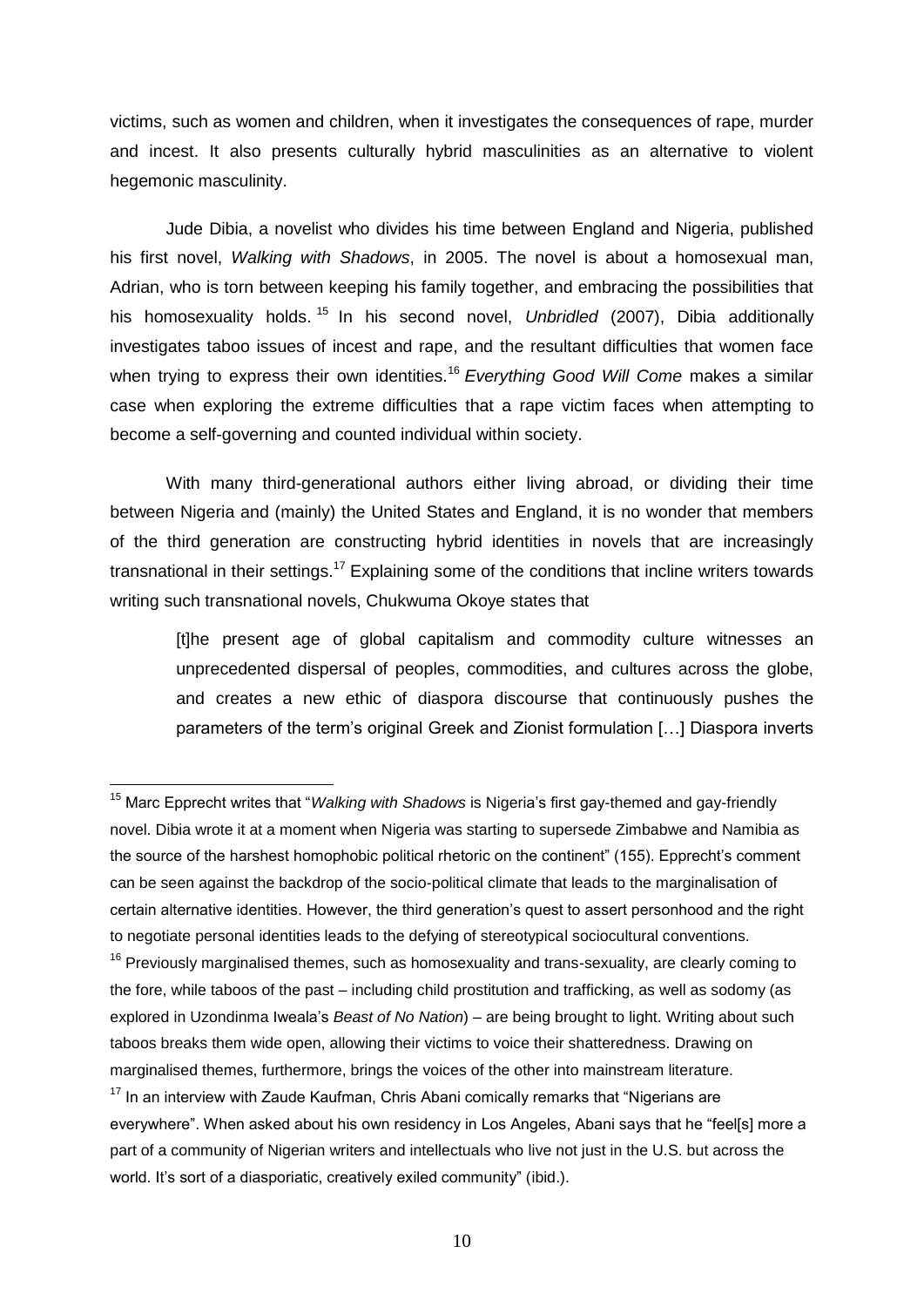the equation by making *here* the world and *there* the homeland. (80; emphasis original.)

Such an "unprecedented dispersal" of peoples, cultures and commodities results in postcolonial and postmodern societies that are locked in cultural exchanges, resulting in hybridised communities and cultures.

Several third-generational novels, including Biyi Bandele's *The Street* (1999) and Oyeyemi's *The Icarus Girl* (2005), portray characters as "cultural tourist[s]" (Okoye 84), caught between two worlds in a "migrant condition" (Okoye 84). However, whereas Bandele's *The Street* depicts characters that negotiate their hybrid identities with relative ease after moving to London, Jess, the protagonist of *The Icarus Girl* struggles to come to terms with these hybrid worlds. Madelaine Hron writes that "Oyeyemi makes it clear that the hybrid space that Jess inhabits is not a liberatory space or even a workable one; on the contrary, Jess is fragile, if not mentally unstable" (35). These transcultural and hybrid worlds thus present characters with ambiguous spaces of becoming – spaces that facilitate creative becoming, but which are simultaneously challenging. *Purple Hibiscus*, similarly to *The Street,*  illustrates how hybridised culture can facilitate constructive individual development, whereas *GraceLand* investigates the violent reaction of hegemonic patriarchy when faced with alternative hybrid masculine identities.

The transnational novel exemplifies further concerns with which members of the third generation occupy themselves. Primarily, the novels express and consider various aspects of the Nigerian transnational consciousness and hybridisation in their setting outside the borders of their country. Though some second-generation novels, such as Buchi Emecheta's *In the Ditch* (1972) and *Second Class Citizen* (1974), were also located abroad, their focus leaned more towards issues of racial and cultural prejudice and contestation. In contrast, the third-generation transnational novel tends to celebrate cultural hybridity and migrant communities, and to probe the individual's personal negotiation conducted in trying to establish a transnational, hybrid identity. Though not set abroad, *Everything Good Will Come* reveals the way in which individuals not only inhabit, embody and negotiate various cultural identities with ease, but also shows how such identities are exploited and manipulated for personal benefit. For example, *GraceLand* celebrates the multiple and diverse commodities, products and cultural flows, originating across the globe, that permeate the cultural make-up of Lagos.

The advent of the third generation also saw renewed interest in revisiting the Biafran War. In discussing the war novels of the third generation, John Hawley writes that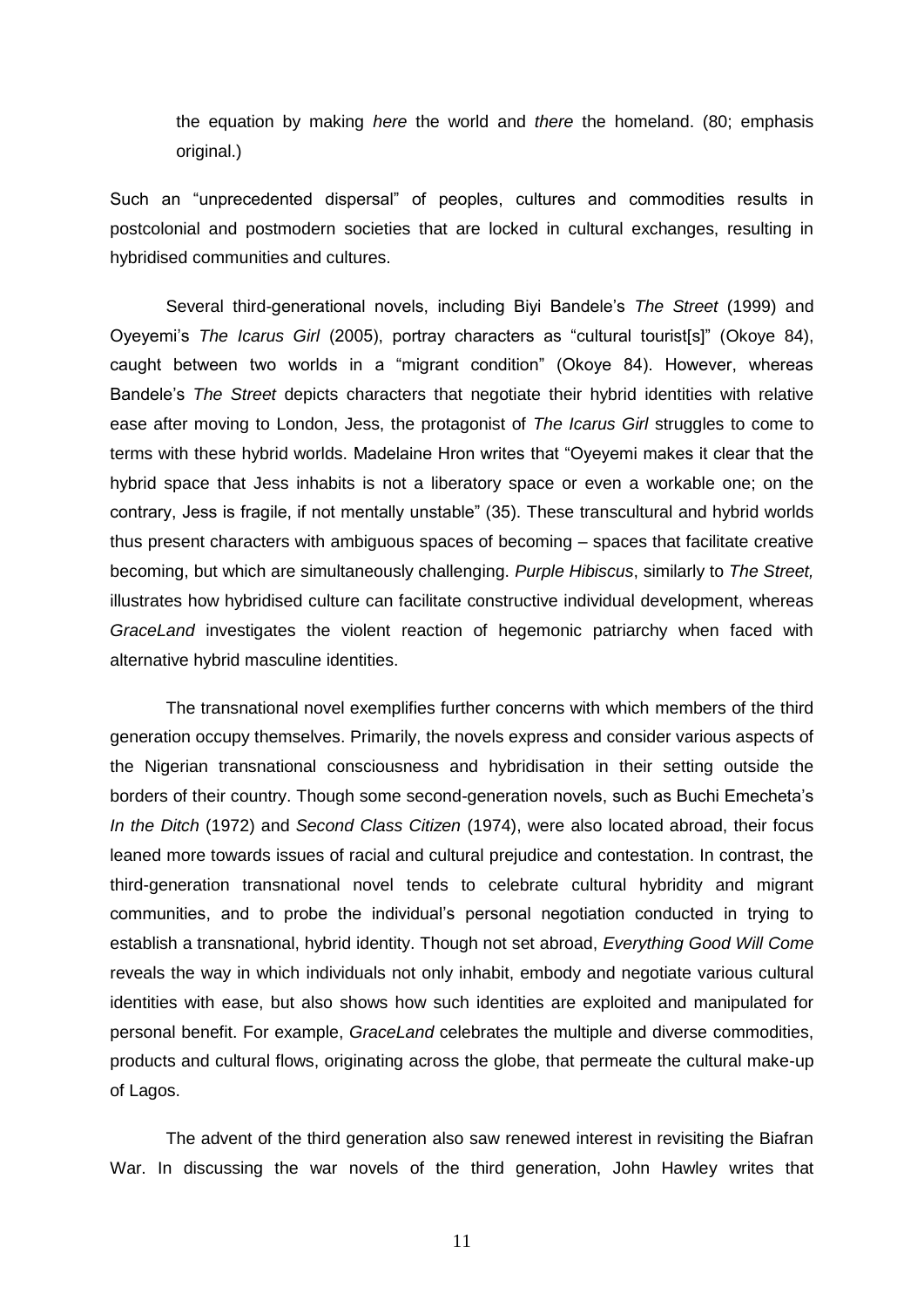―[c]ontemporary fiction [...] suggests that time, and art, may by default have become the only effective means to digest the poison of the past, and to slowly heal from within the damage that has been done" (16). Forty years after the War, the third generation is now engaging with the historic event in their literature. The emotional distancing granted by time is now allowing a new perspective on such themes as loss, trauma, violence and displacement. For example, Dulue Mbachu's *War Games* (2005) views the events of the War through the eyes of a child narrator. The novel "shares the committed anger of earlier accounts" (23) of the War by mapping the intense suffering of innocent victims. Hawley believes that the novel "uses the Biafran War principally as a microcosm for the ongoing complexities of Nigeria itself" (20). Such complexities encompass issues of an ever-failing nation construct, of continuous political, ethnic and religious unrest, and of perpetually present crime and violence. Uzondinma Iweala's *Beast of No Nation* (2005) and Adichie's second novel, *Half of a Yellow Sun* (2006), in contrast, show "a gradual movement away from the specifics of the Biafran war, towards the universalizing of what that civil conflict can be made to represent" (Hawley 23). For Hawley, the works represent "broader philosophical probings of the travails of the subject in the context of war and trauma" (Adesanmi and Dunton 2008:x).

Though the focal texts only mention the war in passing, the war novels exemplify some of the foundational strategies employed by the third generation, and thus illuminate the technical workings of the focal texts. As illustrated in Mbachu's text, allegory is used to explore the current Nigerian issues of national importance through the eyes and experiences of the individual characters concerned. Adichie's and Iweala's texts show how the third generation draws from the themes and subject matter of older generations in such a way that they are able to reinterpret and (re)present it from their more contemporary vantage points.

Though the texts mentioned above do not capture the full thematic scope of the third generation, they embody and reveal some of the central thematic thrusts and emerging characteristics of the third generation. The texts also illuminate the central themes and concerns with which the focal texts grapple, namely the modern Nigerian individual, as well as the individual's gender and national identity. Nigeria's modern identity is clearly marked by conflated and contesting cultural expressions, religious ideologies and political practices. Such culturally hybrid worlds create a rich and vibrant, though conflicting, social fabric, within which the third-generation characters have to negotiate their identities. Increasingly, therefore, characters with culturally hybrid identities are found living in multicultural worlds, which are in a state of persistent flux. The multicultural spaces in which the characters negotiate their identities are also highly politicised. Usually by means of allegory, the protagonists' engagement with the politics of home, gender, tradition and society link up with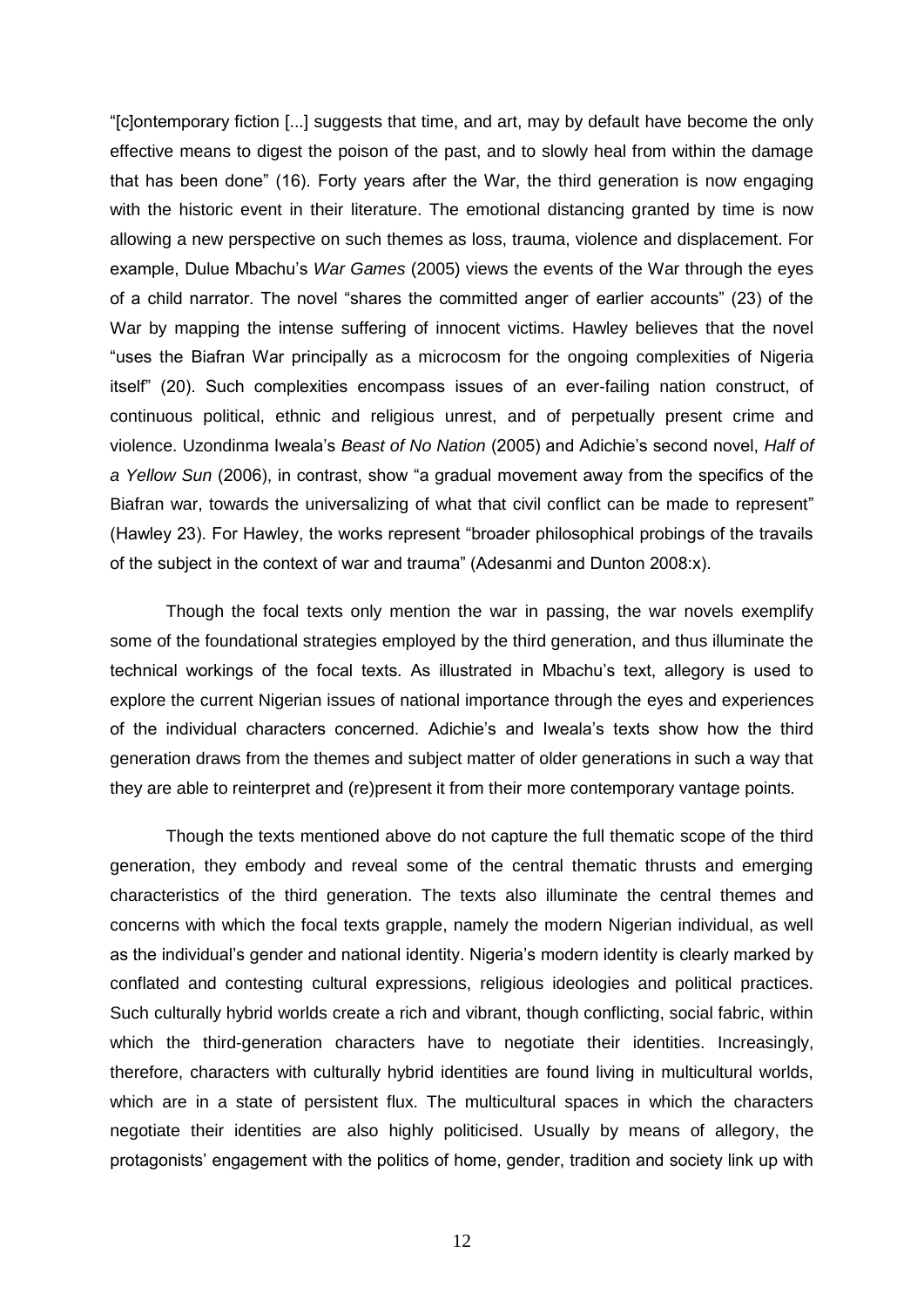those of national politics. By means of this linkage, the protagonists' personal identities, by extension, also become a question of national identity, national consciousness and 'nationness'.

The identities that emerge from such politicised and hybrid spaces appear to be multilayered, in that they are composed of various cultural elements and traditions, as well as multi-layered national and political ideologies. In his article in *English in Africa* (2005), Garuba discusses a few quintessential poems of each generation as synoptic of the generation in question. Two of the third-generation poems that Garuba discusses are of specific significance, as they illustrate the multi-layered nature of the identity explored in the poems, but also resonate in the novels of the generation concerned.

When Emman Shehu says "I am what I am" in his poem 'Notes for a Burial', Garuba explains that he is "affirming all the multiple identities and histories that have come together in the making of this one person" (65). Such a conglomeration of personalities in one person is one of the hallmarks of the third generation and a consistent theme in the novels concerned. The characters in the novels of the third generation tend to construct and draw their identities from multiple histories and ancestries, preventing them being regarded as representatives of any unitary cultural or ethnic group – they are presented as hybrid individuals, emerging from the postcolony, who are what they are.

Garuba's analysis of a fragment from a short piece, 'Letter 6', taken from Uche Nduka's *Belltime Letters* (2000), points to the need for

squabbling selves […] to be assured of their different legitimacies, selves that do not need to be harmonized and hegemonized into a single identity authorized by nation or race... (68)

Multifaceted identity is, once more, favoured above a singular group identity. Such individually negotiated identities of the protagonists are, in the focal texts, always played off against a collective "harmonized and hegemonized" identity, which society tries to enforce on the individuals concerned. The friction caused between collective group identity on the one hand, and individually negotiated identities on the other, illustrate the friction existing between the individual and society. A modern Nigerian identity, according to the third generation, therefore, consists of various, equally legitimate, identities of which the individual claims ownership. Such identities may, simultaneously, have their roots in the past, be adopted from other cultures or nations, and be part of a collective identity, as well as be both private and national.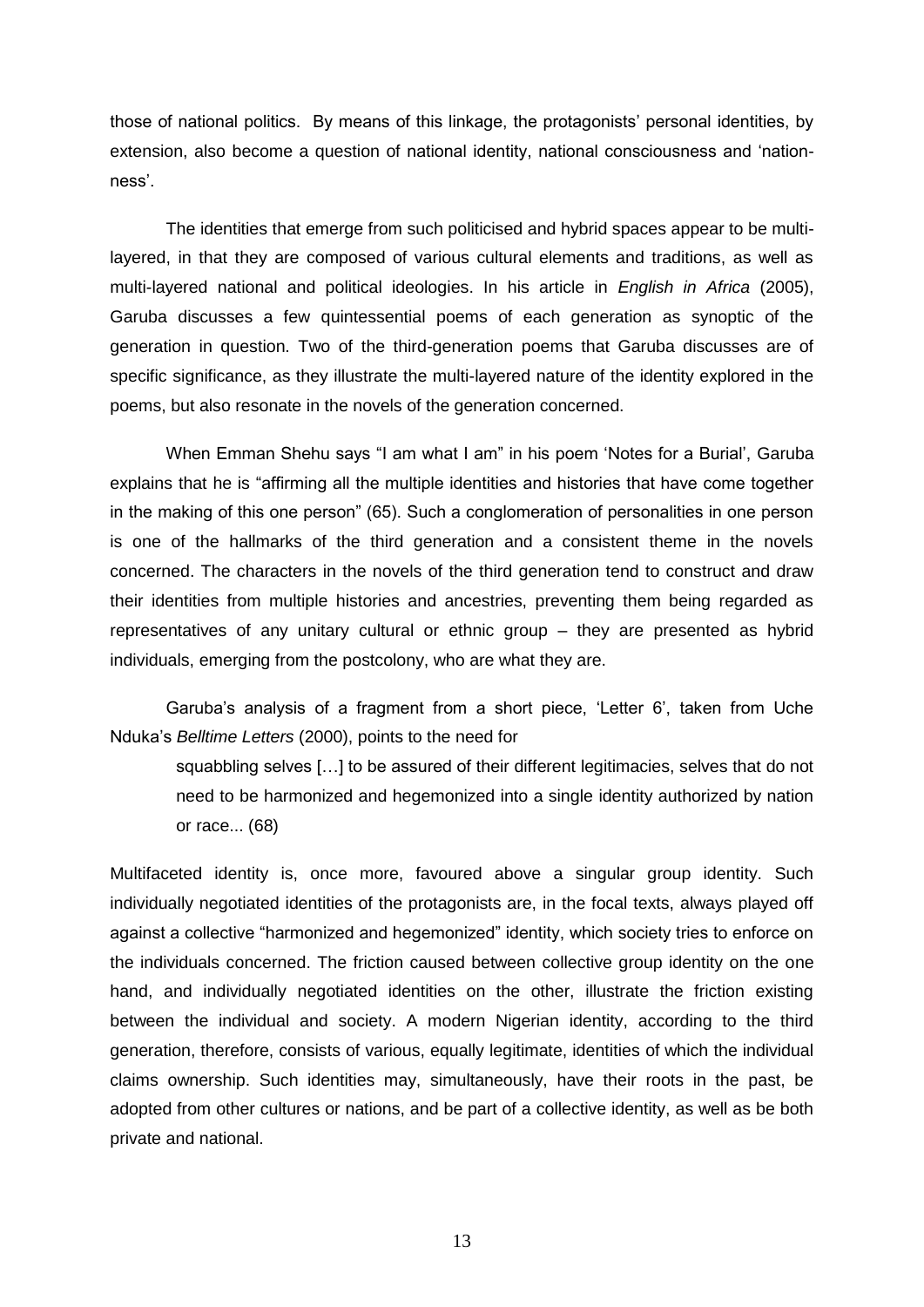Negotiation of the new multilayered identity is achieved by challenging, by means of intertextual dialoguing, the approach taken in previous forms of literature, especially in their portrayals of their respective realities in Nigeria. Third-generation writings, thus, strive to define a new, contemporary Nigerian identity and reality: a reality that discards the (post)colonial *angst*, sense of loss and strong nationalist emotions revealed in some of the works of the first generation. Achebe attempts to reconstruct a sense of national identity when he harkens back to pre-colonial Igboland in his novel *Things Fall Apart* (1958). *Purple Hibiscus* steps into conversation with Achebe when its protagonist states, in the opening line, that "[t]hings started to fall apart" (Adichie 3), in a clear allusion to Chinua Achebe's text. Yet, where the loss of Achebe's Igbo tradition (the result of missionary work) leads to *angst*, Adichie's novel explores how Roman Catholic tradition is crumbling to make way for a constructive Africanised form of Catholicism.

The modern identity of the third generation is, furthermore, overwhelmingly realistic, in the sense that it is free of ‗exotic identities' and distant realities found in the phantasmagoric and propagated by some of the works of the second generation, notably those of Okri. *GraceLand*, likewise to Adichie's text, engages in conversation with *Things Fall Apart*, as well as with *The Beautyful Ones Are Not Yet Born* (1968) by Ayi Kwei Armah. Departing from Armah's comparatively pessimistic take on the postcolonial situation, Abani illustrates creative *Bildung* in a very similar society. Such departures from the work of their literary predecessors illustrate the commitment that the third generation shares with its predecessors to the Nigeria about which they write, albeit in different ways and to different ends. The third generation situates the lives of their respective protagonists (mostly) in the here and now, embroiling them, constructively in the immediacy of Nigerian life.

Hewett writes that the "emerging account of this generation is one of triumph over adversity, a story of courageous individuals refusing to be silenced and the greater community supporting them"  $(74)$ .<sup>18</sup> These protagonists thus stubbornly refuse to remain silent in the face of corruption, inequality and discrimination. Though I support Hewett in her claim that the third-generation protagonist is one who does not shy away from conflict, the ―greater community‖ does not necessarily support the protagonist as such, since his or her main conflict is usually with society (in the case of the *Bildungsroman*). Such a protagonist also does not always triumph over adversity; all three protagonists in the texts under scrutiny

 $18$  Silence, in the primary texts discussed in the current thesis, is multifaceted. By means of the imposition of fear, silence is forced upon the female protagonist in *Purple Hibiscus*. She needs to break the silence in order to emerge from her solitary world of thought, whereas silence in *GraceLand* expresses the protagonist's disapproval of his father's conduct.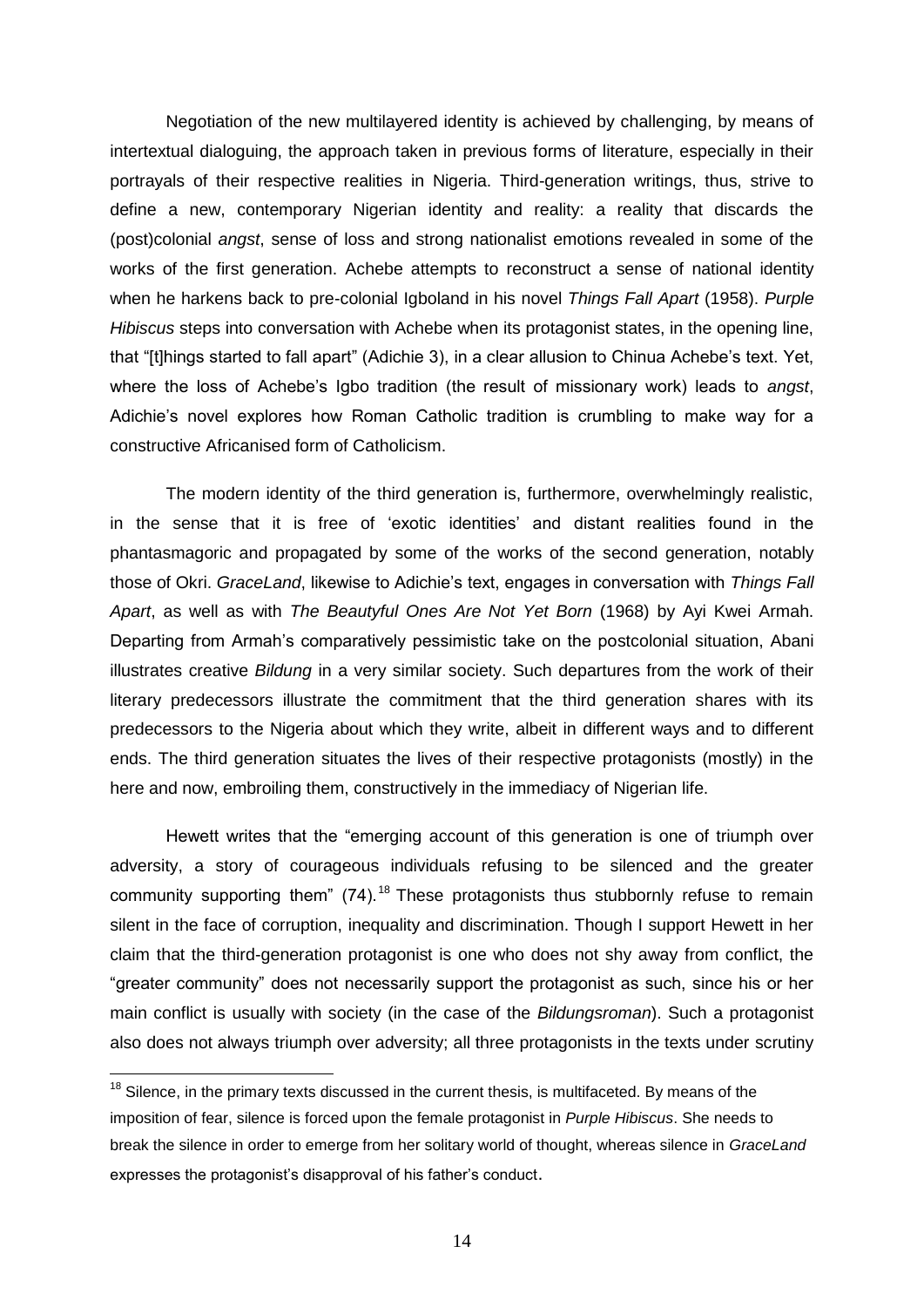are ultimately left in ambiguous and inconclusive situations, with only relatively obscure signs of victory over their respective adversaries. However, though the protagonists do not come of age in the classical sense of the *Bildungsroman* proper, a definitive identity emerges, irrespective of any societal and political adversity. The protagonist's victory lies, thus, in the fact that they develop self-knowledge about, as well as insight into, their respective journeys of becoming. They also stay true to their convictions, whatever the cost.

The *Bildungsroman* is an established genre that specifically focuses on the coming of age of a youth by means of exploring this mentioned dialectic relationship between the youth and the society in which he or she lives. The *Bildungsroman*, therefore, serves as an effective vehicle by means of which to investigate the becoming of the new modern Nigerian identity, as embodied by the protagonists in the focal texts.

The *Bildungsroman*, as the term suggests, has its origins in German literature, dating back to the Pietistic literature of the 17th and 18th centuries. The first *Bildungsroman* proper, in terms of the current understanding of the term, is generally agreed to be Goethe's *Wilhelm Meister's Lehr- und Wanderjahre* (*The Apprenticeship of Wilhelm Meister*), which was published in 1796. The term "Bildungsroman", loosely translated, means "novel of formation" or "novel of education" (Abrams 119), and "focus[es] *primarily* on the protagonist (from youth to maturity), who by the end of the novel, has developed a distinct personality and has become sufficiently mature to cope with life" (Scholtz 440). Victoria (126) defines the genre as follows:

[The *Bildungsroman* is] most generally, the story of a single individual's growth and development within the context of a defined social order. The growth process, at its root a quest story, has been described as both 'an apprenticeship to life' and a 'search for meaningful existence within society' [...] [T]he process of maturity is long, arduous, and gradual, consisting of repeated clashes between the protagonist's needs and desires and the views and judgments enforced by an unbending social order […] Eventually, the spirit and values of the social order become manifest in the protagonist, who is then accommodated into society. The novel ends with an assessment by the protagonist of himself and his new place in that society.

The classic *Bildungsroman* focuses on the male European subject's apprenticeship to adult life – it maps and plots his journey into selfhood and illumination within the parameters of his own specific society. However, as Franco Moretti makes clear in his seminal text, *The Way of the World: The Bildungsroman in European Culture* (1987), the path of personal growth is not without its ambiguities. Initially, the protagonist finds that he is at odds with his community, believing that self-actualisation is only possible if he is unconstrained by the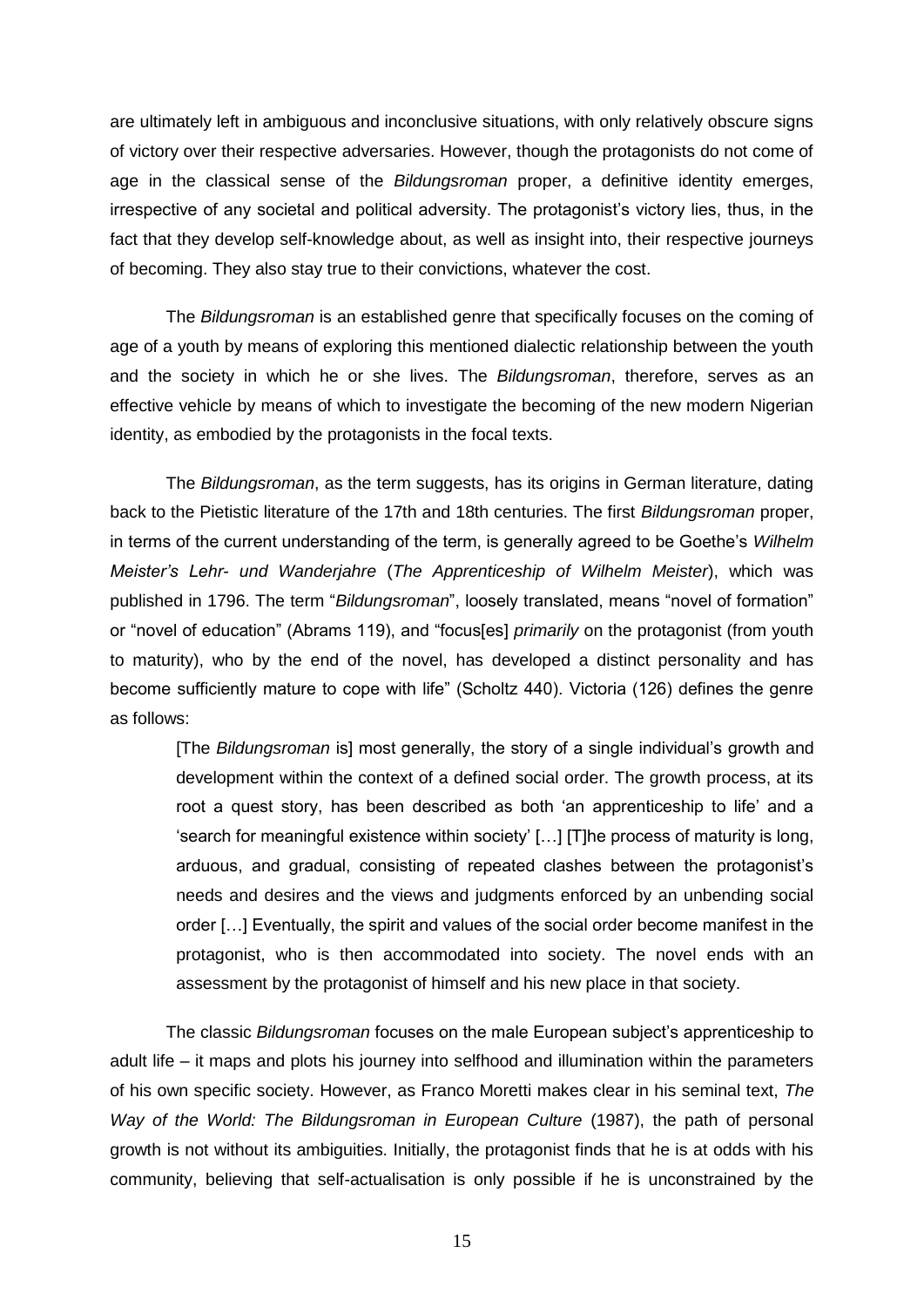conventions of society. The protagonist, therefore, attempts to live a life outside such boundaries. Nonetheless, he soon finds that it is exactly such structures that provide him with the freedom that he so earnestly desires, and, consequently, comes to find ‗true' freedom and illumination once he becomes a part of the very social system that he initially sought to defy.

The emphasis on male *Bildung* in the genre can be attributed to, and is the result of, the political, social, economic and religious climate of the two centuries that followed European post-Enlightenment. In his book, *Tracing Personal Expansion*, Walter P. Collins asserts: "Certainly, female characters did abound in *Bildungsromane*, but they were there to ensure that the male characters developed appropriately" (21). By far the majority of protagonists featured in the *Bildungsroman* were male, and, when female characters were brought into account, they were presented as subsidiary, rather than as central protagonists, important only insofar as they facilitated and aided in the male *Bildung*.

The lineage and conventions of the classical *Bildungsroman* changed in the 19th century, when women authors started to appropriate the genre as a vehicle by means of which to voice female (un)becoming. Though female *Bildung* occurred in these *Bildungsromane*, such development usually took place in a negative way. The 'negative' *Bildung* was usually marked by "sacrifice and alienation in the process of becoming and developing‖ (Collins 25). One of the main differences between male and female *Bildung*, as explained by Susan Rosowski in her essay 'The Novel of Awakening', is that the female "protagonist's growth results typically not with 'an art of living,' as for her male counterpart, but instead with a realization that for a woman such an art of living is difficult or impossible: it is an awakening to limitation" (49).

In the introduction to her book, *Unbecoming Women*, Susan Fraiman declares that ―[t]he heroines […] have, by contrast, a clearer sense that formation is foisted upon them, that they are largely what other people, what the world, will make of them" (6). Socialisation ―foisted‖ upon an individual is a stronger determinant in female *Bildung* than in male *Bildung*. The full effect of foisting formation on an individual becomes vividly clear in the character of Eugene Achike in *Purple Hibiscus*. Eugene then foists his daughter's, Kambili's, formation into a perfect cast of what he wants to make of her.

In addition to European women's adaptations of the genre, Africans also adapted the genre to create African versions of the genre. A few examples of *Bildungsromane* to emerge from Africa are Camare Laye's *L'Enfant Noir* (1953), Mongo Beti's *Mission terminée* (1957),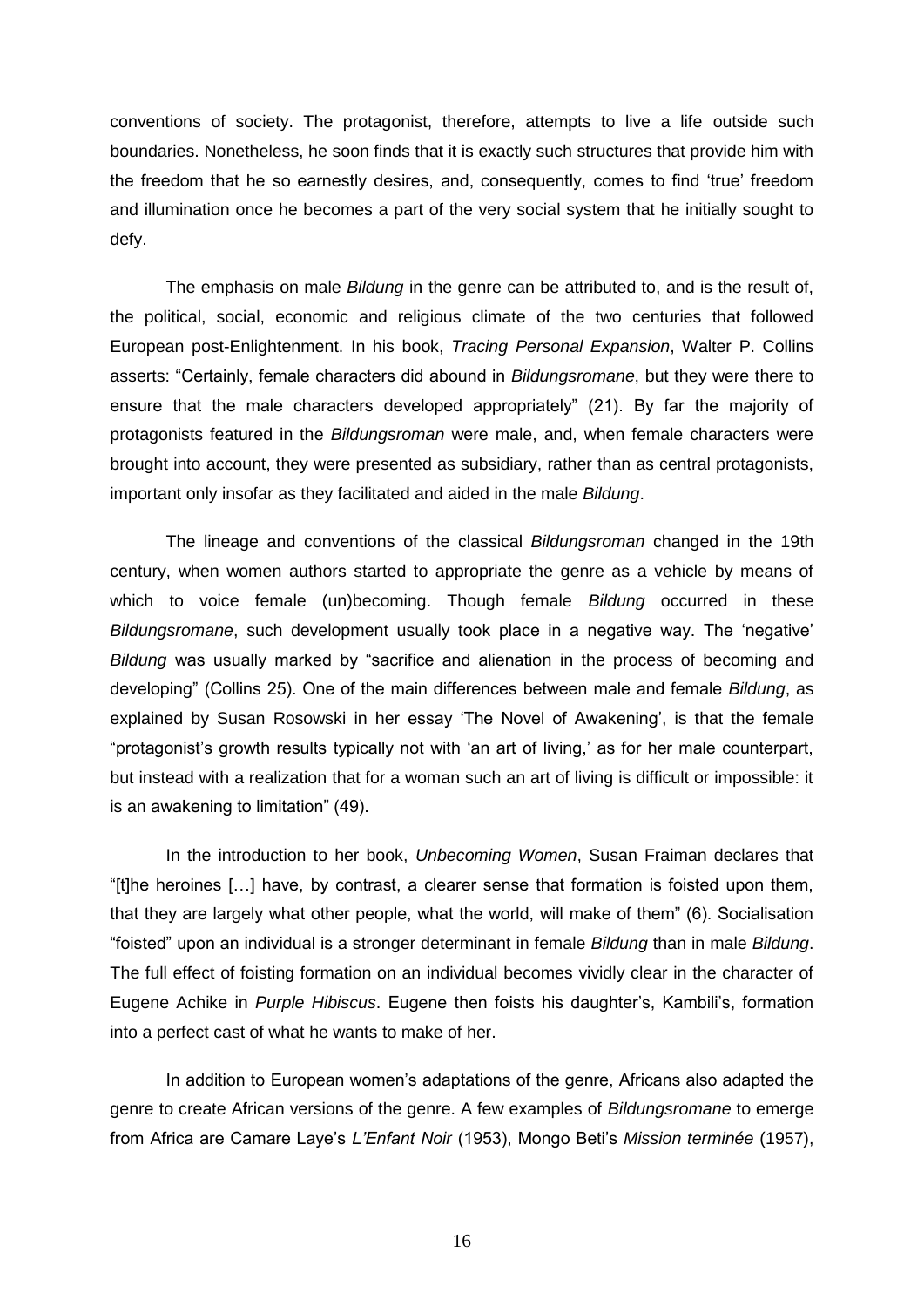and Cheikh Hamidou Kane's *L'Aventure ambiguë* (1961).<sup>19</sup> Such *Bildungsromane* form part of Africa's first literary stage, as defined by Ngũgĩ, and are thus intricately linked with the colonial experience. Cultural and gender prejudice towards female writers did, however, influence the literary production of women.<sup>20</sup> Female *Bildungsromane* in Africa, therefore, generally only emerged during the second and third stages of the production of African literature, in terms of Ngũgĩ's model. Buchi Emecheta's *Second-Class Citizen* (1974) and *The Bride Price* (1976), Tsitsi Dangarembga's *Nervous Conditions* (1988), as well as Calixthe Beyala's *Maman a un amant* (1993) are a few texts that describe the becoming of female protagonists.

In his article, ‗The *Bildungsroman* in Africa: The Case of *Mission terminé*', which focuses on the earlier version of the African *Bildungsroman* (typically set in the colonial era), David J. Mickelsen argues that the *Bildungsroman* "typically examines the conflict of cultures in which a young *évolué* struggles to achieve a balance between the 'civilizing' education of the colonial power and the traditional culture of his forefathers" (481). Such is certainly the case in *Mission terminé.* The protagonists in the older form of the African *Bildungsromane* are conventionally described as attending either a mission or a colonial school, where their ‗eyes are opened' to the possibilities with which Western-styled education and modernity present them. The Western form of education is highly individualising, being focused on the Western 'I', which is autonomous and endowed with the right to self-governance. This education is usually contrasted with more traditional forms, such as the "informal modelling of elders to folklore, apprenticeship, and most formally, 'bush school'" (Mickelsen 419). The latter was aimed at maintaining and sustaining a communal, rather than an individual, identity. Consequently, the Western 'I' comes to blows with the African 'us'; the African 'us' promotes the sense of a collective identity that propagates sameness and uniformity, rather than the self-willed individuality extolled by the European 'I'. Yet, the novels of the third generation are often highly individualised. The sensibilities of the protagonists of this generation's *Bildungsromane* still combat with the hegemonic ideologies and values of their respective societies, even though the novels are set in (post)modern Nigeria.

The 'stages' of development, as well as the quintessence of the genre, are, therefore, rather similar in both the European and the African *Bildungsromane*, which were specifically

<sup>19</sup> All three texts were later translated into English: *L'Enfant Noir* was later translated as *The Dark Child*); *Mission terminée* as *Mission to Kala*; and *L'Aventure ambiguë* as *The Ambiguous Adventure*. <sup>20</sup> Tsitsi Dangarembga's *Nervous Conditions* was initially published in England, as the male editors of the publishing houses in Zimbabwe did not approve of her feminist perspectives (see Veit-Wild's *Teachers, Preachers Non-Believers* 331).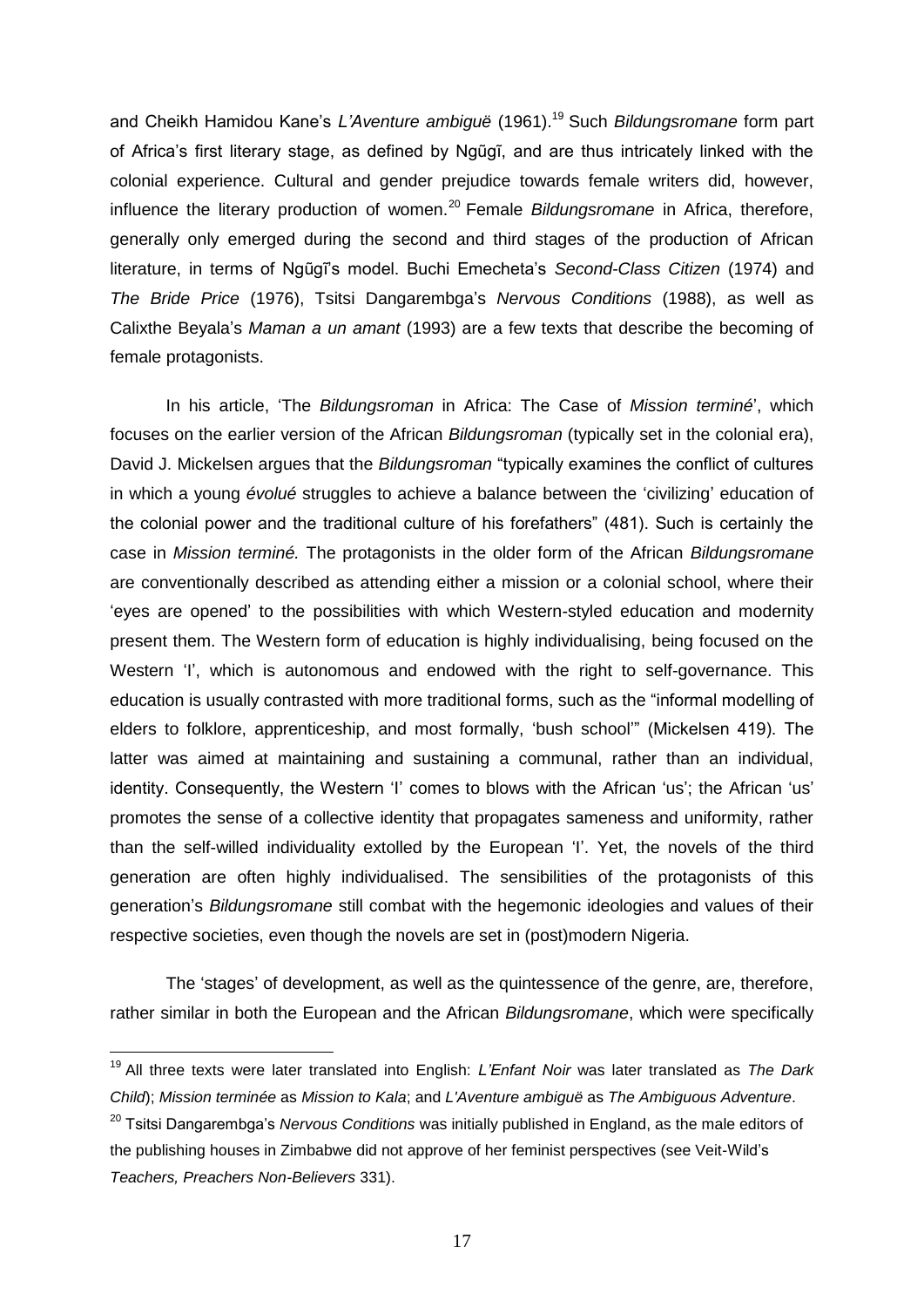written during the period of colonial rule (Ngũgĩ's first stage). Both entail a dialectic relationship between the individual and a society which is conveyed primarily through the protagonist's relationship with other members of his family (the extended family in the case of the African *Bildungsroman*). An important difference, however, is that the first (and sometimes the second) generational African protagonists needed to negotiate with two societies: the indigenous society and the colonial. Since society is an important catalyst in the formation of identity, the individual becomes aware of culturally enforced boundaries. In struggling to reconcile his or her own needs and desires with the demands of the society, the individual comes to a greater understanding of his or her role in the existing social order.

However, understanding one's role within the broader society – for the African protagonist in the colonial era – did not necessarily mean that one was reconciled with one's designated role, as Camare Laye's *L'Enfant Noir* indicates. As the protagonists continue their secondary education, they become aware of their own ignorance, as well as of the apparent ignorance within their society, and of the 'limitations' and 'inhibiting' nature of their African culture, customs and beliefs. Such a realisation plunges them into an existential crisis, leading to their realisation that they will now always be at odds with both the Western and African cultures with which they are enmeshed. The existential crisis that ensues is also often marked by an intense sense of loss of, as well as alienation from, ancestral customs and traditions. Thus, in contrast to the European *Bildungsroman*, the protagonist of the African *Bildungsroman* can neither assimilate the beliefs and cultural practices of his or her society, nor mirror them, as he or she is neither part of the one, nor of the other, culture. The tension between the self and society in the African *Bildungsroman*, in contrast with the European, is simultaneously an embodiment of the tension existing between African modernity (manifested in Western education, capitalism, commoditisation, and a desire for agency, self-conscious subjectivity and self-governance) and African traditionalism (manifested in group identity, traditional epistemological belief systems, and the authority of ancestral tradition).

Irrespective of whether the metamorphosis of the genre in Africa is male- or femalecentred, the African *Bildungsroman* is still primarily, and inherently, a novel of becoming, which is set within a specific society. The genre thus exemplifies the process of becoming, which is marked by a dialectic negotiation between individual inclinations and social expectations, norms and values. The crucial difference between the African and the classic *Bildungsromane* is that the protagonist in the African *Bildungsroman* does not necessarily become an embodiment, "sign" (as Moretti argues in relation to the European *Bildungsroman*), or allegorical subject of his or her specific society. In other words, though it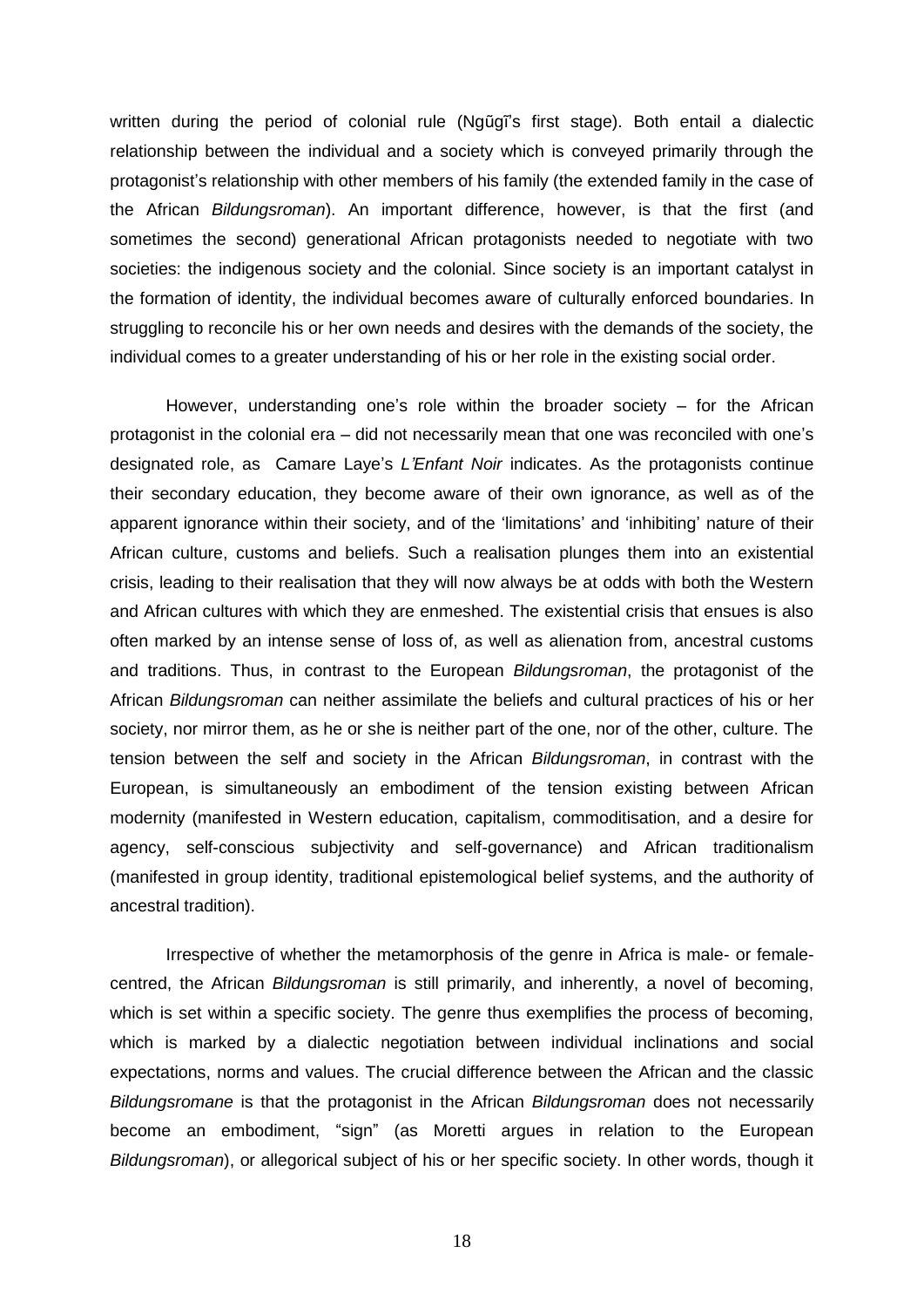seems as if the African protagonist could be read as a sign of modernity, the African *Bildungsroman* often complicates such an oversimplified reading of its protagonist.

The reason for the occurrence of such a shift in the relationship between the individual and society in the African *Bildungsroman* lies in the difference between the symbolic and ideological value of the (classic) Western protagonist and that of the African protagonist. The Nigerian socius, as made clear in the focal works of this study, is a hybrid space, characterised by various intersecting modes of African modernity. The "dynamism" and instability" (Moretti 5) that characterise modernity in the West are still two of the driving forces of African modernity. Moretti is of the opinion that youth, if seen as the material embodiment of modernity, is the most effective metaphor for explaining the similarities in the dynamics of both the *Bildungsroman* (in general) and the modern age, in which it was birthed. "Youth" alludes to a certain time or phase of a person's life during which both physical growth and emotional and psychical maturation takes place. The *Bildungsroman*, because it carries within its narrative contesting structural elements of definite, though unstable, movement, encapsulates the essence of modernity. According to Moretti (5), "[i]f youth […] achieves its symbolic centrality, and the ‗great narrative' of the *Bildungsroman* comes into being, this is because Europe has to attach a meaning, not so much to youth, as to modernity".

While modernity in the West is a uniform informative ideology, in Nigeria it is fractured and inconsistent. Applying Moretti's thesis to the Nigerian situation might, thus, seem risky. However, if the *Bildungsroman* in the West was used as a means of understanding the workings of modernity as a national ideology, the *Bildungsroman* in Africa has merely become a vehicle by means of which to understand the various ways in which the different modes of African modernity inform Nigeria's precarious and fractured nation construct and society.

Following Moretti's train of thought, and applying it to the Nigerian *Bildungsroman*, it thus seems as though the development of the individual is overshadowed by an attempt to understand the flows and workings of modernity in Africa. The two most notable aspects of modernity that the *Bildungsroman* attempts to understand are "dynamism" and "instability". The two aspects, both contained within, and exemplified by, the genre, can be understood in terms of two models of analysis, namely those of "classification" and "transformation". According to Moretti (8),

it is clear that the two models express opposite attitudes towards modernity: caged and made exorcised by the principle of classification (focused dynamism), it is exasperated and made hypnotic by that of transformation (erratic instability). And it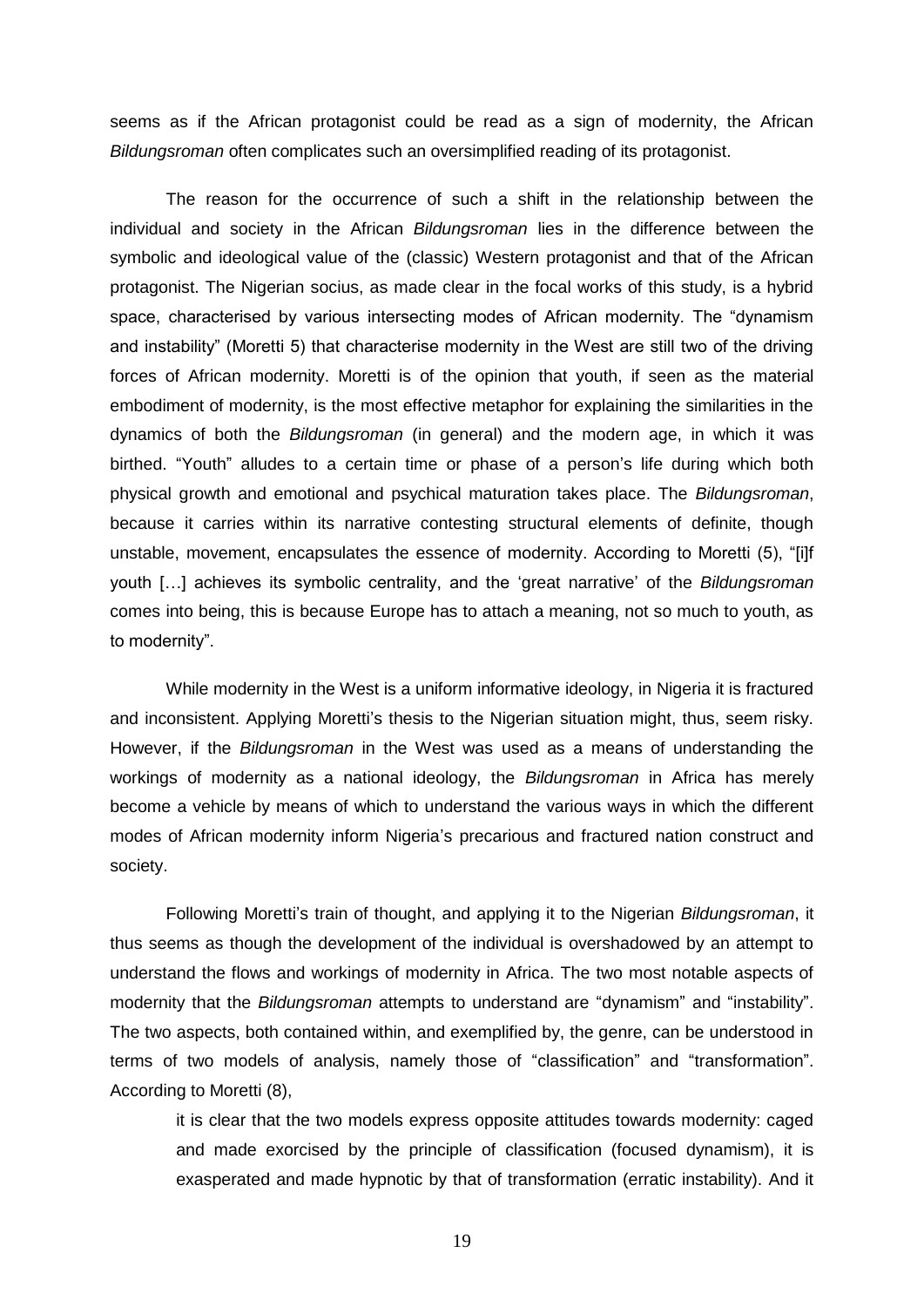is especially clear that the full development of the antithesis implies a split in the image of youth itself.

The classificatory narrative seeks to formulate a certain ending for the novel – not necessarily a complete and final ending, but one marked by resignation, illumination and understanding. The transformational narrative seeks to illustrate how "ending" or "closure" continuously opens up new possibilities of *Bildung* and development.

If the youthful protagonist of the *Bildungsroman* is reduced to being a signifier of modernity and, accordingly, only a vehicle by means of which modern society can be understood, the protagonist merely becomes an allegorical embodiment of societal norms and values, fleshed out in a modernistic guise.

Although Moretti might be correct in asserting that the European *Bildungsroman* does not present intimate journals of self-realisation, such a perspective does not apply to the *Bildungsromane* of the third generation. Should such an analytical framework be applied to the protagonists of the third generation, we run the risk of losing sight of the intimate nature of their journeys of self-discovery and development, as well as of disregarding the highly individualised nature of the persons they become.

Both Frantz Fanon and Frederick Jameson provide interesting theories regarding the relationship between the individual and his or her society and nation. Such theories might help to construct a more appropriate framework of analysis in terms of which to view the intricate nature of such a relationship.

In his description of the allegorical nature of third world novels, Jameson states that [all] Third World texts are necessarily [...] allegorical – and this in a very specific way: they are to be read as what [he] will call national allegories, even when, or perhaps […] particularly when their forms develop out of essentially Western machineries of representation, such as the novel (in general). […] [E]ven those narratives which are seemingly private and invested with a properly libidinal dynamic, necessarily project a political dimension in the form of national allegory: the story of the private individual destiny is always an allegory of the embattled situation of the public Third World culture and society. (141-142)

According to Jameson, the three focal texts in the current study should be read as national allegories simply because they have emanated from, and are situated within, the Third World. He attempts to persuade us that the private and personal occurrences in the focal *Bildungsromane* are nothing more than allegories of national and political events. The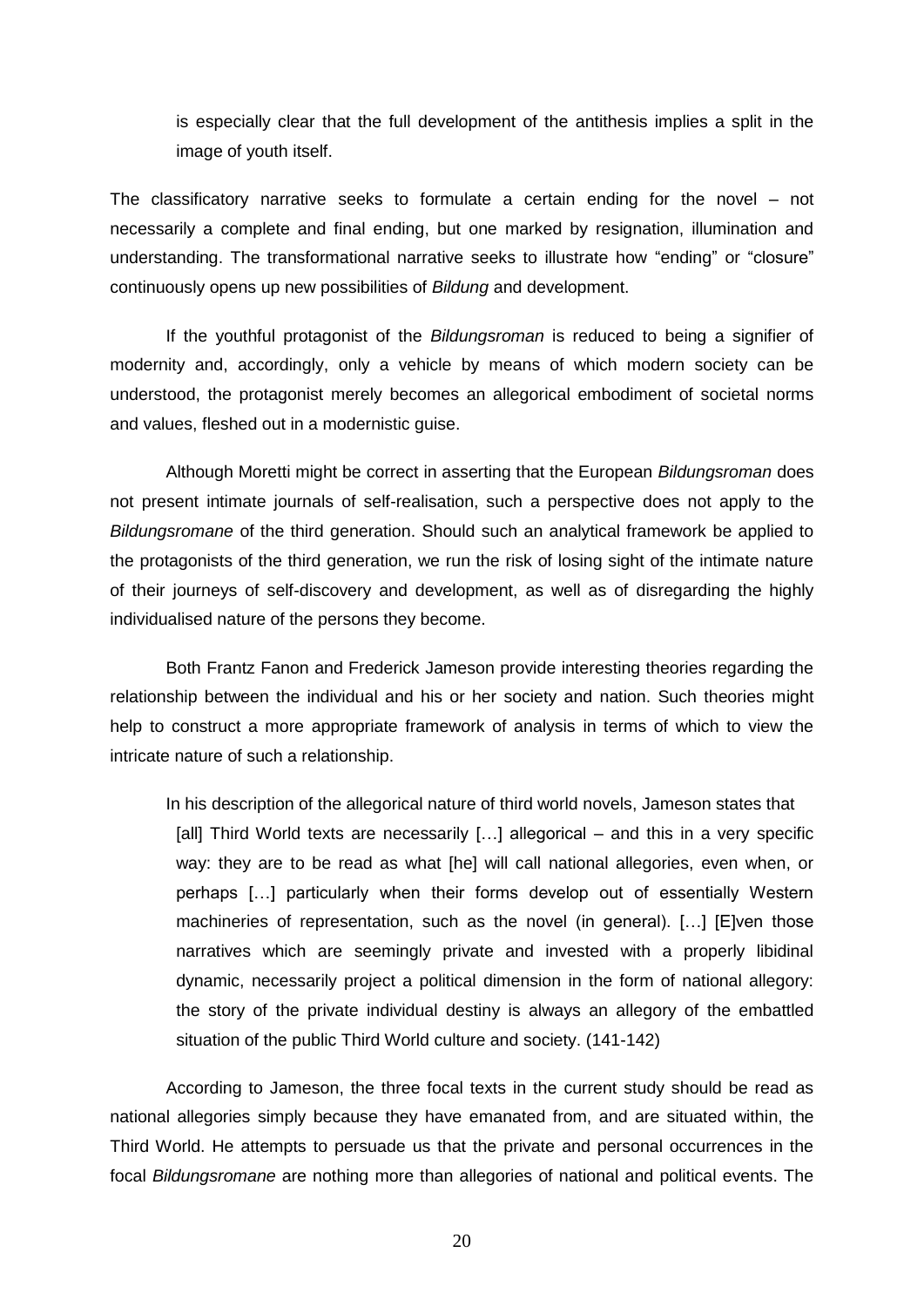development of the individual in the context of the Third World, in Jameson's opinion, supposedly always parallels, or mirrors, the development, or 'becoming', of national identity. Jameson's notion of the allegorical nature of texts is helpful, especially since the focal texts occasionally invite such a reading, but they also render his over-generalisation problematic, as they are too individualised to conform to his expectations of them.

Obi Nwakanma, writing specifically about the allegorical nature of the work of the third generation, expresses his trepidation about over-hastily labelling texts allegorical. He argues that "[s]ometimes allegory fails, in its profound limitations, to convey the particulars of the expressive resonance of the meaning we summon, because of the symbolic structure imposed on the language of allegory" (8). Only towards the end of *Everything Good Will Come* (330), for example, it is stated that the protagonist, Enitan, was born in the year of her country's independence, thus linking her own birth to that of the start of Nigerian independence. So, though ultimately we are invited to read the text as an allegory, we are first asked to consider her personal and private biography before conducting such an allegorical reading.

In *The Wretched of the Earth*, Frantz Fanon presents a different, albeit still a problematic, way of understanding the relationship of individuals to their nation of birth. Fanon writes that "[i]ndividual experience, because it is national, and because it is a link in the chain of national existence, ceases to be individual, limited and shrunken and is enabled to open out into the truth of the nation and of the world" (200). Seeing "[i]ndividual experience" as national and as, by implication, part of "national existence" appears to resemble more closely the way in which the third-generation protagonists' lives open out "into the truth of the nation". Since Fanon was writing about the actual situation in the postcolony, and not about literature, I will adapt his views to fit my purpose in the present thesis. Individual experiences, for Fanon, can open out into national experiences, as the former are inherently national. I, however, propose that individual experiences in literature are able to open out into the truth of the nation, since they are conceived as doing so at specific moments by their authors.

The relationship between individual experiences and the truth of the nation is an intricate and complicated one. Analysing such a relationship in terms of a singular and allencompassing theoretical framework might result in a misreading of the text's engagement with personal and individual becoming, on the one hand, and with national-political concerns, on the other. Drawing on the theoretical frameworks of Jameson and Fanon, I will present three different ways in which to investigate this specific relationship. Firstly, all third-world texts are not implicitly allegorical, though the focal texts do, sometimes, invite such a reading.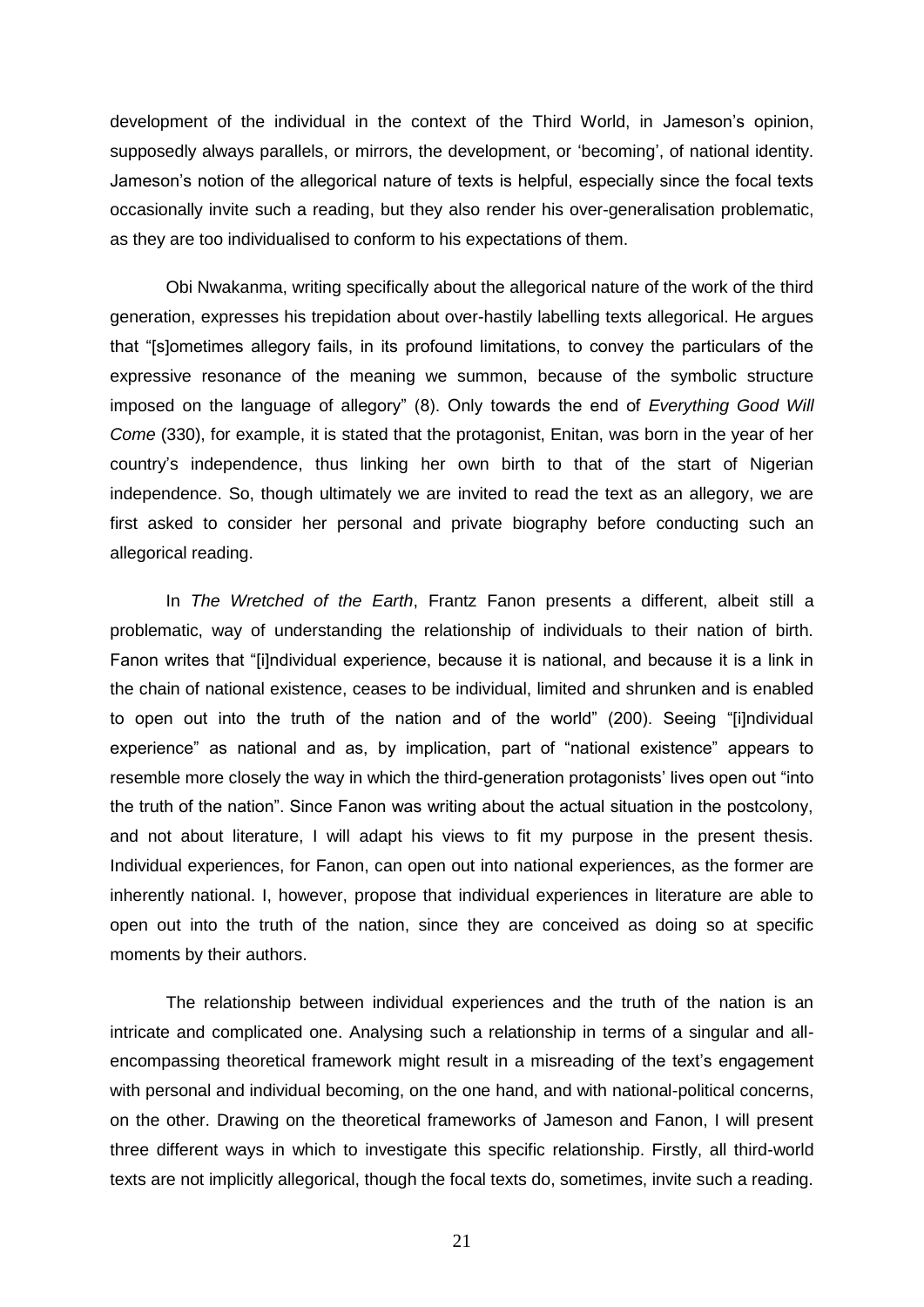Though allegorical readings will be pursued, such readings will only be carried out where the text invites the reader to do so, and will be seen as secondary to a focused reading of the individual's personal becoming. Secondly, though personal experiences are not necessarily national experiences, some experiences in the focal texts are constructed in such a way that they ultimately do open out into the truth of national experience. How personal experiences open out into, or reveal, national truths will be investigated, where such linkages are constructed. Finally, individual experiences and events sometimes merely parallel national events, rather than allegorising them, or opening out into the truth of such events. The paralleling of events is only mutually illuminating, rather than explanatory of, or embodying, the other.

The ideological conventions of the classical *Bildungsroman* also encourage one to view the becoming of the protagonist as allegorising the becoming of the nation. Societal conventions, in terms of which society is understood to function as a microcosm of the national milieu, inherently form part of the classic *Bildungsheld*. Such a reading is, however, subject to foreclosure, as such conventions do not always manifest themselves in the protagonists of the third generation. The focal texts in the current study deviate from the traditional first-generation African, as well as the classic European *Bildungsromane*, in this critical respect: their protagonists challenge, defy and (sometimes) overcome the values of their respective societies, rather than embodying them. The protagonists, furthermore, neither find closure in corrupt, staunch and fossilised, as well as exclusive, societal norms and values, nor do they strike a compromise between individual values and the values of the social order, as do the protagonists in many of the older African *Bildungsromane*. They endeavour, instead, to produce a new social order, in which the self can come into being in a just society, which they, in time, try to create. In other words, the protagonists not only represent society, embodying its values and norms, but rather actively engage with it, in order to remake it. However, their attempts to remake societal norms and values often do not succeed, as the closing chapters of the focal texts evidence. The constructed personal experiences of the protagonist might open out into the truth of society, indicating the way in which some societies in Nigeria still seek to stifle, inhibit and restrain individual attempts at self-expansion, in their attempts to resist change. Such aspects of the third-generational *Bildungsromane* illustrate not only some of the characteristics that the new modern Nigerian identity is adopting, but also some of the changes that the *Bildungsroman* genre is currently undergoing.

The third generation strives to encourage their readers to acquire a new identity, which is embedded in the notion of self-authoring, similar to that of their respective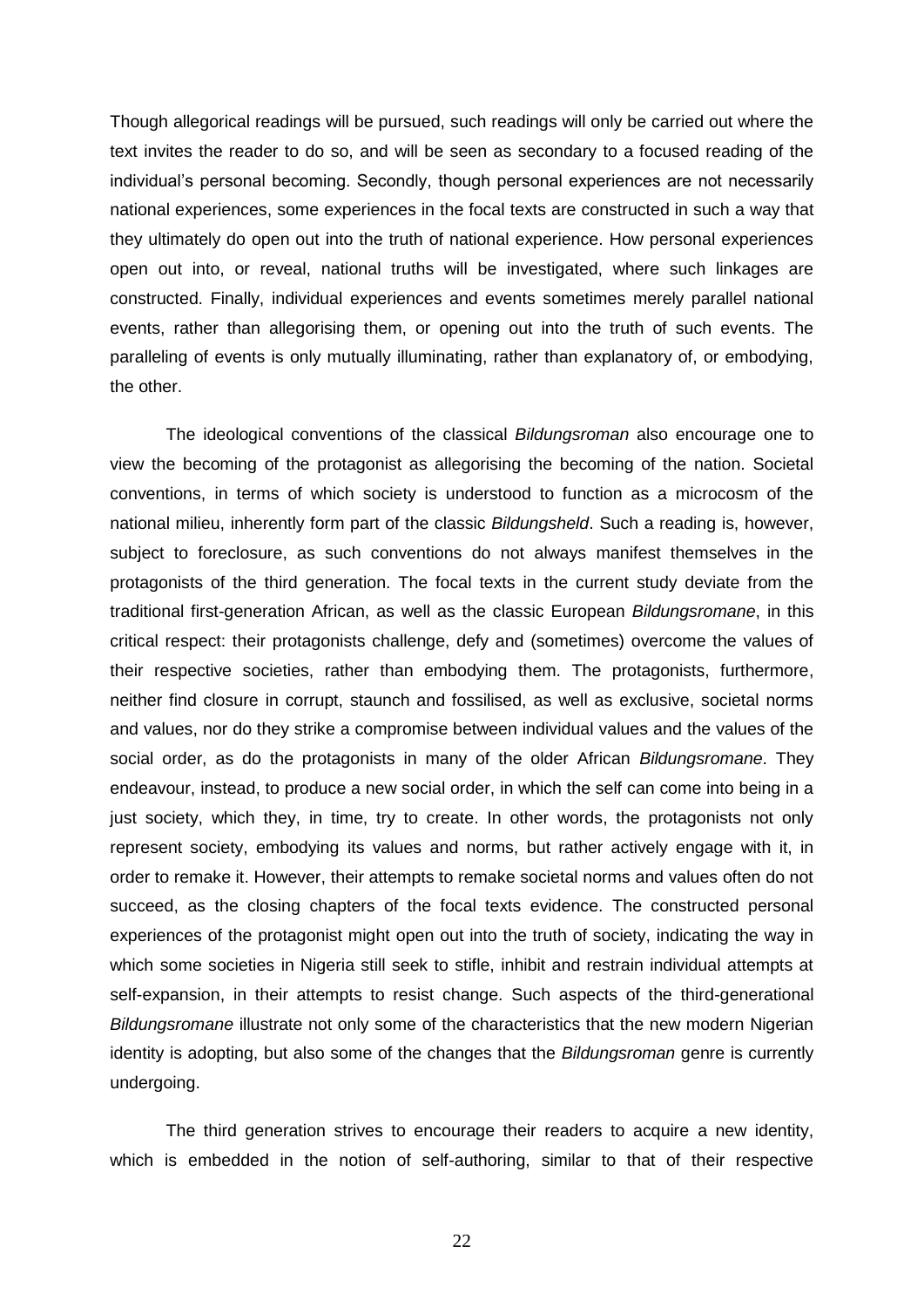protagonists. The self-authoring of the new identity resembles Mbembe's claim that Africans should negotiate unconventional ways in which to constitute and author their African identities. Though Mbembe neither comments on the work of the third generation nor on literature in general, his notions of 'self-styled' self-writing provide an apt framework in terms of which to understand and explore the identities propagated in the work of the third generation.

Mbembe investigates various forms of African representations of the self, and what the various forms enable or foreclose. The two dominant paradigms, which formed and informed African individuals and life-writing in the past, but which, according to him, fail to represent Africans and African self-writing as autonomous and independent of Africa's history. <sup>21</sup> Mbembe notes two ways of breaking with such modes of self-writing, supplementing them with his own view of how the individual should "stylise" him/herself (273), since "stylisation" will, indeed, be free of any conceptual dependence on notions of authenticity or truth. The three modes of self-styling exemplify the way in which members of the third generation represent their protagonists' respective journeys of self-development.

Mbembe argues that the main hindrance to African self-writing is historicism, which he divides into two main subcategories: "Afro-radicalism" and "nativism", with its "burden of the metaphysics of difference" (240; emphasis original). <sup>22</sup> The first premise of both Afroradicalism and nativism is that the individual is alienated from self, due to the deforming impact of slavery, colonisation or apartheid. This sense of alienation is a persistent theme in the first-generation *Bildungsroman*. Members of the second generation generally experience a sense of alienation from the misrule of the neo-colonial government. Members of the third

<sup>21</sup> Authors of earlier African *Bildungsromane* often embraced the two above-mentioned modes of biographical writing.

 $22$  As made clear by Ngũgĩ, as well as Adesanmi and Dunton, colonialism, as well as the neocolonialism of the postcolony, are decisive factors in the work of those of an older generation, as well as in that of the third generation, hence the inclusion of the historical overview in the introductory section of this thesis. However, the focal texts specifically function as examples of how authors move away from these traumatic histories. Each of the three father figures in the focal texts embody some or other element of their respective societies' history: Eugene Achike (*Purple Hibiscus*) embodies colonial missionary ideologies, whereas Sunny Taiwo (*Everything Good Will Come*) and Sunday Oke (*GraceLand*) exemplify ideologies of their respective indigenous cultural heritages. All three protagonists are shown to move out from under the patriarchal dominance (which will be shown to be historical constructs) which such father figures exercise over them. This rejection of historically constructed ideologies and traditions illustrates how the individuals concerned are no longer harassed by the various histories of the societies which they inhabit.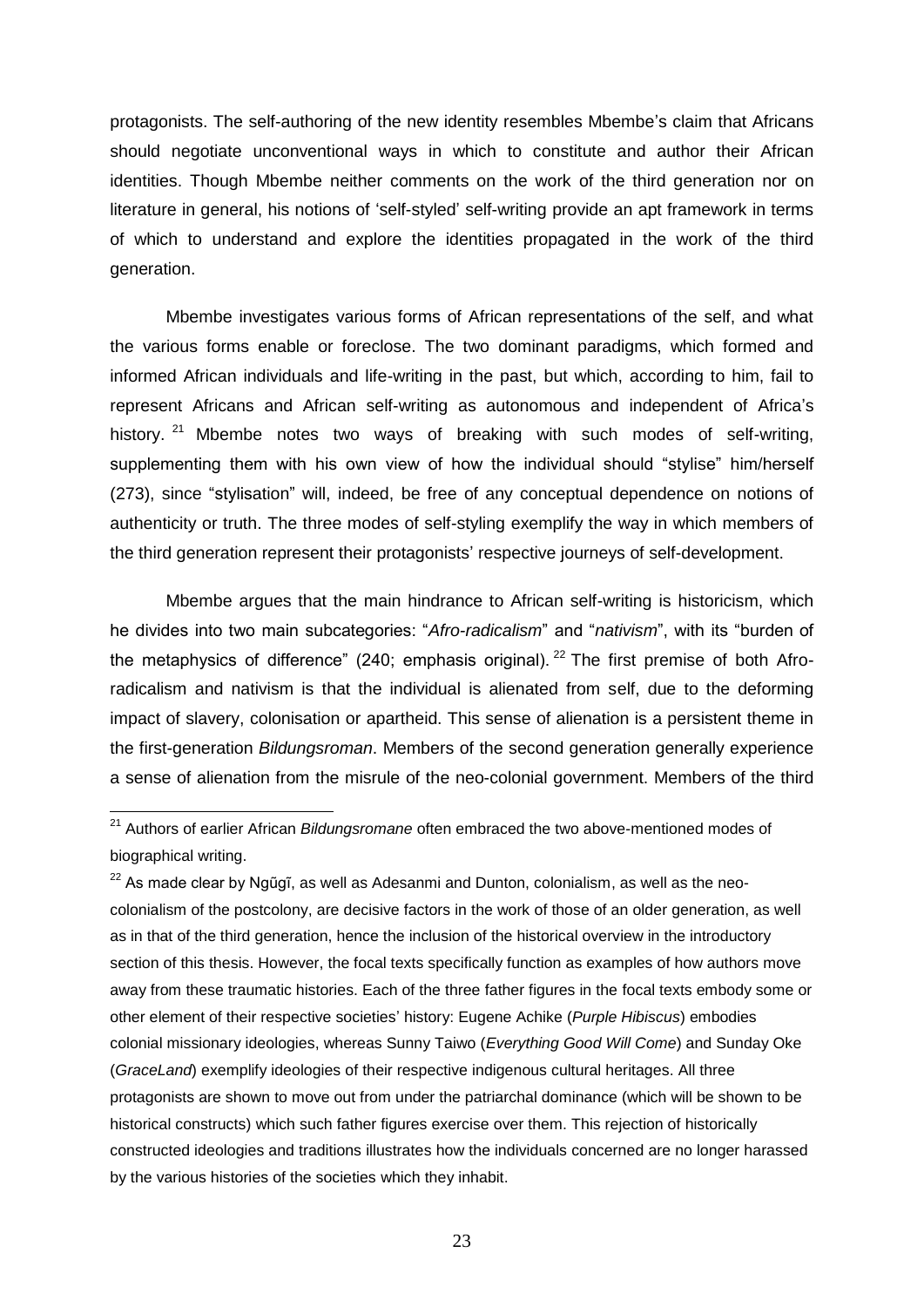generation, in contrast, expressly attempt to negotiate their identities in such is way that they are overdetermined by neither national nor societal construction of identity, specifically because these construction of identity inhibits personal expansion and becoming.

The second premise of African radicalism and nativism is that African self-writing is dominated by a "discourse of dispossession" (257) by the other, resulting in an African form of self-writing that is marked by a sense of victimhood, historical degradation and humiliation. Both such modes of self-writing draw from "categories [of] the myths they claim to oppose and [thereby] reproduce their dichotomies" (257) of white *versus* black, civilised peoples *versus* savages, Christianity *versus* paganism, and so forth. The third generation also moves away from such "discourses of dispossession" by conflating the dichotomous terms produced by earlier generations, as seen in the characters of Aunty Ifeoma in *Purple Hibiscus* and Elvis Oke in *GraceLand*.

Mbembe focuses on two attempts to break with the empty dream of asserting authentic personhood through Afro-radicalism and nativism. The first was an attempt to deconstruct tradition and, with implication, Africa, in order to show that both 'Africa' and its traditions are an invention and fabrication of the West. There is, consequently, no "original" (257) Africa, African tradition or African person. When Enitan Taiwo, in *Everything Good Will Come*, examines her Nigerian and African identity, she finds that Nigeria is a haphazard construction of the British empire, and that any sense of 'Nigerian-ness' is a fabrication aimed at artificially forging national unity. The second attempt to break with Afro-radicalism and nativism claims that, due to the formative nature of African identity, all Africans have both the ability and the right to choose that which makes him or her African. Enitan's double, a mulatto girl Shari Bakare, serves as a good example of the aforesaid. She is secure in her African identity, even though she has an English mother, grows up in a polygamous Moslem household and appreciates the pop culture and fashions of the 1970s.

Mbembe ends his argument with his own notion of how Africans should present and write about themselves. He is of the opinion that Africans should "clear an intellectual space for rethinking those temporalities" (258) that determined their histories and consequent problematic modes of self-writing. In doing this, more than one possible future can be rendered accessible, thus opening up the possibility of several ancestries. Such exposure could enable Africans to write about, and represent themselves in, more than one possible future, as such a future is freed from its victimising past.

Lastly, there is a need to consider contemporary and everyday practices "through which Africans manage to recognize and maintain with the world an unprecedented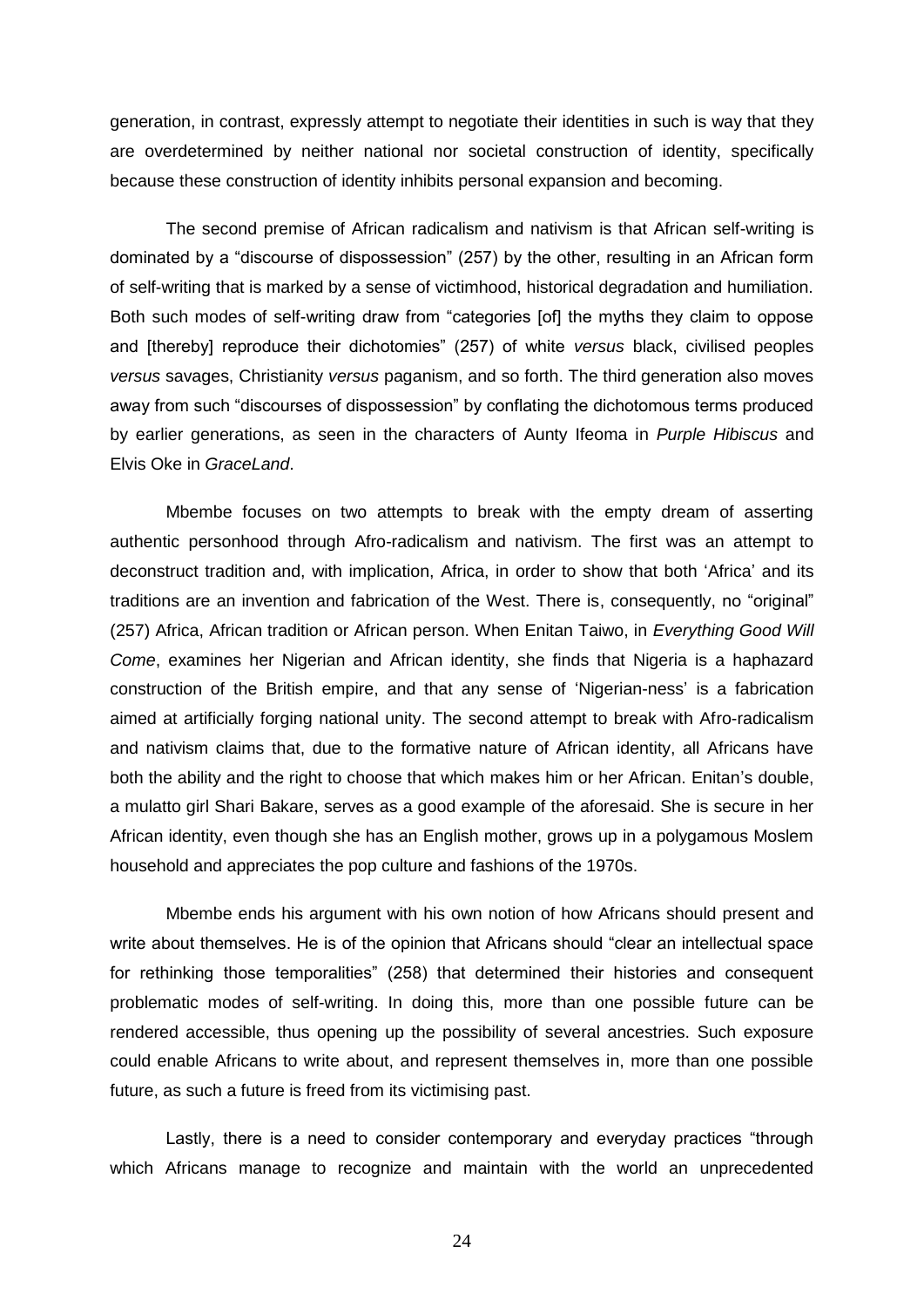familiarity" (258). In such practices, the African individual remakes something into his or her own, thus opening up a way to converse and relate with the world in all its generality. Mbembe's own notion of self-styling is particularly relevant to the modern, new identity, which is emerging in the literary body of the third generation, and which will serve as the primary framework of analysis wherever this new identity comes into play in the current study.

The focal texts in the present study share certain common threads, which are the primary subject matter with which the protagonists have to engage in their respective journeys of becoming. Gender and the right to negotiate one's gender is a primary thread that runs through each such text. Traditions (religious, ancestral and societal) remain an ongoing concern, though they are most prominent in *Purple Hibiscus*, which deals with Roman Catholicism, Igbo traditionalism and Africanised Catholicism. *GraceLand* specifically takes issue with the hegemonic patriarchal tradition and international pop culture. Voice as a performative force is grappled with differently in each novel, though such a force is continuously linked with agency. A third thread that runs through all the texts consists of the construction of personal/private, public/political and individual/national identities. The *Bildungsroman*, as a vehicle that investigates the becoming of an individual, allows for the observation of how individuals engage with various threads in such a way as to produce, in and through them, a new, modern Nigerian identity.

Chapter One explores *Purple Hibiscus*, which focuses on the affluent upper-class Achike family. The chapter introduces the conflict that rages between various traditions, which are pitched against one another in a society which is dominated by intolerance and exclusion. *Purple Hibiscus* specifically takes issue with Eurocentric Roman Catholicism and Igbo traditionalism. The protagonist needs to negotiate an identity situated in a middle space between the two opposed traditions, hybridising them in such a way as to allow for the development of a more sustainable form of identity than either, by itself, would allow.

Identity is further explored in Chapter Two, in a discussion of *Everything Good Will Come's* middle-class protagonist. The chapter explores the way in which identity is negotiated by means of friction-ridden encounters. However, in this case the friction results from the clash between a national identity and an individual, personal one. The chapter is also concerned with female identity, as it explores the differences between African and Western feminisms, which face off against each other in Enitan's society.

Chapter Three deals with *GraceLand*, which is set in the impoverished working-class slums of Lagos. It starts with an investigation into the ways in which a fraudulent and fractured African modernity keeps individuals, such as its protagonist Elvis, from realising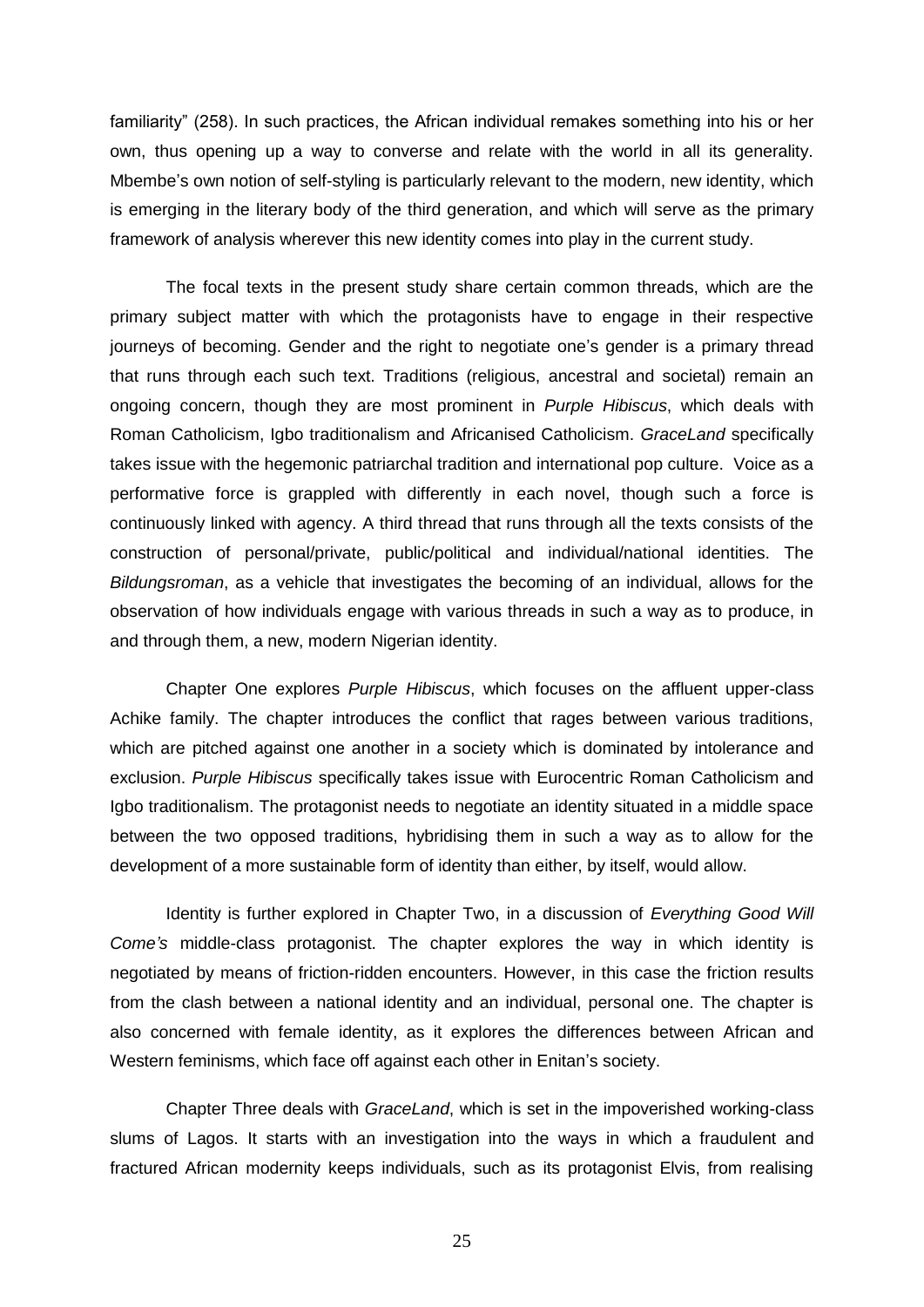their dreams, while simultaneously presenting the individual with opportunities to negotiate multiple and alternative identities. Elvis attempts to negotiate an alternative masculine identity, but finds out that traditional patriarchal male identity is beset with anxiety about those individuals who endeavour to fulfil a freer, open and more cosmopolitan masculine identity. This fear is then transferred to violence, which is perpetrated against any individual who performs any masculine identity counter to the hegemonic norm.

Patriarchy is presented by the three texts as one of Nigeria's most prevalent social and cultural problems. In Chapter One a violent patriarchy is introduced which goes almost unchallenged by the protagonist, who is utterly subject to it. In Chapter Two, the existing patriarchal establishment is openly challenged and defied by the protagonist. Contrasting attempts to negotiate, compromise and manipulate patriarchy offer alternative ways of responding to patriarchal domination. The discussion in Chapter Two concludes with acknowledging that the hybridised form of the two approaches, as presented in the text, might present a better way of dealing with a patriarchal system. Chapter Three concludes the discussion on patriarchy by illustrating, by means of a discussion of the role of the protagonist, the difficulties that individuals face if they wish to break with traditional hegemonic patriarchy. The chapter proposes the ideal as a benign and reproducible male identity, which builds its foundation on commonalities that exist between the two genders.

The need for the development of such an identity is illustrated through the protagonist's complete ignorance of her Igbo cultural heritage, and her ensuing feeling of being incomplete and culturally isolated. Chapter Two explores the modern Nigerian identity, which is first presented in Chapter One, in greater depth, by elevating it to the national level. Chapter Three begins by exploring the hybrid nature of a modern Nigeria identity, as well as the various reasons for such a hybridisation. The chapter then moves on to expose the difficulties faced in negotiating this identity by the individual who is not born into a privileged social position.

In all three novels, private and personal space is usually associated with being silent or unvoiced, whereas public/political spaces are usually associated with having both voice and agency. The ability to negotiate both private/personal spaces and public/political spaces allows for a sense of personal and political agency, in terms of which one can author oneself. Yet, as the protagonists (most notably Kambili in *Purple Hibiscus*) find out, an imposed silence bars one from entering the public and political spheres, preventing one from securing the agency essential to the negotiation of one's own identity. *Everything Good Will Come* extends this theme, by illustrating how having a 'voice' and 'speaking' do not necessarily result in one's being heard, so that one's political agency can still be denied. *GraceLand*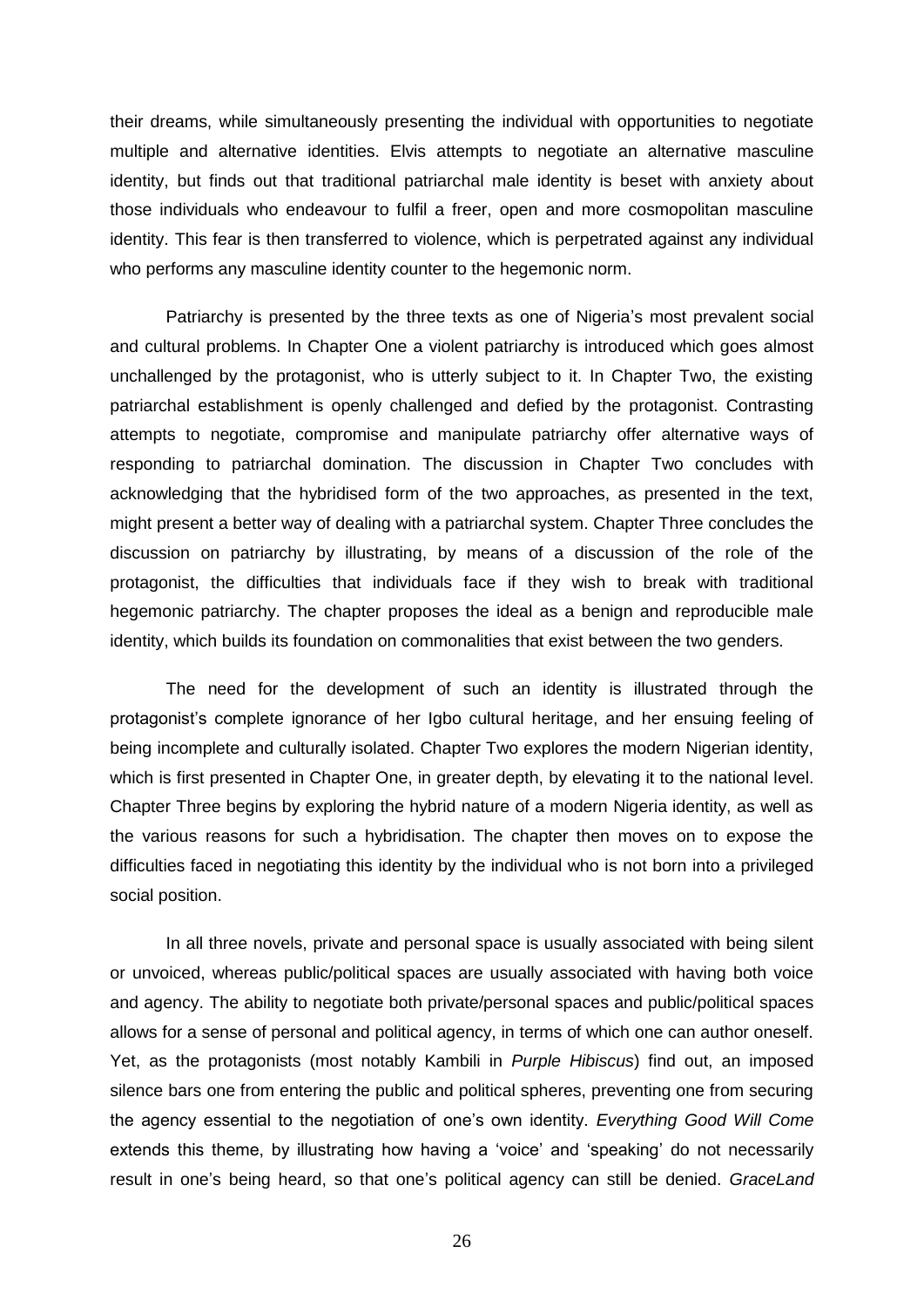finally exposes how an inferior economic and social position, which is symptomatic of modernity in Africa, prevents the individual from authoring self.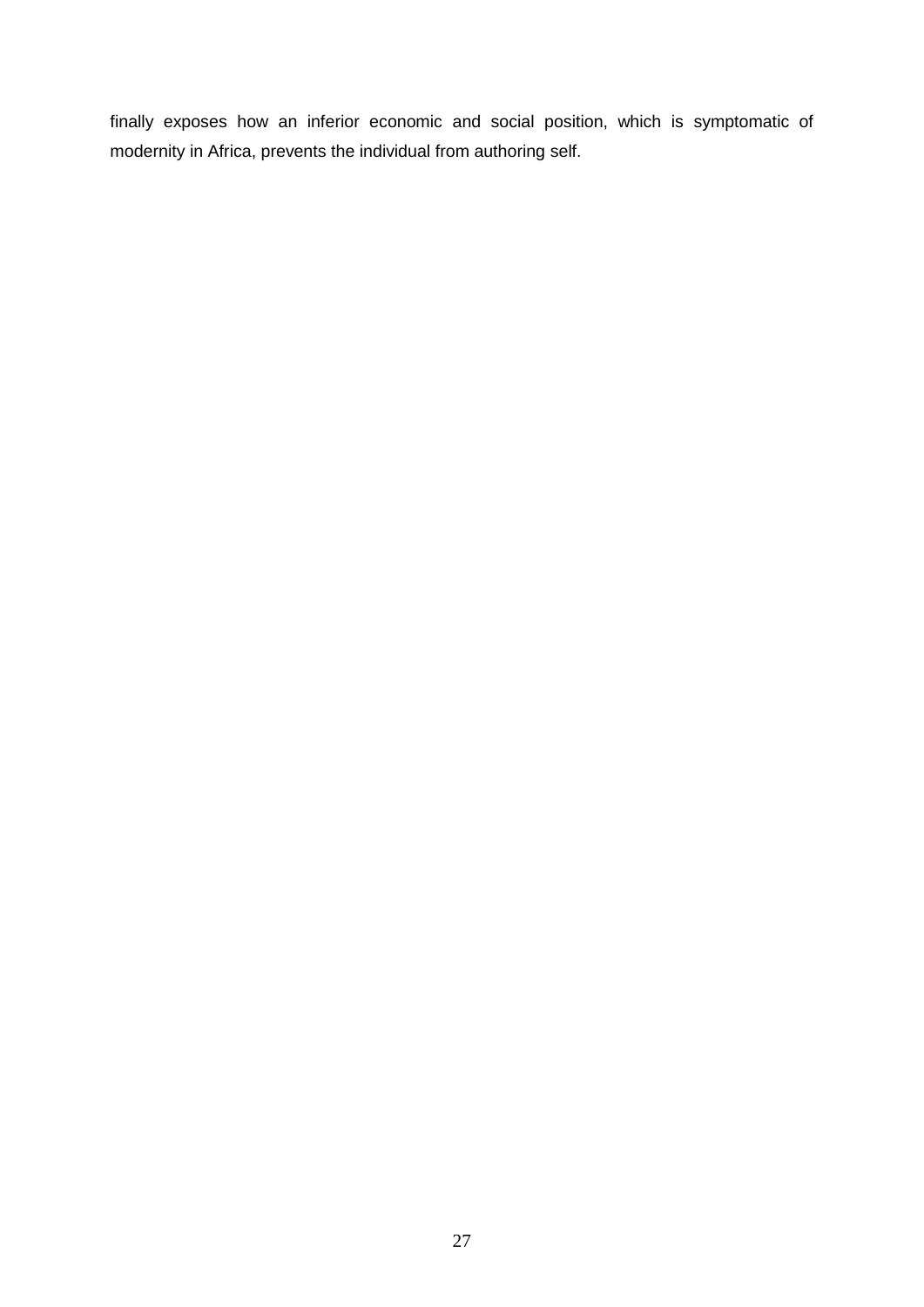## **CHAPTER TWO: NEGOTIATING TRADITIONS, GENDER AND SILENCES IN** *PURPLE HIBISCUS*

#### ―A freedom to be, to do.‖ *Purple Hibiscus*, 16

This chapter consists of two sections. The first section will investigate how Kambili becomes a postcolonial subject. This will be done by considering how *Purple Hibiscus* engages with various traditions: the literary traditions of the *Bildungsroman* and Nigerian fiction, respectively; and the traditions of Roman Catholicism, as well as those of Nigeria's traditional Igbo society. The discussion of literary traditions, which concurrently also illustrates how the third-generational *Bildungsromane* develop, will lead to a discussion of how Kambili renegotiates her individuality. She does this by distancing herself from the suppressive way in which her father interprets Roman Catholicism. Such distancing is achieved through her engagement with her ancestral traditions and an Africanised form of Roman Catholicism, as introduced by her cousins, her grandfather, aunt and the Igbo Roman Catholic priest, Father Amadi. Kambili, with the help of such characters, is able to re-negotiate her identity within a ‗middle space' between the various traditions. The second section of Chapter Two, which builds on the insights developed in the first section, will examine how Kambili finds her voice, which is central to her journey of becoming. The journey is facilitated by her aunt Ifeoma, and her cousin Amaka, as well as by the way in which she shuttles between the two main framing spaces of the novel: the inhibited space of her parental compound and the 'free' space of Aunty Ifeoma's flat. By means of her finding her voice, she is able, concurrently, to develop her own sexuality, as well as to re-negotiate her engendered identity.

*Purple Hibiscus* presents the journey of becoming of a young fifteen-year-old Igbo girl, Kambili Achike. She is the narrator of her own life story, which is largely set within the confining walls of her family's compound in Enugu, South-East Nigeria. Within these walls, her father exerts his absolute rule over her life, which effectively silences her, as well as her mother and brother. Her father, Eugene, is a successful businessman and the owner of a Nigerian newspaper. Simultaneously, he is also a political activist campaigning against a corrupt military government. Although he sincerely loves his family and genuinely fights for the political freedom of the Nigerian people, he hypocritically and draconically rules his family with rigid religiosities and brutal violence. His violent behaviour, we learn, is the result of the violence he suffered as a child at the hand of the Roman Catholic priests who raised him; his social and political activism, on the contrary, also flows from his religious beliefs. Such contradictions serve to render any simple reading of his character problematic. His wife,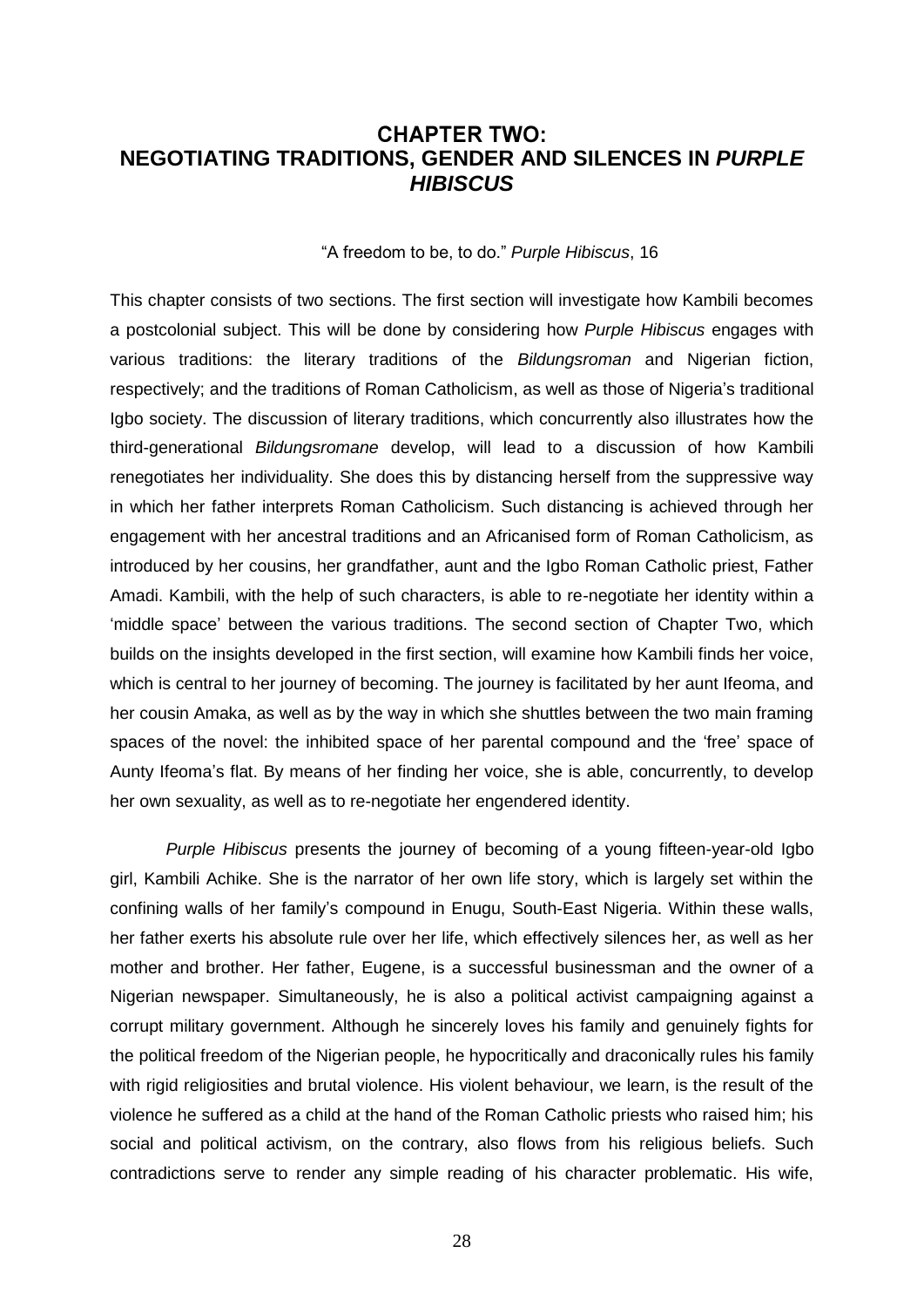Beatrice, is portrayed as a silent, dutiful spouse, whose sense of self has apparently been beaten out of her by her husband. Yet, she too is not one-dimensional, for it is she who ultimately plans and effects her husband's murder. Kambili's seventeen-year-old brother, Jaja, is keenly protective of his sister and mother. This sense of protectiveness partly stems from his feelings of shame and guilt, due to his inability to do so. Ultimately, he takes responsibility for the safety of his mother and sister, when he claims to have murdered his father, for which he is consequently wrongfully imprisoned.

During a Christmas holiday at their country house in Abba, Kambili's flamboyant and intellectual aunt, Ifeoma, convinces her brother, Eugene, that Kambili and Jaja should visit her children before the new school year commences. In the first of three such visits, the liberating space of Ifeoma's flat in Nsukka allows Kambili and Jaja to embark on their respective journeys towards the cultivation of their own individualities. During the first visit, Kambili meets her cousin, Amaka, who is portrayed as a highly individualised character. Amaka is thus constructed to function as a foil to Kambili.<sup>23</sup> Amaka's confident, outspoken nature and critical engagement with her surroundings help Kambili to search for her own selfhood. Amaka, in effect, therefore, ironically mirrors Kambili's underdeveloped individuality, performing a similar function to that of Nyasha in Tsitsi Dangarembga's Zimbabwean novel, *Nervous Conditions*.

Kambili moves between her own home, which is a space of fear and isolation, and Ifeoma's flat, which is a space of freedom and constructive interaction. The juxtapositioning of the two distinct spaces provides a framework for the novel and illuminates Kambili's *Bildungsprozess*. Kambili needs to move (ontologically and physically) out of silent spaces, like her home, in order to be able to find out who she is as a person among other persons. Such a movement into society complies with the conventions of the classic *Bildungsroman*. However, the novel deviates from the classical form when the protagonist's movement into society becomes a shuttling between the silent spaces of her home and the vocal spaces of society.

 $\overline{a}$ 

 $^{23}$  A "foil" is a secondary character, who is presented as the antithesis of the main protagonist, to the advantage of the latter (*Encyclopedia Britannica*). In the third-generational *Bildungsroman* specifically, the foil's highly individualised personhood underscores the need for becoming. The use of a foil also emphasises the rewards to be attained from the development of self by the chief protagonist.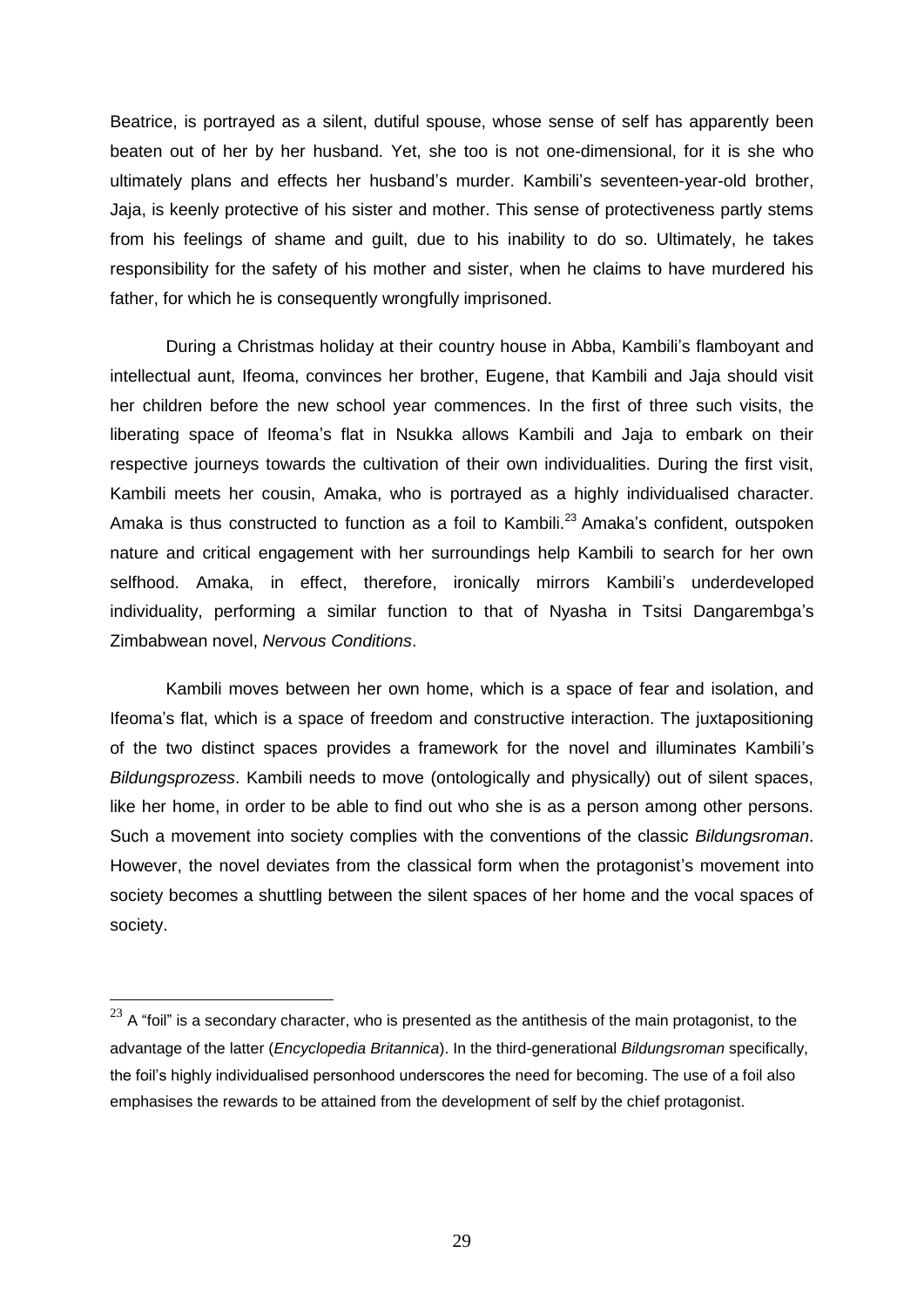The protagonist's shuttling between various spaces and traditions is contained within the circular plot structure, which consists of three main sections, all of which are set in the past and narrated in the past tense: "BREAKING GODS, Palm Sunday" (1-16); "SPEAKING *WITH OUR SPIRITS", Before Palm Sunday* (17–254); and "*THE PIECES OF GODS, After Palm Sunday*" (255–292). The structure is finally disrupted in the fourth and final section, "A *DIFFERENT SILENCE", The Present* (293–307), which is narrated in the present tense. The narrative structure not only serves to illuminate the nature of third-generation sentiments of *Bildung*, but also illustrates how the more mature Kambili can narrate her life from a critical vantage point.<sup>24</sup>

*"BREAKING GODS, Palm Sunday"* starts with the events that transpired one Palm Sundav.<sup>25</sup> after Kambili and Jaia's return from a second visit to Aunty Ifeoma in Nsukka. Aunty Ifeoma sparked their desire for personal freedom during their first visit, later feeding the flames of such a desire still further during their second visit. Kambili begins her narration by disclosing what happened on this particular Palm Sunday, which fell roughly in the middle of her narrated life. If the events of the Palm Sunday in question had not taken place, Kambili would probably not have been able to tell her life story at all, since the specific event broke the contract of silence in her household. The reader is, therefore, from the very first pages of the novel, plunged into the crucial moment when Eugene's authoritarian and patriarchal power is challenged for the first time. By commencing the narration with the events of the specific Palm Sunday, the various forces at play in the novel are introduced at the very start.

In "SPEAKING WITH OUR SPIRITS, Before Palm Sunday", Kambili relates the events that transpired prior to her and Jaja's second visit to Nsukka. The section covers every aspect of their rigidly structured and inhibited lives, and includes episodes from her early childhood, as well as others to do with their time spent as part of a family, her school years, her father's political involvement and domestic violence. The "startling red" (Hibiscus 16) petals of the hibiscus in the Achike's front yard are constructed to be the only silent witnesses, initially, of the violence suffered under Eugene's patriarchal rule. The symbolism of the red petals echoes the red drops of blood that lie spattered on the white marble floors after Eugene has assaulted his wife (*Hibiscus* 33). Kambili then narrates the period she spent with her Aunt and cousins during her and Jaja's first visit to Nsukka. At Nsukka she observes the way in which individuals of a less inhibited household interact with one another

 $\overline{a}$ 

<sup>24</sup> This technique is also employed in *Nervous Conditions*. The protagonist, Tambu, reflects back on her life and narrates the events that lead up to her being able to narrate her own life story.

 $25$  Palm Sunday is the first day of Passion Week, which is an annual Catholic festival that commemorates Christ's triumphant entry into Jerusalem, His crucifixion and resurrection.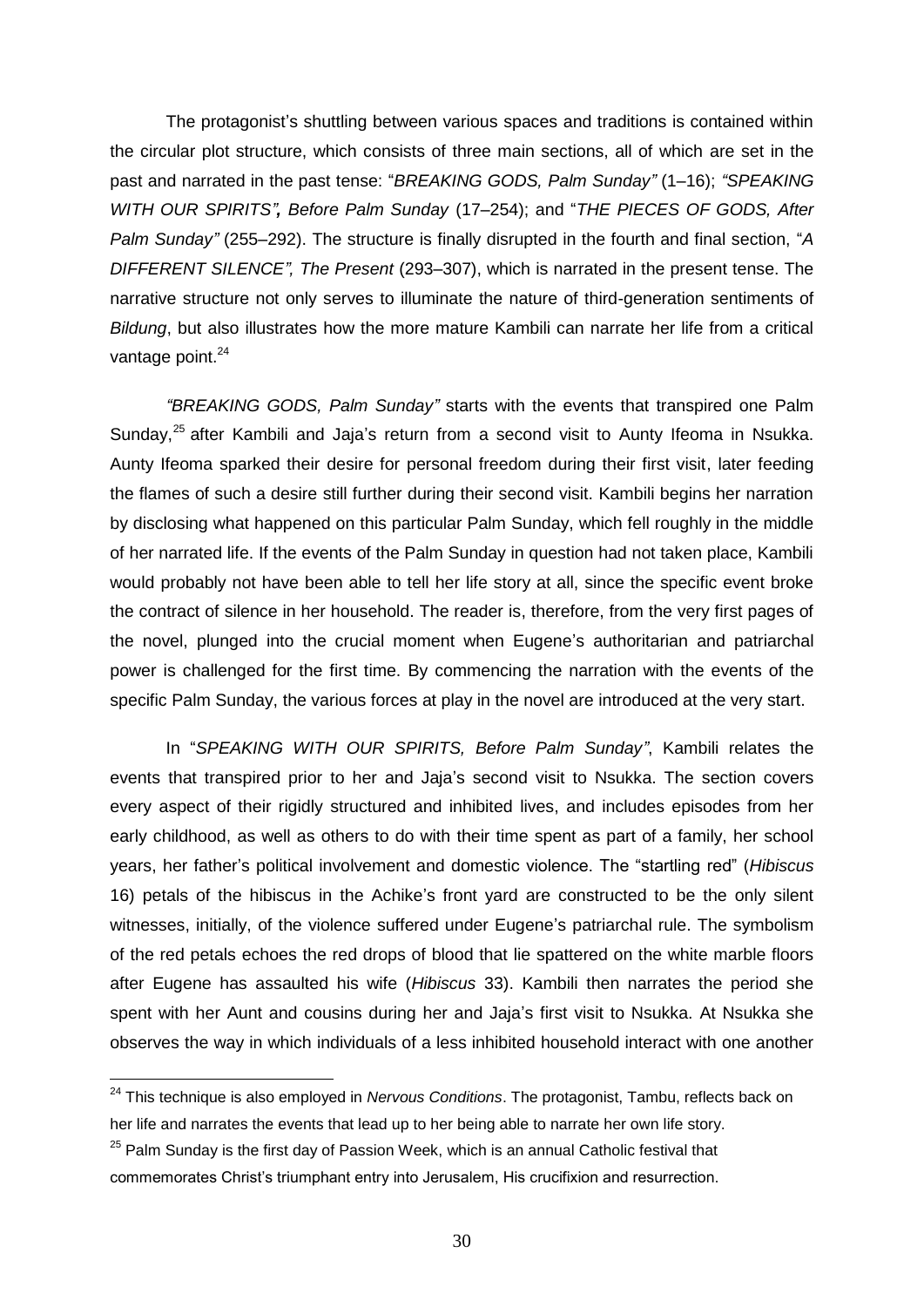outside the oppressive silence of her own parental home. She meets a Catholic priest, Father Amadi, who illustrates a reproducible  $-$  and generative rather than inhibiting  $$ patriarchy. Father Amadi helps her to grow into a more autonomous individual. During the visit, Kambili's terminally ill paternal grandfather, Papa-Nnukwu, whom she is prohibited from seeing by her father (as he considers Papa-Nnukwu to be a 'heathen'), comes to live with Ifeoma. Eugene, on hearing of Papa-Nnukwu's presence in the household, immediately fetches his children from his sister's care, and punishes them severely for not informing him of their grandfather's arrival. Jaja plants a few of the experimental purple hibiscus cuttings, which he has brought from Ifeoma's garden, in their yard. After Kambili recovers from the extreme punishment, she is again assaulted by Eugene when he discovers her looking at a portrait (painted by Amaka) of her grandfather. As a result of the assault, she is hospitalised for weeks. Kambili then leaves for a second visit to Nsukka, in order to recover from the injuries inflicted on her by her father.

After this extensive narration, which takes up most of the novel, Kambili finally arrives at the actual events of Palm Sunday in ―*THE PIECES OF GODS, After Palm Sunday"* (255– 292). She tells of Jaja's rebellion, which sparked the ‗falling apart' of their household. Brenda Cooper writes that Aunty Ifeoma's hybrid purple hibiscus cuttings "take root [in the Achike's front yard] and as they grow and flower, they act as a barometer, signifying the changes in the relationships with the family" (125). With the first budding of the purple hibiscus, Eugene's control over the lives of other family members is finally broken, and the silences with which they had been forced to live, start to lift. The 'lifting' of these silences and the breaking of their father's patriarchal power are beautifully evidenced by the purple hibiscus that starts to bud in the Achike's front yard in Nsukka. Eugene allows his children to return to Nsukka for a third and final visit to say farewell to Ifeoma and her family, who are immigrating to the United States, as the political situation in Nigeria has become unbearable. Their final visit, however, is cut short when their mother calls to inform them that their father has died. It is later revealed that his death resulted from the poison that Beatrice started mixing into Eugene's tea during the children's second visit to Nsukka. Eugene's death leads to the partial emancipation of Kambili and her family, which occurs at a high cost, as well as to Jaja's imprisonment, after he convinces the police that it was he who poisoned his own father.

The final part of Kambili's narration, "A DIFFERENT SILENCE, The Present" (295– 307), is set in the narrative present. Although the section is not constructed to present an optimistic conclusion to the novel and Kambili's life, it does offer some hope in the form of the purple hibiscus growing in the Achike's compound, as well as in the coming summer rains.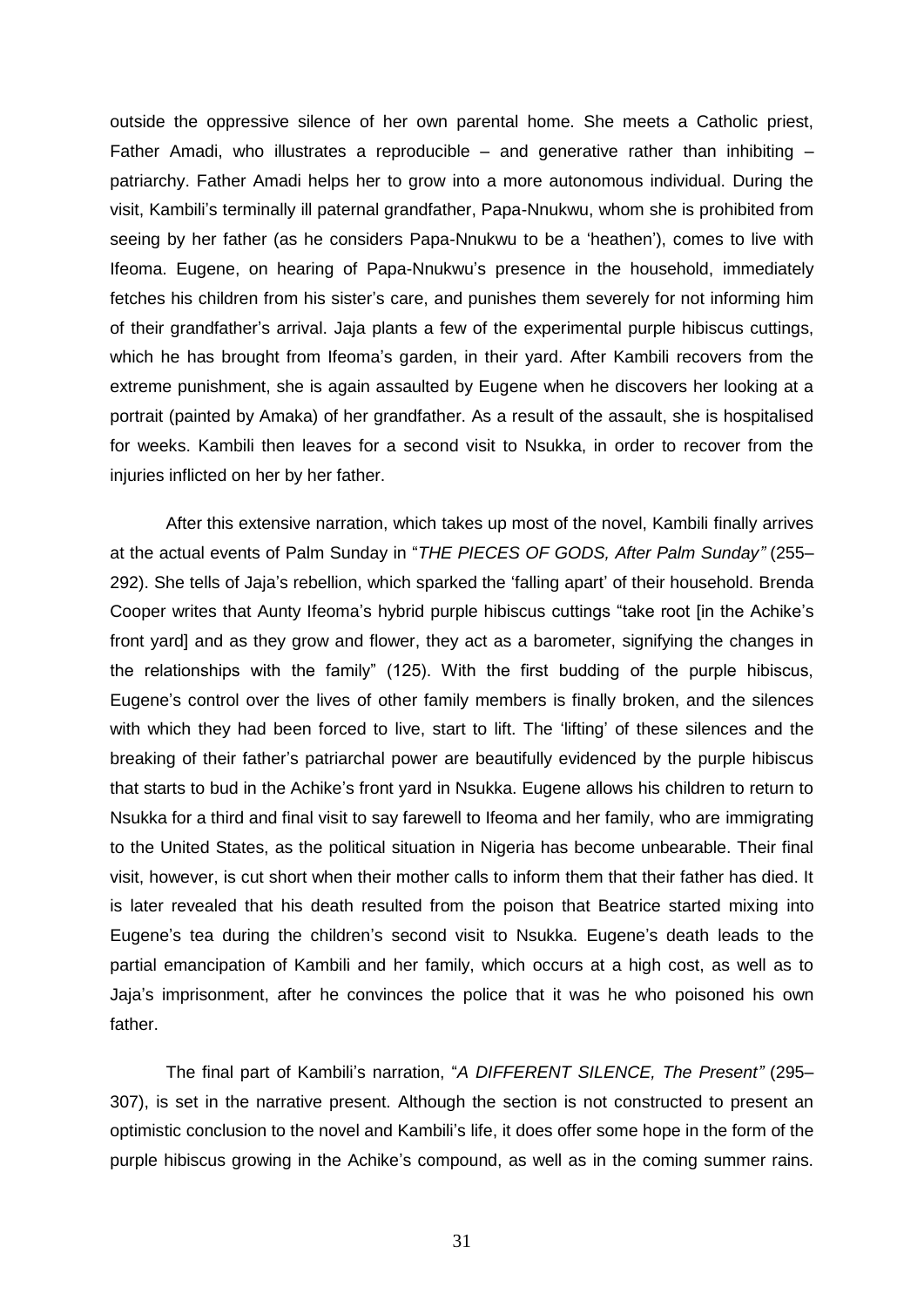Kambili relates how her brother is about to be freed after a prolonged incarceration. During his time in prison, Kambili had to pay numerous bribes to visit and supply him with food. Beatrice, who broke down emotionally and psychologically after her husband's death and Jaja's imprisonment, is now slowly showing signs of healing. Kambili plans to visit Ifeoma and their cousins in the United States. In this final section, Kambili still does not engage in conversation with others, including her mother. However, her silence is no longer the result of fear, but rather due to there being little to say. Her silence might also be the result of the trauma endured by the Achike household during the preceding months.

Even though *Purple Hibiscus* primarily tells the intimate and private story of a young girl, it is written in the evolving trend of the third generation. As such, it occasionally opens itself up to reveal something about the truth of the nation, or, at other times, might be read as allegory. This chapter is primarily concerned with the process of becoming by means of a negotiation of traditions, voice and gender, and, therefore, does not focus on allegorical readings.<sup>26</sup> However, since the current study also provides an analytical framework in terms of which to view the work of the third generation, the issue of allegory cannot be ignored. Sujala Singh, in her essay 'Postcolonial Children: Representing the Nation', believes that a child's point of view "becomes a means of commenting on violence legitimized at the level of the nation-state, often through compliant parental or familial silences" (15). The way in which Kambili's father silences her through his infliction of violence on her, accordingly, offers an allegorical commentary on the way in which the corrupt Nigerian government seeks to silence the voice of its people through the imposition of legitimised violence on them. Such violence is strikingly illustrated by the brutal way in which Eugene's editor, Ade Coker, is mutilated and killed by a letter bomb for speaking out against the government in his editorial in the *Standard*. The question of 'voice' in Kambili's becoming is, therefore, inextricably linked with the national-political arena, since voicing oneself, as Ade Coker did, has the potential of placing oneself within the political sphere, which is an important space for the third generation's politically minded authors to fill. Chapter Two, therefore, argues for an allegorical reading of the text, but only as far as the text invites such a reading, and it locates the allegorical as secondary to Kambili's personal experiences and journey of becoming.

# **Negotiating Traditions, Becoming a Postcolonial Subject**

 $\overline{a}$ 

The third generation's efforts to redefine the literary genre of the *Bildungsroman*, as well as to shape a new contemporary Nigerian identity for their characters, becomes evident in the

 $26$  Chapter Three thoroughly investigates the use of, and reasons for, employing allegory in the literary body under scrutiny.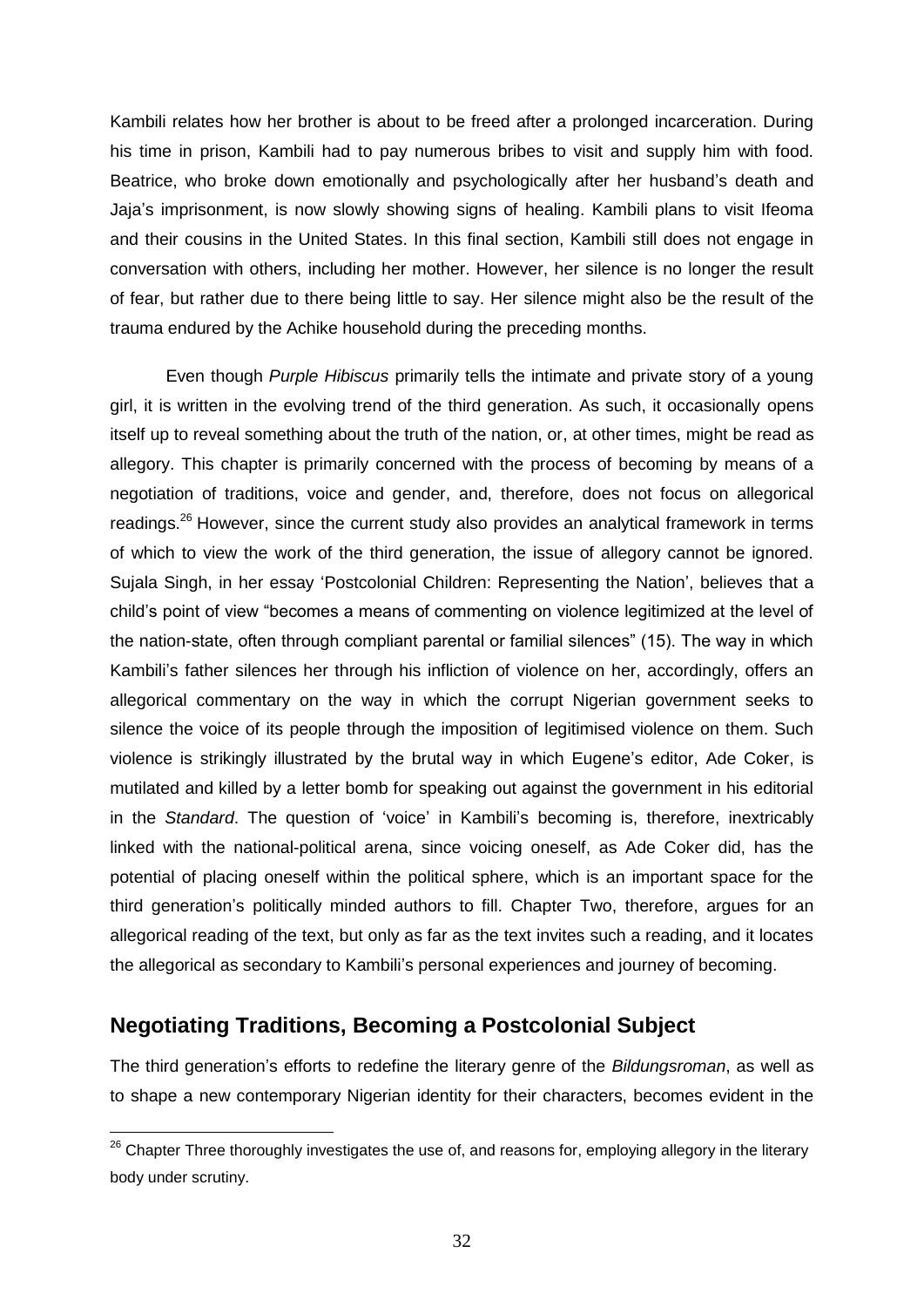way in which their work engages with various traditions. This section starts by exploring how the structure of *Purple Hibiscus* redefines the conventions of the *Bildungsroman*, as well as the protagonist's *Bildungsprozess*. The discussion embarked on here will lead to an investigation of how Kambili re-negotiates her personal identity by engaging and vacillating between the various traditions associated with Roman Catholicism and an Igbo cultural heritage within a context of African modernity, thereby constructing a 'new' contemporary Nigerian identity.

The ways in which the third generation alters the structure and conventions of the classic *Bildungsroman*, as well as their dialogue with earlier Nigerian (and African) writers and texts, is as significant as is the individual's own development. *Bildungsromane*, in general and irrespective of subgenre, follow the linear structure inherited from the original European *Bildungsromane*. Such a structure illustrates the chronological development of the protagonist, and assumes that the development that takes place is, indeed, linear. In contrast, Adichie refuses to follow a linear structure. Instead, Kambili's life story is plotted onto a cyclical structure that encompasses three different timeframes, all set in the past. However, the narrator steps out of the timeframes when the narrative leaps to the present. Such structural innovation reveals how the third generation reinterprets and reshapes genres, such as the *Bildungsroman*, to fit their purposes. The subversion of the linear structure is used to illustrate the complexity of *Bildung*. Rather than being a linear progression, Kambili's *Bildungsprozess* is shown to be the result of moments of rupture in her immediate society, rather than a smooth introduction into society, as occurs with the traditional male protagonist. In keeping with the other two focal texts of the current study, *Purple Hibiscus's* a-chronological structure leaves Kambili's life open-ended, without final closure or resolution. Such open-endedness is largely due to two factors. Firstly, the protagonist in the classic *Bildungsroman* is socialised by society, since such socialisation entails him becoming a responsible member of society, embodying its idealised values and traditions. As evidenced by all three focal texts, the various societies in which the three protagonists grow up are, in fact, far from ideal. Should a third-generation protagonist, thus, become inducted into his or her society, such an induction might imply a growing embodiment of the violent, corrupt and unjust values of the societies that they inhabit. Secondly, the societies that are encountered in the focal texts are ever-changing and permanently in a state of flux. A protagonist is extremely unlikely, therefore, to find closure within the given societal traditions, as such traditions are seldom constant. However, *Purple Hibiscus* ends with the promise of possible future events (such as Kambili's pending visit to the United States and Jaja's release from prison), which might serve to further the protagonist's *Bildungsprozess*.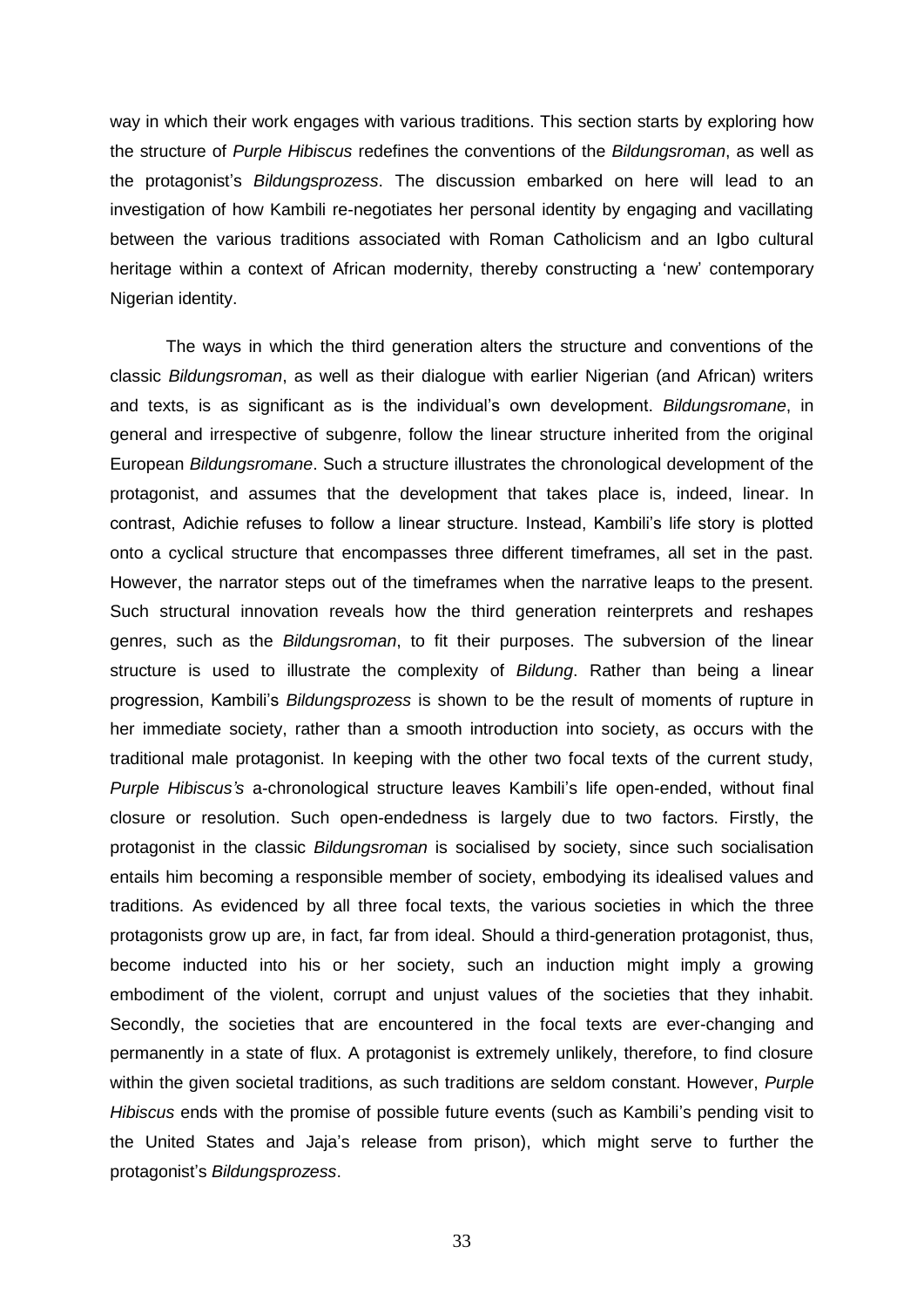Complementing the structural subversions of the genre, the nature of the *Bildungsprozess* also serves to redefine it. Fiona Moolla rightly points out that the female Bildungsroman in Africa "often involves a journey inward, a spiritual awakening or selfdiscovery" (4). The journey is, furthermore, always set within the "wider community" (Moolla 4), in contrast with the traditional European *Bildungsromane*, which has a male protagonist and "charts the hero's journey outward into society" (Moolla 4). *Purple Hibiscus* combines the ontological inward and physical outward movement of *Bildung*. <sup>27</sup> *Purple Hibiscus* parallels the inward journey, as seen in the female subgenre, with the outward movement into society that hallmarks the journey of the male protagonist in the classic form of the genre. Similar to the older European female *Bildungsroman*, the protagonist's journey in *Purple Hibiscus* is highly individualised and personal. However, the intimate journey inwards simultaneously moves outwards into society, as is the case with the European male protagonist. In combining the inward and outward journey of the protagonist, *Purple Hibiscus* subverts the conventions of the *Bildungsprozess* of the classic male, as well as the female, *Bildungsroman*.

Such subversion not only reshapes the genre, but also illustrates the way in which the third generation perceives and, accordingly, constructs *Bildung*. The process of negotiating individuality, for the third generation, consists of an inward spiritual awakening, entailing engagement with society and societal conventions. Whereas the journey inward exemplifies a form of self-knowledge that leads to authorship over the self and self-stylisation, the outward journey illustrates the relational nature of *Bildung*, as seen in Kambili's close relationship with Amaka and Aunty Ifeoma.

Whereas Adichie's engagement with the literary traditions of the past illustrates a new approach to *Bildung* on the part of the third generation, Kambili's engagement with various religio-cultural traditions in her society points to the way in which such *Bildung* manifests itself. Kambili's father, due to his interpretation of religious tradition, assumes the role of exclusive author of her life. In such terms, he tries to make her as he wants and expects her to be: namely, a submissive Roman Catholic girl who obeys his wishes for fear of divine retribution. Eugene believes that his actions are his God-given directive, just as was the mandate that was given to the priest who raised him. By achieving such an objective, Eugene believes that Kambili's development and upbringing should be complete. No further

 $\overline{a}$ 

<sup>27</sup> Chapter Two examines how *Everything Good Will Come* also combines the two different approaches to *bildung*, but in a way that is different to *Purple Hibiscus*, even though it is also an African female *Bildungsroman* of the third generation. The difference in approach illustrates the diversity contained within the field of third-generation female *Bildungsromane*.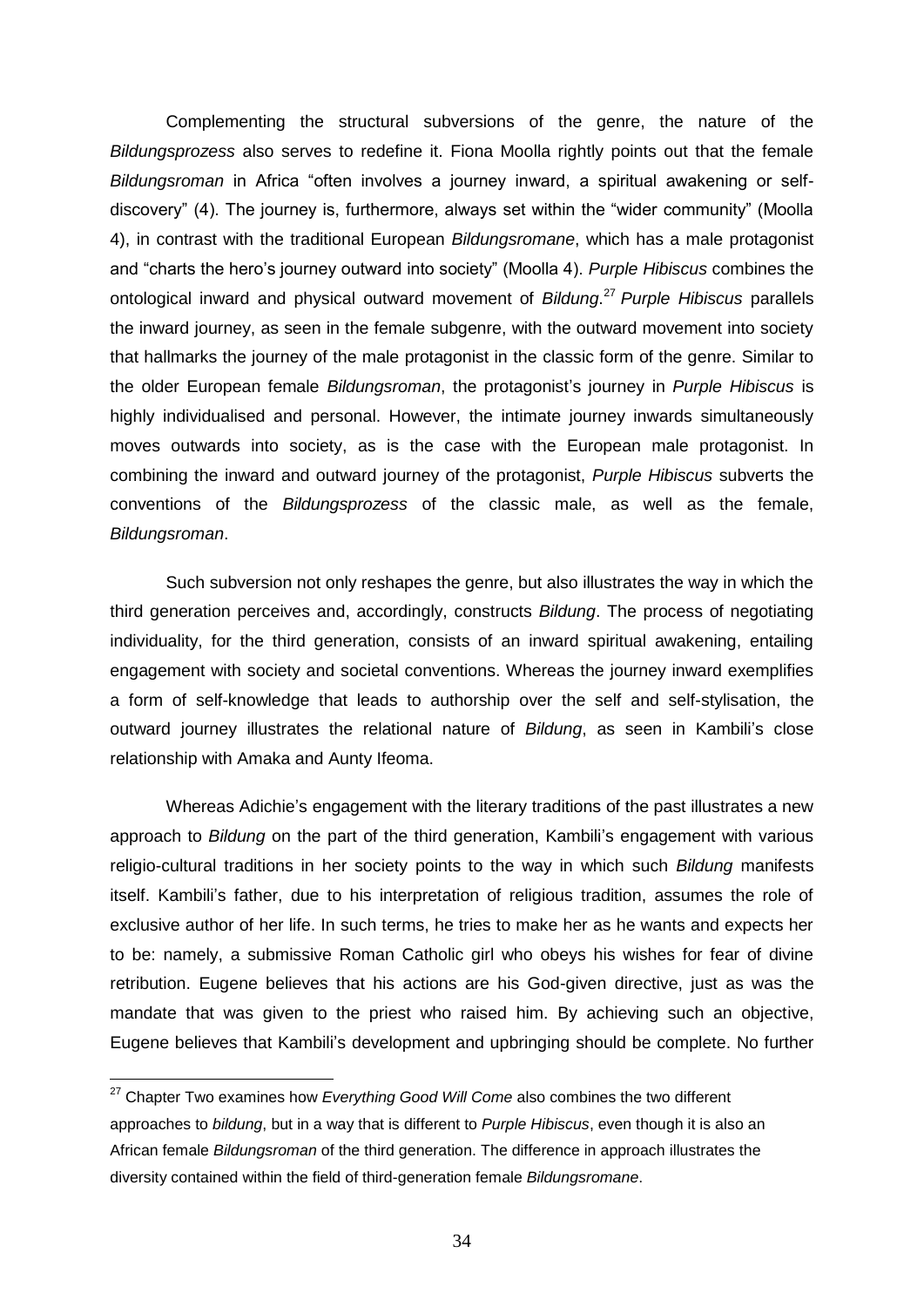*Bildung* should then be required, as he would have 'authored' her Roman Catholicism to a fitting completion. Consequently, Eugene does not give Kambili any leeway to negotiate her identity autonomously and, in so doing, attempts to force her into a mould of which he approves – he foists identity onto her. At first, Kambili accepts her father as her source of identity and allows him to shape her. Daria Tunca writes in "Ideology in Chimamanda Ngozi Adichie's *Purple Hibiscus*" that Kambili "has literally internalized his values and authority, for his ideas cannot be distinguished from hers" (124). Eugene has succeeded in indoctrinating her up until this point. However, her fear of punishment can be seen as being just as much the motivation for her acquiescence as is her need for his approval. Since Eugene is initially ever-present in Kambili's life, it follows that her imposed *Bildungsprozess*, at the beginning of the novel, is also more or less constant and reminiscent of the developmental process in the traditional male *Bildungsroman*.

However, secondary influences on Kambili's identity consist of the unstable political, social and cultural forces that are operational within her milieu. Although Kambili's development is initially linear, as her father still authors her life (which is seen in the second section of the novel, "SPEAKING WITH OUR SPIRITS, Before Palm Sunday"), the erratic nature of the social, cultural and political forces that influence her life and world disrupt the linear developmental process. Such political unrest prompts her father to send her to her aunt, where she is exposed, for the first time, to different forms of religious worship, cultural practices and ways of social interaction. The new experiences and influences, while disrupting the patterned development prescribed for her by her father, presents her with ample opportunity for individualising her identity. Kambili's journey outward into society, thus, results in her inward spiritual awakening to a form of personal development that her father's linear path could not have offered her. Both inward development and outward movement are, accordingly, seen as being of equal importance in the protagonist's *Bildungsprozess*.

Moolla notes that the "black *Bildungsroman* affirms the potential for development throughout life rather than limiting *Bildung* to youth" (4). Though we see how Kambili starts to claim authorship of her own life in the closing section of the novel, her future still remains uncertain. Instability in her surrounding society is marked by the death of the head of state, political demonstrations and the coming into power of a new government by the end of the novel. The unstable nature of such forces creates a world in flux, which, in turn, forces the individual to negotiate his or her identity continuously in order that he or she might adapt to the changing society. Any opportunity for closure and resolution is, accordingly, foreclosed. Thus, *Purple Hibiscus* propagates a form of *Bildung* that is erratic and unstable, yet which is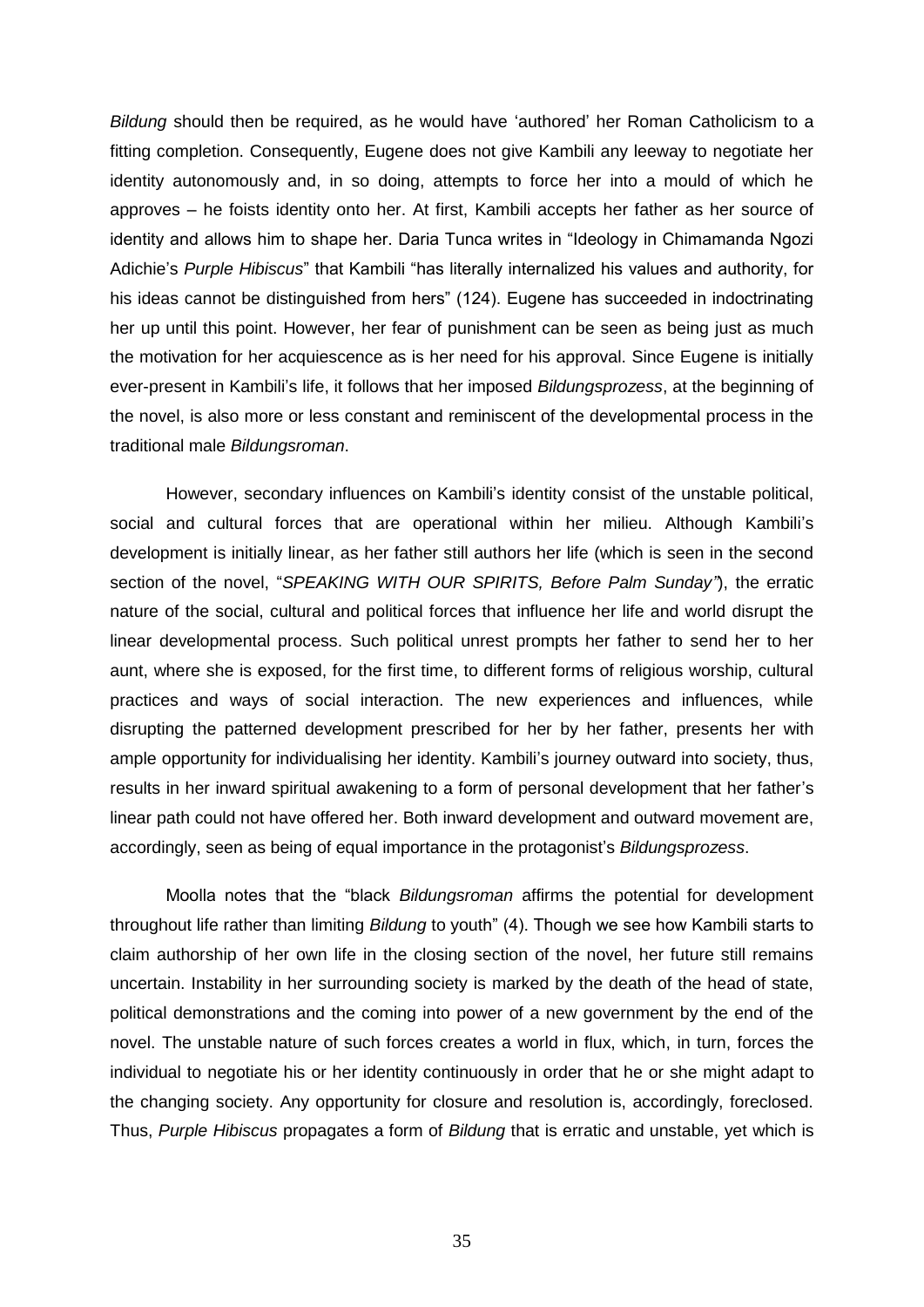continuous and never-ending, as it constantly has to adapt to new socio-political and cultural forces.

Similarly to the way in which members of the third generation draw from, build on, and subvert classic genres, they derive the substance and fabric of their work from previous generations of African, including Nigerian, writers. Their investigation of such issues occurs through a contemporary lens and draws upon previously unexplored viewpoints. Such a reinterpretation of the literary subject matter creates a form of intertextual dialoguing. The dialoguing maps the changes in Nigeria's body of literature, as well as providing a contemporary take on individual character formation. Third-generation protagonists mirror characters found in the work of previous generations. In conjunction with the changes that the third generation inserts into the structure of classic genres, the new perspectives on how identity is negotiated help to steer contemporary Nigerian writing in a new direction. *Purple Hibiscus*, accordingly, specifically enters into dialogue with Chinua Achebe's *Things Fall Apart* and *Anthills of the Savannah*, as well as with Tsitsi Dangarembga's *Nervous Conditions* and Ama Ata Aidoo's "The Girl Who Can".

Tsitsi Dangarembga's novel, *Nervous Conditions*, explores the relationship between public/political and personal/private spaces and is, thus, of primary concern to a discussion of the way in which Kambili re-negotiates her identity between various traditions. Although *Nervous Conditions* plays out in a colonial setting and *Purple Hibiscus* in a postcolonial one, the principle of an authoritive father figure that embodies certain aspects of the corrupt government stays the same, strengthening the similarities between the two texts. Some of Susan Z. Andrade's comments on *Nervous Conditions* are, accordingly, also relevant to Kambili as character. Andrade states that "Nyasha's very failure as a coming-of-age subject raises questions about subjectivity, power, and control that go beyond the private domain of home and family to the public one of nation and state" (46). Kambili's coming of age, like Nyasha's, is severely hampered by her father. Eugene functions as a partial embodiment of the corrupt postcolonial military government. The relationship between the individual and her father-cum-state requires consideration of the relationship between the becoming of the individual and that of the state.

Andrade states that although "the genre of the *Bildungsroman* involves a progression or quest in the development of a self, that quest need not entail only the making of individual subjectivity but might also encompass self-realization in the service of a larger ideology" (47). Kambili's self-realisation occurs in the service of an ideology that propagates a state in which individuals are neither victimised nor exploited by the government: a state in which individuals have the freedom to speak for themselves. As seen from the lack of closure and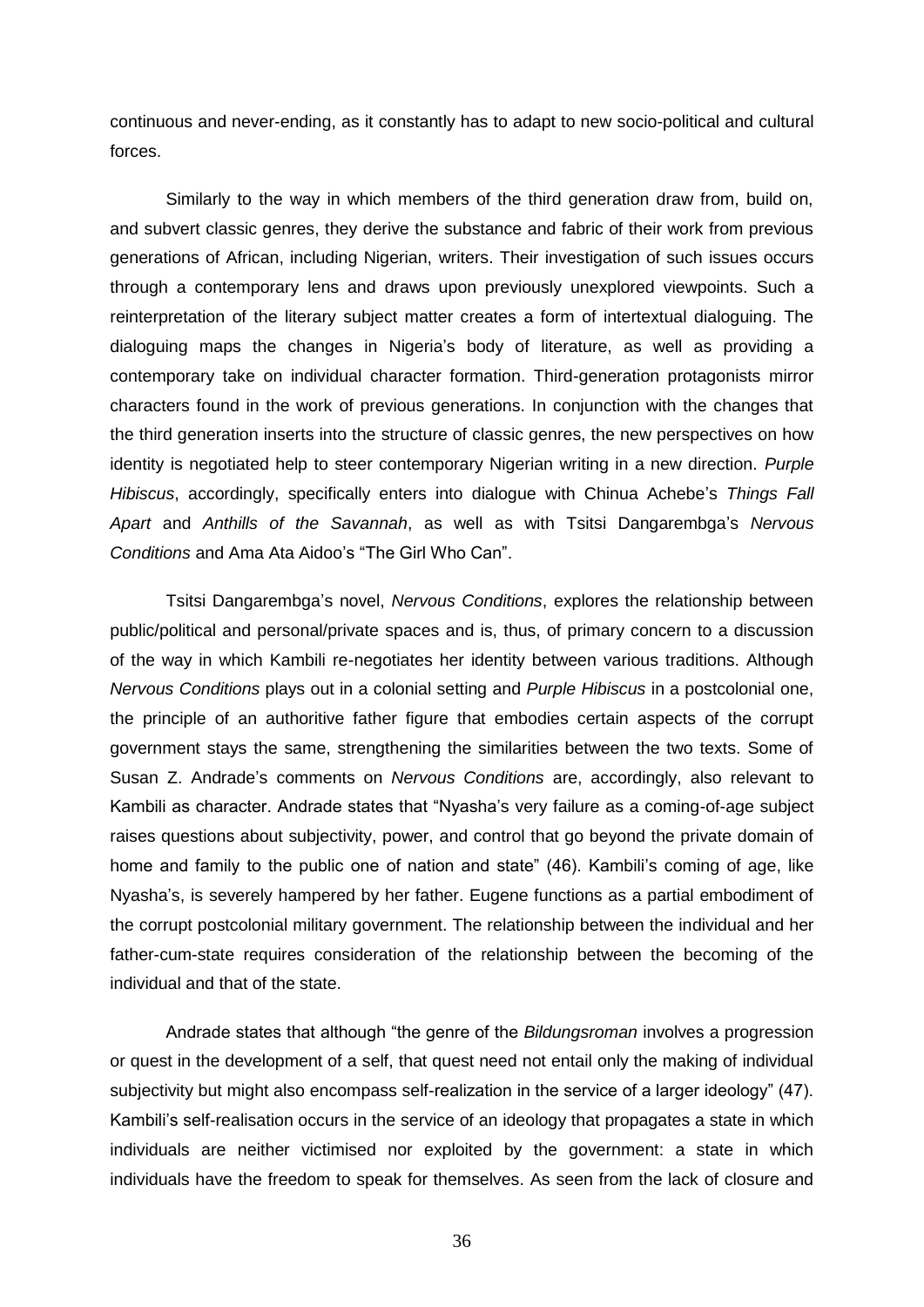final illumination at the end of the novel, whether Kambili does, in fact, manage to come of age is debatable. The traditional *Bildungsroman* hails societal norms and traditions as facilitating personal development and illumination. However, Kambili's problematic process of *Bildung* questions the prevalent norms of her society, as such norms constrain, rather than facilitate, her development and illumination. Kambili's journey, consequently, allows for an explication of the forces (norms, values and traditions) that she, as well as other silenced victims, have to face in order to become independent individuals. Her life story can thus be read, to some extent, as political allegory, where 'political' implies not only the politics of state, but also those related to the home, society, tradition, custom, religion, and gender.

In such a political context, Eugene, just like his literary predecessor Babamukuru in *Nervous Conditions*, is of particular interest. Writing on the allegorical nature of *Purple Hibiscus*, Hewett states that

Adichie reveals recurring concern[s] with the postcolonial mayhem that underlies the domestic world of her characters, and her observations about one family's private struggle extend into the realm of political metaphor. As a domestic tyrant, Eugene becomes a figure for the novel's unnamed political tyrant who stages a coup and takes over the country. (89)

In reading *Purple Hibiscus* as a "political metaphor", the character of Eugene, as Hewett points out, only embodies the corrupt neo-colonial state. To limit Eugene's character to such a political context seems to be a serious misreading of the text, as well as of Eugene's character. I argue in contrast for the acknowledgement of the complex and conflicting relationship that exists between the protagonist and her father, who is, paradoxically, simultaneously portrayed as a despot at home while being a fearless spokesperson for the poor and downtrodden of the community at large. Eugene's newspaper, the *Standard*, is, for instance, one of the very few media through which the voices of the oppressed people of Nigeria can be heard, as it allows them to speak out against injustice and corruption. Father Amadi says that the "Standard is the only paper that dares to tell the truth" (*Hibiscus* 136). Contrary to Eugene's domestic persona, his public persona is the antithesis of that of a despot. In fact, he is portrayed as having won an Amnesty International award for his prodemocracy activities (*Hibiscus* 137). Outside the domestic sphere, he is a hero, while remaining a villain at home, where the members of his family are imprisoned in silence. Such a discrepancy makes his character and familial relationships complex, ensuring that he cannot be read as a mere allegorical figure.

Kambili is confined by her father to abiding by the ultra-rigid doctrines of Roman Catholicism, which cut her off from both her ancestral cultural traditions and other members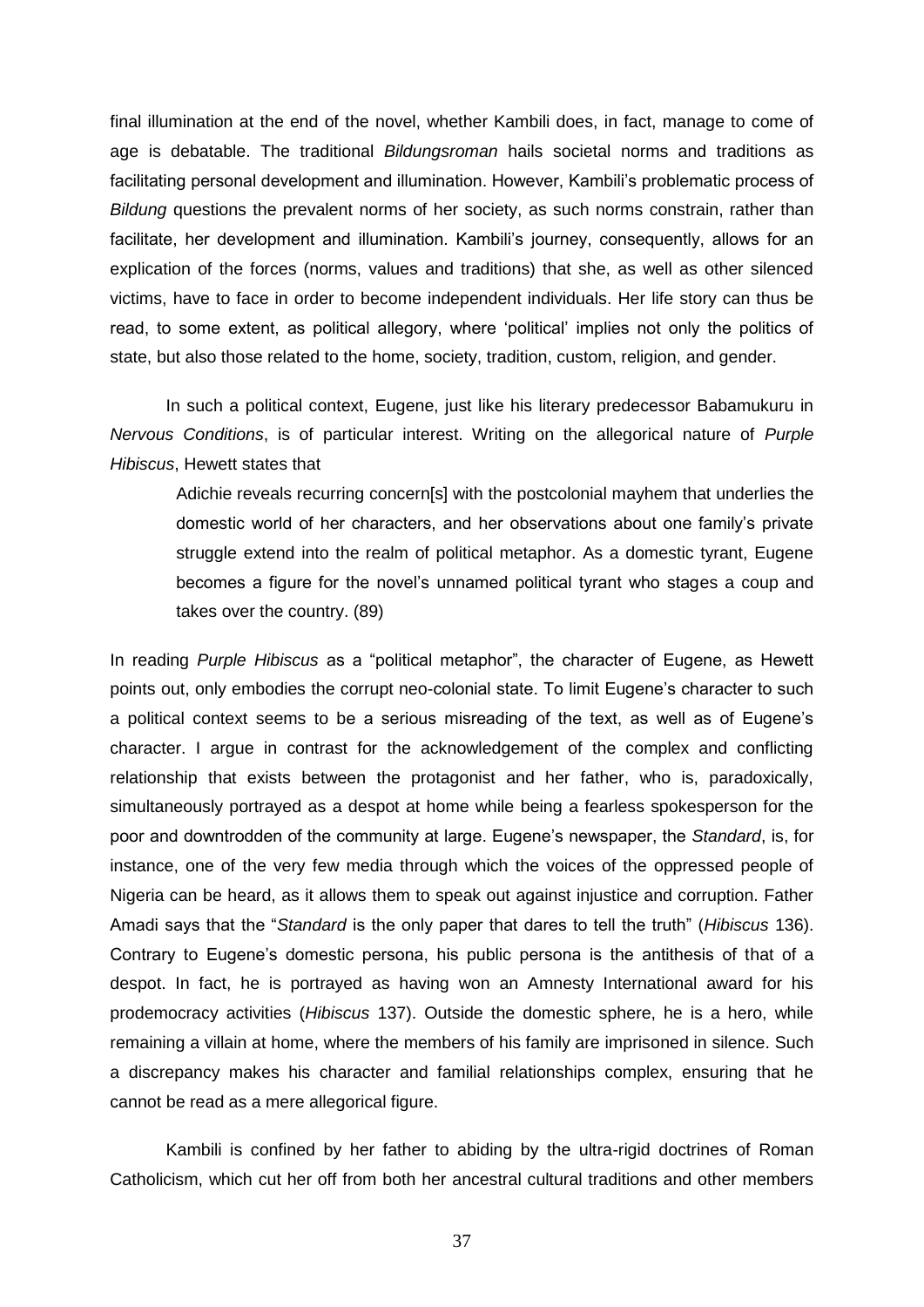of her extended family. *Purple Hibiscus*, therefore, as Chris Abani argues in his essay, ‗Of Ancestors and Progeny', "engages the tyranny of the family as a reflection of the tyranny not just of the state but of that often ignored problem in Nigeria, religion" (25). Eugene's cloistering of Kambili deprives her of any additional frame of reference in terms of which she might perceive herself as 'normal', inhibiting her *Bildung*. She needs to engage with an alternative epistemological system, since such an alternative system might allow her to reflect on that of her father. Becoming aware of more than one religious tradition might then open up more possibilities for her *Bildung*. Only an outward journey into various religious and cultural traditions will provide her with the necessary perspective on her own self and her society to allow her to re-negotiate her journey of individualisation. Such a movement outwards into society is foundational to the *Bildungsprozess*, as well as to the conventions of the classic *Bildungsroman*. In this regard, Kambili's *Bildungsprozess* conforms to the literary expectations and conceptions of the self inherited from the previous literary traditions of the European *Bildungsromane*. Before Kambili's journey outward into a wider community can be mapped, it is essential to gain an understanding of the domestic situation in which the outward journey of her *Bildungsprozess* commences.

After adopting the Catholic faith as a boy, Eugene renounced his traditional Igbo belief system, attended a mission school, and became a fundamentalist Roman Catholic. His rejection of traditional faith is reminiscent of the way in which Okonkwo's son, Nwoye, in *Things Fall Apart*, also rejects his father and the traditional Igbo belief system in favour of the apparently more peace-loving Christian faith. Nwoye's conversion to Christianity results in an irreconcilable rift developing between himself and his father, which leads to a complete breakdown of the family unity.

Convinced that Christianity is superior to his indigenous Igbo traditional beliefs, which favour the male as patriarch and ruler of the house, Eugene converts to an imported religion, in which the male is doctrinally established as the ruler and master of his own household. Roman Catholicism, accordingly, legitimises Eugene's control over his own family, allowing him to become the sole ruler by divine right. By internalising and reifying such beliefs, he feels that he is acting on God's behalf when he severely punishes any apparent violation of Biblical or Catholic precept. In an interview with Norah Vawter, Adichie states that Eugene's severe punishments stem from his sincere belief that he was doing 'the right thing': "Inside the home, [this] drives him to hit Kambili, because he needs to show her the right way. The need to do right makes him punish his wife, because she needs to know the right way to act." By guarding his exclusive enclave from any threat of contamination, Eugene enforces and indoctrinates his family members so that they almost become non-entities. They appear to be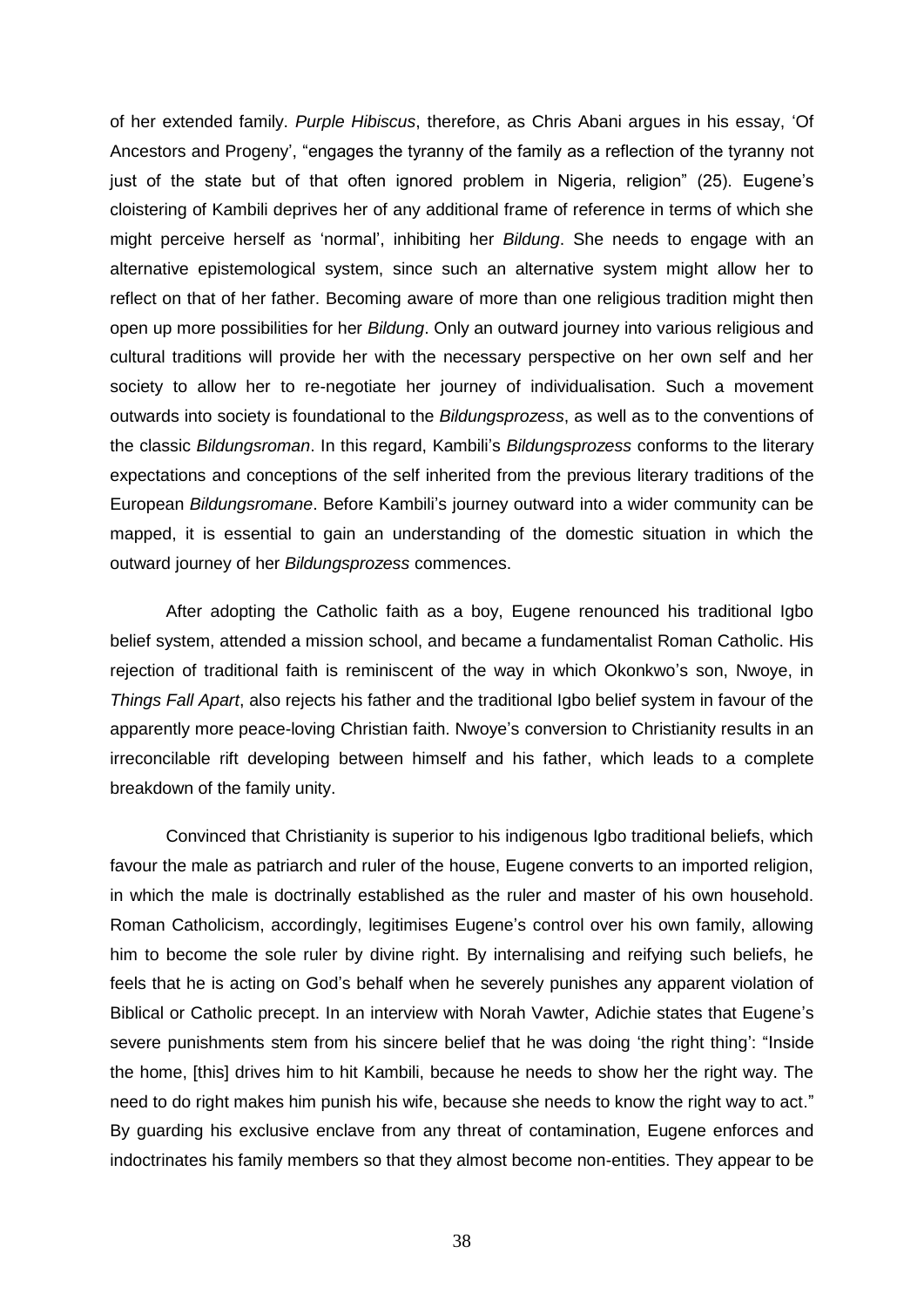empty selves, merely mouthing his ideologies and perceptions of them, and acting out the roles he has assigned to them.

Probably the most severe punishment we encounter in the novel is when Eugene throws boiling water on Kambili's feet as punishment for not informing him of her grandfather's presence in her aunt's flat. Before he does this, he tells her how the priest that looked after him when he was young once poured boiling water over his hands as a punishment for his sin. Eugene is thus a victim himself, acting in the way in which he was taught, and perpetrating the same type of violence that he suffered. His constant fear of God's wrath for unconfessed sin plunges him into an almost permanent state of stress and anxiety.

Jean Paul Sartre's preface to Fanon's *The Wretched of the Earth* may shed light on our understanding of Eugene's nervous condition. According to Sartre, the suppressed native experiences anger towards the empire. Should "this suppressed fury fail to find an outlet, it turns in a vacuum and devastates the oppressed creatures themselves. In order to free themselves they even massacre each other. The different tribes fight between themselves since they cannot face the real enemy"  $(16)$ . Eugene is, like the suppressed native, the victim of colonial trauma and abuse, which he himself in turn comes to perpetrate on vulnerable victims. Brenda Cooper agrees with such a reading when she confirms that "[we] begin to understand Papa's abuse of his own family, given that he was himself horribly abused as a child, in the name of punitive Christianity" (119).

Achebe's final novel, *Anthills of the Savannah* (1978), sheds further light on the reasons for Eugene's conduct. The novel explores the lives of five characters who have to survive the dictatorial rule of a one-time friend. One of the characters, Beatrice (after whom, we might hypothesise, Adichie names Kambili's mother), grows up on a mission station, where she is subjected to severe beatings by her father, who is the headmaster of an Anglican mission school. Beatrice refers to "his whip... [being]... famous not only in our house and in the schoolhouse next door but throughout the diocese" (85). Beatrice's father's conduct explicitly illustrates the abusive pedagogical approaches of certain individuals in the mission employ, illustrating the kind of abuse Eugene might have suffered. As a result, Eugene seems to feel that his worth and validation (in terms of public opinion, his religious community and God) depends on the extent to which the behaviour of his wife and children exemplifies Catholic traditions. Any incompliance on the part of the latter is, therefore, severely punished.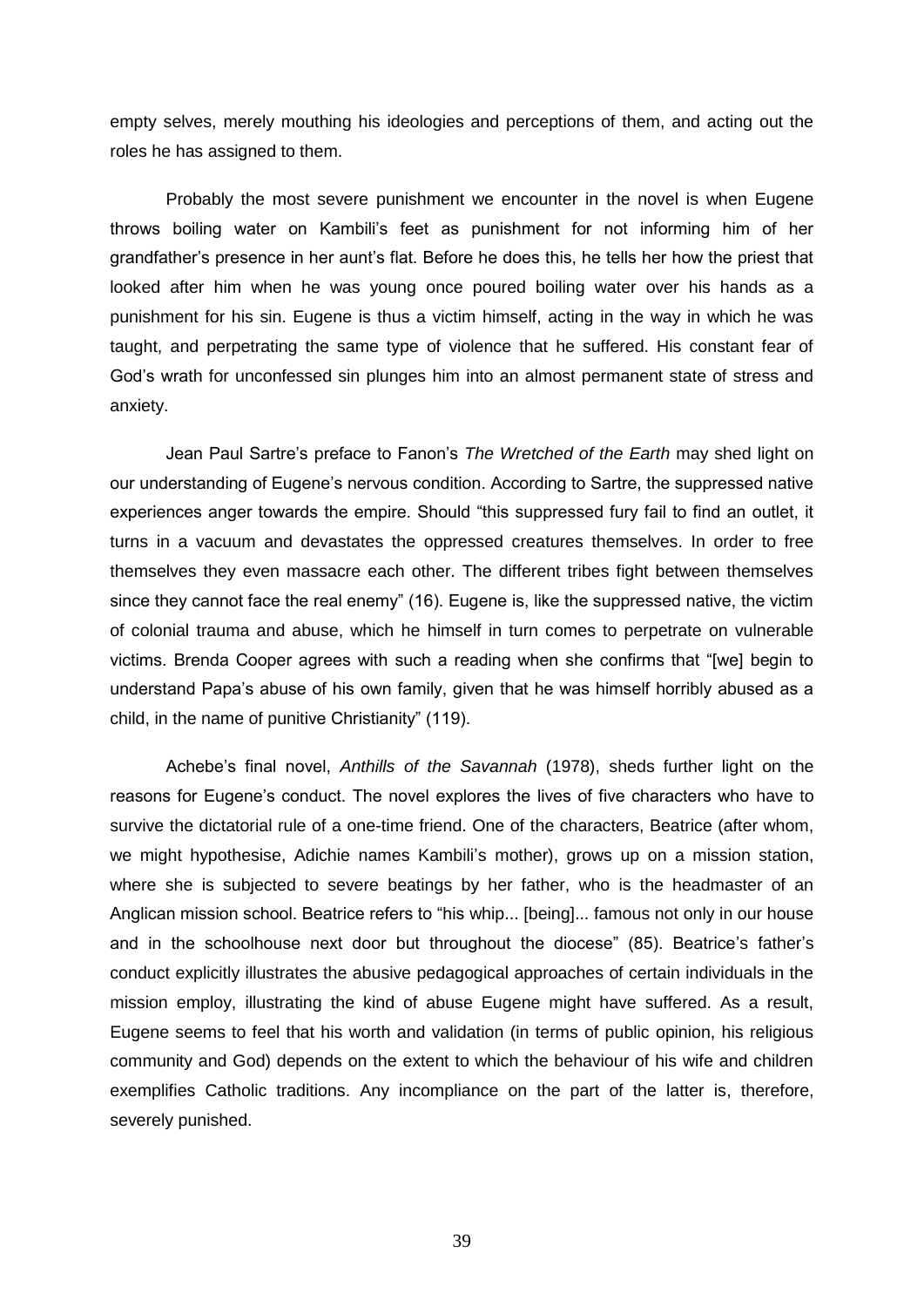Kambili, thus, needs to move out of this abusive private and personal space into a freer public and political space to become her true self. Ato Quayson makes it clear that "[w]hereas for men, the movement between private and public is smooth and largely unremarked, for women, the movement into the public sphere is often registered as posing danger" (41). Kambili, accordingly, encounters fierce opposition on entering public space. $^{28}$ where she finds that her identity is multi-layered and fluid, rather than singular and set.

Coming to understand how identity is generally formed enables further investigation of the novel's notion of identity, as propagated by the third generation. Kwame Anthony Appiah explains the genesis of identity in ways that shed light on its 'invented' nature:

Every human identity is constructed, historical; every one has its share of false presuppositions, of the errors and inaccuracies that courtesy calls 'myth', religion ‗heresy', and science ‗magic'. Invented histories, invented biologies, invented cultural affinities come with every identity; each is a kind of role that has to be scripted, structured by conventions of narrative to which the world never quite manages to conform. (105)

Roman Catholicism and the traditional belief system of the Igbo, too, are "invented". Appiah continues: "[I]dentities are complex and multiple and grow out of a history of changing responses to economic, political and cultural forces, almost always in opposition to other identities" (90). As is evident in the text, both Eugene and Papa Nnukwu appose Roman Catholicism to Igbo traditionalism, with Eugene condemning his father's epistemological system as "myth", whereas Papa-Nnukwu considers his son's adoption of another faith "heresy". Papa-Nnukwu's views are clear when he says that he thinks that "it was the missionaries that misled [his] son‖ (*Hibiscus* 84). This binary relationship is deconstructed and contested through the characters of Ifeoma and Father Amadi.

Since identity, according to Appiah, is historically constructed, Kambili's ensuing lack of insight into her historical Igbo identity complicates her negotiation for her personal Igbo identity. An ‗authentic' African identity is only plausible if it is founded on a past marked by an idyllic cultural and ethnic heritage, as is indicated by both Mbembe and Appiah. In *Things Fall Apart* the Igbo people are represented objectively, taking into account the 'brutality' of the traditional belief system, which eradicates any notion of an idyllic cultural past. According to traditional labo beliefs, as presented in the novel, twins are, for example, left in the 'evil forest' to die, because they are 'evil'. As shown by *Things Fall Apart*, the past is not idyllic;

 $\overline{a}$ 

 $^{28}$  Judith Butler (132) paraphrases Douglas, who "suggests that all social systems are vulnerable at their margins, and that all margins are accordingly considered dangerous", since they are permeable.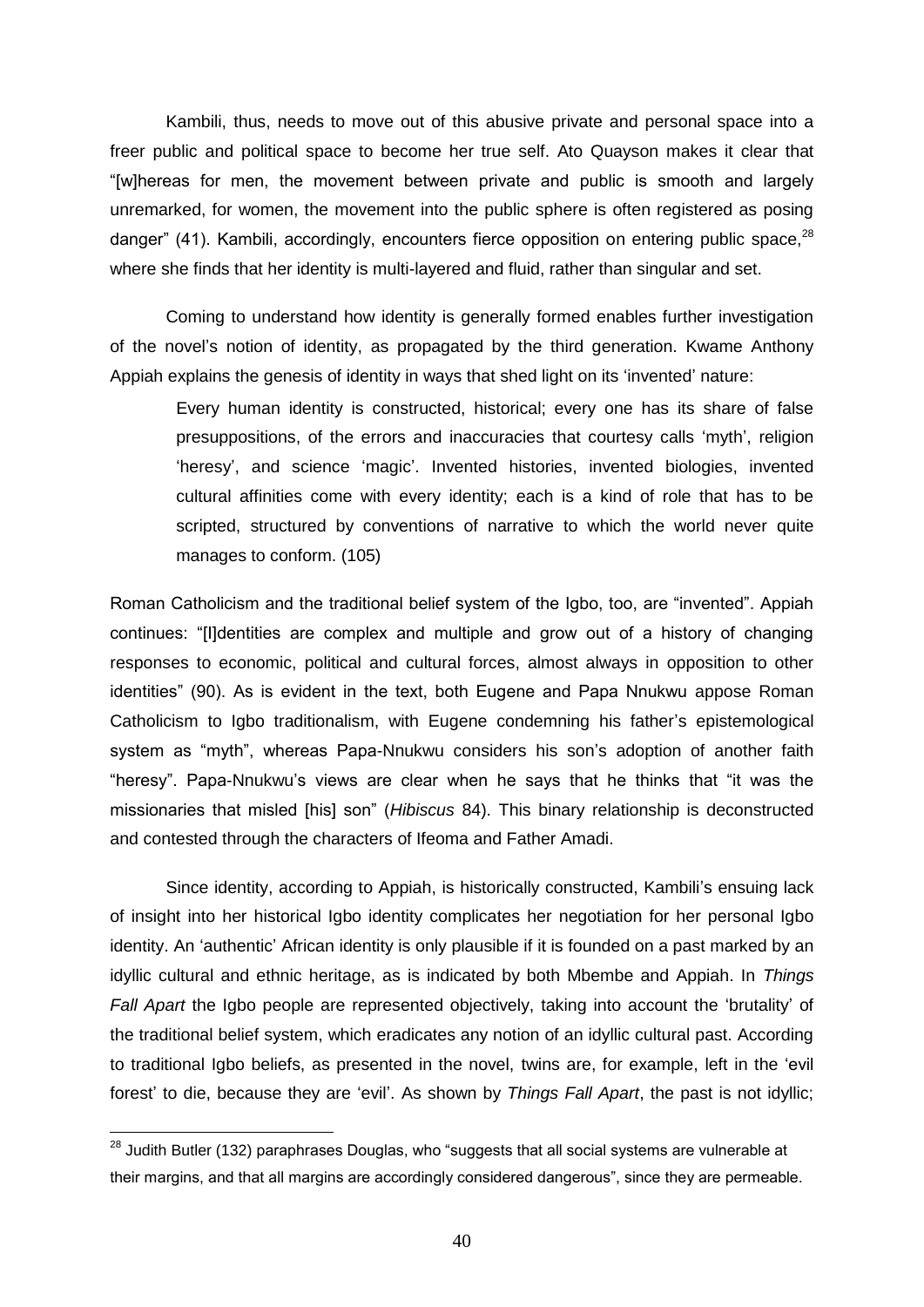hence, *Purple Hibiscus* does not assume to hark back to any notion of a pristine cultural heritage in an attempt to negotiate a modern identity.

For the third generation, knowledge of one's cultural and ethnic heritage aids in the construction of a present and progressive identity, as one's identity is inseparable from one's past. Hewett writes that "Kambili must literally 're-member' herself – she must end her alienation from her own voice and body – by putting together a coherent narrative of her *past and present*" (84; emphasis added). Such 'putting together' includes Adichie's engagement with literary traditions. By engaging in dialogue with earlier writers, she creates a coherent narrative from past to present that illustrates the nature of the changing society and the consequent need to live out adaptable individual identities.

The theme of traditional collapse present in *Things Fall Apart* also runs through *Purple Hibiscus*. However, in the latter work, both Igbo traditionalism and Christian tradition are seen to collapse. Whereas the two religious traditions were opposed to each other in the colonial context, *Purple Hibiscus* encourages a re-evaluation of both traditions, which gives birth to a fuller and more sustainable religious identity.

In a striking intertextual reference, the theme of collapsing traditions is introduced in the opening sentence of the novel, when Kambili narrates that "[t]hings started to fall apart at home when my brother, Jaja, did not go to communion‖ (*Hibiscus* 3). Her brother's defiance signals the first crack in the Achike household's Roman Catholic observance. Similarly, the dilapidated state of Papa Nnukwu's compound illustrates the ‗falling apart' of the Igbo traditional belief system. Cooper explains that "Papa-Nnukwu's age and frailty and his death [...] are indicators that his way of life is one that is passing and not, by itself, the solution for the future" (119). Kambili must, thus, re-negotiate her own identity in a middle space between the two traditions. The middle space allows for, and incorporates, both of the traditions in a way that is constructive and progressive. Identity for the third generation thus can be seen as a continuously developing continuum of 'identity layering' of past and present traditions, events and experiences. Each stage is as important and (in)formative as the other.

#### Obi Nwakanma argues that there

is today a 'doubleness' of Igbo nationalism – its radiating between cosmopolitanism and localism – a self-conscious existence at the margins of Nigerian postcolonial history. There is thus reflected in the nature of Igbo identity and its inscription in the contemporary Nigerian novel an ambivalent desire to imagine and constitute a nation within and outside these margins. (8)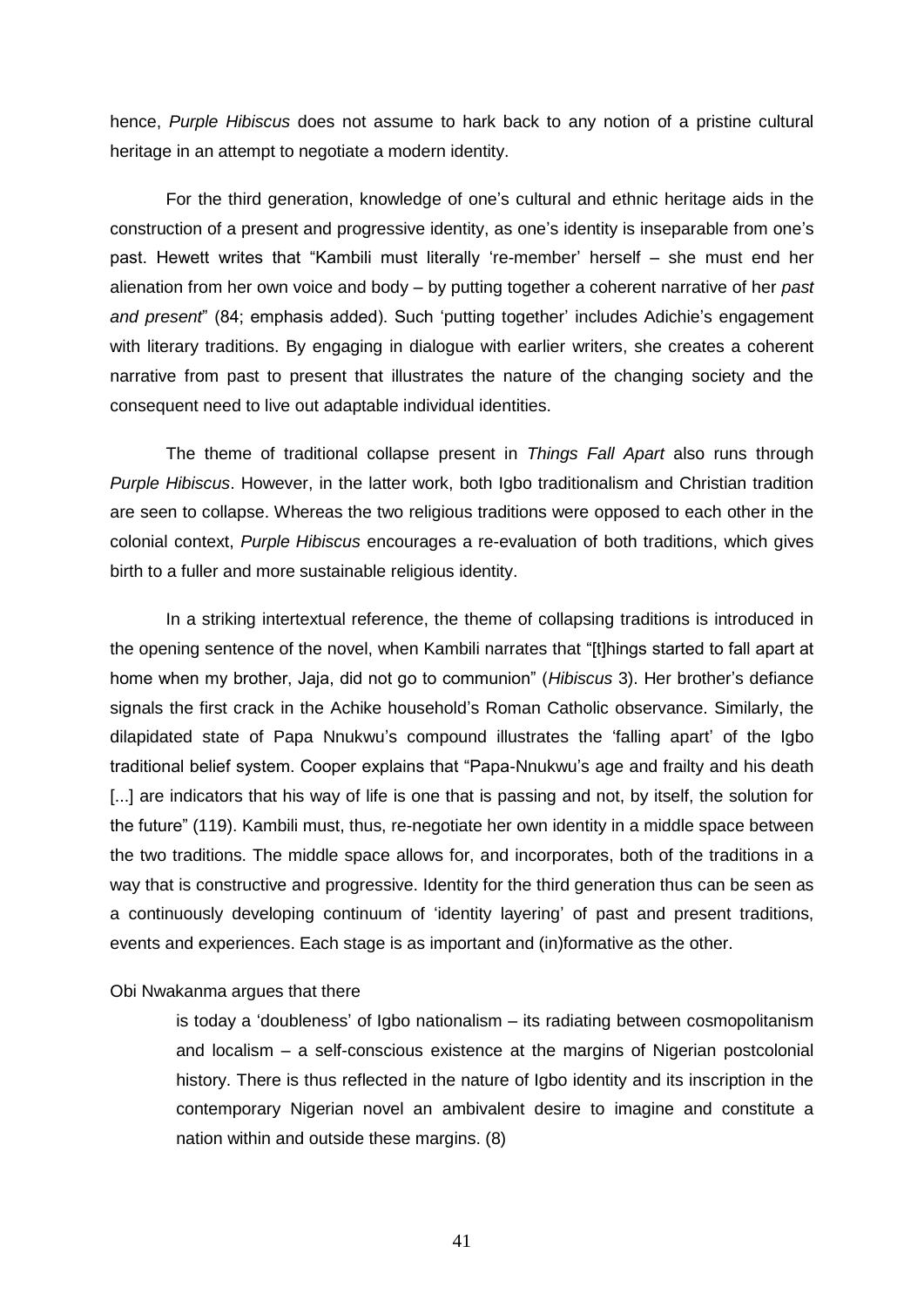Nwakanma's observation provides some insight into the way that third-generation characters construct their identities. Aunty Ifeoma represents the "doubleness", or middle space, to which Nwakanma points. She negotiates her identity from within and without national and cultural borders, vacillating between the local and the cosmopolitan. She appreciates and understands the *mos maiorum* (the traditions and beliefs of the ancestors), while simultaneously, and comfortably, inhabiting a modern Africa. Her womanhood does not prevent her from attaining a Western-style education and academic career. By appropriating from various traditions, experiences and histories the building blocks of her identity, she is able to layer different aspects of her identity. Ifeoma's identity is inscribed to "imagine and constitute a nation within and outside [the] margins" of postcolonial history. The imagery of Ifeoma's purple hibiscus effectively conveys the sense of "doubleness" that she herself embodies. Just as the purple hibiscus is a hybrid flower, cultivated by crossing generic varieties, so too is Ifeoma's religio-cultural tradition a hybrid mix of the dominant traditions in Nigerian society. The way in which Ifeoma negotiates her identity, accordingly, represents the way in which the third generation would like to negotiate its identity on the national level. Recognition of the "doubleness" of identity might break down the binaries that the individuals and societies involved choose to construct between their respective traditions, as is seen in *Purple Hibiscus*. In this way, conflict might be averted on both the societal and national level. By recognising the various conflicting elements that have given rise to her identity, Kambili is able to "re-member" herself and piece together the diverse histories of her culture, tradition and religion. Her newly formed identity will also help her to situate herself within a middle space between the traditional binary structures, within which she grew up. Starting with Kambili's understanding and appreciation of her historic Igbo identity, Ifeoma helps Kambili to embark on her journey of becoming.

Kambili's desire to embrace a layered identity becomes evident in her description of Papa-Nnukwu's relationship with Amaka: "They understood each other, using the sparest words. Watching them, I felt a longing for something I would never have‖ (*Hibiscus* 165). Amaka, growing up with much more awareness of her Igbo heritage than Kambili has, understands the specific Igbo context and cultural paradigm out of which her grandfather speaks. She, therefore, does not require as much explanation as Kambili does. On a more superficial level, Kambili's relatively inadequate command of the Igbo language might prevent her understanding the nuances implicit in the communication between her cousin and grandfather. She laments the fact that she "would never have" this kind of connectedness with her heritage, not only because she is deprived of the background that her cousin has enjoyed under Ifeoma's pedagogical approach, but also because her father has denounced Papa Nnukwu as a "heathen".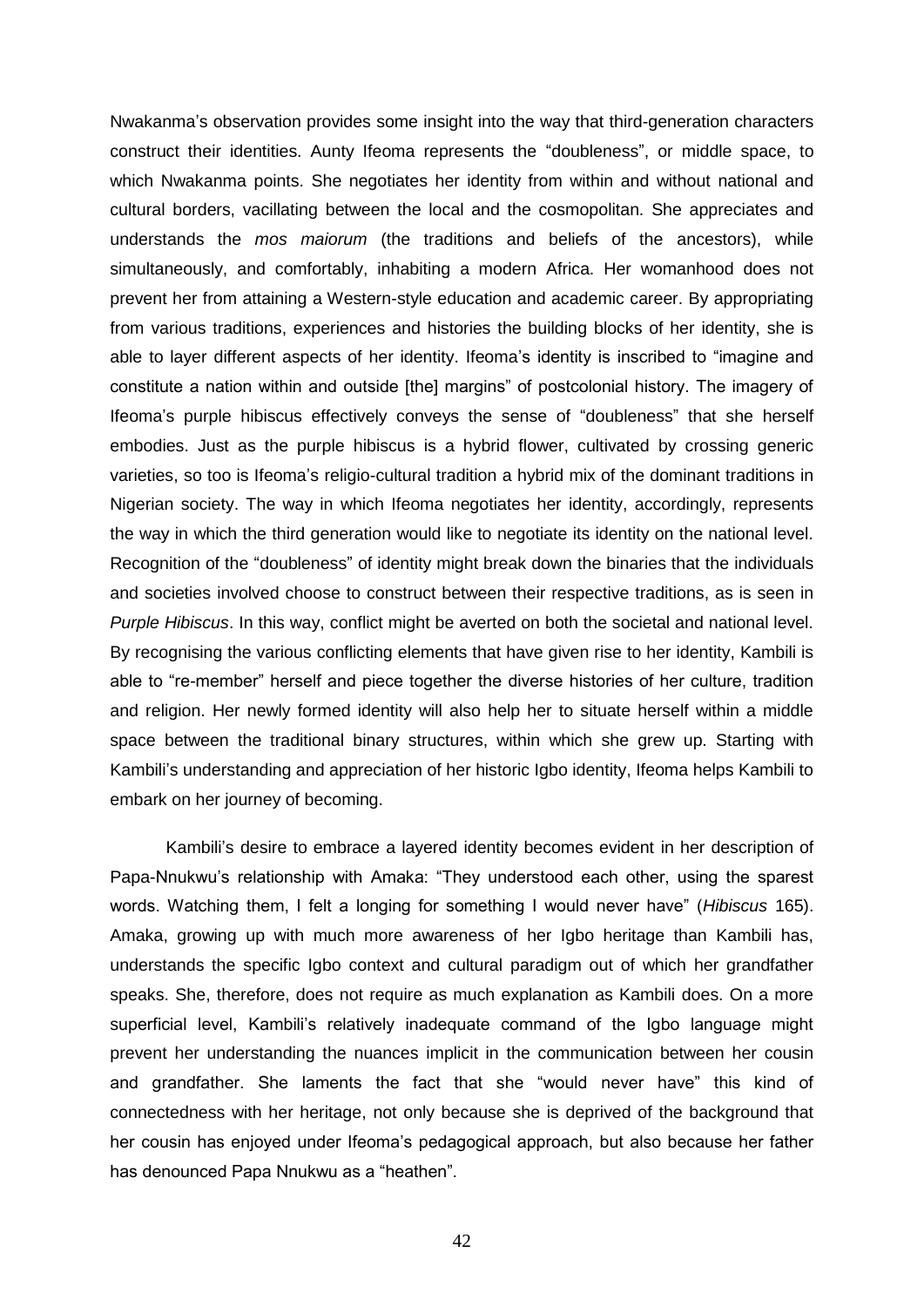Kambili's reluctant departure from Amaka and Papa-Nnukwu reveals the inner conflict between what she desires and what she feels obliged to do. Her disclosure that she feels that her "legs... [do]...not belong to [her]" (*Hibiscus* 165) indicates her dilemma. Another intertextual reference to *Nervous Conditions* explains her resistance to move still further. When Tambu's uncle, Babamukuru, decides that her parent's traditional wedding is not legitimate, as it was not sanctified by the Christian Church, he forces his sister and brotherin-law to remarry in the Church. Tambu then feels that she is bastardised by a religious tradition that does not acknowledge the legitimacy of her parent's traditional marriage. On the day of the 'official' Christian wedding, Tambu is unable to get up from her bed to accompany her uncle to her parents' wedding. Kambili, in contrast, becomes aware that her ancestral cultural heritage is bastardised by a historically alien tradition that deems it pagan. Though eventually able to walk away, her hesitation indicates that she is starting to reposition herself in such a way that she is able to incorporate elements of both the traditions, as Ifeoma and Father Amadi do.

On Kambili and Jaja's first evening at Nsukka, they are introduced to the ―doubleness‖ of Ifeoma's family's religious practice. Ifeoma leads their evening devotion in a way that is completely new to Kambili and Jaja. After the first decade, Kambili's "head snapped back when [she] heard [a] raised, melodious voice. Amaka was singing!‖ (*Hibiscus* 125). This, according to Kambili's upbringing, is a serious transgression: "You [do] not break into song in the middle of the rosary." Jaja and Kambili do not join in the sporadic Igbo singing during their devotions, leading Ifeoma to ask "if they knew any of the songs". Jaja answers that they "don't sing at home", to which Ifeoma curtly responds, "[w]e do here" (*Hibiscus* 125).

The form of worship that Ifeoma observes is an Africanised version of Catholicism, which is in stark contrast to the staunch purist and Eurocentric nature of the Roman Catholic masses Kambili attends in Enugu. In his essay on Catholicism in *Purple Hibiscus*, Anthony Chennells writes that "[t]he missionary tradition in which Eugene has been raised encouraged mimicry of all things European, because these possessed a particular power to invoke the true God" (4). Such a Eurocentric and ossified form of Catholic tradition seems exclusive, incongruent and displaced within the postcolonial Nigeria in which Eugene lives. The masses are only celebrated by white priests, and follow the precepts and liturgy of Roman Catholic doctrine to the letter. The new mode of worship that is encountered in Ifeoma's household allows for greater leniency and freedom to be introduced into the Roman Catholic practice. Chennells also points out that "Ifeoma's God transcends the religious divisions of different cultures" (6). Ifeoma's Christian religious tradition inclusively blends in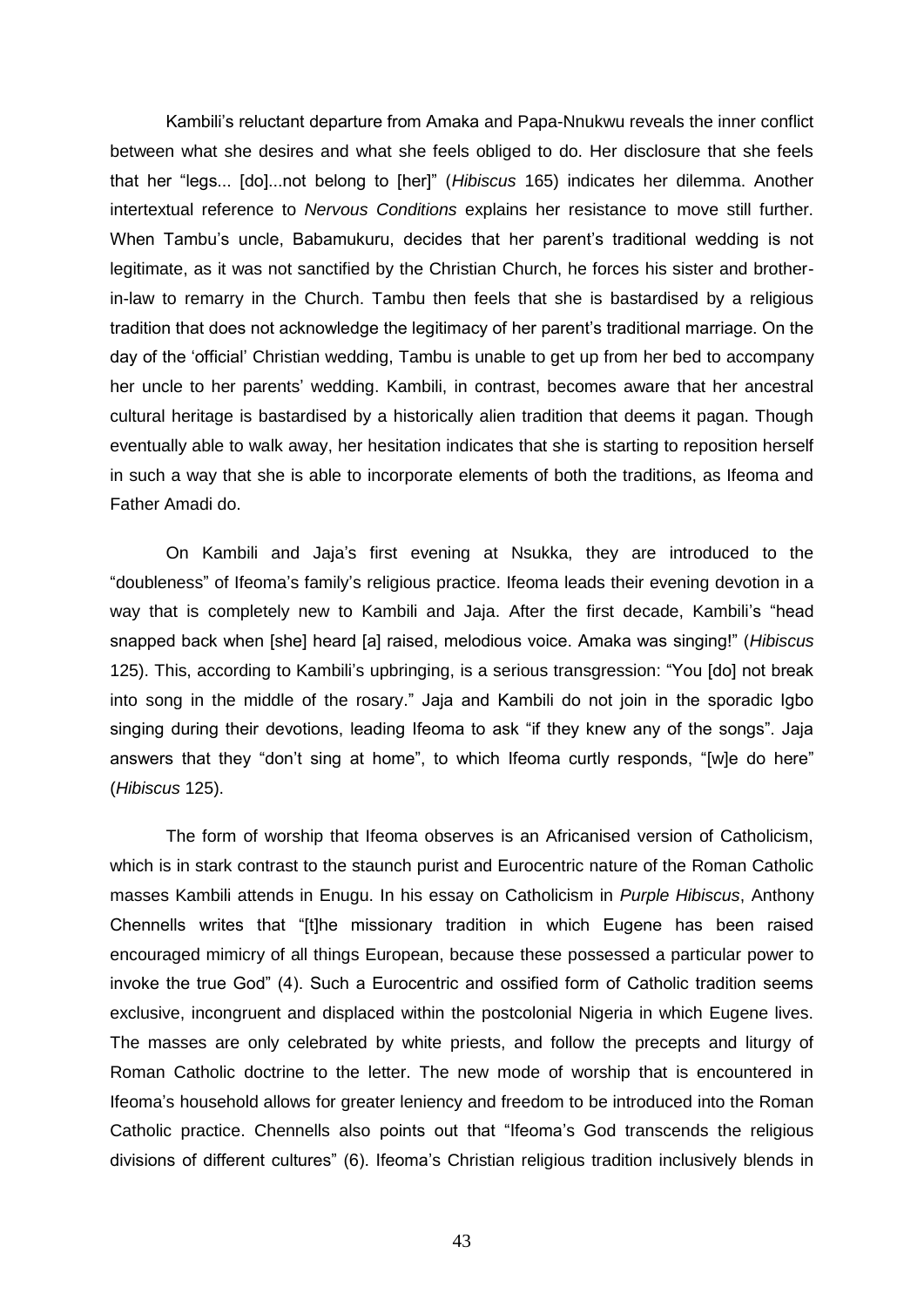elements of her Igbo heritage. In the process, the binary opposition between the two traditions is collapsed, and Ifeoma is able to negotiate an identity that is layered and constructed from various diverse elements gleaned from both traditions. As Cooper asserts, ―[t]he future [of religious traditions in *Purple Hibiscus*] rests rather with Catholics like Father Amadi […] and Aunty Ifeoma and her family, who attempt to integrate the spirituality of Papa-Nnukwu, and his beliefs and rituals, into their Catholicism" (119). Obiora, Aunty Ifeoma's son, also negotiates and constructs an inclusive identity for himself. Though he observes and practices Roman Catholicism, he is inducted into the spirit world when participating in traditional Igbo rites. He is, consequently, able to move freely between Igbo traditionalism and Roman Catholicism.

Ogaga Okuyade explains the impact that Eugene's religious beliefs have on his children:

It is Ifeoma who gives Kambili and Jaja the exclusive benefit of knowing their grandfather beyond the atheistic portraiture their father has cartographed in their mind. Kambili observes her grandfather, Nnukwu with filial attachment from a distance because she has been zipped up by her father's doctrinaire stance towards Papa Nnukwu which is informed by Kambili's father's inebriated religion. (14)

Before Kambili can negotiate an inclusive identity, she needs to break with her "father's inebriated religion", which excludes others. Kambili can only overcome the fear of being polluted by her "heathen" grandfather once she understands that Ifeoma's tolerance and love for Papa-Nnukwu's traditions are born of a commonality that exists between Roman Catholicism and Igbo traditionalism.<sup>29</sup> When Kambili sees her grandfather making his "itunzu, his declaration of innocence, in the morning", she "remembered Ifeoma's words from the day before, about Papa-Nnukwu being a traditionalist and not a heathen‖ (*Hibiscus* 166). What strikes Kambili is when Papa-Nnukwu prays: "Chineke! Bless my son, Eugene. Let the sun not set on his prosperity. Lift the curse they have put on him" (*Hibiscus* 168); she "was surprised that he prayed for [her father] with the same earnestness that he prayed for himself and Aunty Ifeoma‖ (*Hibiscus* 168). Kambili thus becomes aware of her grandfather's spirituality, as well as of his love for her father, even though the latter completely rejects him and his beliefs. She becomes increasingly aware of her father's lack of love for, and

 $\overline{a}$ 

<sup>29</sup> Commonality is presented as redemptive in both *Purple Hibiscus* and *GraceLand*. In *Purple Hibiscus*, such commonality occurs between the two respective religious traditions, whereas in *GraceLand*, it occurs between the two genders. Commonality functions as the adhesive that holds together the various layers of third-generational identity, which are marked by a sense of ―doubleness‖.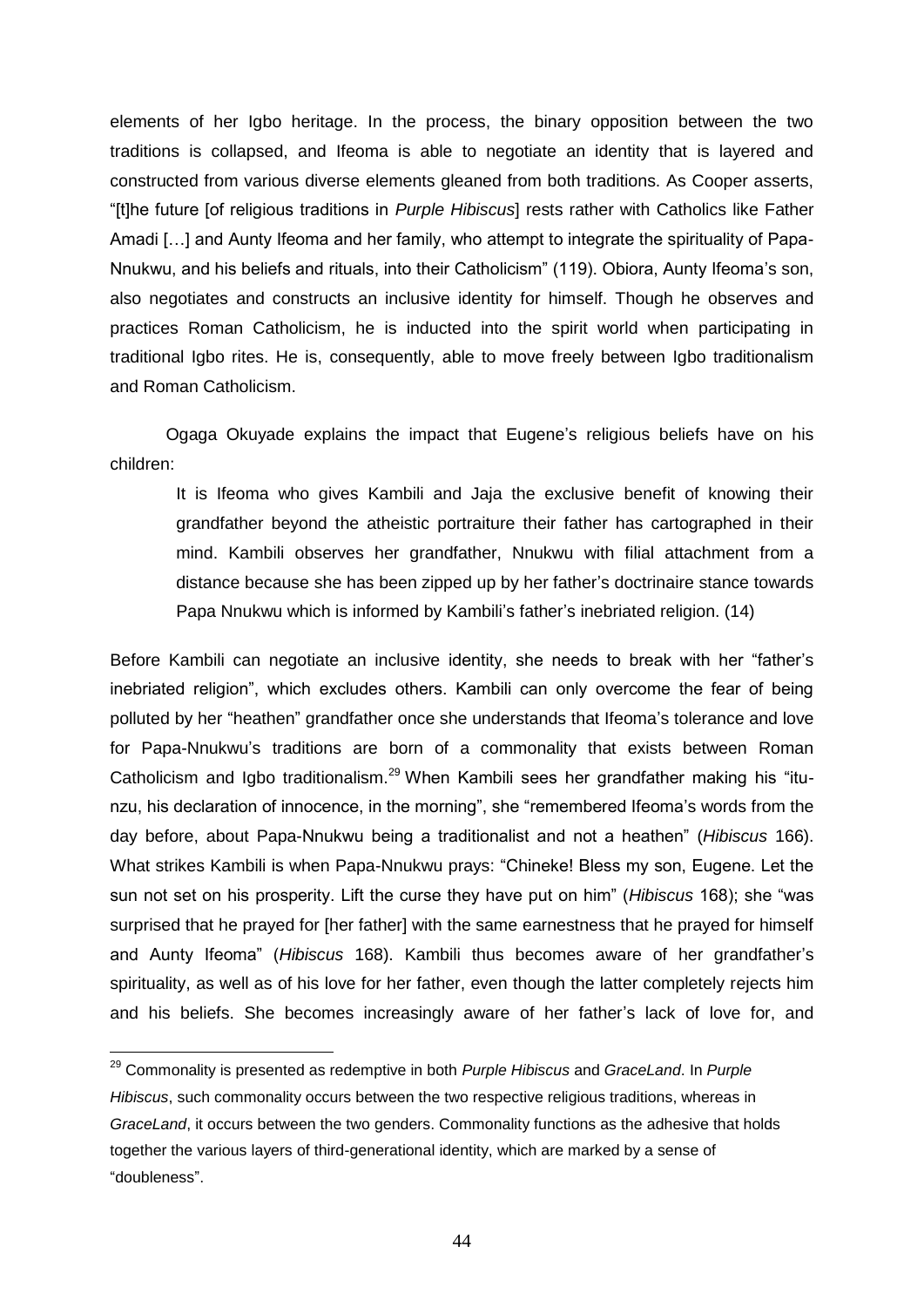tolerance of, his own father, who still loves him unconditionally. Love and repentance are common themes in both the Catholic and Igbo belief systems. When visiting her grandfather's compound, she notes that his shrine, "where Papa said Jaja and [she] were never to go near", "looked like the grotto behind St. Agnes, the one dedicated to Our Lady of Lourdes‖ (*Hibiscus* 67). By becoming aware of the various commonalities between her faith and his, she is alerted to their shared humanity. No longer regarding him as a threat to her sanctity and religious purity enables her to bridge the gap between them. Her desire to connect with her grandfather is also a desire to know about her own cultural heritage and history, since he is the primary link that she has with her cultural past.

Kambili's cherishing of the half-finished portrait that Amaka painted of Papa-Nnukwu before he died indicates that she is undergoing a *Bildungsprozess* and negotiating a layered identity. Kambili confirms such a development when she states that "all changed after Nsukka‖ (*Hibiscus* 209). However, when Eugene finds Kambili looking at the portrait, he brutally assaults her.

For all the severity of the assault, Kambili mentions that "it was what we wanted to happen, Jaja and I, without being aware of it" (*Hibiscus* 209). She wants something to break, to be talked about, and to be opened up, without knowing what, or how to articulate such a desire. In short, she implicitly wants her father to acknowledge and be aware of the changes in her and Jaja's lives. Confronting him directly is impossible, so she decides to let him find out by himself how they changed in Nsukka.

Jane Bryce argues, in third-generational novels, that we find "women who no longer have anything to gain by dissembling, by avoiding confrontation. They offer a subjective, individualized point of view on the violent distortions of the body politic, meeting visceral pain with clear-eyed pragmatism" (58). In his turn, Okuyade believes that "Purple Hibiscus has a feminist thrust but the brand of feminism is subtle" (13). The novel's feminist stance is indeed ―subtle‖, in the sense that Kambili does not directly confront her father. Her actions might rather be described as a form of passive aggression. However, Adichie openly challenges the issue of patriarchy by confronting it in her novel, *Purple Hibiscus*. Adichie exposes "the violent distortions of the body politic" to which women are subjected in her exploration of domestic violence. Kambili's body, by means of the adoption of "a subjective, individualized point of view", becomes a symbol of the suffering of the oppressed Nigerian people under a government that tolerates no opposition. Yet, "Kambili's handling of the pieces of the painting symbolizes the collapse of her father's system and, by extension, patriarchy" (Okuyade 16). The collapse of the patriarchal system exemplifies the way in which the new identity, which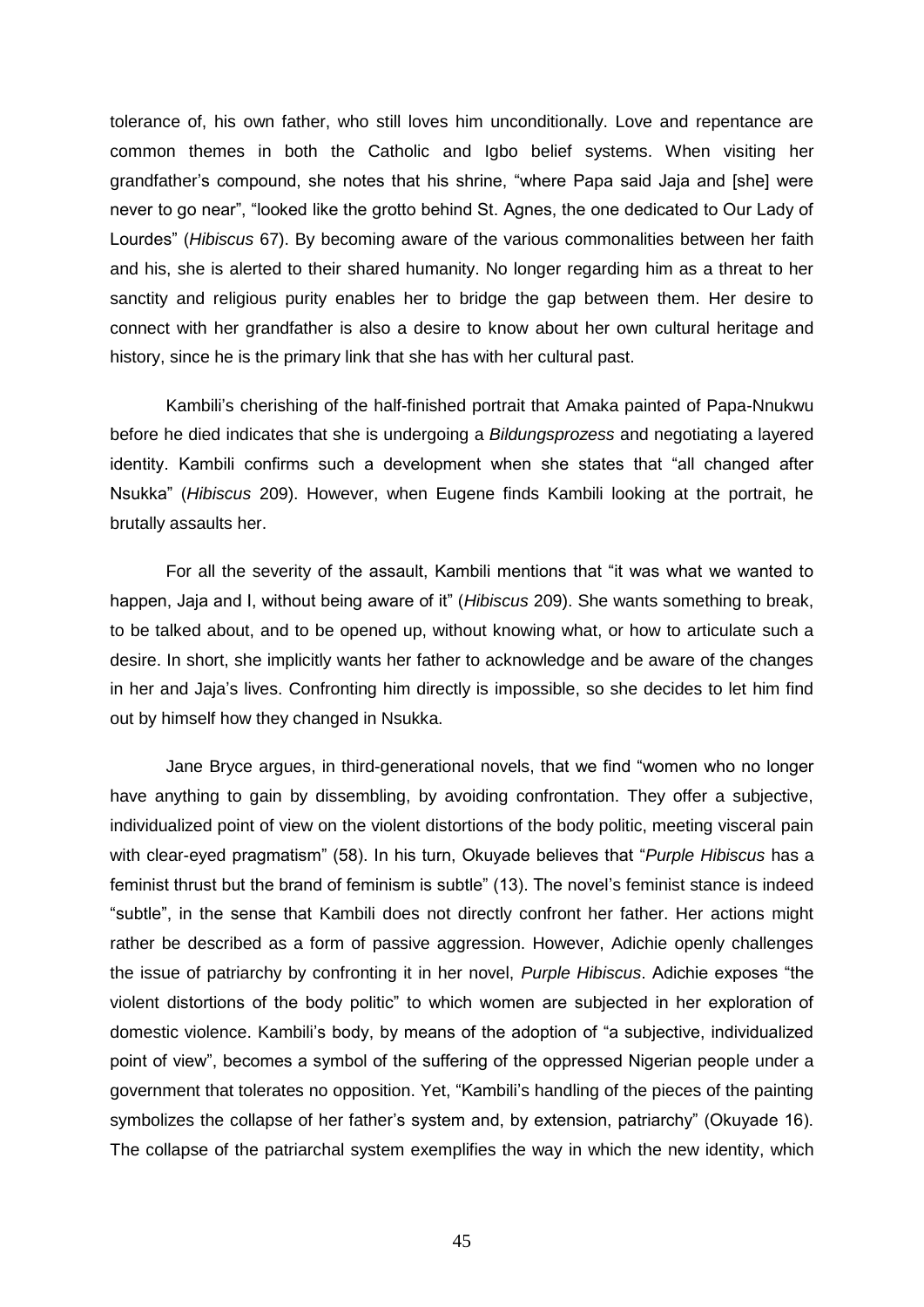the third generation is propagating, is confronting, resisting and overcoming adversity in Nigeria today.

Once back in Aunty Ifeoma's flat, where Kambili recuperates after the assault, Kambili is seen to be radically altered. Kambili narrates that "Aunty Ifeoma's experimental purple hibiscus [are] rare, fragrant with the undertones of freedom‖ (16), showing how the purple hibiscus, as symbols of her new identity, took root in Enugu. The freedom that the flowers symbolise accompanies her growing individualisation, as well as the increasing number of challenges that it issues. The section of the novel that covers Kambili's second stay at Nsukka commences on page 217, starting with a telling event. When it rains, the flying ants, *aku*, emerge and dot the sky. This occurrence is significant, since Kambili has now shed her former identity (by defying and collapsing, to a certain extent, Eugene's patriarchal dominance), similarly to how the ants metamorphose from termites into flying ants. Kambili is now, metaphorically speaking, growing wings, like the ants, which enables her to launch herself into a new character and into a life situated between opposing cultural traditions, rather than being situated in one alone. The nature of the middle space is explained in the way in which the ants are eaten. *Aku* are fried and eaten, wrapped in leaves, and regarded by the Igbo as a delicacy. On the first day of Kambili's second visit to Nsukka (after she took the decision to author herself by challenging her father's authority), she is immersed back into a culturally hybrid space. Such an immersion is indicated by the way in which she is confronted with an 'authentic' cultural event, namely the habit of catching and frying flying ants. Her ability to observe the children catching the *aku* illustrates the manifold links that Kambili still has with her cultural heritage. That Ifeoma is unwilling to fry the ants in her kitchen is just as telling. Although they eat the ants, the fact that they do not fry them, indicates a changing African culture: hence, we find a modern African culture that merges the old with the new to create a living and adaptable tradition. Such is the cultural position into which Kambili is gradually moving. Yet, just as some ants do not live to complete their lifecycle, so Kambili's metaphorical wings do not guarantee her freedom.

Through Kambili's journey of becoming, she is able to negotiate an identity that consists of an amalgamation of different traditions. Although her identity is still relatively incomplete, the process of her becoming is set in motion. Two further aspects of her becoming with which she still needs to grapple are her voice and gender identity. Gaining control of voice, the ability to speak and author herself, might provide her with the necessary potential for authoring her future as a woman. Kambili's quest is for her own voice and gender identity, which are aspects of her self, which might serve to strengthen her metaphorical wings.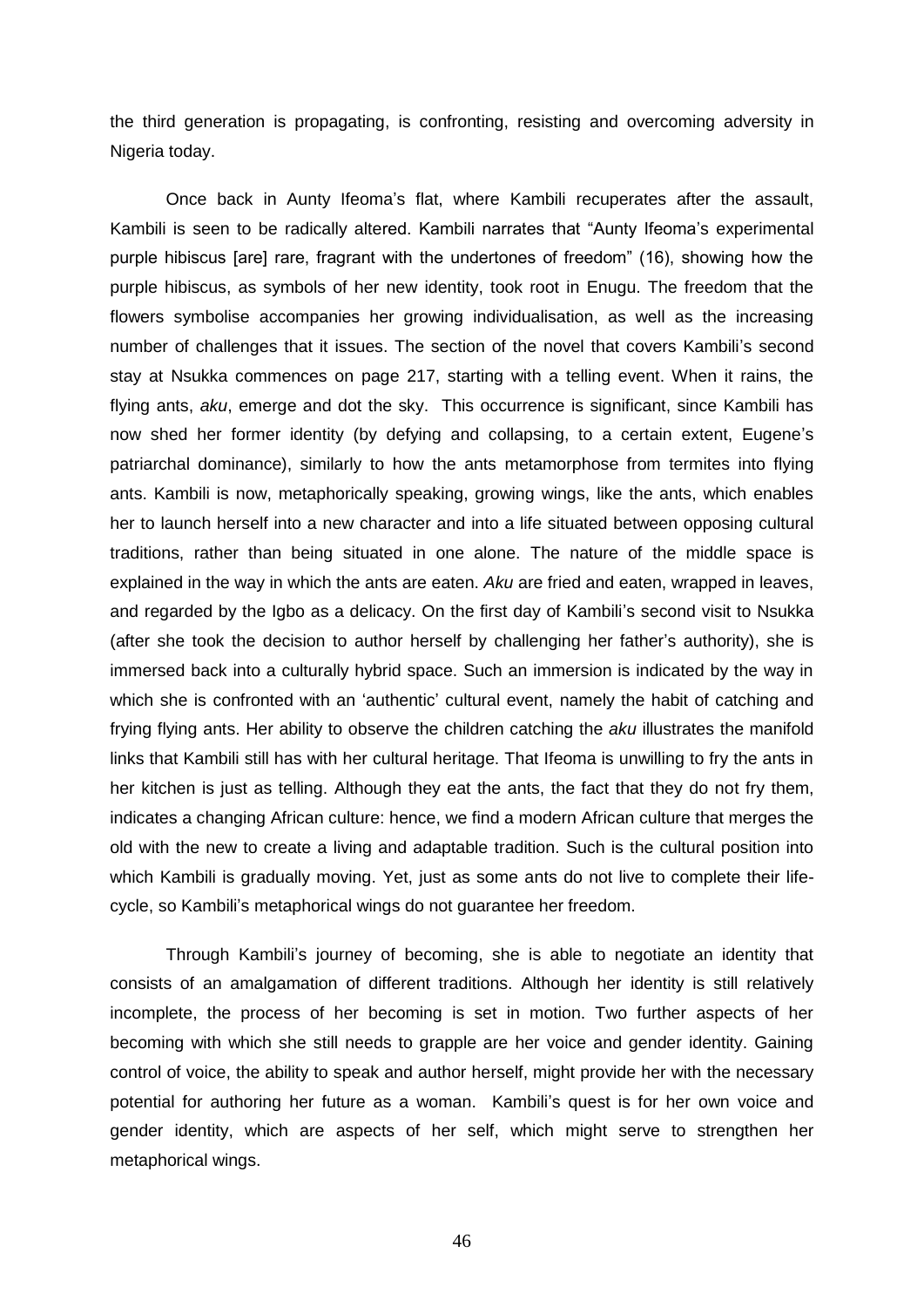### **Negotiating Silences, Becoming a Female Subject**

In tandem with her journey to discover her cultural heritage and to become part of a religiocultural tradition that is sustainable in a modern African context, Kambili also needs to come to voice and re-negotiate her engendered identity. The urgency with which she strives to voice her gender identity is conveyed by the intensity of the silences in her family home.

Becoming voiced implies that Kambili no longer mouths and embodies her father's ideologies, but acts and speaks out of her own self-negotiated sensibilities. In living out her own female gender identity, which is simultaneously both intimate and social, she is able to gain sufficient power to resist her father's patriarchal hold over her life. Kambili's coming to voice and her negotiation of her assigned gender identity become parallel processes that concurrently inform and shape each other. The section under discussion begins with investigating the relationship between 'voice' and gender, which leads to a discussion of the reasons for the silences in the Achike household, as represented by the 'contract of silence'. This contract causes Kambili to become an empty vessel, mouthing her father's ideologies. Only a form of ‗solidarity' with other women can facilitate her process of voicing herself and of re-negotiating her engenderd identity. Kambili's budding relationship with Father Amadi, which complements her feelings of sisterhood with Ifeoma and Amaka, also facilitates her gender becoming. After discussing such burgeoning relationships, I show how her voice and gender development are mutually constitutive. The section closes with an investigation of the allegorical significance of voice and gender development, as well as of the complexity of silence in the closing chapters of the novel.

Abena Busia investigates the imposed silences and un-voicing of black (African) women by white male colonial authors. She writes about the ways in which male authors keep women silent in their fiction, since women's access to voice and their expression of sexuality might empower them sufficiently to be able to threaten the authoritative position of the white male characters. Busia mentions that "sexuality and access to language together form part of the discourse of access to power" (87), pointing to the potential agency which can be found within the relationship of language and sexuality, if they are negotiated simultaneously. Busia continues to argue that "voicelessness is often a deliberate *unvoicing*, rather than any intrinsic absence of speech on the part of the women" (87; emphasis in original). Though *Purple Hibiscus* plays out in a very different context, the women characters are still unvoiced by men, even if the men are African patriarchs and fictional constructions. Adichie, however, presents her characters as such to very different ends. By constructing Kambili as silent and as inhabiting an, as yet, unexplored gender identity, Adichie illustrates how women are still kept silent in the postcolony, due to the prevalent patriarchal dominance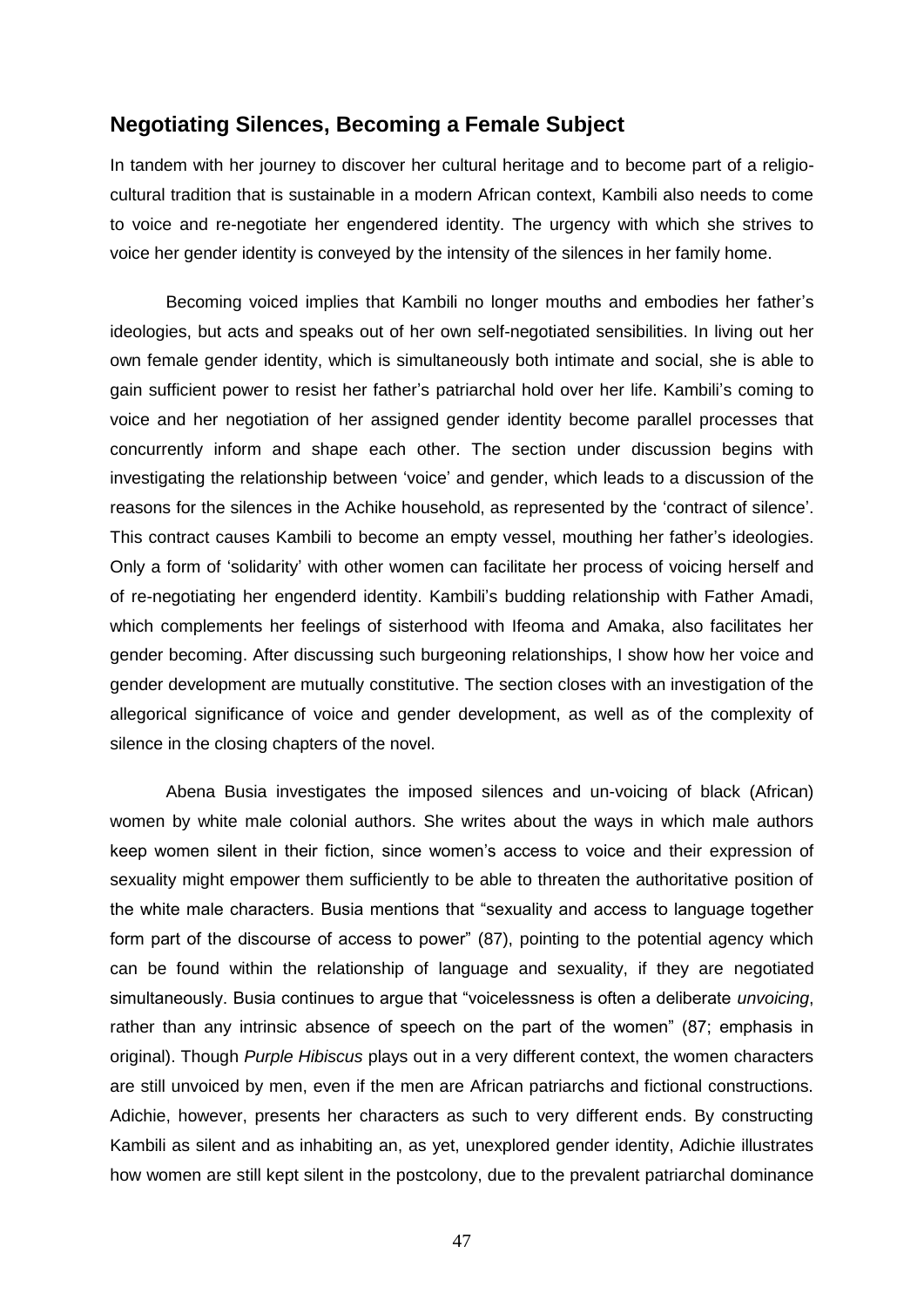of men in their communities. Ogaga Okunyade also believes that silence is used as a tool for preventing women from entering the discourse of power, when he writes that "Eugene runs" his home with a zero tolerance in its grossest and most intransigent sense, and this in turn reduces his family to a resonating silence in almost all their endeavours, outside and inside the home. Silencing becomes a strategy of keeping women on a leash even within the domestic site‖ (12). On an allegorical level, Kambili's constructed silence thus bears testimony to the generations of women, who, like her mother, and those before her, were silenced in a bid to keep them from negotiating their gender identities. Kambili's *Bildungsprozess* and journey to find her voice can, therefore, be regarded as an attempt to voice the silences imposed on her by her father, as well as the silences imposed on the women of previous generations.

The significance of the practice of silencing – and of the ensuing silences – in *Purple Hibiscus* is as telling as are Kambili's sparse words. Understanding the nature of the silence into which she is locked is essential to a comprehensive appreciation of the text. Near the beginning of the first chapter, "BREAKING GODS, Palm Sunday", Kambili mentions that "Mama had realized that she would not need the figurines anymore; that when Papa threw the missal at Jaja [that shattered the étagère which housed the figurines], it was not just the figurines that came tumbling down, it was everything‖ (*Hibiscus* 15). The glass étagère functions as a symbol of the 'contract of silence' in the Achike household. Eugene is clearly portrayed as being responsible for his wife's miscarriages, as well as for her occasional bruises. Rather than talking about the brutality of her family's lives, Mama chooses to polish the figurines after each assault by her husband. The fragility and delicacy of the figurines represents what Beatrice wants for her family. The beautiful dancing figures embody a dream of happiness and serve as an acknowledgement of the beauty of life that is so rarely experienced. After the étagère and the figurines are shattered, Beatrice realises that she will no longer need to polish the figurines as a release from the domestic violence about which she cannot talk, since their mutual silence has been shattered, along with the figurines. Kambili mentions that "Nsukka began to lift the silence" (*Hibiscus* 16), which led to the breaking of the contract of silence, as well as to their father's murder, in Beatrice's last desperate attempt to free them from the tyranny of violence to which they have been subject.

Just as the contract of silence binds the Achike household in silence, the patriarchal system and Roman Catholic doctrine (as Eugene interprets it) similarly dictate and bind their gendered identities. In accordance with his rigid interpretation of religion, Eugene abides by dogmatic principles governing the status, dress code and comportment of his women. Accordingly, Kambili is not allowed to wear trousers or shorts, since they are perceived as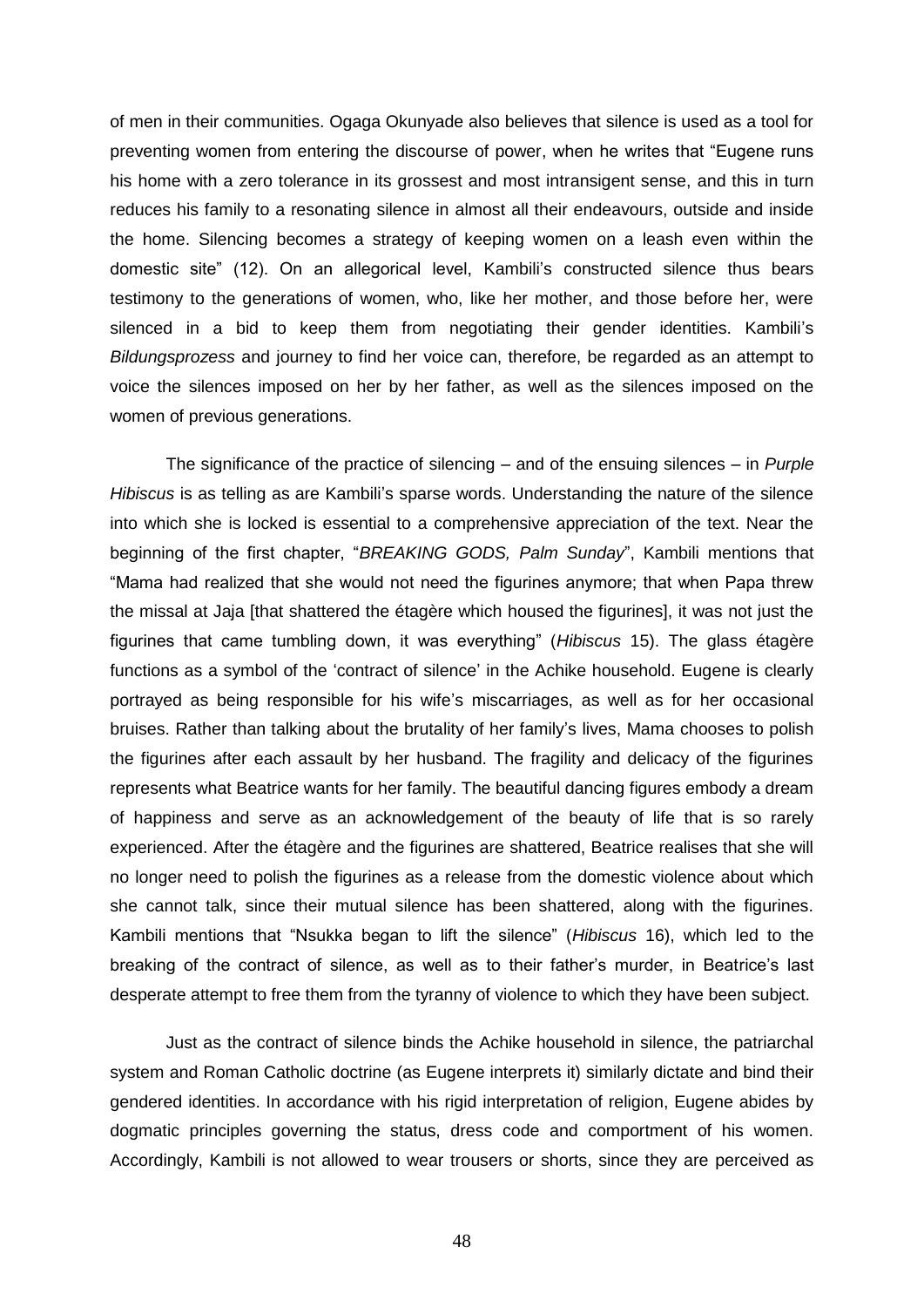masculine attire; she has to cover her head during all church activities; she may not wear any make-up; and she is placed under constant adult surveillance. Consequently, Kambili can neither experiment with, nor explore, her gender identity and sexuality, as she has to conform to her father's view of conservative Roman Catholic womanhood. Similarly, Nyasha, in *Nervous Conditions*, is severely inhibited by her father and the mission education to which she is subjected. Yet, unlike Kambili, she challenges her father as much as she can, which ultimately leads to her mental breakdown and ensuing anorexia. The intertextual reference illuminates the repercussions that authoritarian patriarchy and religion, with its implicit control and violence, have on females who desire to express and explore their gender identities in environments where it is not considered 'proper' for them to do so. Kambili needs to transgress the clearly defined and controlled gender boundaries set by her father, so that she can position herself as an autonomous woman, capable of expressing her sexuality and gender identity free of any inhibiting powers. The consequences of her doing so, however, might be dire, as seen in Nyasha's ultimate failure to negotiate her own individuality. Whereas Dangarembga illustrates the failure of patriarchal dominance to facilitate female *Bildung*, Adichie explores the possibilities of female solidarity as a more favourable environment in which girls can negotiate their gender identities.

Finding her voice proves just as difficult a challenge for Kambili. Though she is physically present in the text, she seldom speaks before she finds her voice in the liberating space of Ifeoma's flat. Jaja and Kambili possess a silent form of language, speaking with their eyes that which is ‗improper' to verbalise (*Hibiscus* 22). Kambili utters only responses pre-programmed by her father: "Thanks be to God'. It was what Jaja and I said, what Papa expected us to say‖ (*Hibiscus* 20). Her identity is so tied up with that of her father that his approval of her is the only form of affirmation that she requires. Kambili is thus forced to remain silent, for fear of saying something offensive, or of saying something of which her father disapproves.

Kambili's first critical self-assessment of her 'un-voiced' state is when her flamboyant and outspoken aunt and boisterous children come to stay with the Achikes over the Christmas holiday. She is especially attracted to Ifeoma's boldness and self-assurance. Kambili says: "I watched every movement she made; I could not tear my ears away. It was the fearlessness about her, about the way she gestured as she spoke, the way she smiled to show that wide gap between her teeth‖ (*Hibiscus* 76). Kambili also wonders how her cousin Amaka, who is the same age as she is, can "open her mouth and [have] words flow easily out‖ (*Hibiscus* 99). Speaking fearlessly is completely foreign to Kambili, not only because her father disapproves of loud talking in his presence, but also because she does not know that it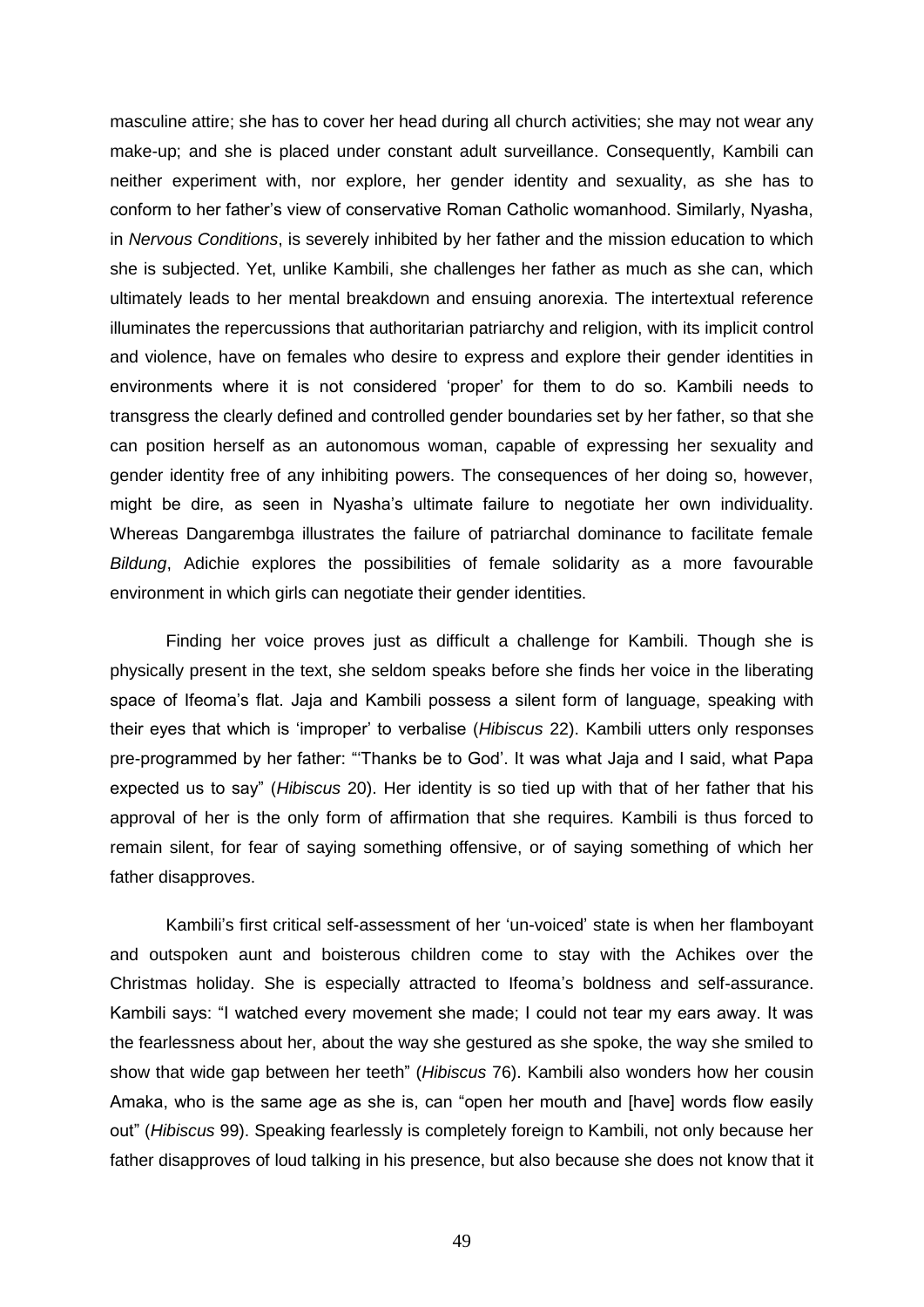is possible for a woman to speak 'like a man'. Her fears, mixed with awe, are deepened by the way in which Ifeoma asks her father if she and Jaja may spend time with her and her family. Instead of submitting to her brother's authority, Ifeoma challenges it by forcing him to listen to her. Kambili is not yet capable of conversing so freely, since the contract of silence in her household has not yet been shattered. During this stage of her *Bildungsprozess*, she is just starting to become aware of the alternatives to the silence to which she is accustomed.

Peter Elbow, in *What Do We Mean*, sheds some light on Ifeoma and Amaka's ability to speak out and express themselves as freely and effectively as they do. Elbow believes that "resonant voice" fully captures unconscious intentions and feelings (17). In *Writing with Power*, he writes that the individual can only speak with resonant voice if the "acceptable" self" (301), the self that is constructed only to seek the approval of others, is completely dismantled. Kambili is amazed at how her cousins apparently do not have to present their "acceptable self", as they are unconditionally accepted by their mother. Ifeoma, in turn, does not have to project her "acceptable self" either, as she neither seeks, nor needs, her brother's approval. With her growing exposure to such relative freedom, Kambili begins to realise that she needs to break down her "acceptable self", which has only been constructed to please her father, if she wishes to speak with a "resonant voice".

Kambili's journey to find such a voice and to dismantle her "acceptable self" is facilitated within a wider community of women. Society and community are important facilitators of becoming in the traditional male *Bildungsroman*; societal values and traditions are presented as the norm, to which the male protagonist eventually becomes eager to conform. Such is, however, not the case in more recent female *Bildungsromane*. Andrade writes of *Nervous Conditions* that "the older Tambu perceives her psychological development and social success to have been made possible through the community of women in whose company she comes of age" (139). Rita Felski similarly claims that the "feminist *Bildungsroman* […] combines the exploration of subjectivity with a dimension of group solidarity which inspires activism and resistance rather than private resignation, and makes it possible to project a visionary hope of a future change‖ (139). The becoming of the girl in the female *Bildungsroman*, therefore, requires a group of women to challenge, rather than to acquiesce to, societal norms and values. In *Purple Hibiscus*, Amaka's *Bildungsprozess* is closely facilitated by her mother, to whom she already shows a "striking resemblance" (*Hibiscus* 79). The relationship between mother and daughter provides an ironic parallel to the relationship that exists between the voiceless Kambili and her silenced mother. Amaka functions as a foil for Kambili, which forces her to grapple with the question of the extent and depth to which *Bildung* is possible at their age. Kambili realises that Amaka's freedom to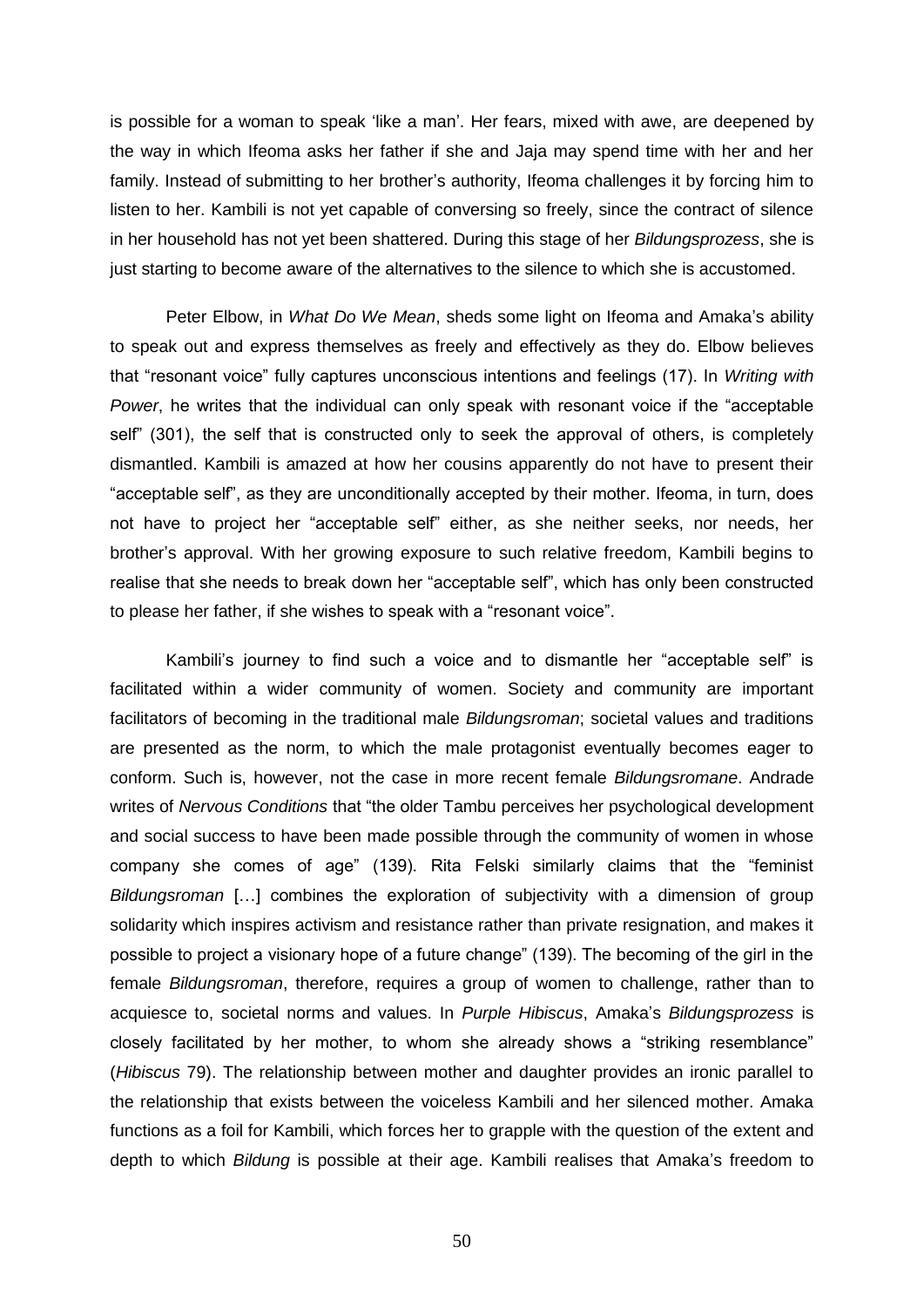open "her mouth and...[have]...words flow easily out" (*Hibiscus* 99) stems from her closeness to Aunty Ifeoma.

Kambili's quest for individuality will thus, to some extent, depend on the relationship that she establishes with Aunty Ifeoma and Amaka. The relationship exceeds the boundaries of mere family to become one of intimate friendship and solidarity. Such a sense of solidarity ultimately helps her to oppose the silences that her father forces upon her. The solidarity with her aunt and cousin inevitably leads to "activism and resistance", as opposed to Kambili's current "private resignation". By means of activism Kambili is able to find her (resonant) voice, which foreshadows "visionary hope of a future change". However, activism in Kambili's case does not refer to an overt and outright challenge of her father's authority, but rather to her growing freedom to construct, speak and express herself 'actively' as her father's hold over her life dwindles.

Kambili's gender identity, similar to her own ability to speak, depends on her affiliation with two other women, Ifeoma and Amaka. Beatrice fails, as a mother figure, to facilitate her daughter's journey to find her own resonant voice, as well as to lead her into an autonomously negotiated gender identity. Her failure is the result of the limitations that Eugene places on her gender identity. Kambili, thus, has to turn to Ifeoma and Amaka to aid her in her quest for an autonomous gender identity.

The relationship between language and gender, as well as the way in which Kambili looks to her female relatives for guidance in her negotiation of her identity, is vividly expressed in the following exchanges. When Ifeoma demands from Eugene that Kambili and Jaja accompany her on a road trip, Kambili discloses that she wanted to "press [Aunty Ifeoma's] lips shut" (*Hibiscus* 77), since she is arguing with a 'saint'. Yet, she simultaneously wants to "get some of that shiny bronze lipstick on [her] fingers" (*Hibiscus* 77). After their road trip, Kambili states that "[a]lthough I tried to concentrate on Mass, I kept thinking of Amaka's lipstick, wondering what it felt like to run color over my lips‖ (*Hibiscus* 89). Ifeoma's mouth, the 'tool' with which she voices and 'speaks' herself, is painted a "shiny bronze". Lipstick is a creative way of expressing and fashioning one's gendered identity. Ifeoma's ability to negotiate her own gender identity and her freedom to voice herself, thus, support each other. Such support is symbolically expressed by Adichie in the image of Ifeoma's painted mouth. Hewett quotes Unoma Azuah as stating that "sexuality or sexual independence [is] a form of empowerment" (81). Ifeoma and Amaka strongly express their gender identities and sexuality, which empowers them to be bold and 'fearless'. Kambili is drawn to the empowerment of sexuality and gender identity, rather than to the actual expression thereof in the form of lipstick. After only initially wanting to touch it, Kambili later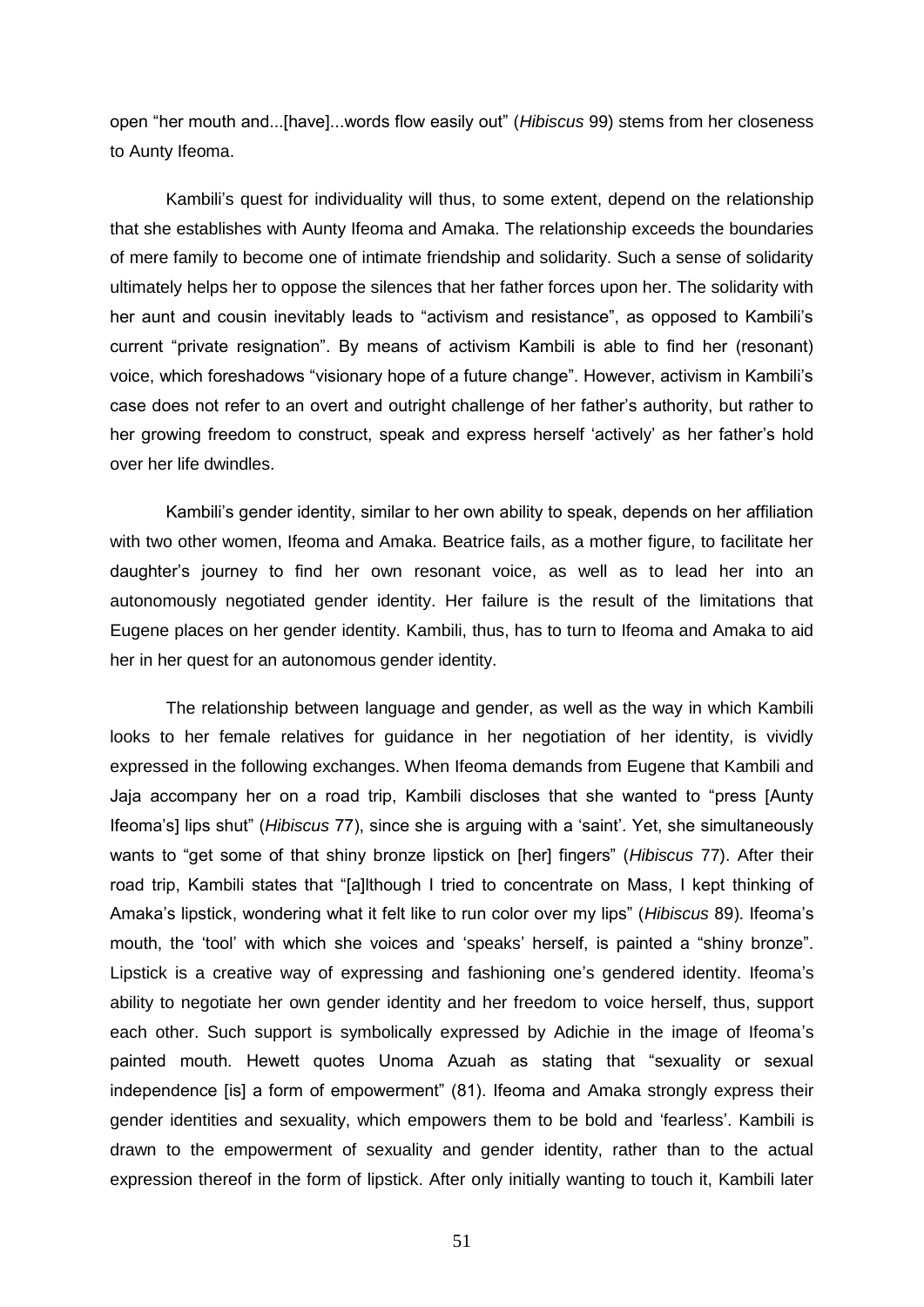comes to want to know how it feels to "run color over" her lips. Kambili's association with her aunt and cousin provides her with the safe space in which to commence her negotiation for an individual gender identity and voice, and, by implication, the empowerment that accompanies it.

Ifeoma personifies the maternal principle that instructs Kambili in the process of her coming of age. Ifeoma knows that the greatest obstacle to Kambili's personal expansion is her lack of a "resonant voice" and her hesitation to break through the silent borders instated by her father. Her awareness is evident when Ifeoma asks Kambili to help Amaka prepare *orah* leaves. When Kambili does not know how to do so, Amaka rebukes her. Ifeoma says: ―*O ginidi*, Kambili, have you no mouth? Talk back to her‖ (*Hibiscus* 170). Kambili then tells Amaka that it is unnecessary to reprimand her, as she is willing to learn how to prepare the leaves. Happy to hear her cousin speaking out for herself, Amaka finally assists her. The solidarity that Kambili experiences with these women, which is encouraged by Ifeoma, prompts her to converse with others. Her initial interaction with others is proof that her inward journey (to find her voice) is complemented by her journey outwards into society (in her social interaction with others).

The first person outside her family with whom Kambili interacts is Father Amadi. While still at Nsukka, he encouraged Kambili to participate in athletics, and, by so doing, inspired her to engage in social interaction with others. Kambili first engages with the wider community when she joins in the volleyball games at her school, after her return from Nsukka. Irrespective of the smirks of the other girls, Kambili waits till she is picked to play for a team; she sees "Father Amadi's clay-colored face and [hears] only 'You have good legs for running'‖ (*Hibiscus* 205).

Father Amadi's comment on Kambili's legs is reminiscent of Ama Ata Aidoo's short story "The Girl Who Can". Adjoa, the protagonist, is a seven-year-old girl with very thin legs. Adjoa's grandmother is of an older generation and tradition, which believes that a female's most important vocation is to bear children. She, therefore, constantly complains that Adjoa's legs will not be able to support her during pregnancy. Adjoa's mother, like Kambili's, remains silent and does not defend her daughter. By the end of the story, Adjoa wins her school's athletic trophy for "best all-round junior athlete" (Aidoo 16). In response, her grandmother cries while she chants "thin legs can also be useful  $[...]$  then who knows?" (17). Adjoa's grandmother comes to the realisation that childbearing is only one aspect of a woman's identity, and incorporates 'running legs' into her worldview. That Adjoa's legs are finally appreciated by her grandmother at the end of "The Girl Who Can" strengthens the claim that a girl's becoming is more easily facilitated in the company of women, than it is under the rule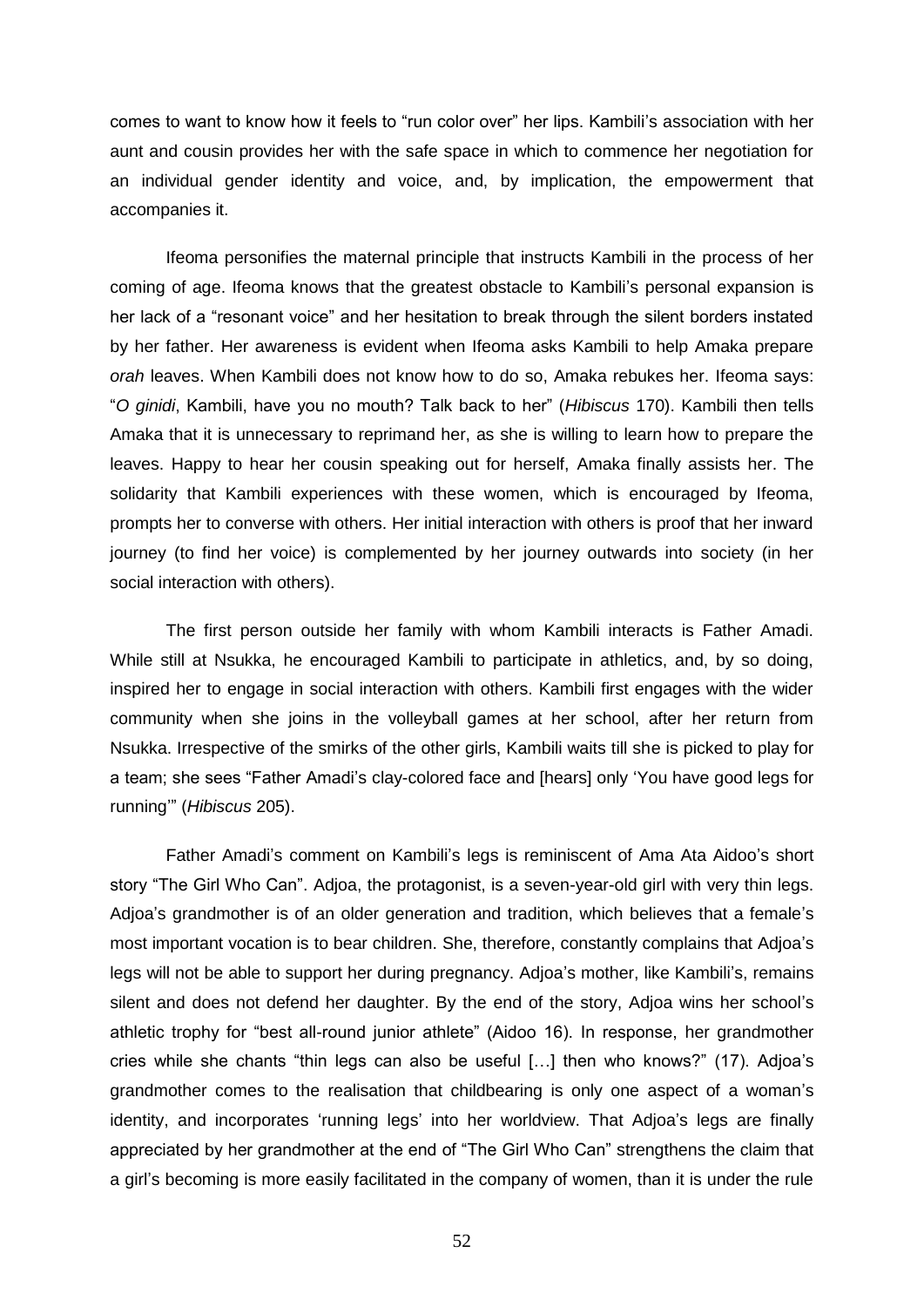of men (of which Eugene's inability to relent of his preconceived ideas about womanhood forms part).

Kambili's first visit to Nsukka "lifted the silence", when she started to renegotiate her gender identity and voice through both an inward spiritual awakening and an outward move into society. On her return to Nsukka, she is a very different person. Standing with Amaka on the veranda, Kambili feels that the "old discomfort was gone" (*Hibiscus* 219) between the two of them, making it easier for them to converse with each other. Amaka asks: "It was Uncle Eugene who did that to you, *okwia*?‖, referring to the injuries her father inflicted on her when he found the painting of Papa-Nnukwu in her room, "Yes. It was him" Kambili answers (*Hibiscus* 220). No one had previously asked Kambili what had happened to her. With this open acknowledgement that her father is not a saint, Kambili can finally divulge some of the secrets and silences of their home, which initiates her much-needed emotional healing. After admitting that it was her father who assaulted her, she is also able to acknowledge her feelings towards Father Amadi, which demonstrates how the ownership of her voice supports her negotiation of her gender identity and sexuality.

Asked whether she has a crush on Father Amadi, she answers in the affirmative. However, she states that naming her attachment to Father Amadi a crush "did not come close to what I felt, how I felt‖ (*Hibiscus* 219). Later on, she affirms her connection to him, ―saying that [I loved Father Amadi], letting the words roll off my tongue‖ (*Hibiscus* 220). She is able to talk about her affection for a man, which transgresses the sexual boundaries established by her father. Such disclosure effectively illustrates how Kambili has renegotiated her voice to the point where she can 'speak' for herself and begin to re-negotiate her gender identity. Yet, though Kambili's acceptable self is somewhat dismantled, she still does not possess a resonant voice. In confirming Amaka's speculation, she still does not capture the full scope of her emotions, as she admits to herself. At the end of the novel, most of what she narrates still consists of her thoughts, rather than being words that she speaks aloud to others. The absence of a resonant voice points towards her still incomplete *Bildung*, which is a hallmark of the third generation's *Bildungsromane*.

That Adichie keeps Kambili relatively silent in the closing chapters of the novel can be read on a number of levels. Possibly, the trauma that Kambili suffered is so great that she is not yet ready to voice herself. Her lack of resonant voice might also indicate that a description of a complete *Bildung* cannot be contained within the limited scope of a novel, as it is a lifelong process, which conflicts with the traditional view that such a process is complete by the time that the *Bildungsheld* reaches adulthood. Anthony Oha stresses the appropriateness of an allegorical reading when he writes that "Kambili's silence represents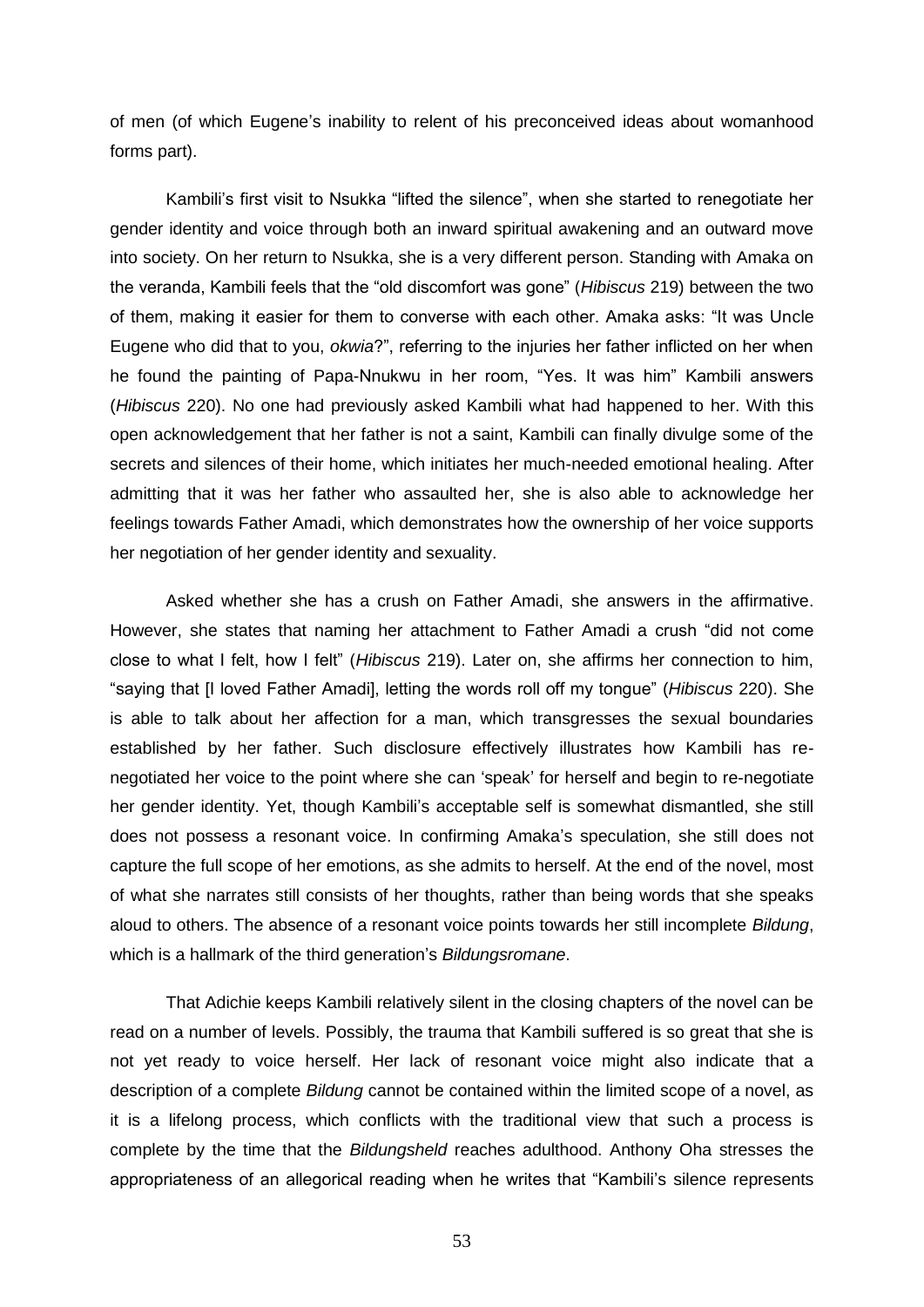the restless silence of the African people in their inability at challenging those things that trample on the personality of African peoples‖ (205). The failure of Africans to challenge the authorities keeps them locked into a "relentless" silence. *Purple Hibiscus* expands on the existing state of the nation in its closing chapters, in which yet another coup is described. The political turmoil that exists in the country is also reflected in Ifeoma's move with her family to the United States, which is also partly due to her wish to escape the corruption at the University of Nsukka, at which university she taught.

The rather bleak take on Kambili's (and the national) silence in the face of what appears to be prevailing corruption and violence is, however, not without all hope. For Kambili, silence takes on a different meaning now that she is in the process of becoming voiced. For Kambili, however, becoming voiced merely means the commencement of a different silence as the final section of the novel, pointedly titled "A DIFFERENT SILENCE", indicates. When she sits on the veranda with Amaka, she reflects an image much closer to that of her cousin than to the Kambili to whom we are introduced at the beginning of *Purple Hibiscus*. Kambili "smiled. [She] had never felt the companionship [she] felt sitting next to [Amaka], listening to her Fela and Onyeka cassettes on the tiny tape-player-radio […] [She] had never felt the comfortable silence [they] shared" (*Hibiscus* 247). The silence no longer indicates the presence of fear or an inability to speak out but, rather, reflects the intimacy of friendship that does not require words, which is the kind of friendship that Amaka and Papa-Nnukwu shared at an earlier stage.

In *Purple Hibiscus*, the relationship between silence and voice is thus intricate. Kambili's journey to find her voice does not follow the conventional (feminist) trajectory of moving from being silent to being voiced, which then allows the individual to performatively speak and assert the self. The conventional voice–silence binary also does not apply, as is made clear by Kambili's experiencing silence as "comfortable". The amendment of traditional conventions brings a complexity to Kambili's becoming, and helps to establish this *Bildungsroman* as a third-generation text that redefines the genre in its own process of becoming.

The development of the character of Jaja presents yet another form of silencing, as opposed to the comfortable silence that is shared between Kambili and Amaka. Jaja's desire to protect his sister and mother from all harm results in the imposition of a code of silence that is reminiscent of that of his father. Kambili tells Father Amadi that she wanted to talk to her father on the telephone, but Jaja would not let her. When telling Father Amadi this, she ―whispered, so Jaja wouldn't hear‖ (*Hibiscus* 268). Possibly, she fears his disapproval of her wanting to talk to her father, even after the contract of silence and, by implication, her father's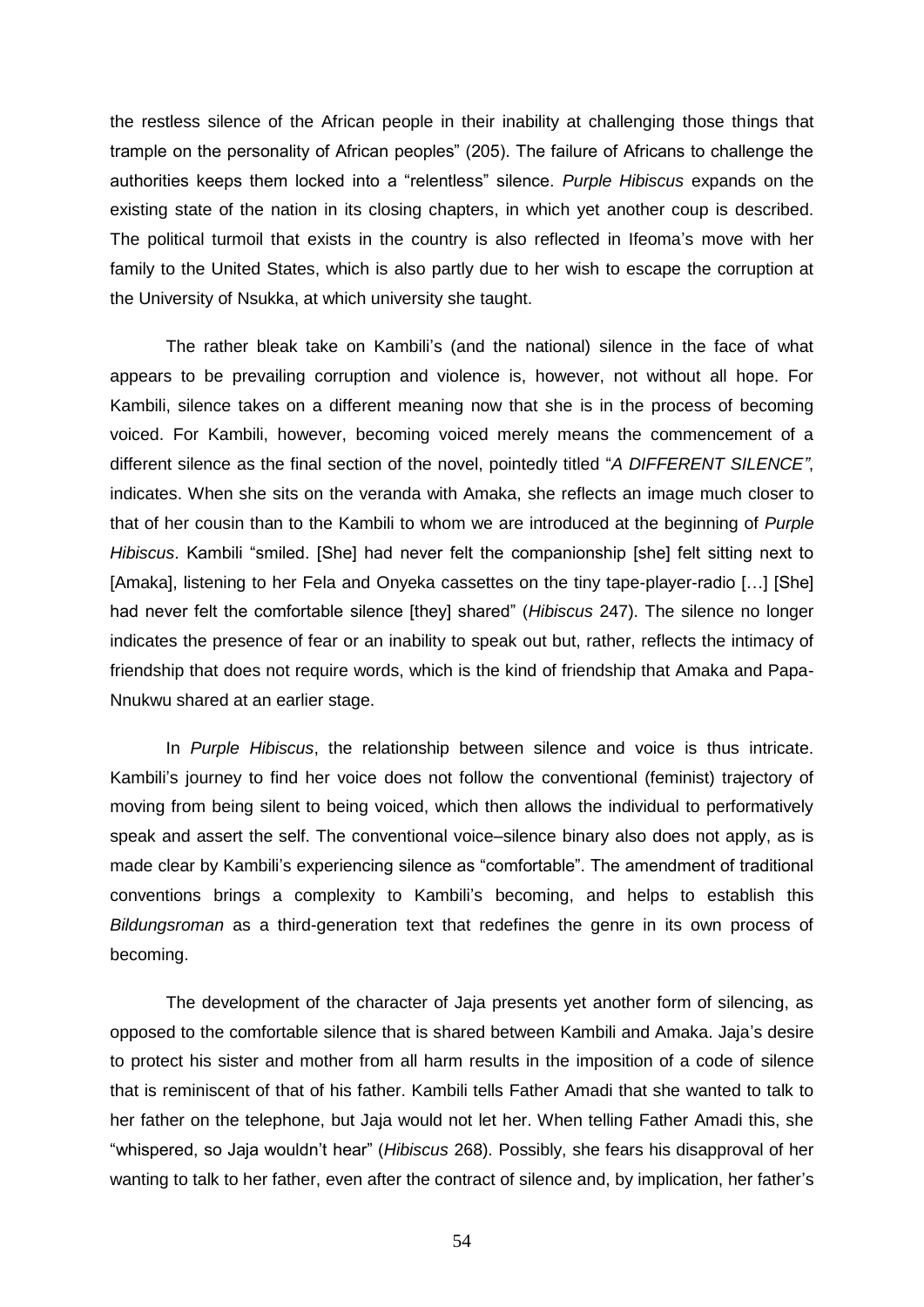despotic authority, is broken. Jaja accordingly silences Kambili, by forbidding her to talk to their father over the phone, and later prohibits his mother from telling the truth about the murder of her husband. Jaja, despite having the best of intentions, reduces the women in his family to playing the role of helpless victims who need his protection to survive. He, accordingly, although not as severely as his father, reproduces in himself the same kind of ‗ownership' that his father exerted over them. Such a *volte-face* complicates the gender/power, silence/voice issue presented in the novel and refuses to permit closure. Rather than Eugene's death signalling the end of a dominating patriarchy, the transition is made to yet another form of patriarchal dominance, albeit one that is more benign. This textual consideration stresses a sense of continuous omnipresent *Bildung*, rather than restricting *Bildung* to a certain period, as a shaping force, even when the force is negatively construed.

On an allegorical level, Jaja's reproduction of his father's dominance and rule is also a reflection of the socio-political world in which the novel is set. Okunyade laments that

the nation state in Africa continues to wobble in crisis. Misrule and corruption seems to be deeply entrenched in the psyche of the rulers, provoking widespread scepticism of an idyllic future. This in turn leaves the ruled mired in the economic sodden of the continent, where they are sustained in a supine state. (1-2)

Though not to the same extent as his father, "[m]isrule and corruption seems to be deeply entrenched" in Jaja's psyche, irrespective of his good intentions. The impact of such negative forces causes Kambili and her mother to be "mired" in misrule and "wobbl[ing] in crisis". Africa is locked into a form of perpetual silence, which can be seen in Kambili's silence and subordinate position to Jaja at the end of the novel. Jaja's reproduction of his father's patriarchal dominance, moreover, ensures that there is no possibility of "an idyllic future", just as in the case of Kambili's incomplete *Bildung*. Since patriarchy, corruption and misrule are such prevalent forces, the subjected (female) individuals always have to adapt to their circumstances in a continuous process of becoming.

The final chapter of the novel, "A DIFFERENT SILENCE, The Present" (293-307), similarly stresses the continuous nature of personal development and expansion when it proceeds beyond the circular structure onto which Kambili's becoming is initially plotted. Such a break with the circular movement keeps Kambili's development from coming full circle, thereby effectively resisting closure. This resistance to closure, however, also seems to create a form of stasis or entrapment within which Kambili is locked. Accordingly, the "comfortable silence" that Kambili experienced in Nsukka is replaced by a "different silence": a silence in which she does not speak to her mother and a silence which, in a different way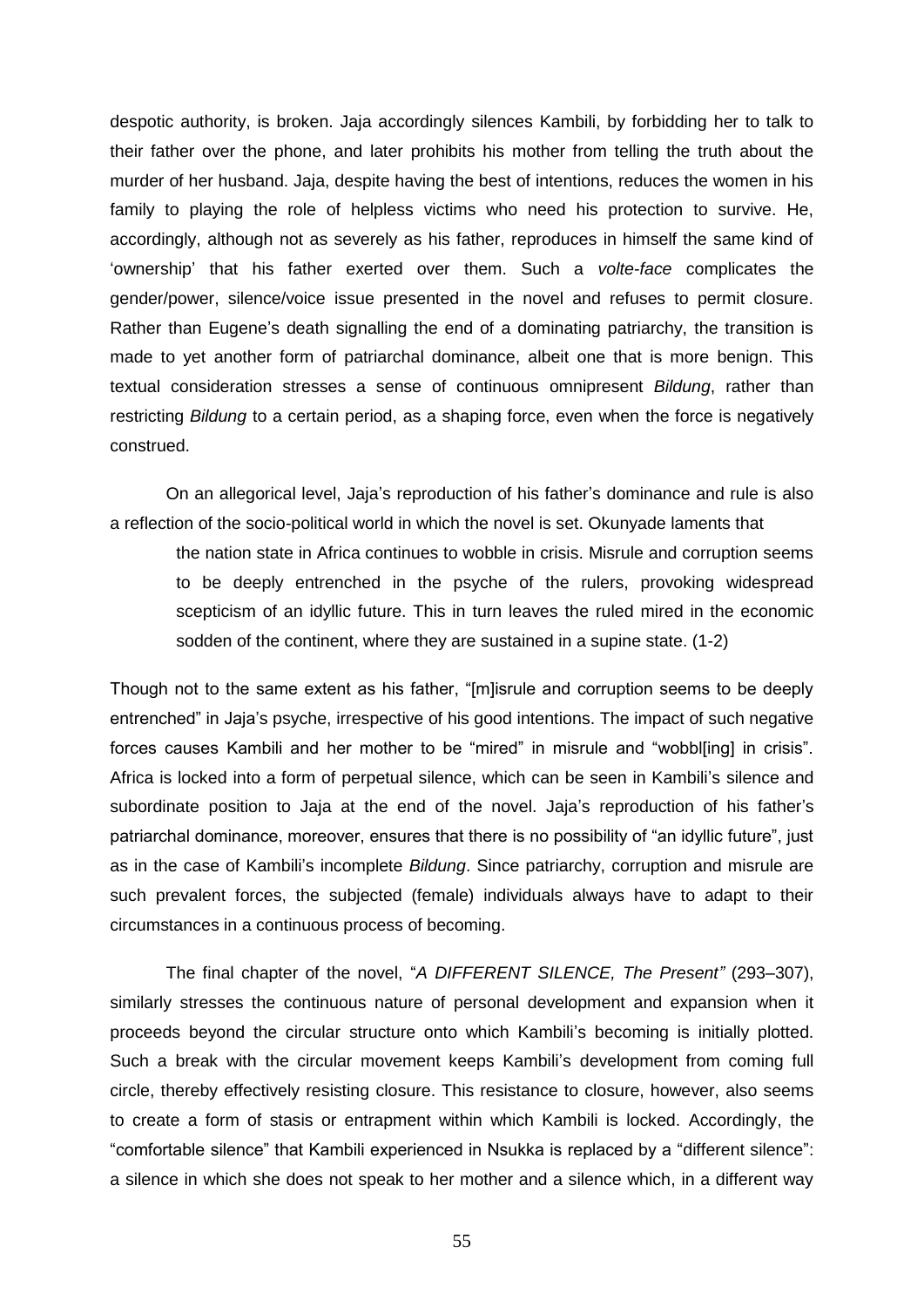‗devoices' her communication with others, effectively ‗trapping' her in silence. The only form of communication engaged in between Kambili and Father Amadi is through writing letters. This "different silence" is also a silencing of love. Father Amadi left for Germany as a mission worker, forever stifling the possibility of a love relationship with Kambili that might have otherwise moved beyond the boundaries of the merely platonic. Though Kambili writes emotive letters to him, her love is silenced by its being unrequited. Her gender identity, similarly to her voice, remains in a state of becoming. Rather than following the traditional *Bildungsroman* in reaching towards a fully developed subject, Adichie concludes her narrative with her protagonist still in an ongoing state of becoming, suggesting both the constraints on *Bildung* that Kambili continues to experience, as well as the productive potential of an identity that does not reach a state of stasis.

Such a "different silence", nevertheless, holds a glimmer of hope in the prospect of Jaja's release and in the few positive changes that Kambili observes in her mother's conduct. More importantly, the "different silence" allows Kambili to feel that she "can talk about the future now‖ (*Hibiscus* 306). In the final section of the novel, Kambili's narration shifts to the present tense. The shift from past to present tense calls attention to the differences existing between the past, undefined identity of the narrator, and the more mature and developed narrator in the present. The shift in narrative tense might also be due to the differences between the past and present forms of silences. The present silence facilitates speech. In the past, Kambili's future was always determined by her father. If Kambili, of her own accord, is now able to talk about the future, she is clearly claiming full authorship of her own life. She, furthermore, realises that the current silence "is a different kind of silence, one that lets [her] breathe‖ (*Hibiscus* 305). Such a silence is thus the opposite of the silence into which she and her mother were locked during the years after Eugene's death, and is reminiscent of the comfortable silence which she shared with Amaka. The new form of silence might allow for a comfortable space in which Kambili can continue to negotiate her becoming. Having more authorship over her own life now than in the past, Kambili, accompanied by her mother and Jaja, is able to plan a trip to visit Ifeoma and her family in the United States. Ultimately, then, she is able to embrace life, even though she, her mother and Jaja are all emotionally and psychologically scarred.

The novel ends with Kambili observing the sky: "Above, clouds like dyed cotton wool hang low, so low I feel I can reach out and squeeze the moisture from them, the new rains will come down soon" (*Hibiscus* 307). The "new rains" are ushering in a new season that will rejuvenate nature. Similarly, the new season in the lives of the Achike family is marked by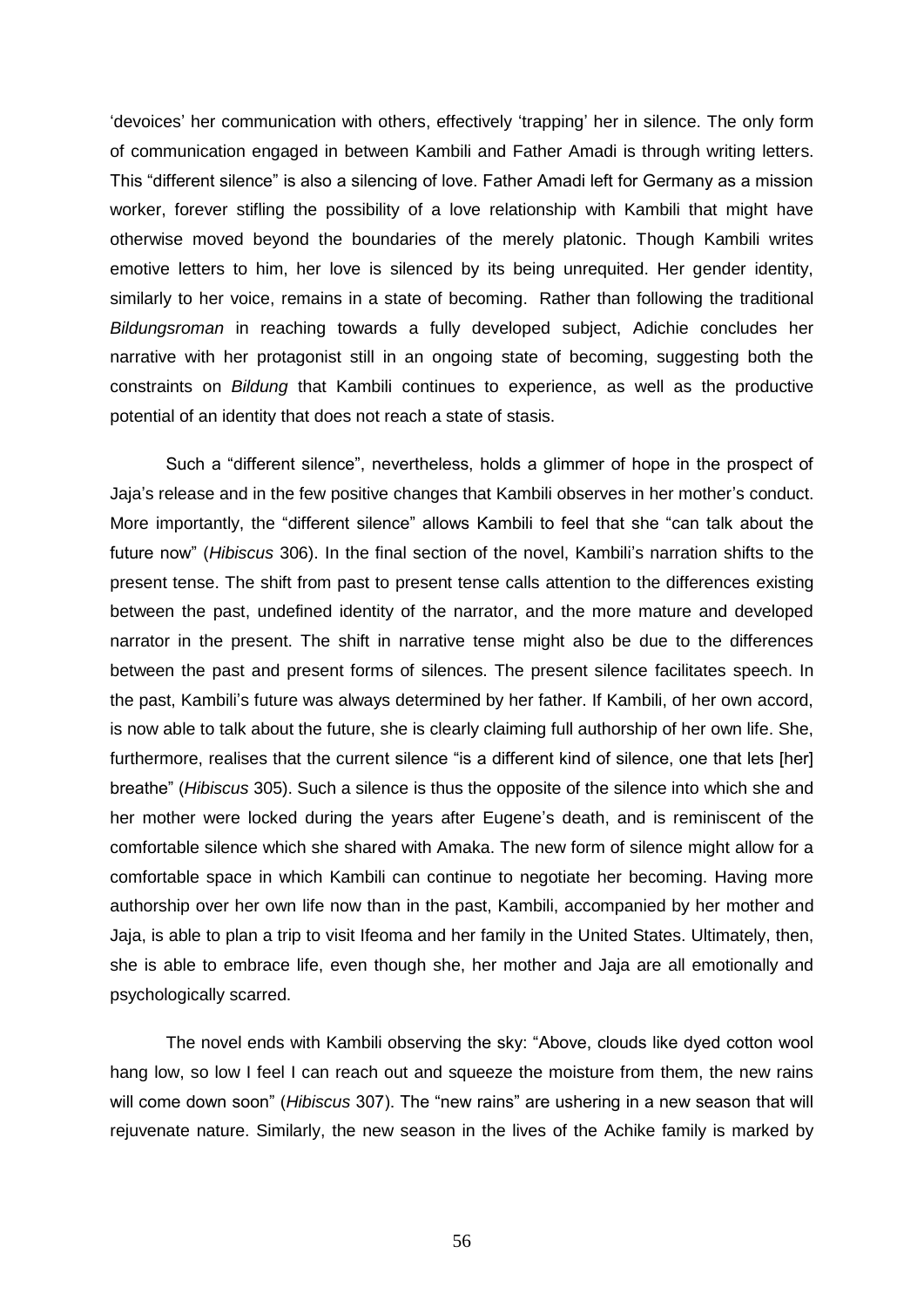rejuvenation, in which emotional healing can occur, thus opening up the next chapter of becoming in Kambili's *Bildungsprozess*.

# **Conclusion**

This chapter has mapped the way in which Kambili articulates her own life story, using the genre of the *Bildungsroman* as a vehicle. Despite loving her father, she is unable to negotiate her own identity under his authoritarian rule. Having grown up in an exclusive Christian and Eurocentric tradition, she experiences a sense of loss for her ancestral Igbo culture, as represented by her grandfather. However, just as her father's brand of exclusive Roman Catholicism is not sustainable in a modern multi-traditional Nigerian setting, so too is her grandfather's outdated form of Igbo traditionalism also not sustainable. Her aunt and cousin, as well as the charismatic priest, Father Amadi, introduce Kambili to a middle space. This middle space is one of an African modernity where cultures, traditions and religions conflate into a hybrid and sustainable culture, represented by Ifeoma's purple hibiscus, which provides the individual with the freedom to negotiate an identity relatively free of the baggage of any one exclusive and fossilised tradition.

While Kambili is negotiating for herself a socio-religious culture that will enable her to become her own person, she also has to renegotiate her gender identity and find her voice. Her growing feeling of solidarity with Ifeoma and Amaka draws her out of her silent inner world. When she eventually speaks, she is able to voice the trauma induced by domestic violence, thereby initiating her own emotional healing. Furthermore, her budding feelings for Father Amadi allow her to start becoming a woman.

Adichie dextrously alters the structure of the *Bildungsroman* by plotting Kambili's life onto a cyclical structure, out of which she then steps in the final section of the novel. *Purple Hibiscus*'s structure is fractured, in the sense that events are not in chronological order, as in the traditional concept of *Bildung*, and the novel does not end with the protagonist's coming of age. Such structural amendments indicate that the *Bildung* of women in post-colonial Nigeria is not linear, as is the case with the classic European male protagonist. Kambili's becoming is instead sporadic and fractured (as represented by the text's achronological structure) and always in a process of becoming (as illustrated by the novel's resistance to closure).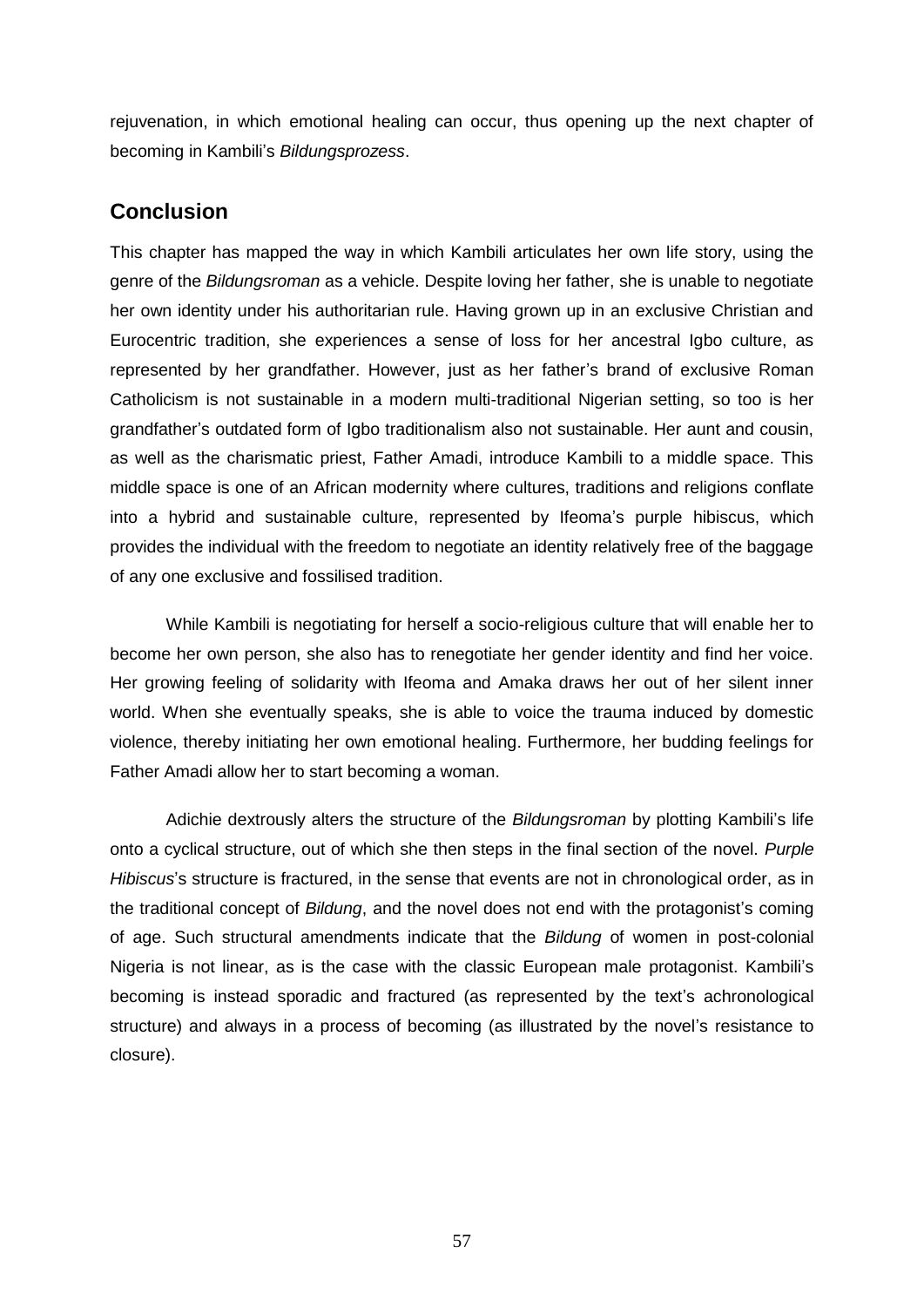## **CHAPTER THREE:** *EVERYTHING GOOD WILL COME* **AND BECOMING A NATIONAL INDIVIDUAL**

―I! Am! Not! Satisfied with these options!‖ *Everything Good Will Come*, 200

Sefi Atta's novel, *Everything Good Will Come*, maps its protagonist, Enitan Taiwo's, journey of becoming a woman; Enitan's journey, in turn, articulates the new modern identity with which the third generation grapples. The first section of this chapter will examine how Enitan negotiates her national identity as a Nigerian. This is undertaken by exploring the arbitrary and haphazard ‗invention' of Nigeria by colonial administration when drawing the country's regional and national boundaries. Enitan negotiates her 'imagined' national identity not only as an actor who constitutes 'nation' by performatively enacting it, but also as an individual who is subjected to the nation. The second section of this chapter will specifically focus on how Enitan negotiates her identity as a woman in, and of, Nigeria. She finds that 'nation' is always an engendered construct that forces women, through patriarchal domination, into socialised gender roles. In order to articulate a female identity that would enable women as political actors, a new feminist stance is adopted that hybridises African and Western modes of feminism. This new feminist stance also redefines the traditional role of marriage and motherhood to produce women who are (relatively) free from patriarchal domination and who can, consequently, become individuals in their own right. Where relevant, both sections will engage with the extent to which the text casts Enitan and her foil/double, Sheri, as national allegories in their respective journeys of becoming self-authoring selves.

*Everything Good Will Come* is set in Lagos between 1971 and 1995. Similarly to *Purple Hibiscus*, Enitan is the narrator of her own life story, which is told in the form of a *Bildungsroman*. Enitan's story commences in the early 1970s, when she defies her mother's dictatorial authority by visiting neighbours with whom she is forbidden to socialise. Her mother's strictness is the result of Enitan's brother's death at an early age, which is made even harsher by the rigid religiosity of the cult her mother joined following her brother's death. Enitan becomes conscious of the inhibiting force of society through the character of her dominating and manipulative mother, who enforces strict house-rules that comply with the accepted social conventions of gender and ethnicity. Her intense dislike of her mother, which is taboo in her society, is partially instilled in her when her mother forces her to do house chores, and is accentuated when her mother takes her for a 'cleansing' ritual at her syncretic church, which completely traumatises her. In this way, she is introduced to the destructive side of the cultural hybridisation that is so positively rendered in Ifeoma's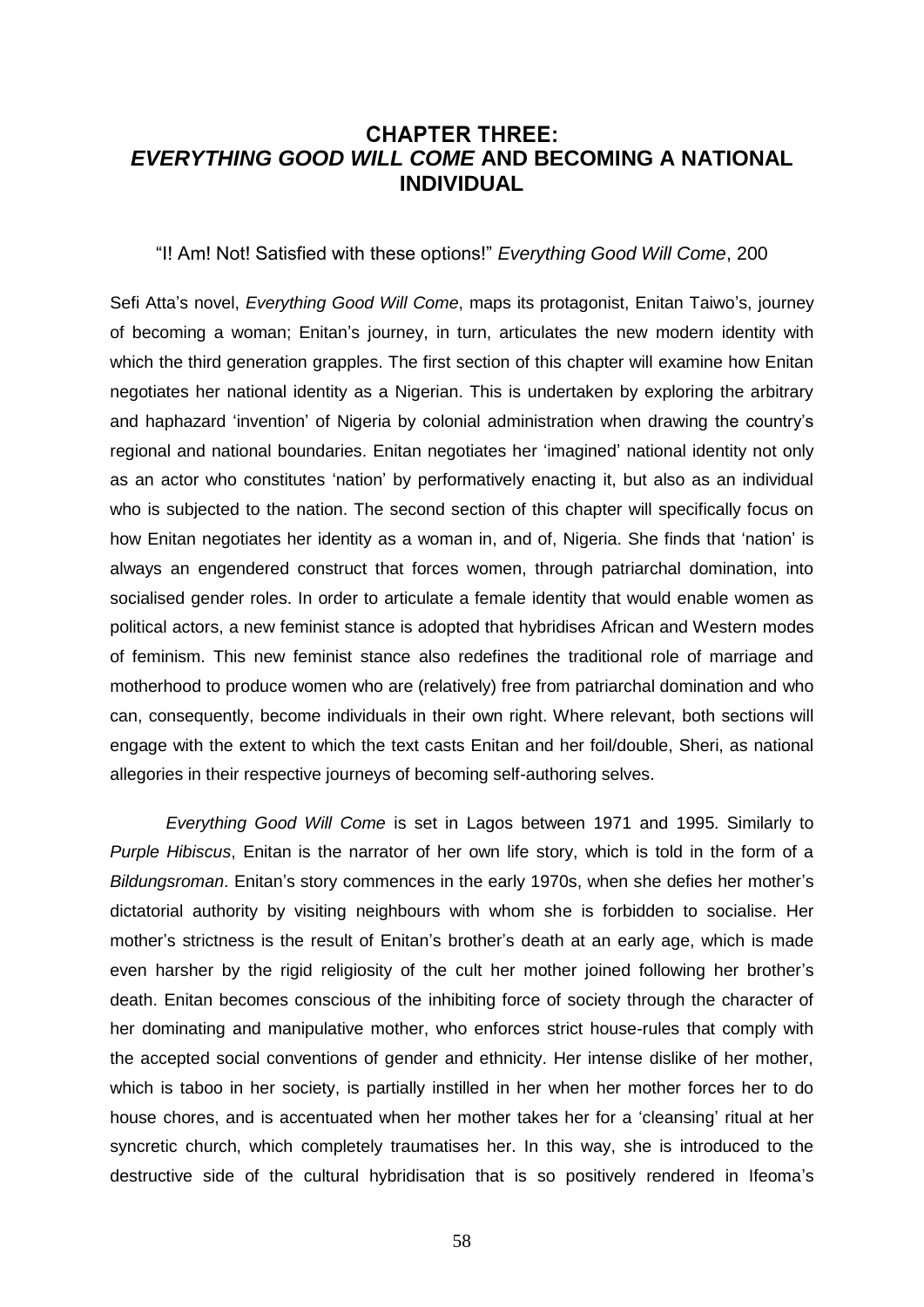inclusive brand of Roman Catholicism portrayed in *Purple Hibiscus*. Enitan is initially closer to her father, a lawyer who studied at Cambridge University and who runs a successful practice in Lagos. He is adamant about the need for the liberation of women from their traditional domestic role, as well as the need to redress their lack of political, social and economic agency. Although not as complex as Eugene Achike, Enitan's father is similarly hypocritical, displaying a telling discrepancy between his beliefs, on the one hand, and his actions, on the other. He uses his patriarchal power to control his wife's economic independence, while simultaneously being a strong advocate of change. Such discrepancy in his character is indicative of the dualism that often results from the complexities of liberation and the becoming of the neo-colonial state.

Enitan forms a close relationship with Sherifat (Sheri) Bakare, the neighbours' daughter, who is her deceased mother's only child and a mulatto. Sheri, similarly to Amaka in *Purple Hibiscus*, is constructed as Enitan's foil. Sheri introduces Enitan to new fashions, to western pop culture, to her polygamous Muslim father (Enitan is used only to a nuclear family) and to the Muslim way of life. Sheri thus initially functions as Enitan's instructor in comparable ways as Aunty Ifeoma does to Kambili. Though observing Muslim customs, Sheri continues to express herself in ways that seem to contradict her religion (such as wearing tops that expose her midriff). Shari's engagement with cultural hybridity and African modernity is much more creative and constructive than that encountered by Enitan in her mother's church. Though initially following Sheri's lead, Enitan later, due to the influences of her Westernised cultural development and the resultant ability to express herself, comes to view Sheri's approach as ‗weak'. The two characters are continuously played off against each another. However, after both have grown up and established their respective identities, each finds her own middle course, showing mutual respect for the path taken by the other.

Enitan's and Sheri's paths first separate shortly after Sheri's rape by three boys at a teenage gathering in Ikoye Park. Enitan then moves to London to study law. On her return, after finishing her studies and worked in London for some years, she meets another lawyer, Niyi Franco, whom she marries. Although they love each other, their relationship is constantly placed under strain by their opposing notions of the respective roles assigned to men and women in society. Niyi in principle, like Enitan's father, does not object to women entering public-political spaces, but objects when Enitan strives to do so. Enitan's political involvement eventually becomes a source of conflict between them, especially when it leads to her imprisonment. Niyi would prefer Enitan to fill the traditional role of mother, housekeeper and cook. Though Enitan wants to become a mother, she does not wish to confine herself to traditional 'motherly' duties, such as cooking and housekeeping.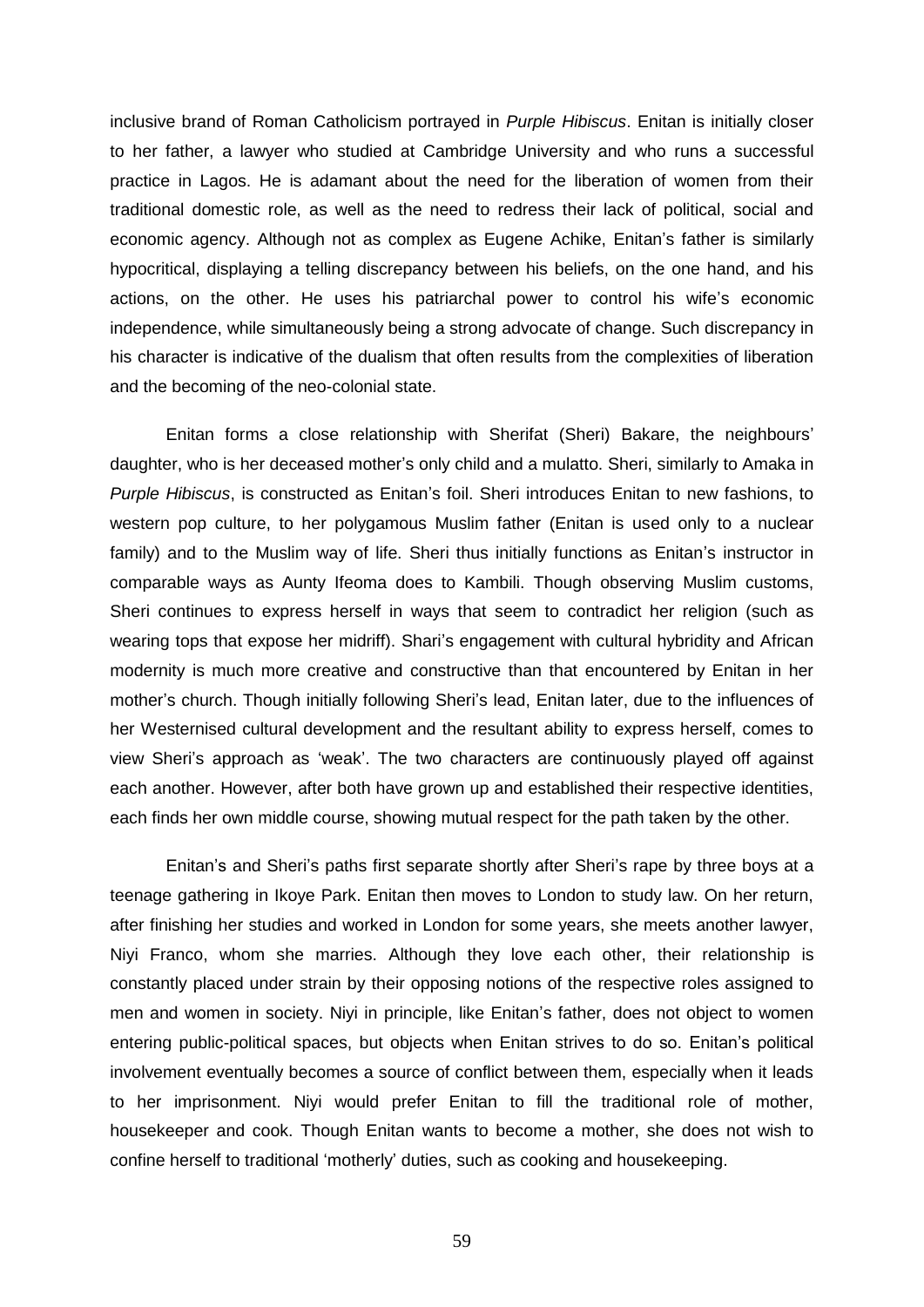A synthesis between the private/personal and public/political spaces is created when Enitan meets Grace Ameh, a political activist and journalist, who helps Enitan to participate in matters of national concern. After Enitan is released from prison, she finally – after several miscarriages – gives birth to a daughter, whereupon she decides to leave Niyi. Her leaving should be read as an act of self-emancipation: she experiences Niyi as hampering her political endeavours and quest for (independent) gender formation. As in the case of *Purple Hibiscus*, *Everything Good Will Come* leaves Enitan's story open-ended. The novel, nevertheless, ends on a lighter and more optimistic note than does *Purple Hibiscus*.

Enitan comes to believe that the deepest rift in Nigerian society, which keeps the nation from attaining unity, is that caused by historically constructed gender differences and prejudices. While growing up, she awakens to the limitations and boundaries imposed on her by a patriarchal society, and comes to realise the difficulties that women face when attempting to author their own lives. Through the construction of Enitan's character, the text argues that such restrictions on becoming female have serious implications for the formation of a healthy unified nation, as personal identity precedes and informs national identity. In a review of *Everything Good Will Come*, Tanure Ojaide writes that the "individual's will or selfassertion […] can break the jinx of […] inaction, submissiveness, subjugation, and low selfesteem […] This, Atta suggests, has implications not only for the individual but also for the society at large and the entire nation in the various struggles" (63). The individual's engagement with aspects of, and influences on, identity, such as "inaction", "submissiveness" and "low self-esteem" thus also carries implications for both the society and the nation. Ojaide's views thus strengthen Fanon's arguments that personal identity is able to "open up into" national identity, illuminating our understanding of the latter.

Reflecting on her difficult journey of (continuous) becoming, Enitan contemplates how she "called out to her voice" (*Everything* 179). The "voice" to which she is calling refers primarily to her right to speak her self for herself – to be listened to and to be considered a person worth listening to. However, she first needs to gain access to a language and voice before she can performatively speak herself. As is the case with Kambili, the process of finding voice and gender development mutually inform each other. As seen in the previous chapter, the ability to assert one's sexual independence and to negotiate one's sexuality provides Enitan with the necessary agency for accessing language and voice. She then utilises her language, voice and sexual independence to performatively speak and construct her self. Language, which is inherently (per)formative, is a speech act that constructs reality, carrying within itself the potential for change, as well as the potential for 'new life', in the sense of allowing for the construction of new ways of thinking, doing and being.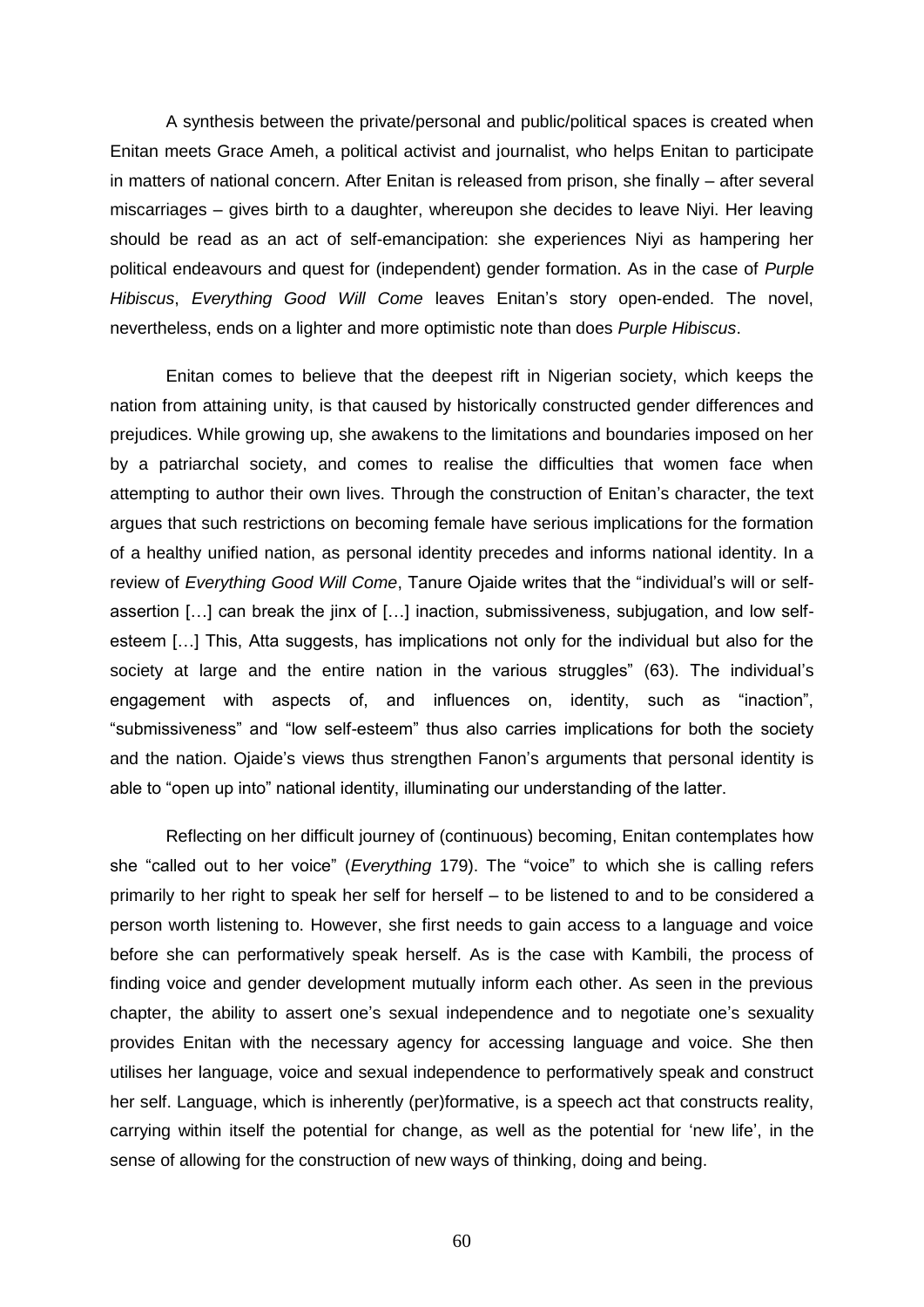The power of language and sexuality as performative forces in the becoming of individuals is revealed in Sheri's rape. Three boys pin her down; they cover her mouth, and then proceed to rape her. Neither Sheri nor Enitan is able to speak about the event afterwards. Sheri's rape can, hence, be viewed as an act that not only violates her sexual autonomy, but also as one that silences her, leaving her bereft of almost any form of power and agency that she might have had to speak herself. The rape also robs Enitan of the power and agency to speak her self, even though she, herself, is not physically violated. Enitan and Sheri alternate as double and foil of each other.<sup>30</sup> Sheri's doubling of Enitan robs Enitan, by implication, of power and agency, leading her to become obsessed with washing herself after sexual intercourse, and being unable to speak about the incident until many years have passed.

In order to find her voice and negotiate a personal gender identity, Enitan needs to engage with her patriarchal society by means of the adoption of new subversive feminist strategies. Enitan realises that there is no single category of Nigerian woman, preventing her from being able to speak for all the women in the country (*Everything* 284). Recognising diverse personhoods emphasises how unrealistic it is to attempt to impose any one theoretical approach, such as ‗African feminism', on a group of diverse people. Atta, through her construction of Enitan's feminist approaches to *Bildung*, expresses the opinion that women-directed theories thus lose their analytical and explanatory power if they seek only to engage with collective, rather than with individual or specific situations. When Enitan calls out to her voice, she is calling out to an emancipationist feminist voice. The voice is a feminist one unique to each woman, characterised by a hybridisation of various subversive feminist strategies.

The act of incorporating the genre of the *Bildungsroman* into the new feminist stance also entails an act of protest against the homogenisation of individuals, specifically because the genre focuses on the becoming of the individual and not on the forging of group identity. Such an act of protest also echoes Moolla's argument that the journey of the female protagonist is inward and personal, being individualistic rather than homogenising. This

 $\overline{a}$ 

<sup>&</sup>lt;sup>30</sup> The role of the *doppelgänger* (literally a "double-goer") has its origins in German folktale. The double usually appeared as an apparition, and "[t]o meet one's double is a sign that one's death is imminent" (*Encyclopedia Britanica*). In modern literature, as well as in the focal texts, a double is a character who functions as the 'other half' of the protagonist. Doubles function as alternative selves, so that, whatever happens to the one, also happens to the other, though not necessarily in a physical way. Such functioning broadens the scope of personal experience and of the journeys of becoming.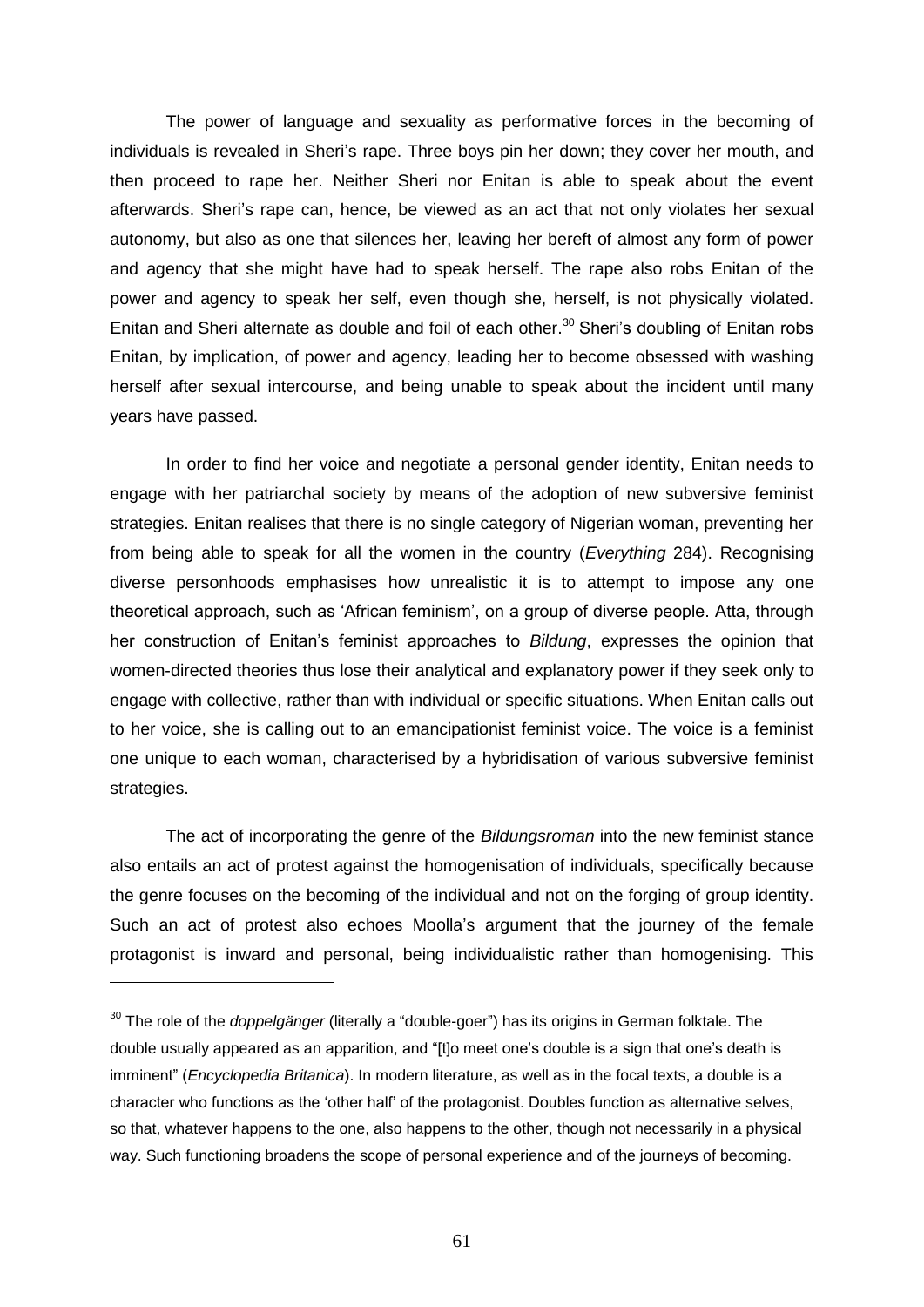individualistic journey, however, does not imply that society no longer plays a vital part in the protagonist's *Bildungsprozess*.

Rita Felski departs from the general assumption that African women (and Africans in general) are more collectively and communally orientated than the European men who constructed male *Bildung* as an attempt to assert their independence in the classical *Bildungsromane*. "The notion of community [therefore] emerges as an [...] insistent theme in recent black writing, which explicitly relates the destiny of the individual subject to that of the group" (139). Female *Bildung*, although not inextricably tied up with the destiny of the group, relates to the society in which it takes place. Female *Bildung* is, therefore, also relationally mediated and facilitated through other male or female characters.

The incorporation of other characters in the journeys of female becoming encapsulates the sentiments of African feminists (see the approach taken by Anthonia Akpabio Ekpa in *Goatskin Bags and Wisdom* 2000, and that taken by Obioma Nnaemeka in *Sisterhood, Feminism and Power: From Africa to the Diaspora* 1998). Female *Bildung* in Africa is, consequently, not completely independent of male *Bildung*, as male characters still play a central part in the becoming of female characters. Their doing so is partially due to patriarchal and hegemonic cultural practices, and, possibly, to certain African forms of ‗benign' nego-feminism.<sup>31</sup> Irrespective of the relational nature of female development in the African *Bildungsromane*, Enitan's call for her voice is still a call for a more individualised and independent *Bildung*.

Independent *Bildung*, in the history of the genre, is traditionally associated with a male protagonist. When Atta describes a female character whose journey of becoming resembles male rather than female *Bildung*, she advocates a form of female becoming that is relatively free of the influence of male characters. By personifying and 'customising' Western and African modes of feminism, as well as the genre of the *Bildungsroman*, Enitan can negotiate both a relational/public and personal/individual identity. When Enitan negotiates her collective identity as a Nigerian, she is negotiating a relational identity because her collective identity as a Nigerian is always negotiated and mediated through, and with, other

 $\overline{a}$ 

 $31$  "Nego-feminism", as explained by Obioma Nnaemeka and Anthonia Akpabio Ekpa, is a brand of African feminism that articulates itself through compromise and negotiation, rather than through challenge. This brand of feminism proposes that men should be invited to struggle alongside women for equality and liberation. Such feminism also includes motherhood and marriage as potentially positive aspects of feminist strategy. Nego-feminism is discussed in greater detail in the second section of this chapter.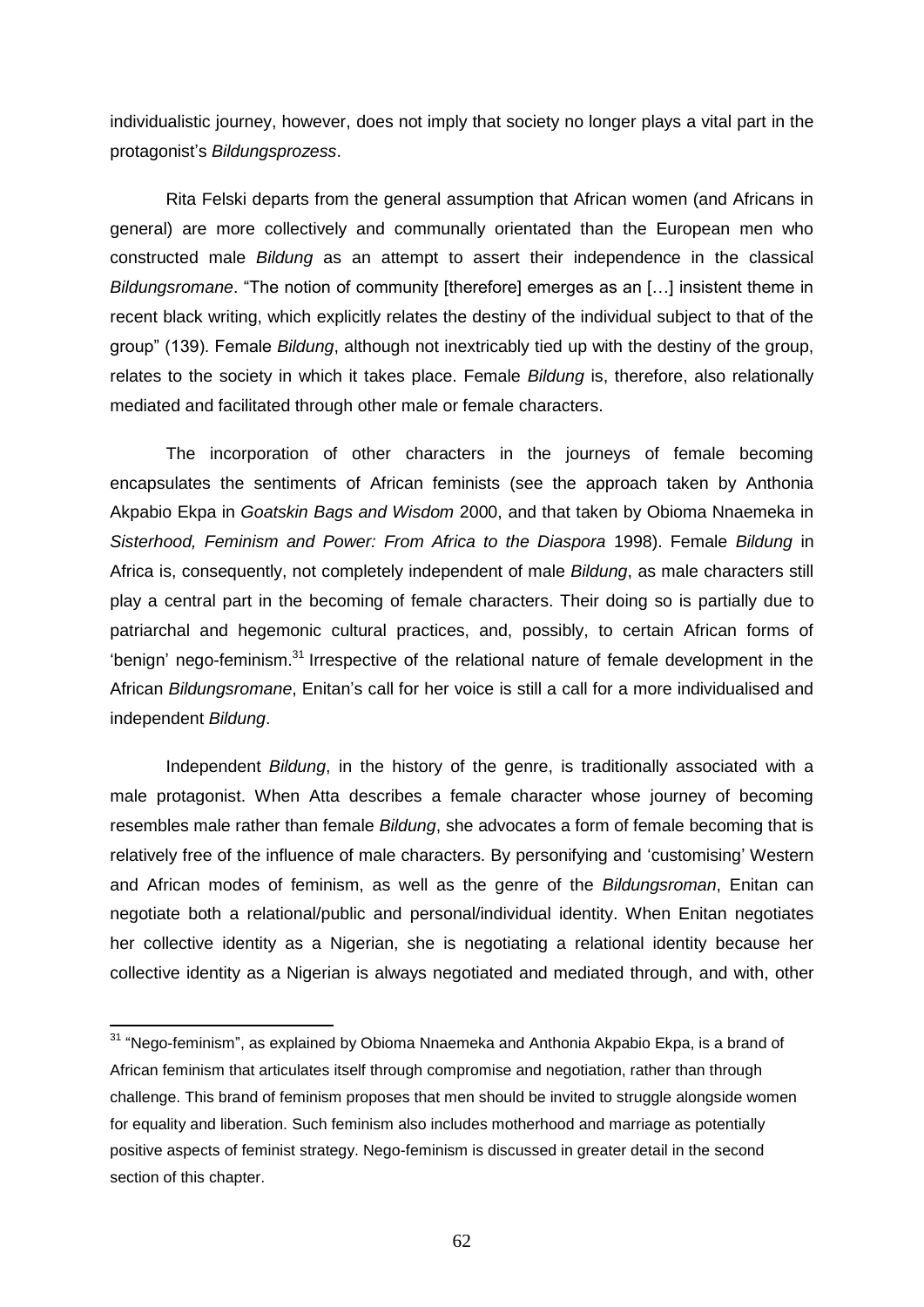individual Nigerians. When she negotiates her identity as a Nigerian woman, she engages with gender, which is a personal identity.

The text's structure also forms part of its emancipatory thrust. *Everything Good Will Come* is divided into four sections: "1971" explores Enitan's childhood; "1975" covers her secondary school years, focusing on Sheri's rape; "1985" starts with the loss of her virginity during her tertiary education in London, and continues through to her young adult life in Lagos; "1995" covers the last and lengthiest section of the novel, starting with her engagement to Niyi, her imprisonment for her political activities, and concludes when she leaves Niyi, accompanied by her baby daughter. *Everything Good Will Come* thus shares a linear and progressive structure with the classical *Bildungsroman*. However, unlike in the case of the classic *Bildungsroman*, the linear structure is disrupted by the four un-narrated time-lapses between the sections. The first three sections of *Everything Good Will Come* are marked by various setbacks, or "awakenings to limitations", as is the case with the older versions of the female *Bildungsromane*: consider the characters of Jane in *Jane Eyre*, Fanny in *Mansfield Park* and Maggie Tulliver in *The Mill on the Floss*, for example. The conventional structure of the text, which creates certain expectations in the mind of the reader, is subverted by the last section of the novel, which describes female *Bildung* in more independent terms. The structural subversion manifests itself in the gaps between the various chapters which, similar to those in *Purple Hibiscus*, indicate that female *Bildung* is fragmentary and sporadic. Each of the four sections of the novel exhibits a defining moment in *Bildung*. The sporadic nature of such moments of *Bildung* shows that single acts of becoming do not lead to an epiphany. Enitan is in her thirties by the end of the novel, extending far beyond the traditional timeframe set for the *Bildungsroman*.

In short, *Everything Good Will Come* simultaneously draws from African feminism's understanding of self and society in order to subvert the classic *Bildungsroman*, while subverting this analytic framework through its focus on a woman as an individual, rather than on women as a group. The process of becoming 'woman' (as part of a collective) and ‗individual' is set within, and played out in between, the borders of the respective private/personal and public/political spaces. The *Bildungsroman*, as a genre of personal expansion, thus functions effectively as a vehicle that transports the individual from the private to the public sphere. Whereas Enitan initially has to fight for her right to enter the public/political sphere, she is able, in the closing pages of the novel, to shuttle back and forth between private and public spaces.

Finally, Enitan's negotiation of her self as 'a Nigerian' and a 'Nigerian woman' can be seen in Atta's introduction of a mirroring double, in the character of Sheri. Jane Bryce (59-60)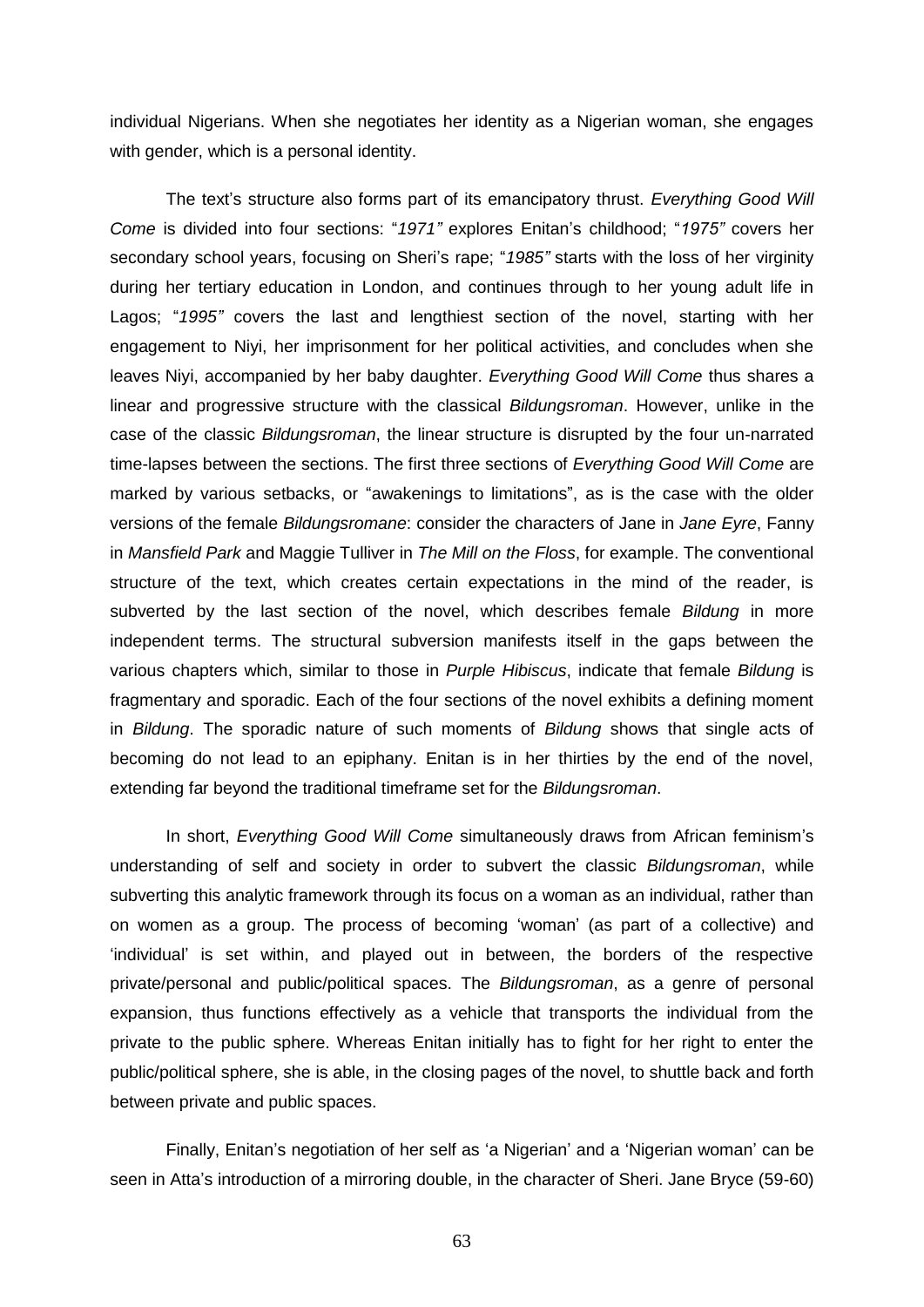maps out the literary motivation for shadowing a female protagonist with a double, asserting that the latter forms an "intimate other half of a protagonist in quest of her own identity and self-hood. [The double is also] – both literally and figuratively  $-$  [...] the text of contemporary social reality [that] is haunted by traces of a repressed past" (59). Sheri functions as a foil to Enitan, exemplifying the latter's lack of independent and self-assertive becoming in the introductory chapters of the text. Enitan is inspired by Sheri's self-willed *Bildung* and attempts to make use of the same strategies that Sheri uses in her own *Bildungsprozess*. Sheri also functions as Enitan's "intimate other half", through whom Enitan experiences the same events as Sheri does, thereby concurrently facilitating Enitan's *Bildung*. Sheri's physical barrenness (due to her self-performed abortion) is, furthermore, established to illustrate her social 'death', since both men and women of her society regard childlessness as shameful and Sheri, thus, as unmarriageable. What happens to Sheri finally also illustrates how women's journeys of becoming are rather awakenings to limitations, haunting Enitan with "traces of a repressed past" that bind her in silence.

This chapter will, accordingly, explore the ways in which the individual negotiates the multi-layered identity of being a Nigerian, and of being a Nigerian woman. Enitan's ability to embody both identities is based on achieving the necessary agency to be able to oscillate between public and private spaces. By subversively adopting a fresh feminist stance, the historical genre of male becoming, the *Bildungsroman,* is appropriated to suit the feminist ideology.

#### **Becoming (a) Nigerian**

Seeing where and how Enitan situates her country – historically, spatially and politically – opens the way to understanding how a contemporary ‗situated-ness' continually informs and feeds the problematic construction of the Nigerian state and nation. Enitan narrates: "We had no sense of continent really, or of nation in a country like mine, until we travelled abroad; no sense of the Africa presented outside. In a world of East and West, there was nowhere to place us‖ (*Everything* 261-262). According to Enitan, Nigeria falls neither in the East, nor in the West. Enitan portrays Africa as a fabrication, with no single genesis or inherent reason for its collective name as a continent. She draws on the 'constructedness' of geographical space, demarcated by, for example, the Cold War divisions of the First and Second World, as well as by the colonising Western empires, to express the dilemma implicit in the forging of African identity in its broadest sense.

When Enitan shifts from the African continent to the Nigerian nation in her narration, she touches on the arbitrary relationship between different geographical spaces, and the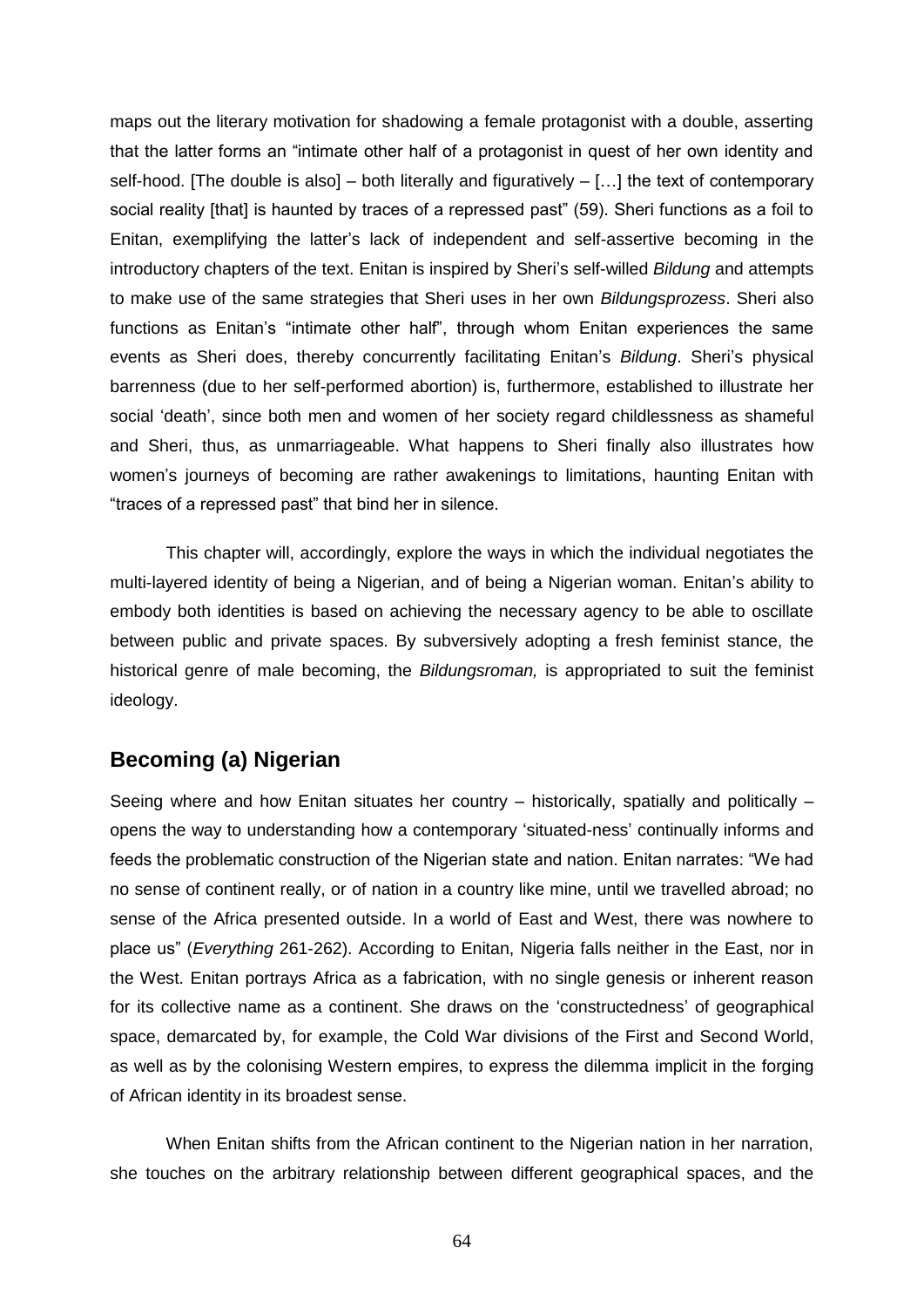national identity that is attributed to part of that space. Benedict Anderson's foundational text on nationalism, *Imagined Communities* (1983), sheds some light on the arbitrary nature of nationhood and on the borders that contain it. Anderson defines "nation... [as]...an...imagined... [political community]...both inherently limited and sovereign" (15). A nation is "imagined" because its subjects do not know everyone else in it, though they conceive themselves as living in "communion" (15). A nation is "limited" due to its boundaries, and "sovereign" due to its origin as a "divinely-ordained, hierarchical dynastic realm" (16).

The Nigerian nation, as such, is a creation of the British Empire. Enitan states that Nigeria has "thirty-six geographical states, from the triad of North, West, East regions [of the country] the British created before I was born" (*Everything* 299). For such diverse conflicting cultural groups to "imagine" living together in "communion" seems impossible. Radically different people-groups had nationhood thrust upon them in a form of imported parliamentary rule which was intended to replace the indigenous dynastic rule of the local chieftains. Within such bounds, Nigerians like Enitan are compelled to start imagining the transformation of the constructed and arbitrary idea of a 'state' into that of a 'nation'.

In *Everything Good Will Come*, national identity implies sameness, comprising a unification and homogenisation of an agglomeration of diverse individuals into a single ‗Nigerian' category. The individual, in this case Enitan, can, however, not be contained within a single category. She believes that the identities of the diverse people living in Nigeria should not be restricted to their national status. She asks herself: "What was the country I loved? The country I would fight for? Should it have borders?" (*Everything* 299). Enitan finds that her identity is too multi-layered and fluid to be contained within a single spatial category. In the same way in which personhood and identity cannot be boxed in, one cannot draw borders around a national identity.

Anderson, however, asserts the need for a nationality (14). In terms of such an outlook, Enitan has to grapple with her national collective identity, irrespective of how borderless she imagines it to be, simply because she "will 'have' a nationality" (Anderson 14). The disparity between the state (as a political structure), and the nation (as an imagined identity) is once more visible. Enitan situates Nigeria within a postcolonial struggle between various kinds of modernities and indigenous cultural and religious practices, a moment in which the state persists in complicating any attempt by the individual to imagine itself a nation.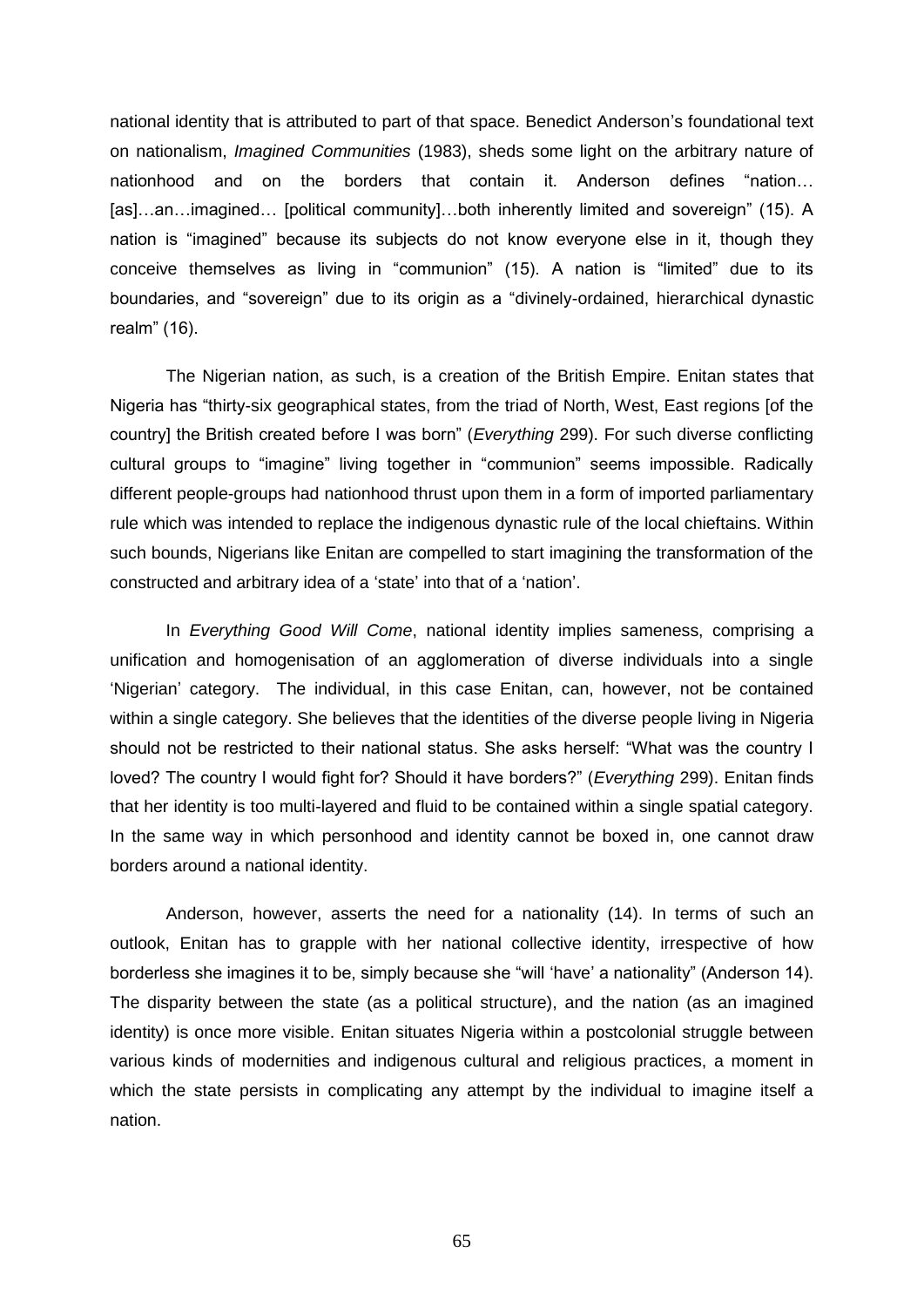Enitan states that "[p]olitics in England played out on a continuum from left to right wing [, yet] [p]olitics in our country was a scuffle between the military and politicians" (*Everything* 77). According to Edwin Madunagu, the "scuffle" crystallised in six successful coups (with an additional eleven attempted coups or coup-related incursions into state institutions), three political assassinations, numerous successive violent military governments, a civil war, continuous riots and revolts, and religious tension. Politics in England (according to Enitan) is, thus, to a certain extent, one-dimensional, in the sense that it is always negotiated in terms of the country's constitution and common law. Such consistency has led to the development and maintenance of a relatively stable society, in which the 'sameness' of a collective identity is more easily imaginable. Such an approach is starkly contrasted to the multidimensional approach to politics in Nigeria. The Nigerian state is known to breach and violate its own constitution, governmental institutions and laws persistently. The average Nigerian, often victimised by such illegitimate governmental practices, struggles to imagine the state as a nation. After all, the collective identity of nation implies sameness of a kind, something that the inconsistent state is unable to reproduce. $32$ 

In their pursuit to negotiate a national identity, the third-generation *Bildungsromane* alternatively allegorise personal experiences, or construct these experiences in such a way that they open up into the truth of the nation. By means of paralleling individual events and experiences with those of the nation, the third generation is, furthermore, able to comment on the becoming of both the individual and nation simultaneously.

In his essay, 'Historicizing National Identity', Prasenjit Duara (161) states that "if we are to understand national identity more fully, it needs to be studied in relation to other identities, as part of the generalized category of political identity." He suggests that "the ambiguities […] changeability [….] and interplay of national identity with other forms of identification can be as subversive of the nation-state as it is supportive". In short, nationality is thus, firstly, a relational identity and, secondly, "subversive", as much as it is "supportive".

 $32$  The almost constant "scuffle" between the various forces of power negatively influences the socioeconomic situation in the country (an insistent theme of the third generation, according to Nwakanma), and makes the imagining of a coherent nationhood almost impossible. However, such political manoeuvrings offer opportunities for individual development. Such opportunities for *Bildung* are reminiscent of the way in which the three focal texts refuse to construct an ending for their protagonists that is marked by closure. The continuous "scuffle" places the country in a state of flux, continuously opening up new liminal spaces between the ever-changing power structures. The protagonist is, thus, constantly presented with new creative opportunities for *Bildung*, but will not be able to reach illumination, being continuously forced to adapt to new and evolving challenges.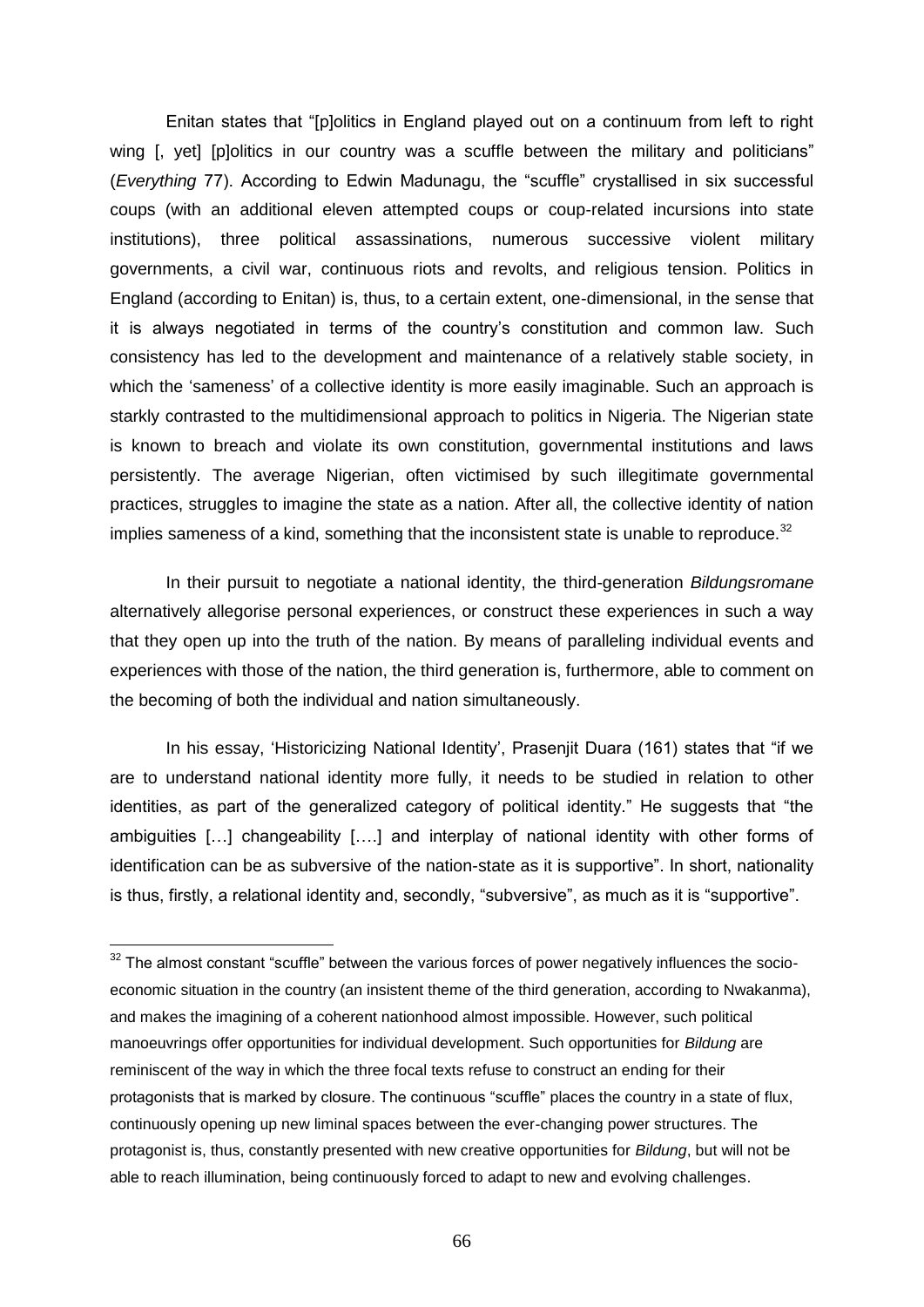Third-generational authors propagate a multi-layered form of identity, with the self being constituted out of the intersection of the different layers. If one layer of identity is negotiated, other layers of identification are also influenced and shaped concurrently. Taking the national and political concerns of *Everything Good Will Come* into account, it becomes evident that personal constituents of identity and those of national identity will overlap, forcing the individual to grapple with national identity. Duara supports a reading that incorporates other voices in the national construct when he states:

Indeed we may speak of different 'nation-views,' as we do of 'world-views,' which are not overridden by the nation, but actually define or constitute it. In place of the harmonized, monologic voice of the Nation, we find a polyphony of voices, overlapping and criss-crossing; contradictory and ambiguous; opposing, affirming and negotiating their views of the nation. (161)

Rather than propagating a 'grand allegorical narrative', which encompasses and explains the Nigerian nation, various polyphonic "nation-views" serve to "define", "constitute" and build the nation. Such minor allegories are individual and moment-specific, briefly linking personal/private spaces to political/public national spaces, and thereby illustrating the relationship that the individual has with the nation.

Duara's second contention is that nationality is simultaneously constructed and subversive. The intersection between these two distinct layers of identity allows Enitan simultaneously to be both subjected to, and a subject in and of, the nation. By acting out what it means to be Nigerian, Enitan, as a national actor, builds the nation, such that nationbuilding becomes the focus of *Everything Good Will Come*. Enitan's actions and experiences open up into those of national experience, thus implying that her experiences are constructed by the author to reveal, albeit briefly, the truth of the nation. Moment-specific allegory, in conjunction with the way in which experience opens up into the nation, links national and personal identity, and confirms Enitan's view of identity as being multi-layered. Such a multilayered identity also echoes Mbembe's point of view that stylised self-representation is only possible through focusing on the individual and his or her specific relationship with his or her surroundings (in this case, the nation). Two specific moments (those of Sheri's rape and Enitan's first attendance of a political meeting) in the text exemplify the individual–nation relationship, as well as draw into focus the possibility of being both a subject of, and actor within, the nation.

Though Enitan admits that she was only hurt by association (*Everything* 33), the violent rape of her double, Sheri, profoundly shapes her own process of becoming. Enitan witnesses how Sheri's agency and her right of choice about her own body are suddenly and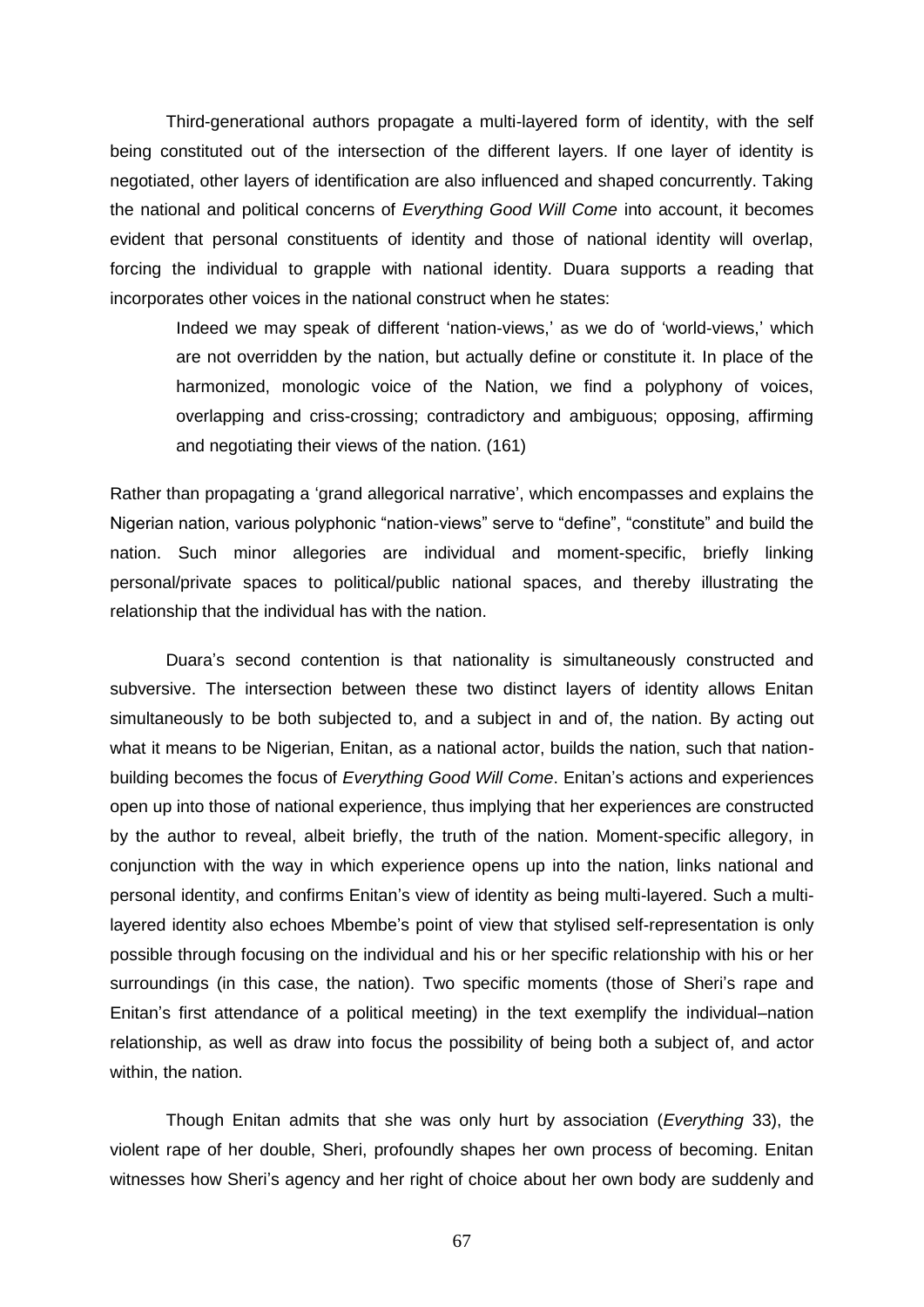mercilessly taken away from her when she is subjected to the violence of the three boys. It is possible to read this rape scene as a national allegory that mirrors the way in which earlier male authors allegorically depicted rape in their works. However, though the text initially invites an allegorical reading, it eventually undercuts such a reading through the textual emphasis on the experience of rape as being both intimately personal and private.

In Florence Stratton's analysis of rape as allegory in Armah's novel, *An African Fable* (1968), she asserts that "it tells of the new ruling elite's imitation of their colonial predecessors in defiling Africa's cultural heritage" (44).<sup>33</sup> In *An African Fable*, a young warrior journeys through Africa towards the sea, on whose shores he sees a beautiful woman. Since he is frustrated by his impotence, he walks away. On his return, he sees an older warrior raping the woman. After killing the other man, he is so invigorated that he proceeds to rape the woman. In Armah's novel, according to Stratton, the body of woman represents the "authentic African social-political systems" (44), which are first violated by the older warrior (representing the colonial powers) and then by the younger warrior (who represents the elite neo-colonial government).

In the same way in which Sheri experiences how her individual agency and right to choose are ignored, so does the Nigerian nation experience how its right to freedom and political agency is ignored. Such an allegorical reading, however, is limited to explicating how Sheri is made subject to the nation, rather than leading to the acknowledgement of her role as a national actor as well. Her *Bildungprozess* and own gendered experience of rape is personal and should not be constrained within the artificial limits of merely being a sign of the nation. In an interview with Ike Anya, Atta confirmed that the focus of the novel was more on the individual within his or her community than on the state, though the latter should not be ignored.<sup>34</sup>

By regarding Sheri's traumatic personal experience as an opening up into the truth of the state of the nation – marking a move from Jameson to Fanon – a bridge is created that provides a link between the personal/private and the public/political spaces. Though Enitan was only hurt by association, it is by such association that she is encouraged to access political and public life.

 $33$  Florence Stratton investigates how previous (male) generations depicted rape in allegorical ways in *Contemporary African Literature and the Politics of Gender* (1994).

 $34$  In this interview with Anya, Atta commented: "I'm not trying to trivialize the politics of the State, but what sets our heartbeat racing on a daily basis, who stops us from speaking our minds? Not the state. The small communities we exist in, our families, our friends and the repercussions of not fitting in. I tell this story in my novel, but I also write about a dictatorship and Lagos society, not just domesticity."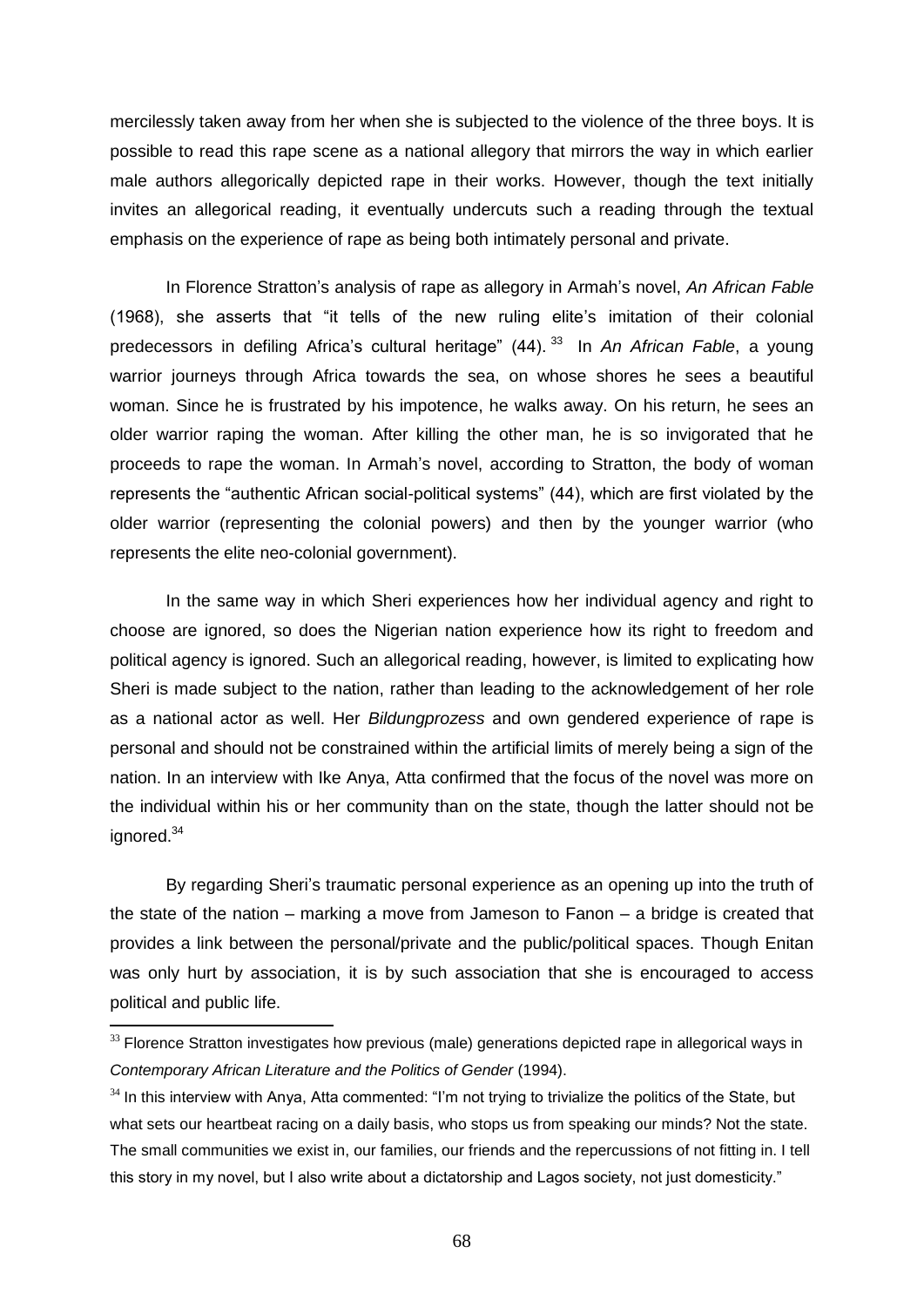As a primary means of accessing political life, Sheri's rape forces both Enitan and Sheri to renegotiate their respective approaches to political life and to the nation-state that they both simultaneously represent and resist. Sheri, who was viciously made subject to the nation-state (as represented by the three boys) is constructed to illustrate how individuals bereft of choice have to opt for manipulation as a primary means of engaging with political and public life. Enitan, on the other hand, is able to directly challenge the existing status quo. The divergent personal approaches to self-assertion as autonomous Nigerians illustrate how both characters can be seen as actors and subjects of the nation, with each being determined by her particular nation-view. Enitan expresses a belief that it is through acting out nationhood that one can become a self-determined subject of the nation. As her nationview favours radical social change, she is seen as continuously challenging societal conventions, thereby becoming an individual Nigerian acting out social change. In contrast, Sheri is constructed to expresses the belief that one becomes a nation(al) actor by enacting the role of national subject of Nigeria, resulting in her negotiating and compromising from a subject(ed) position.

However, both Enitan and Sheri's approaches are informed by their particular subjected positions as women of, and in, the nation, showing that their national identities are relationally determined by their gender.35 Their understanding of the concept of being women of the "nation" is accordingly part of "a polyphony of  $[...]$  [nation-views], overlapping and criss-crossing; contradictory and ambiguous; opposing, affirming and negotiating their views of the nation" (Duara 161).

The positioning of Sheri's rape in the opening chapters of the text focuses attention on the divergent approaches taken to the nation-state, while indicating how the two leading characters are impacted on by the past, as well as managing to overcome it. Initially, Enitan and Sheri (as her intimate other half) are reduced to subjection by means of Sheri's rape. Yet, Enitan, through her *Bildungsprozess*, moves from such a position to that of a national actor.

The transition (from subject to actor) only takes place many years later, after Enitan's marriage and her multiple miscarriages. Enitan is invited by Grace Ameh to attend a reading group. Enitan "*decided* to go to the reading" by various artists, since she "wanted to be around people who are taking a stand against [their] government‖ (*Everything* 260; emphasis

 $35$  Though the following section of this chapter will specifically focus on Enitan and Sheri's gender identities, it should be noted that their gender comprises the next layer of their relational national identity.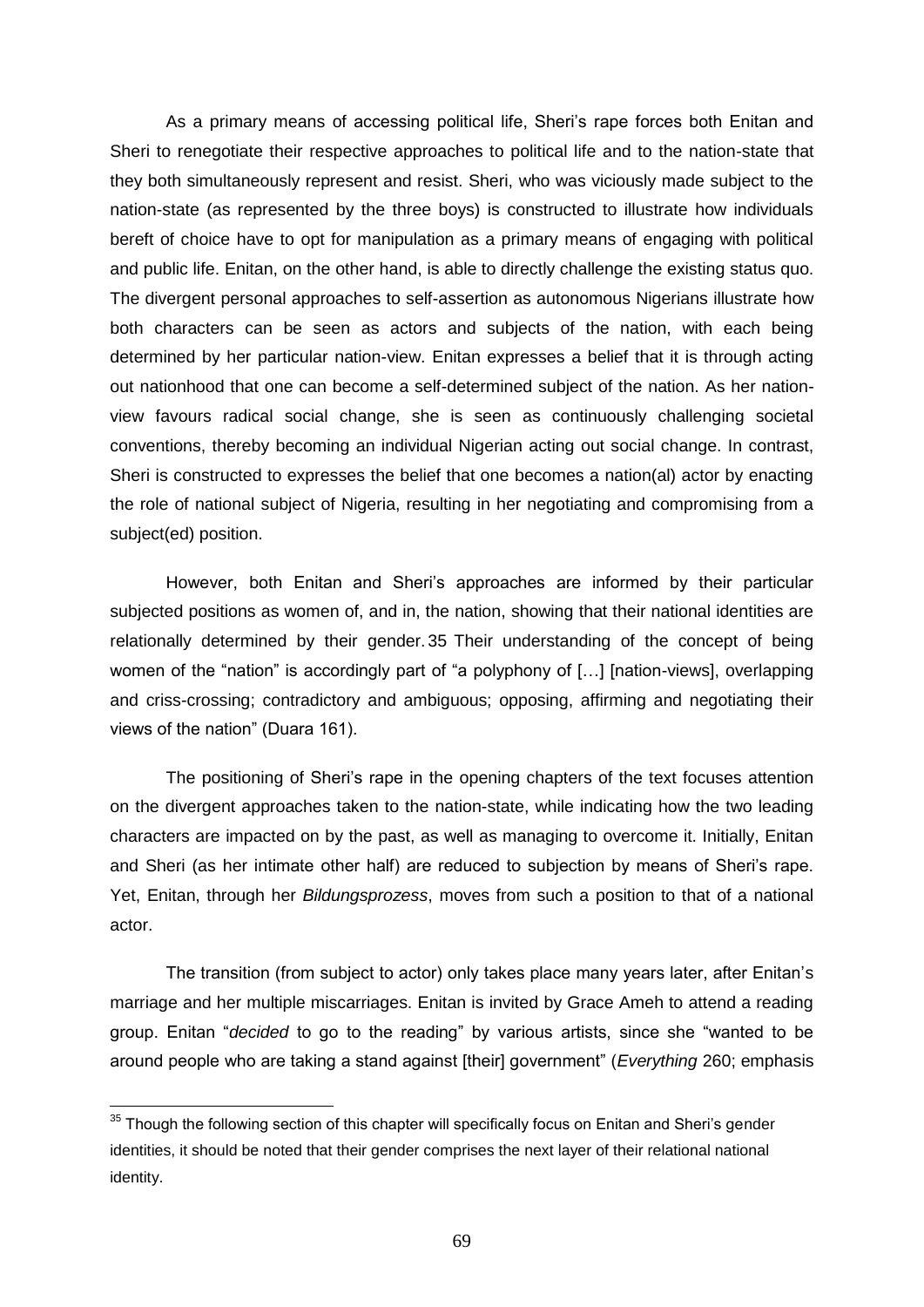added). The artists are *speaking out* for what they believe is right. When Enitan decides to become politically involved, after attending the reading group, she crosses the boundaries between personal/private space and public/political space. Such an act of protest underlines Enitan's autonomy and establishes her as a national actor, engaging with the nation on an individual basis. Her adoption of such a self-willed course of action starkly contrasts with the subjected position in which she and Sheri found themselves after Sheri's rape, pointing to the *Bildung* that has taken place in Enitan's identity.

Enitan's 'Nigerian-ness' is thus relationally determined. Her national and political consciousnesses are both stimulated by, and negotiated through, her own, as well as other people's personal experiences. Such stimulation and negotiation occur sometimes by means of allegory and sometimes by means of an opening up onto national-political life. Enitan's voice, alongside other individual voices, thus forms part of a polyphony of a national Nigerian identity.

Yet, as Duara argues, a polyphony of voices does not necessarily override the discourse of the nation and Enitan is reminded of the fact that she is still subjected to the nation when her act of protest (attending the reading group) leads to her imprisonment (*Everything* 264). The prison cell into which Grace and Enitan are thrown – which is described as dark with a "smell of shit" and decay (*Everything* 266) – is allegorically transformed to represent the Nigerian state. The state is presented as being rife with corruption. It is ill-guarded by corrupt politicians, with its inmates being left with no hope either of freedom or of a fair trial.<sup>36</sup> Yet, for Enitan, it is the defining moment of her epiphany. The public and the political become intimately personal and private, and vice versa. Allegory is made manifest in a form of horrifying reality, when Enitan is subjected to the violent injustices of the political regime that she tries to change by taking a political stance. Her personal experience is not only an allegory of the political situation in the county, but also serves as a commentary on the difficulty of imagining the contemporary Nigerian state into a cohesive nation.

The political situation described in *Everything Good Will Come* thus seems to redefine Duara's definition of a 'nation'. The Nigerian nation struggles to come into being, as the state continuously attempts to override the polyphony of voices that are trying to imagine it as nation. However, these voices cannot be snuffed completely as the final chapters

<sup>&</sup>lt;sup>36</sup> Unlike the other prisoners, Enitan is released on the following day. The shortness of her detention in prison only allows for a transient allegorical reading of the incident.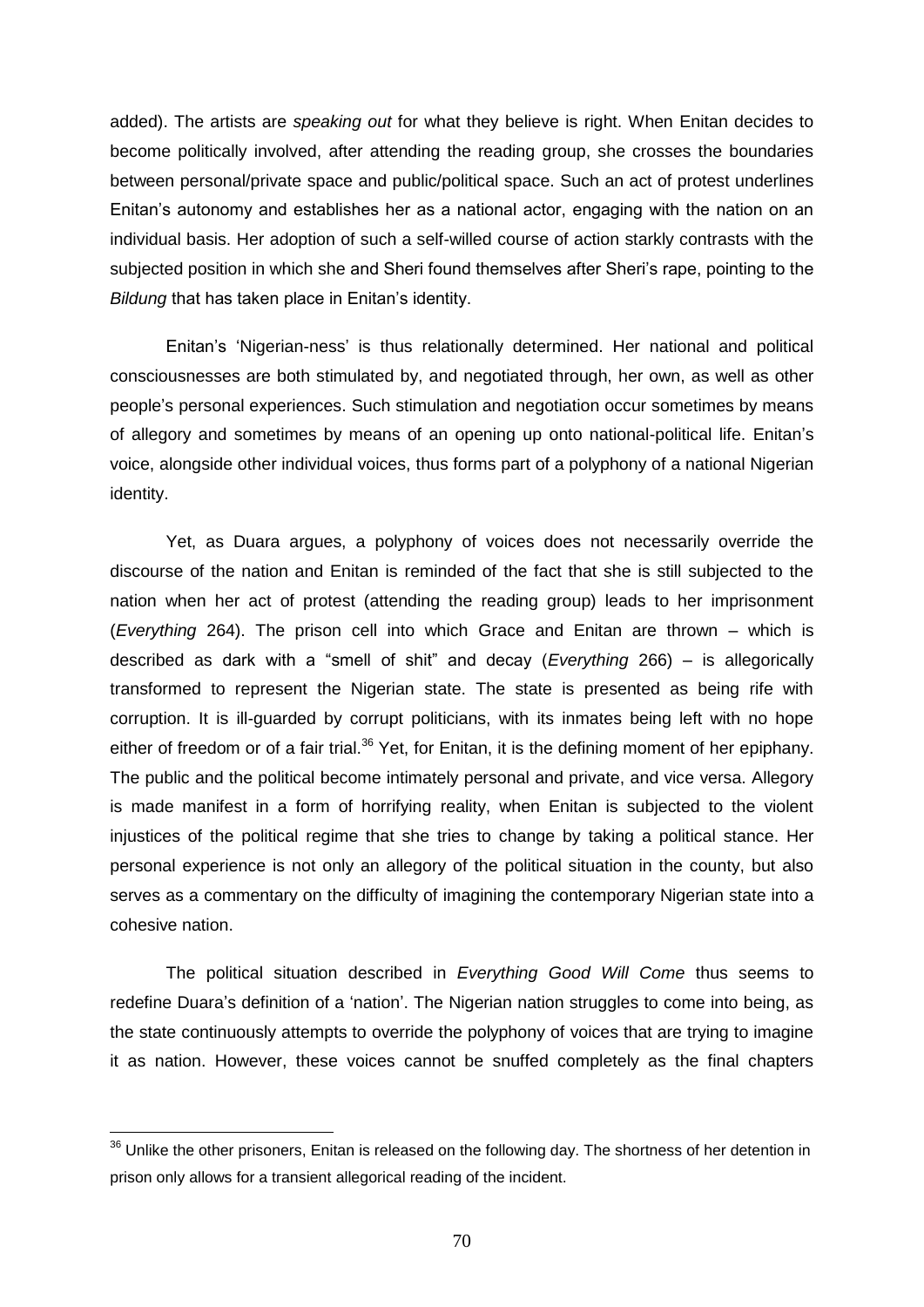evidence, allowing Enitan to act and construct the nation from a subjected position within its borders.

Though Enitan manages to obtain some agency as a national actor, she is presented as finding that the process of becoming a self-determined, self-authoring Nigerian is severely hampered by her engendered female identity. She comes to realise that one of the greatest rifts still keeping Nigeria from national unity is that resulting from gender differences.

Enitan regards the political tension in the country as only one of a number of different forces shaping identity. She says that Nigeria is "[not only] a country struggling with religious and government structures imposed on it, but also a country that struggle[s] to reconcile foreign familial structures with that of the indigenous cultures" (*Everything* 247). When juxtaposing the familial and the national, Enitan is linking the difficulties within the family construct to that of national concerns, thereby opening up domestic, personal and private spaces in the national-political arena. Thus, while negotiating her identity as a Nigerian, Enitan also has to grapple with her own gender identity.

In discussing the role played by gender and nationalism in 'making' a nation, Ann McClintock writes that:

[a]ll nationalisms are gendered, all are invented and all are dangerous – dangerous, not in Eric Hobsbawn's sense of having to be opposed but in the sense that they represent relations to political power and to the technologies of violence [;…] they are historical practices through which social difference is both invented and performed. (260)

According to McClintock, nationalism (in all its forms) is dangerous, insofar as it is always an engendered invention.  $37$  It follows that "political power", as represented by nationalism, specifically refers to male political dominance, as well as to men's relationship to the "technologies of violence".

The construction of gender differences (which inevitably leads to gender divisions) has created, according to Enitan, a rift in the nationhood of Nigeria. The construction of gender differences and the disparities present in represented power relations are of critical importance to Enitan's mapping out of the process of becoming 'Nigerian' and 'woman' in a nation that is founded on "prior constructions of gender differences". Enitan's gender identity is, therefore, a layer of her identity that intersects with her identity as a Nigerian national.

 $37$  McClintock states that "the representation of male national power depends on the prior construction of gender difference" (261).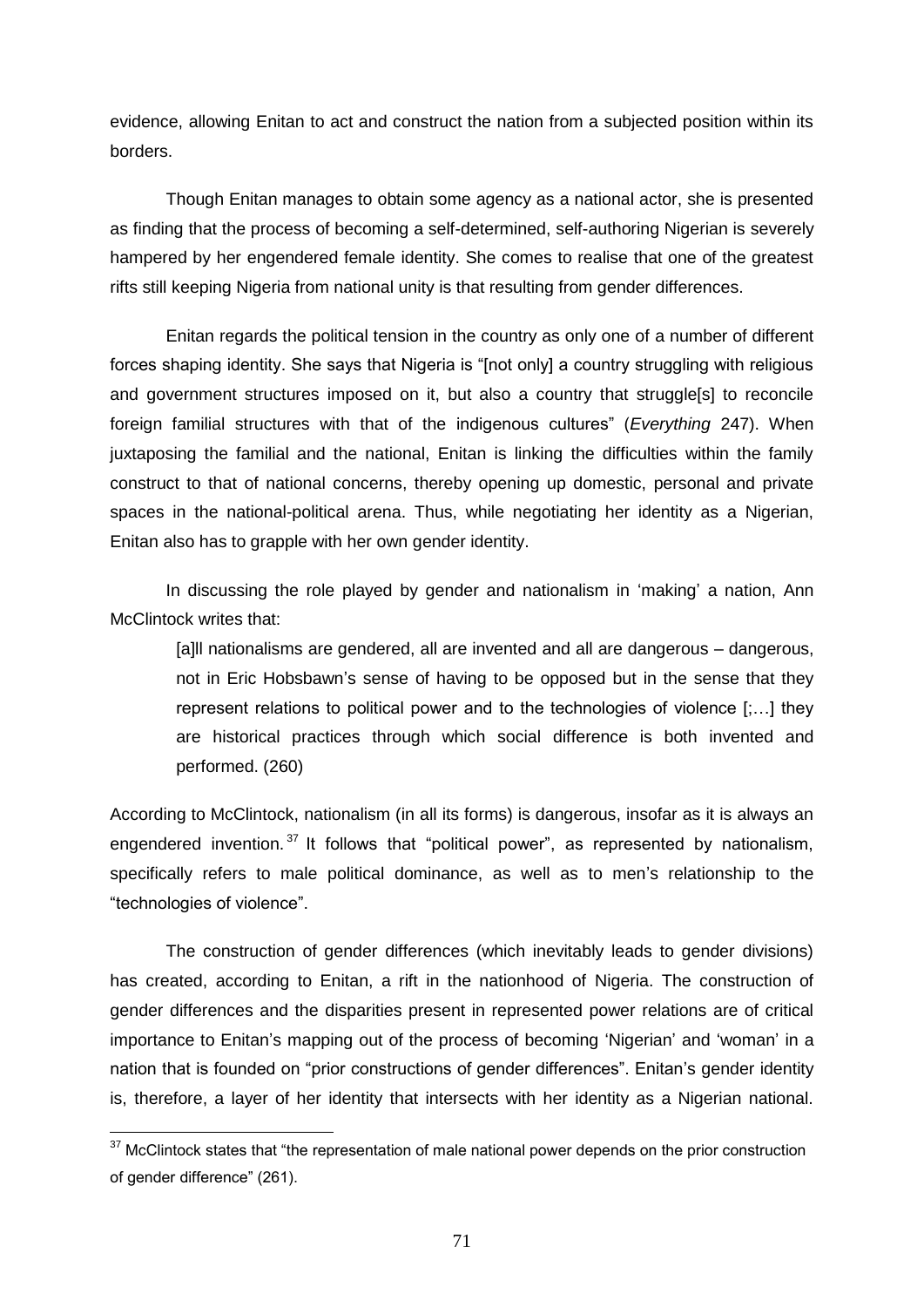When negotiating her identity as a Nigerian, she will, thus, inevitably have to negotiate her identity as a Nigerian woman, as her identity is constituted from within the shared intersection.

#### **Becoming a (Nigerian) Woman**

Elleke Boehmer, in *Stories of Women*, articulates the relationship between daughters and the nation as it plays out in various female *Bildungsromane*. Boehmer mentions that

by articulating their own struggles for selfhood […] they not only address their traditional muteness and/or marginality in the national script […] [they also] rewrite their role within it. By *rewriting themselves* […] they rework by virtue of who they are the confining structures of the national family to encompass alternative gender identities. (108; emphasis original)

Boehmer suggests that any focus on the attempts of various women to 'author' their own lifestories through "articulating their own struggles" shows how female protagonists address their marginalised positions. According to McClintock, men assign women to such positions in terms of pre-existing gender constructions. By rewriting themselves, women redefine their roles in the national construct and, by so doing, construct and negotiate their own identities as women within the nation. Rewriting themselves, furthermore, also provides the necessary agency for formulating and articulating "alternative gender identities" not previously possible. *Everything Good Will Come*, as a *Bildungsroman*, is thus literally used by Atta as a vehicle in terms of which to rewrite her female character's place in the national script in Nigeria. On a secondary level, Atta brings previously marginalised female characters to the fore, thereby addressing their "traditional muteness" and constructing for women (through the character of Enitan) a new contemporary identity.

Moretti writes that, in the classical *Bildungsroman*, "there is no conflict between individuality and socialization, autonomy and normality, interiority and objectification" (16). This is in stark contrast to the outright challenges that Enitan launches at societal attempts to socialise individuals into certain constructed roles. She is at odds with, rather than representative of, her society, not only because of her 'wayward' inclinations, but, in part, simply because of her gender. The focus on gender construction in the first passages of the novel emphasises that the gender identity described here is of the most formative and basic type, already being a social construct.

Enitan narrates that thefirst person to tell me my virginity belonged to me was the boy who took it. Before this, I'd thought my virginity belonged to Jesus Christ, my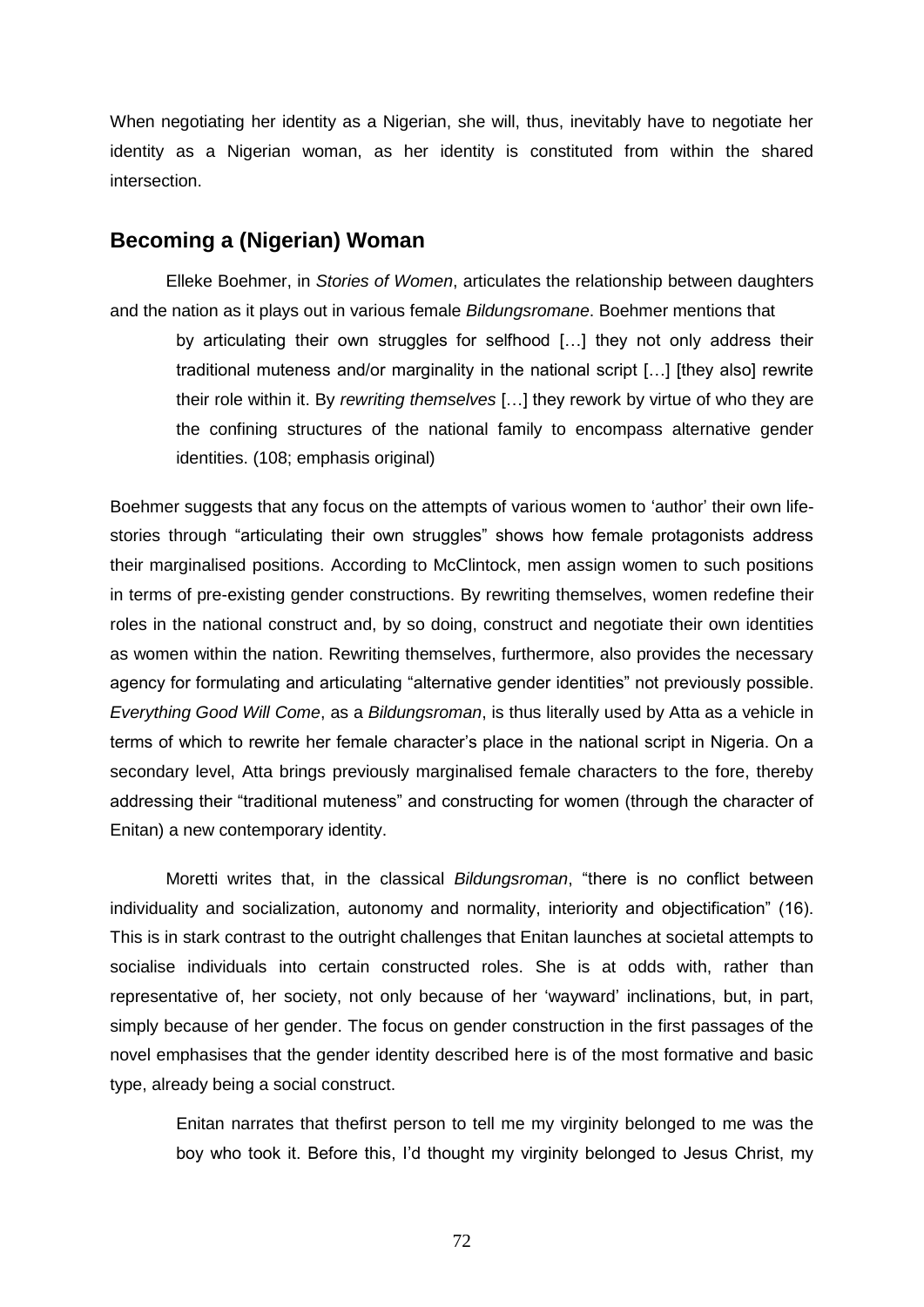mother, my society at large. Anyone but me. My boyfriend […] assured me that it was mine, to give to him. (*Everything* 73)

The three spheres that Enitan identifies – religion, patriarchal family structures (enforced by women in this case), and society – represent different spaces of gender socialisation. The first space of socialisation relates to the role of religion (in this case, Christianity), which demands that the wife should be submissive to her husband, just as daughters should be to their fathers. The second mode of socialisation is that of the domestic space, as represented by the figure of the mother, who is complicit in maintaining patriarchal structures. Enitan also finds that "society at large" 'owns' her virginity, in the sense that she, as a young woman, is bereft of choice when it comes to her reproductive capabilities, because of her gender and age. Yet, on a more figurative level, Enitan's virginity, as a sign of reproduction, is 'owned' by society in the sense that the society at large neither allows her to reproduce within herself what and who she prefers to be, nor to live this performance creatively and performatively.

Mapping her girlhood years, we see how her nuclear family (as a microcosm of society at large) attempts to socialise her in a certain way – 'making her a woman' according to the rules of society. Enitan says, in the opening paragraph of the novel, that her "worst was to hear [her] mother's shout from her kitchen window: 'Enitan, come and help in here" (*Everything* 7). Enitan's mother forces her to help out in the kitchen, the domestic space assigned to women. Enitan's mother does this in an attempt to socialise her into the role to which her society confines her, that of mother and housekeeper.

Enitan's mother represents the Victorian colonial model of a wife in African society. Her primary duties are those of housekeeper, cook, mother and nurturer within the domestic space. She, therefore, insists that Enitan should learn how to prepare food for her future husband. Enitan's father, in contrast, believes that "young girls" (*Everything* 21), such as Enitan, should be left to do as they please. However, her mother notes that Sunday, Enitan's father, although apparently "for the liberation of women" (*Everything* 21), never explicitly asked her *not* to work in the kitchen, thereby exposing his hypocritical stance.

We see her mother's attempt at socialising Enitan again when she talks to her about puberty just before Enitan leaves for secondary school:

She told me the most awful thing about blood and babies and why it was a secret.

"I will not marry," I said.

"I will not have children."

"Yes, you will. All women want children."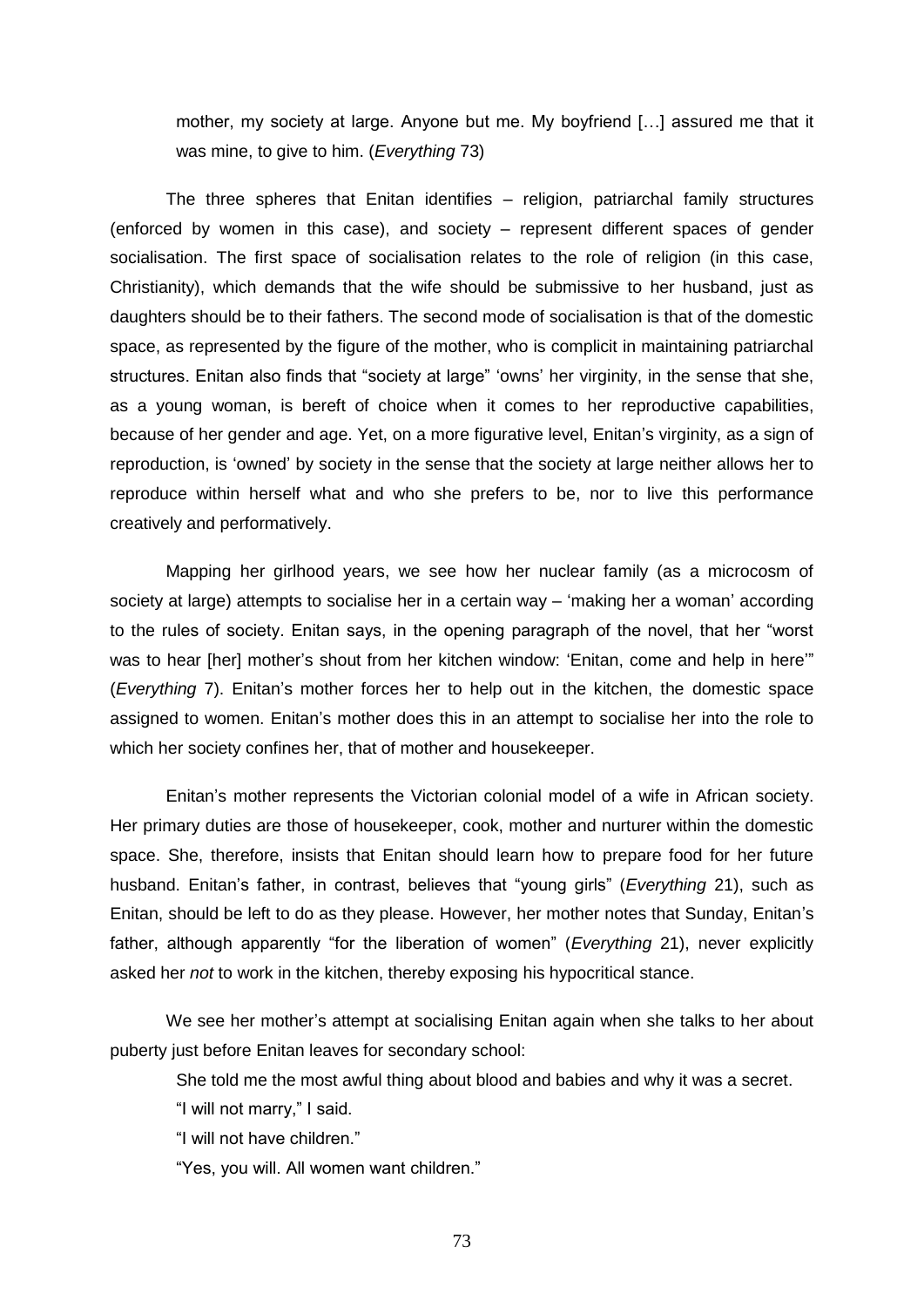Sex was a filthy act, she said, and I must always wash myself afterward. (*Everything* 23)

From an early age, Enitan is ‗inducted' into the taboo nature of female sexuality. Sexuality is suppressed by society (through the person of her mother), as the normal functioning of the (specifically female) body is made taboo, effectively othering women. Othering female gender and suppressing female sexuality estranges women from their bodily experiences and their sexuality. Such estrangements have serious implications for female becoming. When talking to Sheri about the mechanics of sex, the latter convinces her to look at her genitals. She "dragged [her] panties down, placed the mirror between [her] legs. It looked like a big, fat slug‖ (*Everything* 33). At age eleven, certain parts of her female anatomy are still foreign to her, as the result of sexual estrangement due to pedagogical approaches that render sexuality taboo.

Stepping into the role of wife and mother is assumed to be the only path that any girl should choose. Such an assumption informs and shapes the pedagogical approaches of caretakers, which influences the worldviews and thought-structures of the girl child. Such socialisation strongly resembles the classificatory model of *Bildung*, in terms of which the genre seeks to construct a certain ending for a novel. Society 'classifies' the individual in order to guarantee their effortless induction into society. Accordingly, Enitan is classified from an early age as a female, being seen as a potential mother, as well as an instructor of female societal values. Classifying, or socialising, her should, then, help her to fit effortlessly into the role. Such attempts by society to socialise individuals conflict with youthful instability as characterised by the model of transformation. Enitan's initial path toward self-expansion is, therefore, demarcated by the model of classification, but made slightly more possible by the model of transformation. She continuously challenges, with the help of Sheri, the way in which she is 'classified'. The friction between socialisation and the desire for uninhibited personal expansion creates the conflict that helps to give rise to Enitan as an individual. The conflict calls for a closer look at Enitan's development within her assigned gender identity, as well as her contestation of such an identity.

Enitan's foil, Sheri, is constructed as a primary agent of transformation and instability in Enitan's early life. Accordingly, she introduces her to ways of subverting her socialisation. Perceiving how her mother continues to cook for her father, even though there is no love between them, Enitan becomes aware of the normalising nature of tradition and the social construction of gender, which splits the private domestic sphere from the public sphere. Enitan sees the "mobility", and, by implication, the agency, presented to her by her father's more modern view of the status of women, yet even such mobility is not without its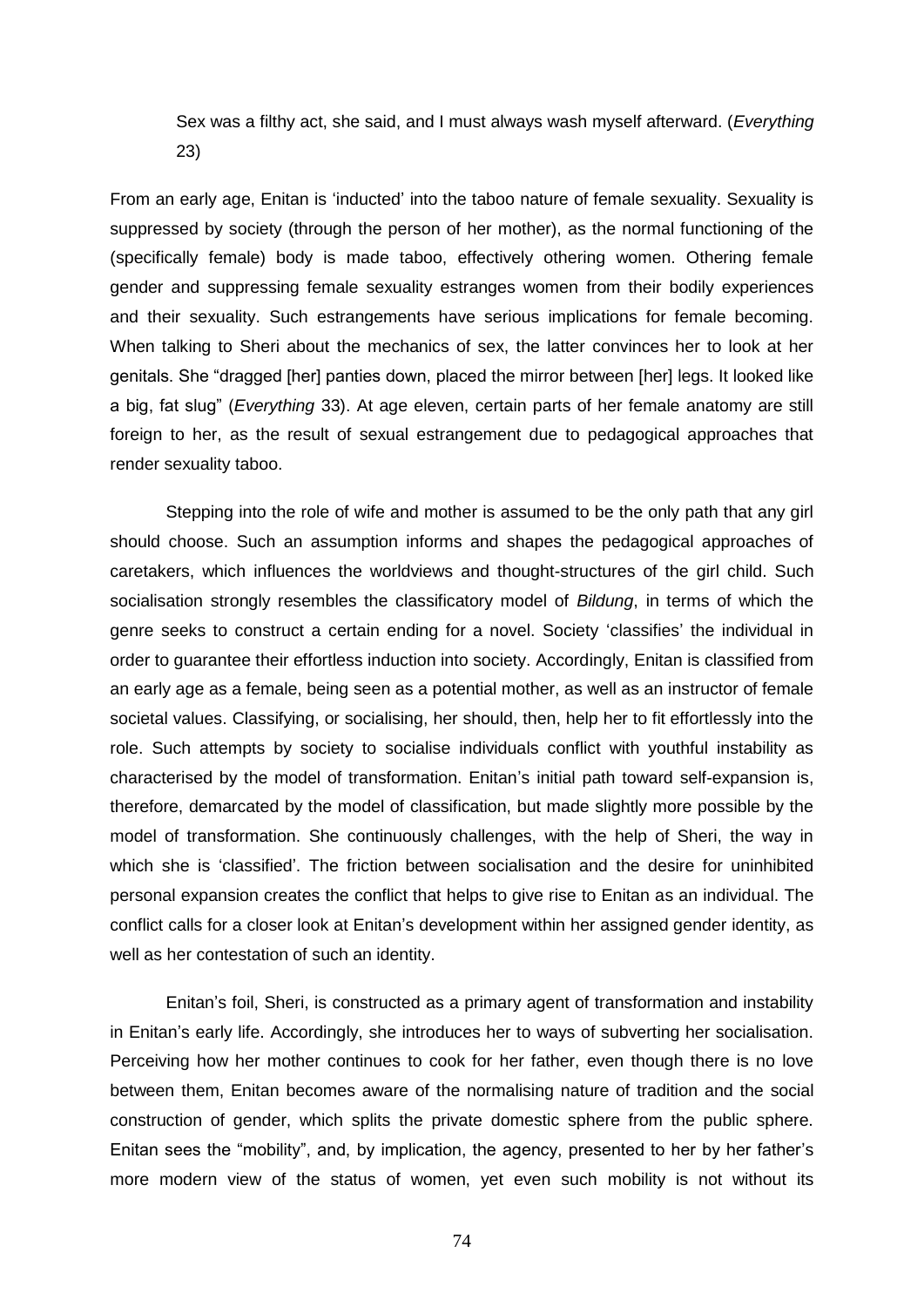ambiguities. Her father claims that he is "for the liberation of women", but, even after he and Enitan's mother are divorced, he still refuses to sign over his two duplex houses to his wife, as agreed in the divorce settlement, thereby excluding her from attaining economic independence. Accordingly, while Enitan grows up resenting the inhibiting gender role ascribed by culture and society (as embodied and enforced by her mother), she is more positively inclined to the liberating promise of modernity, as represented by her father's views of gender roles, yet she remains anxious about its ambiguities and failure to deliver on its promises.

Like Sunday, Sheri also exhibits the ambiguities of African modernity – but from the female perspective – illustrating how women can also 'exploit', like Enitan's father, the cracks in both the traditional and modern societies in similar ways as do men, yet for different ends. African modernity, marked by multiculturalism as the result of conflated cultural discourses, also holds the promise of independent self-governance. While growing up (and prior to her rape), Sheri is presented with an array of cultural markers that she can assimilate into her identity in various configurations. Yet complete freedom is denied her by certain social and cultural organisational structures, like that of the Muslim culture in which she grows up.

Sheri is immediately introduced as a "half-cast", wearing "a pink skirt and her white top ended just above her navel. [...]. I noticed she wore pink lipstick" (*Everything* 13-4). Being a mulatto and a Muslim, who engages in pop culture, Sheri shows the extent to which she is ‗hybridised' by the multicultural world in which she grows up. She also shows her degree of 'hybridisation' by how she chooses to style herself. Intrigued by Sheri, Enitan deliberately disobeys her mother's orders never to visit the Muslim family next door. There she applies some of Sheri's lipstick, and "mumbled, 'Your stepmothers, won't they tell?", Sheri replies: "I kneel for them, help them in the kitchen. They won't tell" (*Everything* 35). Sheri, accordingly, has the freedom to negotiate and style her self, which is made possible due to the degree of African modernity present, yet, due to the gendered social and cultural organisational constructs, she, nevertheless, has to acquiesce, to a certain extent, to the patriarchal authority of her stepmothers. Such acquiescence should, however, not be mistaken for submissiveness or obedience. It should rather be read as a strategic performance, by means of which she can create a space for herself. This strategic and subversive performance, furthermore, grants a sense of agency that leads to *Bildung*. Sheri is, therefore, only a 'modern' self-made person insofar as she is able to manipulate others around her, as well as the organisational constructs of society and culture.

Growing up in a traditional Muslim and patriarchal family, Sheri needs to adhere to its structural and dogmatic principles. Yet, in terms of African modernity, boundaries become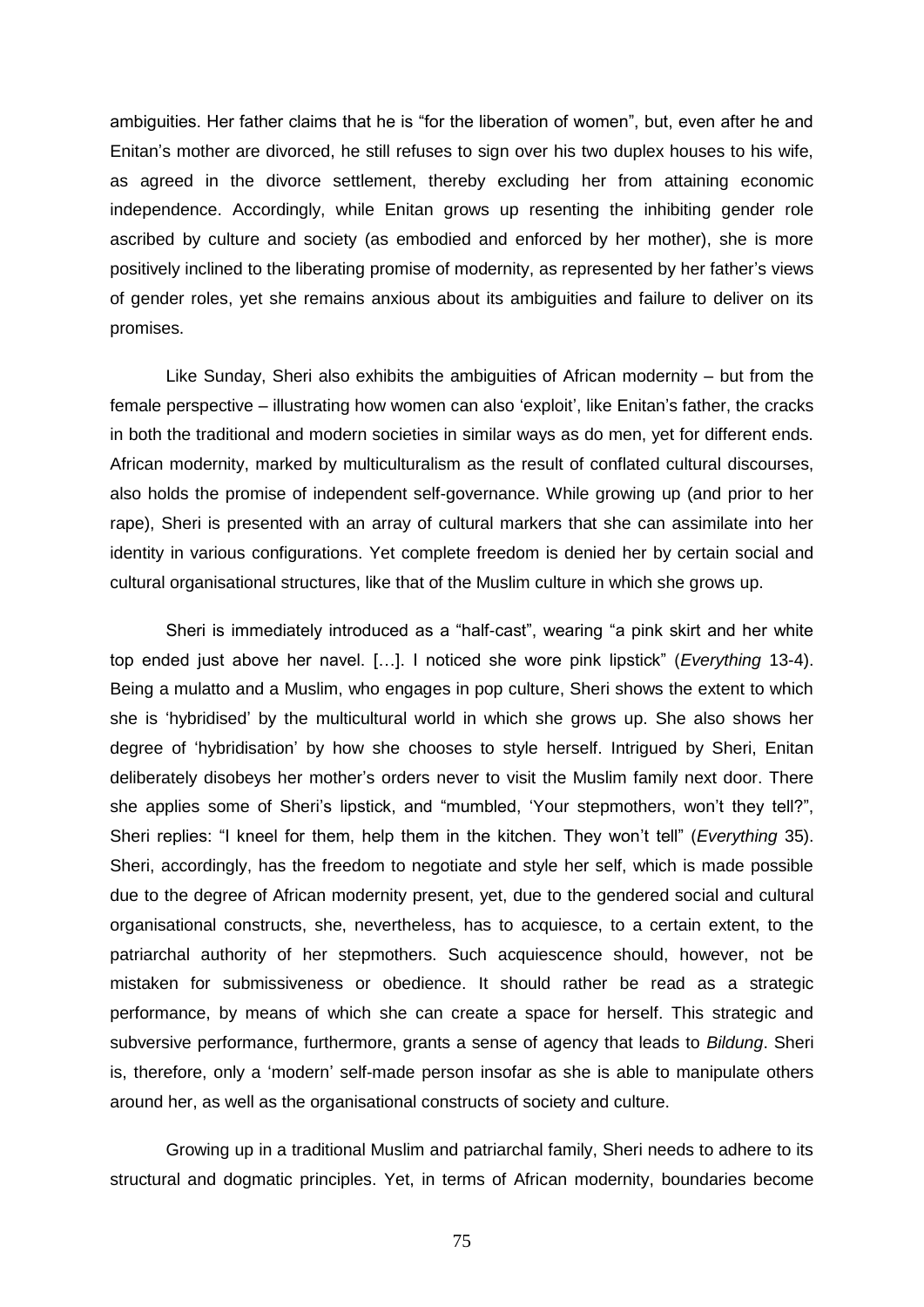permeable; opening up such boundaries enables the individual to enter other systems (like that of the pop culture), without necessarily having to 'break' with the initial system (in this case, that of Islam and patriarchy). *Bildung* is thus achieved through a process of vacillating between various discursive systems, exploiting and manipulating the nooks and crannies that are created by their friction and conflation. Such an 'alternative' way of negotiating selfhood is partially adopted by Enitan, who realises that this approach might provide more agency and mobility than that of the gendered role which her society prescribes for her. However, the securing of agency guarantees neither freedom nor safety, as Enitan and Sheri both learn from Sheri's rape. Not only is the event one of the most traumatising incidents in both of their lives, but it is also formative, in the sense that it shapes their respective journeys of becoming woman.

The extent to which women are suppressed and oppressed by the patriarchal systems in Nigeria is graphically illustrated by Sheri's rape. Enitan describes the incident in short staccato-like sentences, just as through it consists of snippets of a film that she can never forget (the consequences of which will revisit them in the *Bildung* still to come): "Sheri was lying on the seat. Her knees were spread apart. The boy in the cap was pinning her arms down. The portly boy was on top of her" (*Everything* 62). Though Sheri is initially seen by Enitan as a confident self-made person, she is the one who is subjected to rape, suggesting to Enitan the near impossibility of women being able to free themselves from patriarchal domination. The rape, therefore, not only initially allegorises or opens up into the truth of the nation, but also simultaneously is an experience of gender power and disempowerment.

The most far-reaching consequence of Sheri's rape is her resultant infertility, due to her self-performed (almost suicidal) abortion after her rape. Enitan mentions that, in Lagos and Nigeria, it was "[b]etter to be ugly, to be crippled, to be a thief even, than to be barren [...] Marriage could immediately wipe out a sluttish past, but angel or not, a woman had to have a child" (*Everything* 102). The cultural importance of motherhood is clear. Patriarchal culture subordinates women, and does with them as it pleases, as is shown in Sheri's rape; it rejects barren women if they cannot comply with its demand for progeny, even if it itself is to blame for the infertility in the first place.<sup>38</sup> Though Enitan genuinely wants to have children, the latter are also seen as a form of security for woman. Children not only serve as an affirmation of a female's 'woman-ness', but also as a girl's rite of passage into womanhood. In her seminal text on motherhood, *Of Women Born* (1976), Adrienne Rich explains that

 $38$  The rapists are not 'father figures', but boys, which adds a sense of indictment of the way in which patriarchy reproduces still more violence.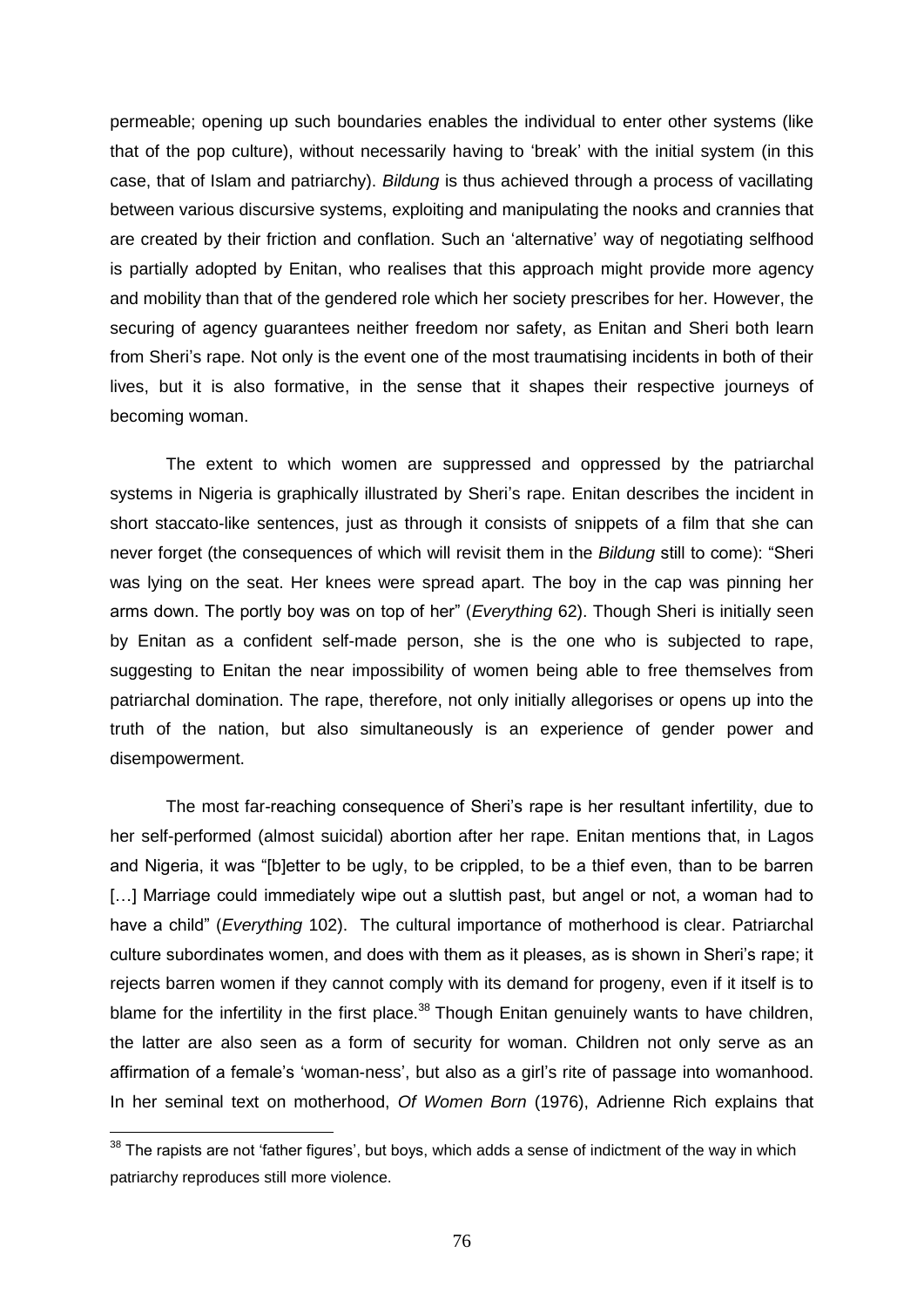"[m]otherhood is earned, first through an intense physical and psychic rite of passage  $$ pregnancy and childbirth...‖ (xiv). Laying such stress on motherhood has serious implications for the *Bildung* of barren women, who are unable to pass through this rite of passage from girlhood into womanhood, and who, by implication, are denied the social construction of womanhood, motherhood. Not being able to bear children might result in a sense of incompleteness and of being stuck in 'perpetual girlhood', irrespective of the barren woman's age. Rich explains that "[t]erms like 'barren' or 'childless' have been used to negate any further identity" (xiii), implying that childlessness, according to societal dictates, forecloses any possibility of barren women becoming women, effectively preventing them from developing any self-stylized sense of self. This negation of, and barring from, "any future identity" stresses the devastating social and personal consequences faced by the barren woman. These far-reaching consequences for the *Bildung* of personal identity, therefore, undercut the initial allegorical reading invoked by the text, bringing Sheri's personal *Bildung* to the fore once again.

How Sheri's rape influences Enitan's girlhood is of immediate concern. After her rape, Sheri asks Enitan to wash her. Recalling how her mother told her that "[s]ex was a filthy act, she said, and I must always wash myself afterward" (*Everything* 23), Enitan believes that ―[o]nce [the water] was clear, we would have survived. Instead it remained pink and grainy, with hair strands and soap suds. The sand grains settled and the scum stayed" (*Everything* 64). Enitan finds that being robbed of choice and agency is, like rape, a filthy act that permanently soils its victim. Her quest for gender and personal emancipation might be read as a way of trying to rid herself of the stain that would not otherwise wash away. Just as the ―scum‖ remains in the bath tub, the stain of being sexually violated remains, binding Sheri and Enitan together in silence. They are unable to speak about the event, which, to a certain extent, can be equated with the glass étagère in *Purple Hibiscus*. Both Sheri's rape and the glass étagère function as contracts of silence – the latter being a silencing of traumatic domestic violence (the violence experienced in personal and private spaces), and the former a silencing of traumatic sexual violence (the violence experienced in public spaces, though mediated through the intimately private). Sheri's rape, consequently, becomes a determining moment that not only locks the two protagonists into a realm of silence, but which also sparks Enitan's quest for gender and sexual emancipation, as well as for the recognition of her voice – her self and her autonomy – by the broader society. The desire for her voice to be heard stems from her desire to enter public and political spaces. However, she first needs to gain sexual independence and linguistic authority which, when combined, will provide the agency by means of which she can enter into the power discourses in which she will be able to articulate herself on the public level as well.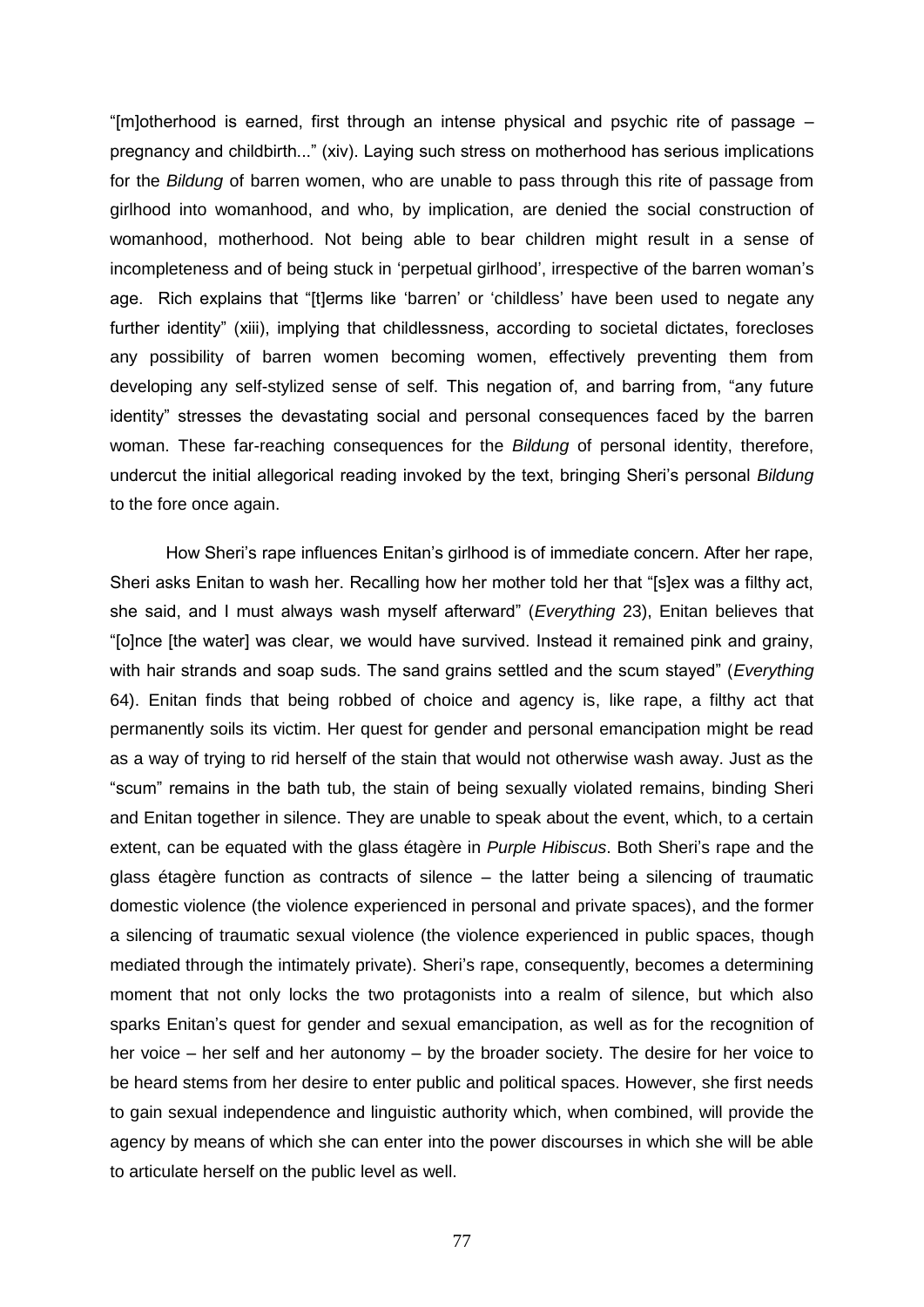Enitan unites issues of sexuality and access to language in her negotiation for agency and personhood when she says:

People say I was hot-headed in my twenties. I don't ever remember being hotheaded. I only ever remember calling out to my voice. In my country, women are praised the more they surrender their right to protest. In the end they may die with nothing but selflessness to pass on to their daughters. (*Everything* 179)

The accusation made against Enitan of being "hot-headed" is the direct result of her desire to assert and 'perform' herself as a legitimate member of society, with the right to "protest". Her desire is in stark contrast to the expectation of the society that intends her, as a woman, to "surrender" to mere "selflessness" and silence. Although Enitan "call[s] out to [her] voice", a speech act that can potentially lead her to establish herself as an independent individual within the society in which she lives, she struggles to find her voice, with others rarely seeming to hear it, which hampers her *Bildungsprozess*. The question also arises as to the nature of the voice with which she calls out, if she does not yet, indeed, have a voice, in the metaphorical sense of the word. Calling out with an 'empty' voice illustrates the relative futility of the endeavour, with the act echoing emptily back from the vortex of the society that encapsulates it in silence.

It is at this moment that the distinction between the narrating and experiencing selves comes into play in yet another intertextual reference to Tsitsi Dangarembga's *Bildungsroman*, *Nervous Conditions*. The narrating Tambu is older and more mature than the experiencing Tambu, whose story is narrated. The narrating Tambu can thus comment on her own process of development with the benefit of hindsight, and, by means of metacommentary is able to provide an extensive range of viewpoints. Similarly, two voices are heard in the above quotation: the silenced experiencing Enitan, who is searching for agency and voice, as well as the mature narrating Enitan, who reflects back on such events, voicing her story with the agency that she has since managed to obtain. *Nervous Conditions*, *Purple Hibiscus* (in which the same technique is also employed) and *Everything Good Will Come* are thus all three *Bildungsromane* that are structured so as to enable the female protagonist to voice herself, but only from a future position that they come to occupy in their respective journeys of becoming. All three authors stress the difficulty for a female protagonist of becoming and of finding her voice. When the voice, as well as the space in which the self can perform, are found, the protagonist obtains insight, self-knowledge and a spiritual awakening, surpassing that of the male protagonist in the classic form of the genre.

Enitan gains access to language, to some extent, when she breaks the taboo of male philandering by openly confronting her father about his promiscuity. In the breaking of the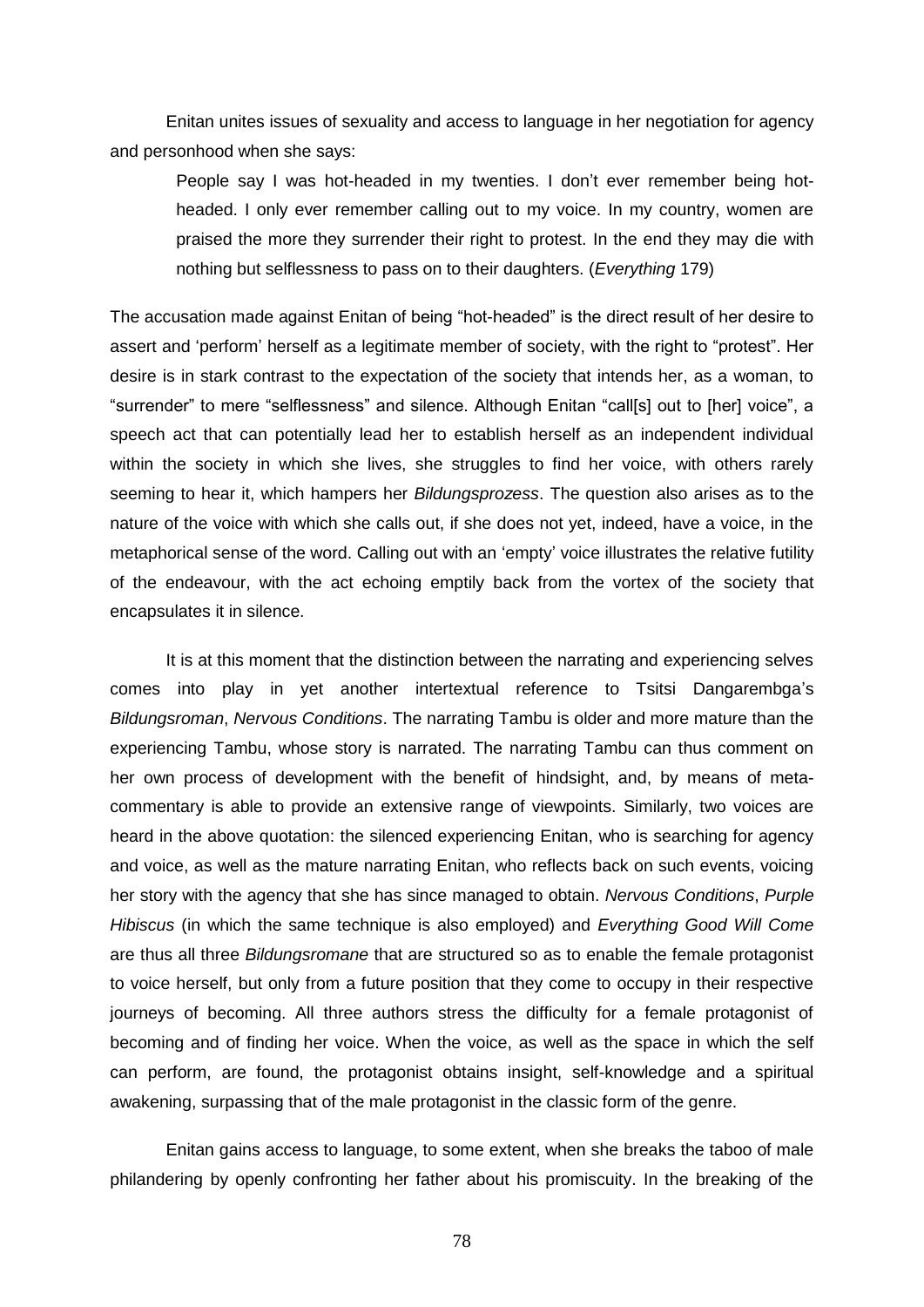taboo, she challenges not only her father, but also the conventions of her society as well. To gain linguistic authority, women must be able to voice topics usually only discussed by men. When describing Sheri's rape to her boyfriend, Mike (*Everything* 133), she accesses still more linguistic authority. Voicing the trauma of the incident helps her to deal with it, and, by implication, aids her with overcoming her fear of patriarchal power. Voicing a taboo subject, in conjunction with the breaking of the contract of silence, provides Enitan with the necessary linguistic and gender agency to negotiate her female gender identity with slightly more freedom.

As Enitan develops into womanhood, she faces a further pressing layer of prescribed gender identity, that of marriage. For women, the opening out to "the *outside*" (18; emphasis original) is imagined as something that can only take place through marriage. Moretti argues that the classic *Bildungsroman* must end with marriage, as entering into such a union forms a ―‗pact' between the individual and the world, that reciprocal ‗consent' which lies in the double ‗I do' of the wedding‖ (22). The female European *Bildungsroman* of the 19th century traditionally ended in marriage or death. Moretti writes that "the classical *Bildungsroman* does not contrast marriage with celibacy, as would after all be logical, but with death […] or 'disgrace" (23). Commenting on the "narrative logic" of the classical *Bildungsroman*, Moretti mentions that "[i]t tells us that a life is meaningful if the *internal* interconnections of individual temporality ('the plot of life') imply at the same time an opening up to the *outside*" (18; emphasis original). The events of one's life, strung together, should, accordingly, open up and connect with the outside world, the world of that which is human and constructed by humans. The way in which "individual temporality" opens up into the outside world is strongly reminiscent of Fanon's notion that personal experiences open out into the truth of the nation. Marriage, as illustrated by Enitan marriage and break-up with Niyi, serves as a link in an ever-denser relationship with others, making her life "meaningful", and emphasises that *Bildung*, for third-generation female protagonists, is, to some extent, relationally determined. Marriage is, finally, a way in which personal experience opens up into the truth of the nation, revealing certain truths about the national experience of women.

The result of childlessness is painfully real to Sheri, who is unable to conclude the contract of marriage, and, in so doing, opens up her "individual temporality" to the Nigerian world of human relationships and the public sphere, thereby making her life "meaningful". During one of their conversations, Sheri asks Enitan "which single man from a normal family would have a person like me" (*Everything* 102), alluding to her infertility. Sheri is, accordingly, ―disgraced‖ (a commonality between the classical *Bildungsroman* and the ethos of Nigerian societies). Such disgrace implies a social 'death', from which she suffers on all fronts,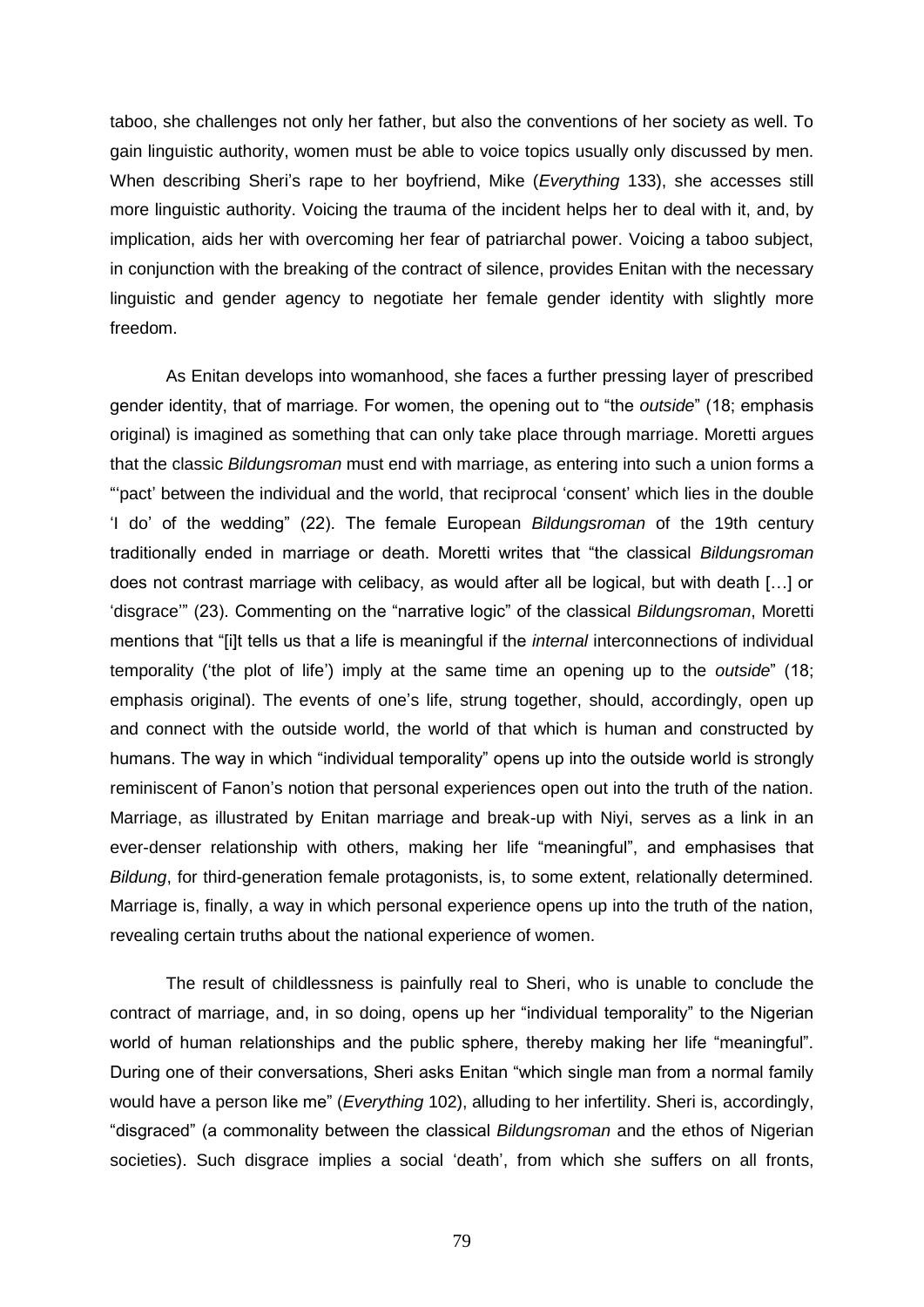ranging from the private to the public and political level. Sheri will be unable to conclude a ‗pact' of marriage with her society, which implies that, according to the conventions of the classical *Bildungsroman*, her *Bildung* will be incomplete, since her individual temporality will not be able to open up to the 'human things' of concern to the specific society that she inhabits. The novel thus critiques marriage as being the sole means for women to "open up" to those societies in which they live, resulting in the social exclusion of women like Sheri, and the limiting of options for women like Enitan.

Enitan's marriage to Niyi, if we view it as an event in a string of other events which open her up to an experiencing of the world, consists of a complex relational identity establishing her in terms of her surrounding society and its culture, customs and beliefs. Her marriage, thus, provides Enitan with an access point by means of which she can engage with multiple relational identities, namely those of wife, mother, sister and daughter in-law. Not only is a multi-relational identity characteristic of the African and female *Bildungsroman*, but it is also an issue that is explored by the third generation as well, albeit with a different end in mind. The classic *Bildungsroman*, as mentioned, is constructed from the point of view that societal conventions, if abided by, present the possibility of total freedom. That to which one conforms is the norm, and the norm is accepted as being that which is to be desired. According to Moretti (19), "each moment [of the individual's life opening up to society thus] strengthens one's *sense of belonging* to a wider community" (emphasis original). For the individual, the moment of marriage becomes the defining temporal moment of the acceptance of conformity to societal structures. Enitan's ―*sense of belonging* to a wider community‖ does not mean conformity to the traditions and customs that she challenges. The "wider community", which seeks to confine her to the rigid role of a traditional wife, like her mother, only temporarily succeeds in imposing even more restrictions and gendered expectations, such as domesticity and childbirth, onto her. Ultimately, she leaves the marriage, as she cannot accept the fact that a female's opening up to the outside world depends on her being married.

In contrast, Sheri is unable to attain the security that a marriage or child might have brought her. When society labels Sheri "barren", it refuses to acknowledge her womanhood, making her expendable, in the sense that men are willing only to use her, since she cannot provide them with progeny. Manipulation, therefore, becomes the only 'weapon' at Sheri's disposal with which she can attempt to counter patriarchal exploitation; she thus acts the part of a submissive domestic mistress for various men in exchange for their financial and material support. Enitan finds it difficult to reconcile herself to such an approach, given her own subversive approach of challenging her adversaries. Sheri and Enitan are estranged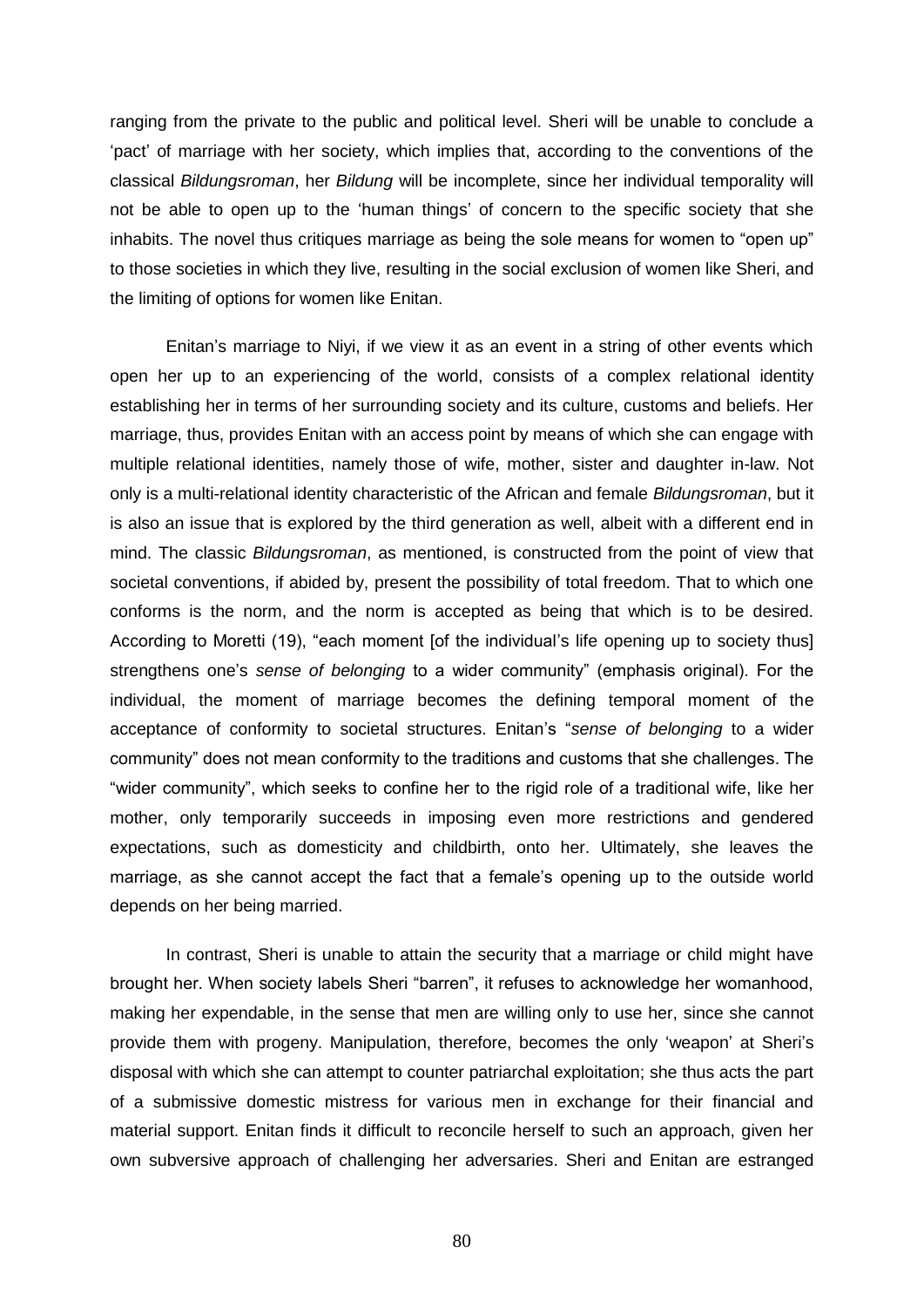from each other during the period of Enitan's tertiary education in London, as well as for most of her time in the civil service once she returns to Nigeria. Once their friendship recommences, Enitan discovers that Sheri is living with a Nigerian brigadier who provides her with luxurious lodgings, money, expensive clothing, jewellery and transport, in exchange for being his mistress. However, Sheri, well aware of the fact that his two wives are trying to recruit her as a third (since he is a Muslim, he is allowed to have four wives), still seeks to manipulate society's disregard of male philandering and the need to observe religious dictates regarding marriage.

Enitan's ability to have children leads to her having a different approach to marriage. Initially, by consenting to marriage, she seems to abjure her own beliefs on the need to develop independently. At first, she appears to consent to a *Bildungsprozess* dominated by manipulation and compromise, which is the course of action taken by Sheri after her rape. If Enitan were to acquiesce to leading a life of compromise and negotiation, her marriage would become the 'legal' or 'legitimate' way of accessing society.<sup>39</sup> However, unlike the worldview presented in the classic *Bildungsroman*, access to society for the third generation means not to *conform* to, but to *change*, society. Once married, Enitan realises how Niyi's domestic demands inhibit her own process of becoming and conflict with her desire to be independent. As soon as her child is born, Enitan leaves Niyi. Leaving her husband can thus be viewed as a final attempt to break with male power and influence over her life. By keeping her child with her, she is able not only to save herself from disgrace and social death, but also to reclaim the experience of mothering from the patriarchal institutions of motherhood.<sup>40</sup> Whereas Enitan's marriage to Niyi allowed her a legitimate entrance to society, the birth of Yimika, her daughter, seals society's approval of Enitan's womanhood. When Enitan leaves with Yimika, therefore, she is abjuring a point of entry to public and political life, but exiting through the open back door provided by Yimika. Rather than serving the patriarchal requirement of another generation of females to serve male wants and needs, Enitan, through giving birth, empowers herself, while, simultaneously, liberating the child from any attempt at patriarchal socialisation by taking Yimika with her.

Simone De Beauvoir's foundational text, *The Second Sex* (1952) may shed further light on the reasons why Enitan leaves Niyi. De Beauvoir mentions how girls are continuously told that they are made for childbearing, "and the splendours of maternity are forever being

 $39$  Marriage and childbirth, in Enitan's society, serve to validate a woman, as such events function as her rite of passage from girlhood into womanhood, and affirm her 'female-ness', manifesting her worth as a woman.

<sup>40</sup> See Rich xv.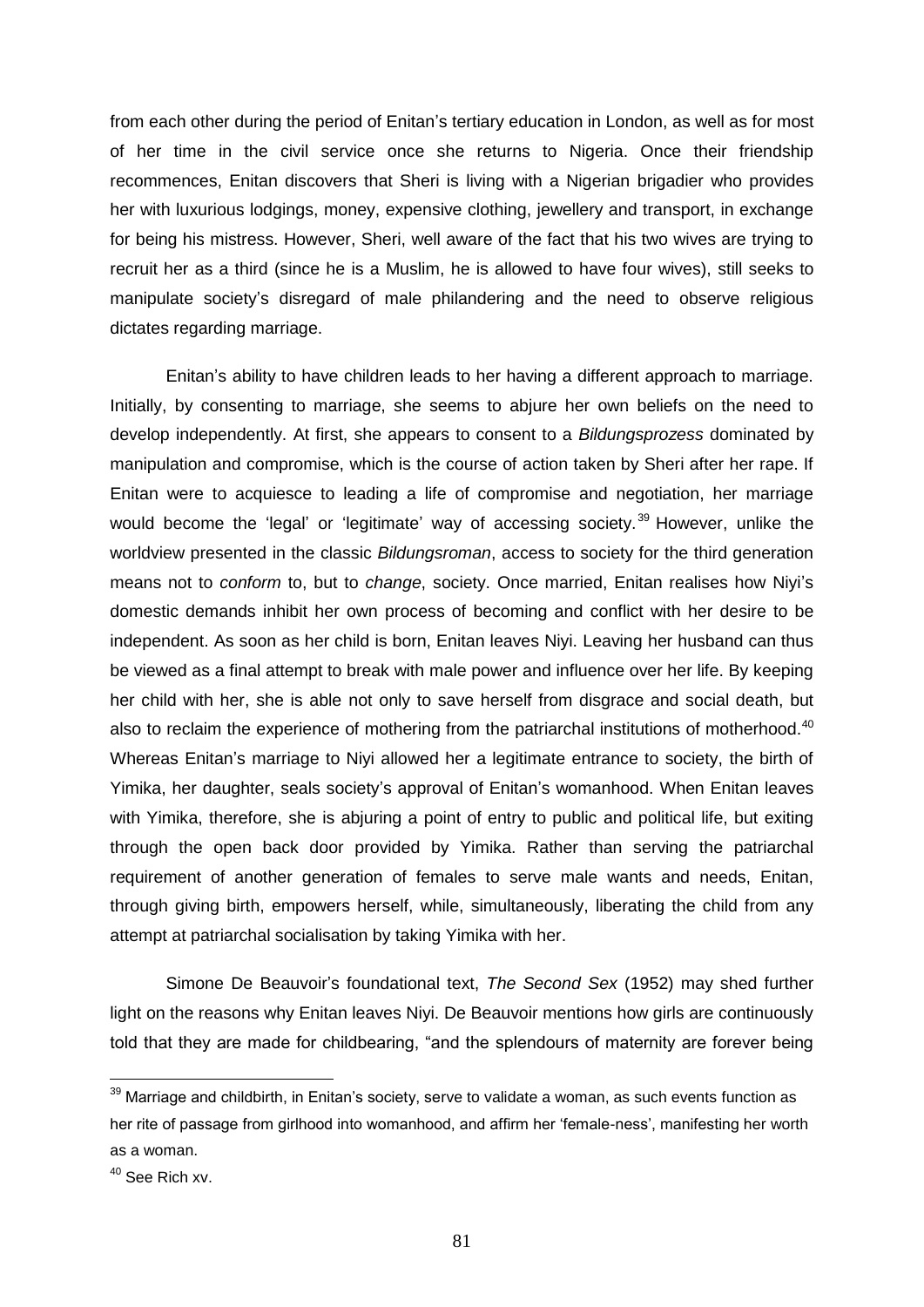sung to her" (491). A woman thus proceeds to marry and bears her first child which society tells her is her triumph.

And now here is man asking woman to relinquish her triumph as female in order to preserve his liberty, so as not to handicap his future, for the benefit of his profession. The child is no longer a priceless treasure at all, to give birth is no longer a sacred function. (149)

It is clear that Enitan does believe that she is only made to bear children. Yet, for all the suffering that the miscarriages and Yimika's birth have caused, Niyi will still not allow Enitan political freedom, but would rather that she stayed at home as housekeeper. In an emancipatory act, she leaves him.

Enitan, who bravely challenges patriarchy, is frustrated and disappointed by Sheri's compliance with sustaining patriarchal power structures. However, such frustration reflects her disappointment with women who seek to negotiate and compromise with, rather than to confront, the dominating patriarchy. Though Sheri is initially constructed as a foil to Enitan, underscoring the latter's relatively un-negotiated identity, Enitan, following Sheri's rape, takes the route of challenge. She does so uncompromisingly, unafraid for her own safety, whereas Sheri, who has experienced the full force of patriarchal domination and violence, starts to compromise with patriarchy, rather than to challenge it. Sheri's initial compliance with the patriarchal power structures strengthens Enitan's dissatisfaction with the gender role forced on her by society. Such compliance, according to Enitan, implicitly denotes a subjected position, which is aimed at keeping women from self-actualisation and the freedom to negotiate their own individual identities. However, as Enitan learns through her imprisonment, direct challenge can be very dangerous. Enitan, therefore, adopts a new feminist stance directed at enabling her to change the nation, rather than to represent or reproduce it – a feminist stance that encompasses compromise, negotiation and challenge.

In the anthology, *Sisterhood, Feminism and Power: From Africa to the Diaspora*, the editor, Obioma Nnaemeka, explains the difference between African and Western modes of feminism. She is of the opinion that one should not make the mistake of approaching African texts through Western feminist discourse, as many Western critics have attempted to do in the past. Doing so, she argues, has led to the misinterpretation and misunderstanding of African texts and characters. She is of the opinion that "African feminism is not radical feminism. […] African feminism neither demotes/abandons motherhood nor dismisses maternal politics as non-feminist or unfeminist politics" (6). The language and diction of the two forms of feminism are, therefore, also different. "[The] language of feminist engagement in Africa (collaborate, negotiate, compromise) runs counter to the language of Western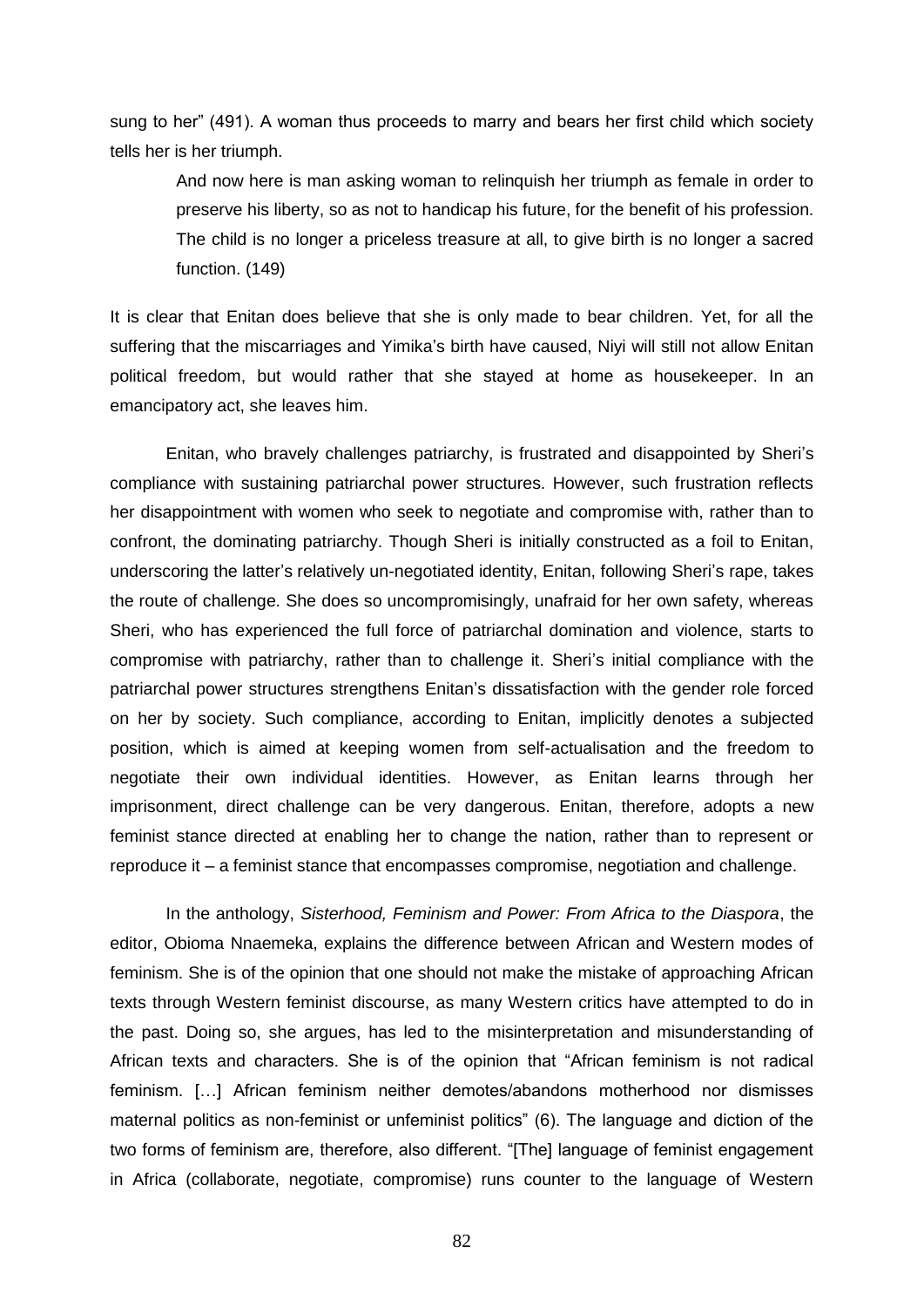[feminism]... (challenge, disrupt, deconstruct, blow apart, etc.)" (6). African feminism, nonetheless, also challenges, but by means of negotiation and compromise, rather than by acts of overt protest and subversion. In African feminism, men are not excluded from women's issues; on the contrary, such feminism invites the partnership of men in issues of problem solving and social change.

In turn, Anthonia Akpabio Ekpa mentions that "[t]his new woman" (30) who follows an African feminist stance "is aware of her goals but is sometimes confused about how to get them" (30). She furthermore recognises a "common struggle with African men" (31) against the gender disparities that beset the African continent.

*Everything Good Will Come* interarticulates Western and African modes of feminism. The two modes of feminist thinking are initially established in the dichotomous relationship of Enitan and Sheri. Through a combination of factors – her Western education, her time in London, her regard for her father's opinions about the rights of women, and her own inclinations – Enitan becomes acquainted with more Western ways of thinking and of 'doing gender', to use Butler's phrase. Sheri, in contrast, initially embodies an African mode of feminism; she thus observes social conventions while, simultaneously, negotiating with her society. In this way, she can manipulate its conventions to obtain what she wants. The vacillation between the two feminist approaches, by the end of the novel, loses its prominence as they are, at least in part, interchanged.

The hybridisation of various feminist approaches is evident in Enitan's rather unorthodox take on the nuclear (and extended) family, as well as in her performance of her domestic (wifely and motherly) duties. Despite the risk of being criticised by her society for self-centeredness, since her freedom is more important to her than is serving her husband, her final act of leaving her husband is in keeping with her frame of reference concerning her family. The act is one of self-fulfilment, by means of which she is able to lay claim to her own voice, body and autonomy. "I'm just saying" Enitan says, that "I don't think family ties are as simple as people like to say they are, over here" (*Everything* 89). Enitan's remark is directed at both ‗Western' and ‗African' familial structures. She criticises the West, whose colonial governments attempted to transplant their nuclear familial structure onto the indigenous African extended one, thus expressing a belief in the superiority of the former over the latter. She criticises Africans who accept the Westernised structure, while still holding on to the structures of their own tradition or religion. Some of the practices that she critiques are the polygamous marriages of Muslims and some indigenous cultures; the taboo on the unwritten traditional custom in African society, in accordance with which a man is allowed to have a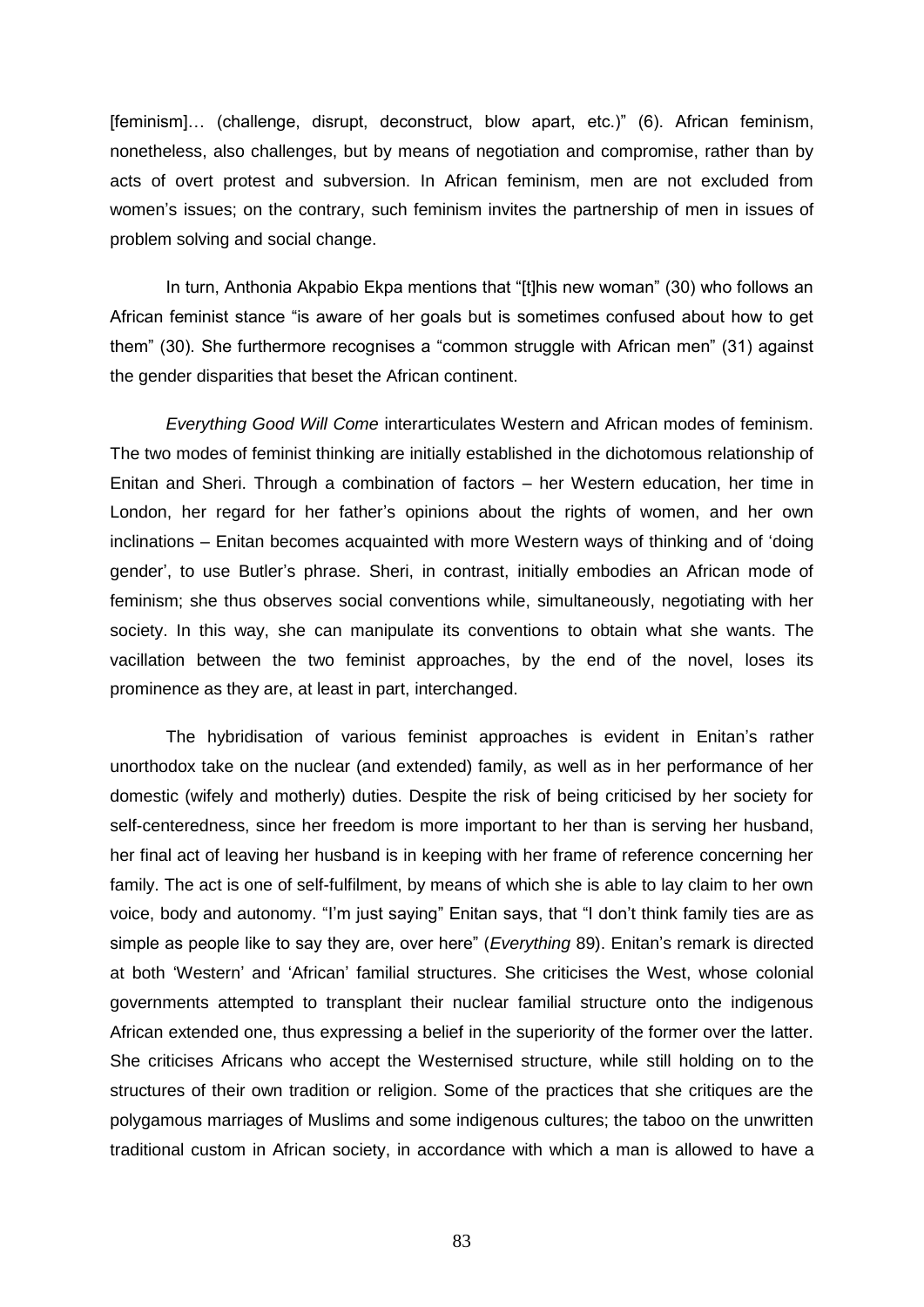son outside marriage if his wife does not give birth to a male heir; and the maintenance of more than one household without the knowledge of the families concerned.

Though African feminist modes of thinking invite men to aid in problem solving and socio-political change, male characters in *Everything Good Will Come* noticeably refrain from helping to solve gender-specific problems. Although Enitan's father might argue in favour of female emancipation, his lack of action in this respect belies his words. When Enitan compares political prisoners to women entrapped by their fathers and husbands in ‗home prisons', her father rebukes her, saying that she should not "make such a false and simplistic comparison [… between] a handful of kitchen martyrs […and] people confined in Nigerian prisons‖ (*Everything* 327). He clearly betrays his own hypocritical stance on the matter, in that he differentiates between heroic (male) political prisoners and women in 'home prisons'.

Though challenging patriarchal structures does provide Enitan with some form of agency, she contradicts her own veracity by seeking to negotiate her position in relation to the same society by means of marriage and having a child. Enitan thus moves from a position of challenge to one of negotiation.

Sheri, similarly to Enitan, also changes in her approach to patriarchy when she starts to challenge the system, rather than to compromise with it. Sheri's *Bildung*, till this point, largely achieved by way of negotiation and compromise, crosses a boundary when she decides, like Enitan, to follow an openly confrontational approach to asserting selfhood, rather than inviting male partners to contribute to "problem solving and social change" (Nnaemeka 8). Their roles are inverted, with Enitan taking up the position of instructor in Sheri's life. When the brigadier, for whom Sheri is acting as mistress, raises his hand to her for not obeying his orders to stop striving to become politically independent, she beats him with a pot (*Everything* 170). When Enitan asks why he gave such 'orders', Sheri replies: "The man is jealous of me. Can you believe it? He's jealous of my success. With all he has. He wants me to have nothing, except what he gives me" (*Everything* 171). Sheri has also become a victim of the partial acknowledgement of personhood. As long as she remains a submissive "kitchen martyr" (*Everything* 105), she is acceptable, as her livelihood (and, by implication, her personhood) depend on the brigadier. Her identity as a self-asserting individual independent of him is not acknowledged. Any attempt to find a means to live independently is regarded as an unwelcome challenge to the male power structure. By hitting her brigadier lover with a pot, which is a symbol of her subordinate, 'inferior' and 'imprisoned' position, Shari shows that she is able to use an instrument of subordination to free herself from its associated dictates. Together with her two stepmothers, she subsequently starts a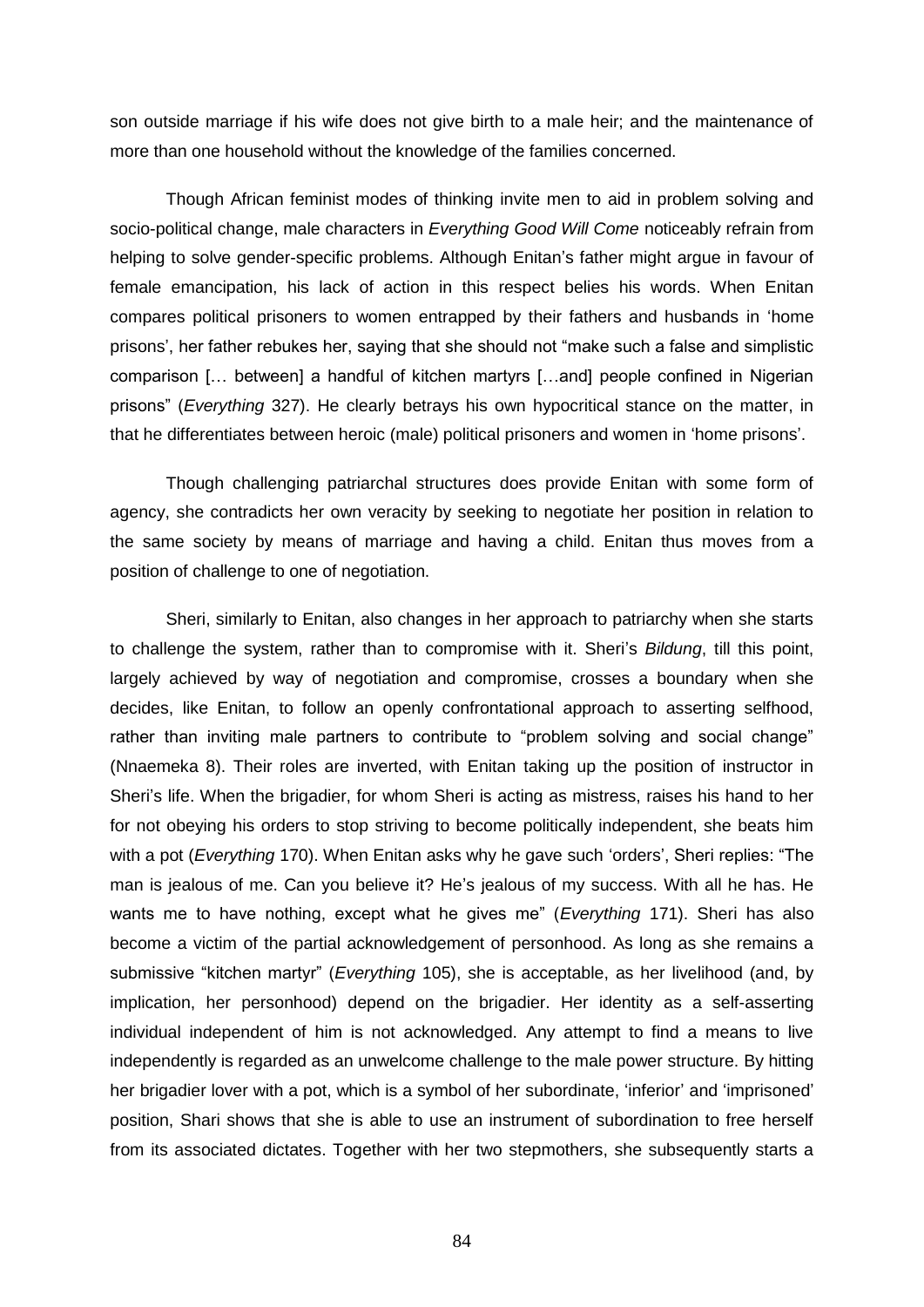catering business that flourishes, illustrating how her domestic skills now become an empowering weapon, by means of which she can assert herself economically.

Sheri is constructed to function sometimes as Enitan's double, and sometimes as her foil. Nevertheless, Sheri always remains a character in her own right. This illustrates how their different strategies of coping with the nation and its patriarchal society impact on one another. In their own ways, they both reach the same conclusion: challenge is sometimes necessary and can result in greater freedom to express and negotiate the self. Sheri is ultimately restored as Enitan's "intimate other", in keeping with Enitan's decision to selfemancipate. In this way, Sheri is transformed into a symbol of hope and life after death, as well as becoming a woman in her own right. Enitan and Sheri's acts of self-emancipation, thus, embody their triumph over the ways in which they are bound together by their shared past as ‗twin protagonists', in terms of Sheri's rape and Enitan's patriarchal domination. Such triumph over shared adversity might serve to epitomise the feminist stance propagated in *Everything Good Will Come*. Though faced with difficult obstacles, both of the protagonists achieve a high degree of individualisation, as well as of political and social agency, indicating that there is more than one way of survival. Though achieved at a price, such an existence is self-authored, self-authorised and self-styled.

Nigeria's current modern and postcolonial socio-cultural milieu thus, to some extent, allows Enitan and Sheri to become. Within the existing socio-cultural space, master narratives, such as those of nationalism and patriarchy, are loosening their grip as the only authoritative discourses. These weakening master narratives give rise to numerous individual cultural, economic, social and political discourses, which collide and conflate, creating a society that is culturally hybrid. Such conflated discourses are less inhibiting and less engendered, enabling Enitan and Sheri to develop their gender identities while moving more freely between these discourses.

## **Conclusion**

Initially, Enitan follows Sheri's lead, and compromises with patriarchy to gain her ends. This she does in order to escape from the strict ways in which her parents and her society attempt to socialise her. After returning from London, the older Enitan becomes aware of the various ways in which her country struggles with national identity, the major problems being the precarious ‗inventedness' of the Nigerian state by the British empire and the postcolonial system of governance by various corrupt politicians and army officials. She comes to realise that the only way in which she can imagine national identity is by negotiating and acting out a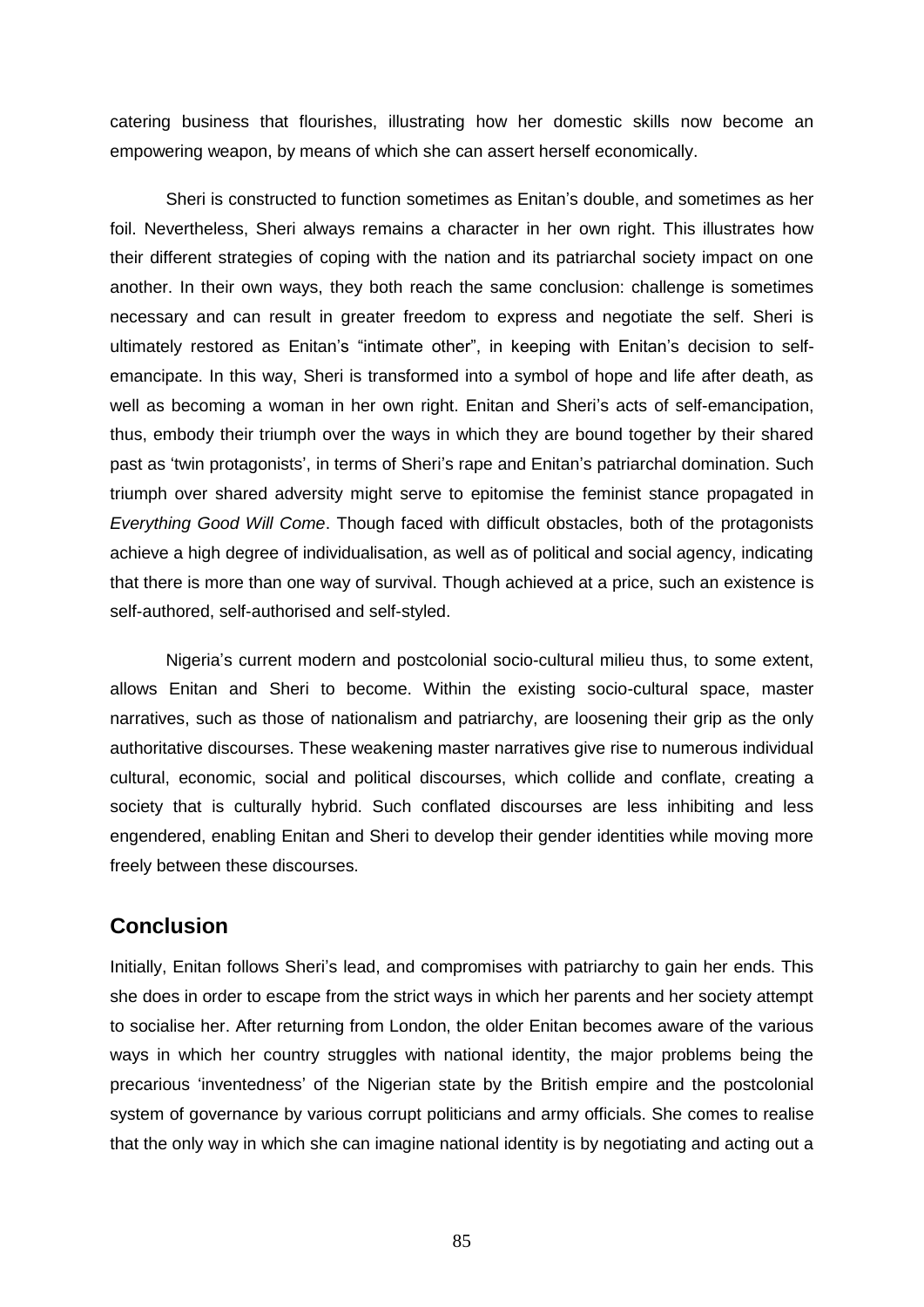personal 'layered' identity. The individual first needs to negotiate who he or she wants to be as a person, and then who he or she wants to be as a Nigerian.

A further rift in national unity and identity is that of constructed gender divisions. Enitan becomes aware of the fact that she is restricted from becoming a national actor; she is only allowed to be a national symbol, subjected to the patriarchal authorities. She, thus, embarks on a course of fighting for her right to be heard, as well as for her right to negotiate her own gender identity. She does so by challenging the patriarchal system, though she eventually finds that an interarticulation of the feminist strategies of challenge and negotiation is more effective. She eventually claims full self-authorship, by leaving her husband, to live on her own and to fend for herself. Enitan's emancipation from male dominance and her chairing of a political reading group collapses the boundaries between the personal/private and public/political spaces. Though *Everything Good Will Come* ends on a more optimistic note than does *Purple Hibiscus*, the culmination of Enitan's existence is left open to further *Bildung* and development, in keeping with the typical characteristics of the third-generation *Bildungsroman*.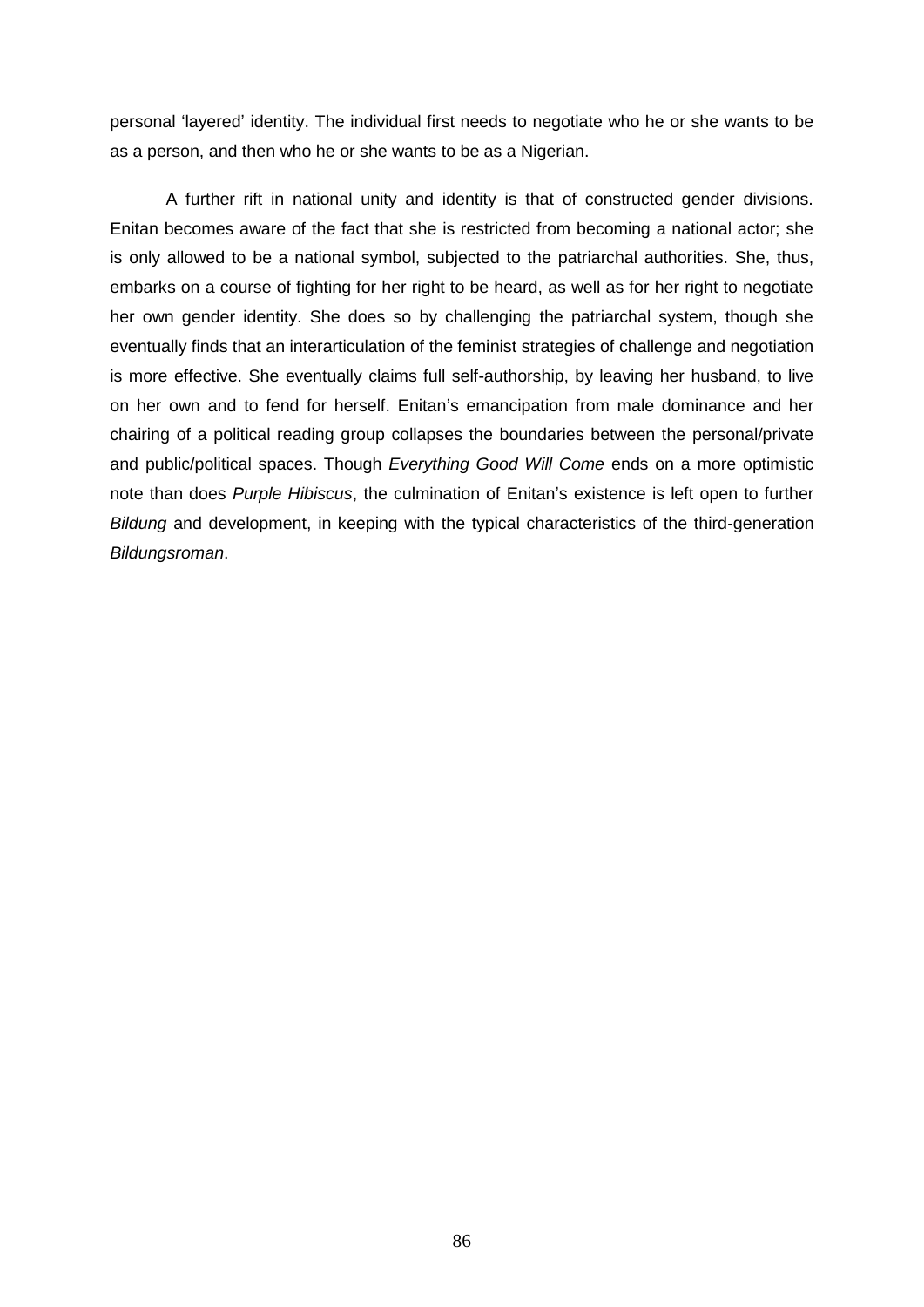## **CHAPTER FOUR:** *GRACELAND* **AND THE NEGOTIATION OF MODERN MASCULINITIES**

―This is a journey to manhood, to life; it cannot be easy.‖ *GraceLand*, 284

In his article, "Of Ancestors and Progeny", Abani mentions that "the time has come to begin to imagine and deal with more home grown (albeit universal) concerns – gender, sexuality, familial tyranny, history and hybridism, among others" (286). Abani's novel, *GraceLand*, the final novel investigated in this thesis, takes up this challenge in the fast-paced story of a slum teenager, Elvis Oke. Elvis's story is one of trying to negotiate his identity as a young man in a chaotic context of crime and corruption, as well as within the cultural hybridity of his society, during his coming of age. Not only does *GraceLand* – like the previous two works dealt with in the thesis – rewrite the conventions of the *Bildungsroman* genre, but, similarly to *Purple Hibiscus*, it also engages in dialogue with the novels of previous Nigerian (and West African) generations of writers. Transgressing the conventions of the traditional *Bildungsroman*, Elvis's life story is told by a third person narrator, who, moreover, fractures the traditional linear narrative structure by oscillating between the past and present, situated respectively in Afikpo and Lagos. *GraceLand* is divided into two parts: "Book 1" alternates between Elvis's present life in Lagos (1983) and his childhood in the town of Afikpo (1972 to 1980). "Book 2" is set primarily in Lagos in 1983, with the action of two short chapters set in Abeokuta and Ijebu respectively. *GraceLand* traces Elvis's *Bildungsprozess* in the respective localities by investigating how he attempts to negotiate an alternative modern masculine identity within the confines of a patriarchal society that is marked by intolerant hegemonic constructions of masculinity.

A number of features of the text might indicate the author's evasion of the labelling of his work as a *Bildungsroman*. The most notable feature is that Elvis does not mature beyond sixteen years during the narrated time of the novel, and, thus, is unable to attain manhood. Though the novel does develop along chronological lines, it continuously circles back to the year 1983, which is the novel's present time. The novel's textual structure thus locks Elvis in stasis, illustrating the limits imposed on his *Bildung*. Similarly to the previous two texts dealt with in the current study, *GraceLand* also resists closure in the final chapter, leaving the novel open-ended, so as to indicate the never-ending process of *Bildung*. Other features that trouble its status as a *Bildungsroman* are the presence of an omniscient narrator, and the fracturing of the narrative. I argue, however, that such features form part of the creative and innovative thrust of the third generation's corpus of *Bildungsromane*, specifically due to such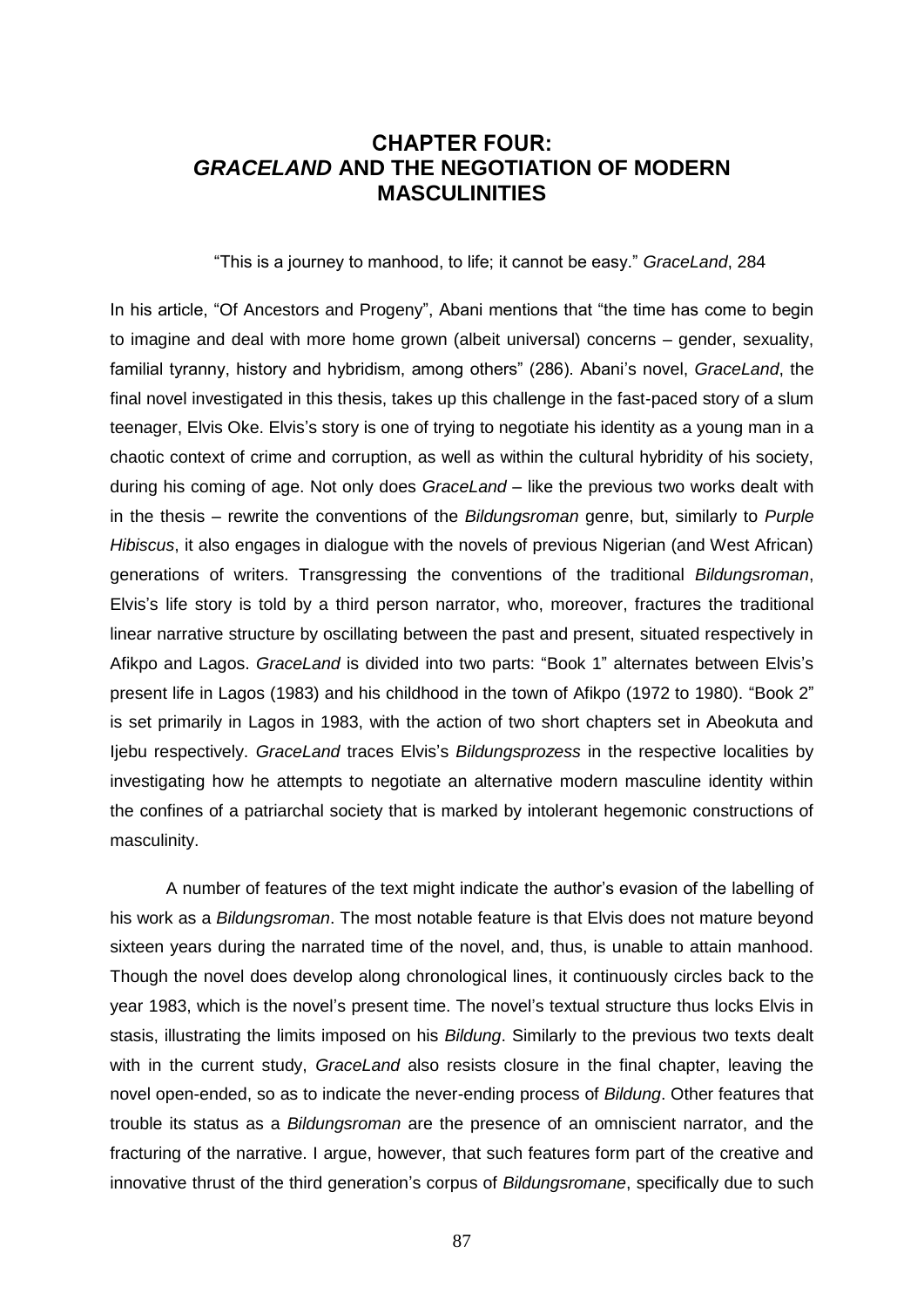deviations. The epigraph that introduces "Book 1" is a quote from Bessie Head's novel, A *Question of Power* (1974): "It seemed almost incidental that he was African. So vast had his inner perceptions grown over the years..." (*GraceLand* 1). By referring so directly to the development, expansion and growth of the individual's "inner perceptions" the text is affirmed as a particular kind of *Bildungsroman*, albeit an unconventional one.

The resistance to closure that we find at the end of the novel is foreshadowed by the epigraph to "Book 2", which comes from Ayi Kwei Armah's classic second-generation novel, *The Beautyful Ones Are Not Yet Born* : "...and above all the never-ending knowledge that this aching emptiness would be all..." (*GraceLand* 221).<sup>41</sup> Armah's novel deals with the neocolonialism that ensued after Ghana obtained independence. In the novel, the "Man" often seeks the advice and counsel of "Teacher", who instructs him on how he should live and cope with the atrocities involving corruption and violence that are prevalent in his daily life. Yet, the Man's situation never changes and Teacher becomes completely emaciated. Abani's epigraph, thus, indicates the power of the neo-colonial state and of the unbending society to limit the growth potential of the individual, leading to an almost nihilistic view of the individual's future.

―Book 1‖ of *GraceLand* traces Elvis's life from the age of six to fourteen, when he is raised in the town of Afikpo in eastern Nigeria. The chronological, linear development of his early childhood is, however, interrupted by the stasis he reaches at age sixteen in Lagos. In Afikpo, he is brought up by his loving mother, Beatrice, and grandmother, Oye. Elvis's father, Sunday Oke, struggles to cope with his wife's terminal breast cancer, as well as with the failure of his political campaign. As a result, he starts abusing alcohol, which leads to the deterioration of his relationship with his wife, son and mother-in-law.

Elvis is stimulated and influenced by the different kinds of music (Western pop, rock, blues and country) to which his parents listen, as well as by the American and Indian films that he regularly watches. These Western and Eastern cultural forms are juxtaposed with Igbo cultural forms, such as Elvis's first steps of initiation into manhood, which are quasifarcical. The juxtaposition of Western cultural expressions with that of African cultural expressions, set within a strictly gendered society, serves to expound a central theme of the text: the interplay of modern African culture and (historical) constructions of hegemonic male masculinity.

 $41$  Armah's novel can be categorised as a second-generation text, if Ngũgi s model of generational demarcation is applied. See Ngũgĩ wa Thiong'o 1994.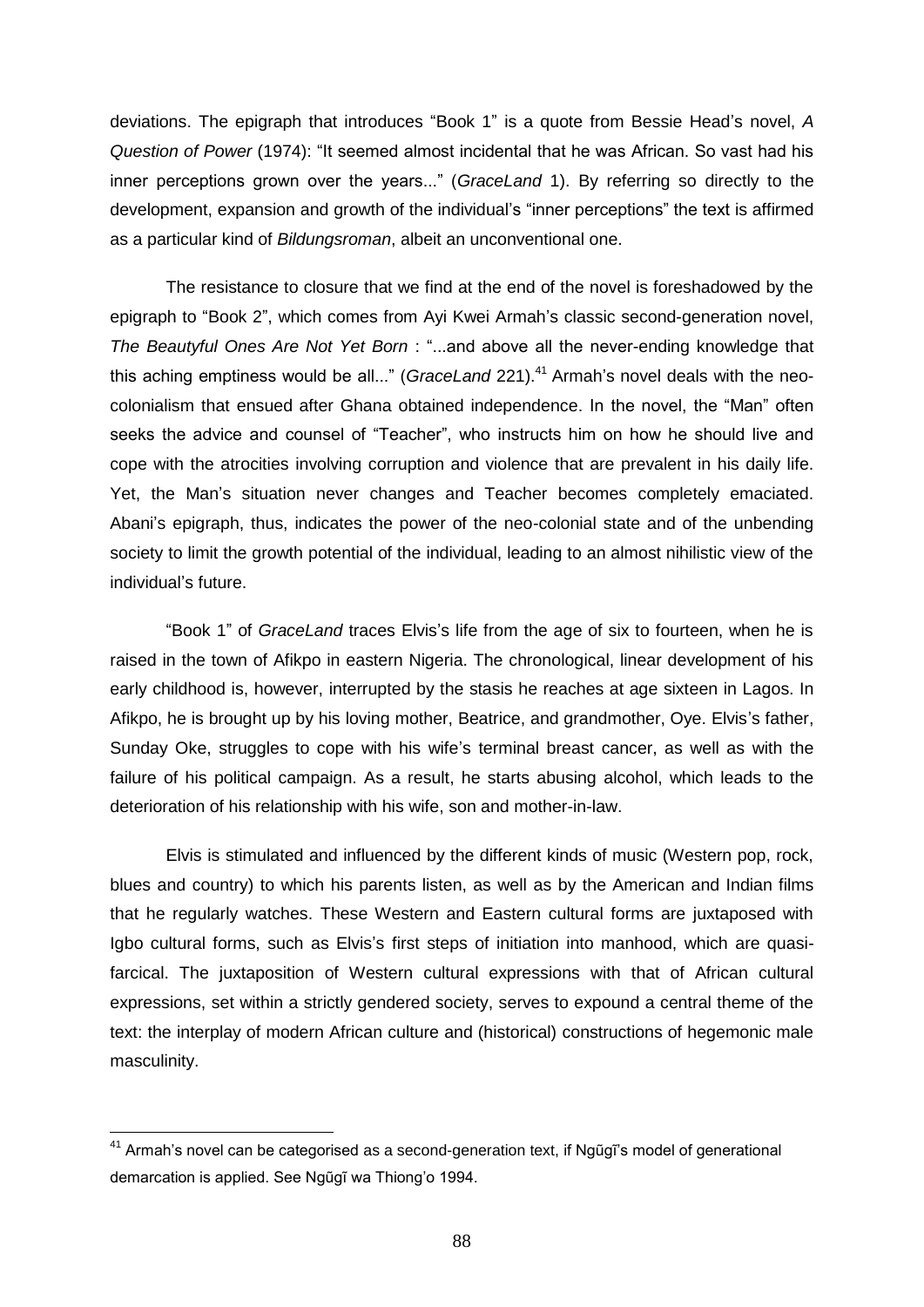Elvis's search is for alternative modes of (gendered) self-fashioning, results with him becoming mesmerised by the ability of make-up to transform a person. Yet, he is severely manhandled by his father when he persuades his aunt, Felicia, to dress him up in her clothes and make-up. Furthermore, Elvis witnesses, more than once, how his uncle, Joseph, rapes his daughter Efua, later becoming a victim of such violence himself. His victimisation also influences his notions of hegemonic masculinity and his negotiation of his own gender identity.

Elvis's life in Lagos is narrated in both "Book 1" and "Book 2", though the narration in ―Book 1‖ oscillates between Lagos and Afikpo. ―Book 1‖ comes to a close after Beatrice's death, on the very night of Sunday's failed political campaign in Afikpo, which serves as the catalyst for their move to Lagos. Once in Lagos, Sunday becomes an unemployed alcoholic, with Elvis dropping out of school to pursue a career as an Elvis Presley impersonator. "Book 1" introduces Lagos as a cultural melting-pot; the city is presented as a hybrid space that opens up new possibilities of becoming, in contrast to the more insular society of Afikpo. The culturally hybrid space of Lagos presents Elvis with various conflated and contesting cultural paradigms that comprise the cultural make-up of its society. Yet, contradictorily, it also forecloses some of its own possibilities, leading Elvis to negotiate his identity in an ambiguous environment.

*GraceLand*'s structure effectively juxtaposes anthropological information relating to traditional precolonial Igbo society with that of the vibrant, modern and hybrid Nigerian societies. Each chapter is preceded by epigraphs consisting of Igbo proverbs, or pertaining to their mathematical and cosmological theories, to the various times and occasions on which kola nuts are ritually shared and eaten, as well as to their notions of manhood. The epigraphs demonstrate the extent to which Nigerian society has changed since the advent of colonialism. Their interjection breaks the flow of the novel, illustrating how traces of traditional culture are still discernible within the new environs, though seemingly displaced within the modern context. Sunday embodies some of the earlier traditional ideologies, which, like the epigraphs, cause friction between him and his modern son, Elvis.

Sunday, Elvis's primary initiator into manhood, believes that being a man entails being tough and hard working, caring for one's family and defending the family honour. The hegemonic masculine identity which he represents is, however, fraught with contradictions clustered around an overstressed sense of family honour. Despite Sunday caring for his family, he, nevertheless, allows his niece to be repeatedly raped, and orchestrates the murder of his nephew, in order to preserve the family honour. Sunday's contradictory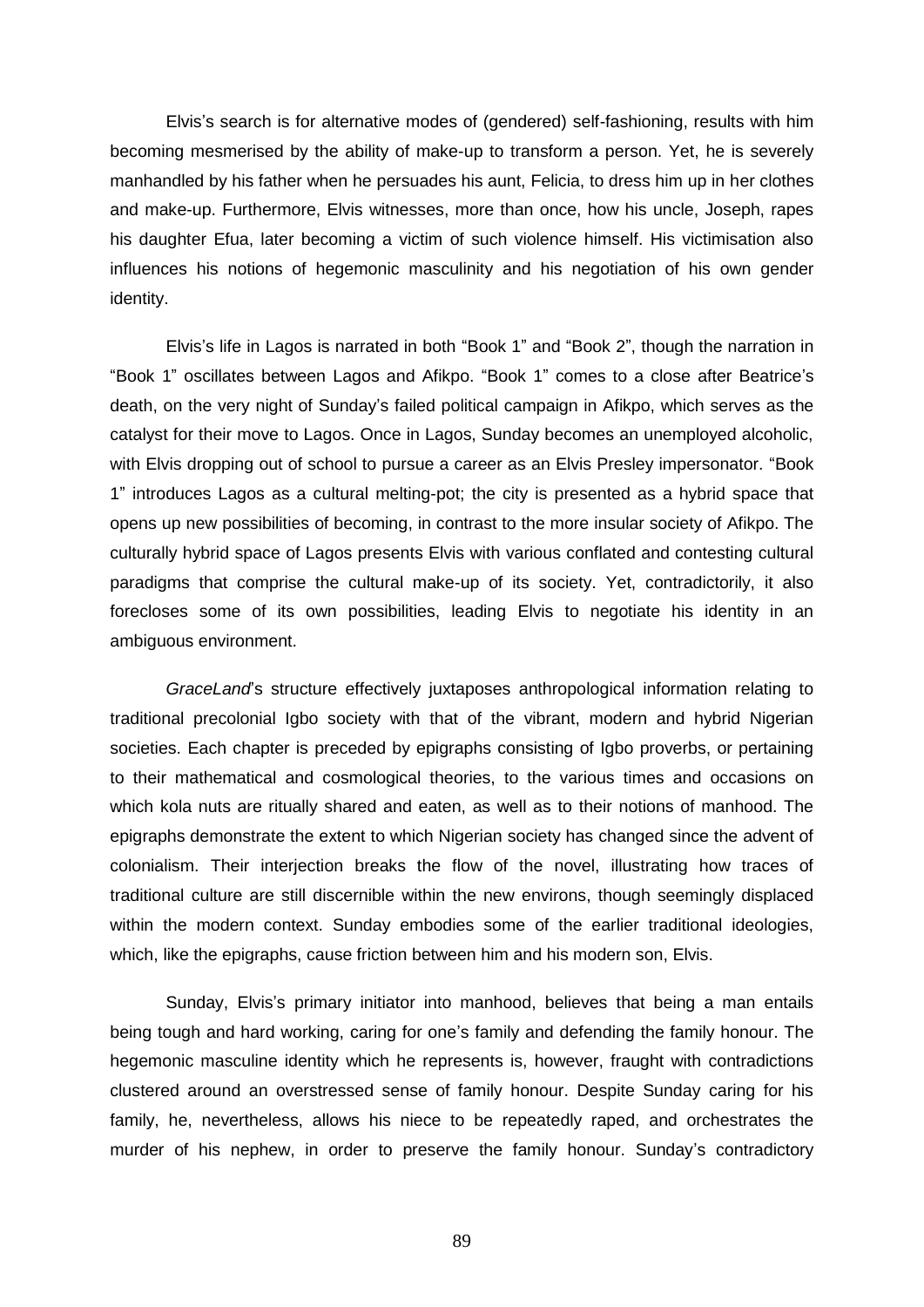pedagogical approach, as well as the trauma that his niece and nephew undergo, become crucial events in Elvis's *Bildungsprozess*.

Elvis's *Bildung* in Lagos is chiefly facilitated by Redemption and The King of the Beggars. The two characters play similar roles, and their relationship to Elvis resembles that of the character "Teacher" to "Man" in Armah's second-generation Ghanaian novel. Similarly to Teacher, both the King and Redemption coach Elvis in the ways of life in Lagos and impart different notions of masculinity to him. More so than Teacher, their advice is ambiguous, which makes it difficult for Elvis to live a life untarnished by the corruption embedded in his society. Abani's message, like that of Armah's, is brought to the fore: it is, effectively, impossible to remain 'pure' in a corrupt, violent and 'impure' society. Redemption is both Elvis's best friend and his initiator into a life of crime. He propagates the belief that it is necessary to gain material wealth by any means possible, even if such means require abdicating moral and ethical responsibility, in order to attain manhood. The King of the Beggars, on the other hand, challenges Elvis to pursue his dreams. The King, furthermore, encourages Elvis to act against corruption, and to accept accountability and responsibility for what he believes in, which, in contrast to Redemption's views, comprises the King's notion of masculinity. The King and Redemption are as ambiguous as their instructions. The King is presented as the 'king' of his morals yet, as Elvis finds out, he eventually uses violence as a means of fighting corruption, abdicating his own notions of masculinity in his own act of ‗honour killing'. Redemption, in contrast, though unashamedly corrupt, ‗redeems' Elvis's hopeless situation by giving him his visa and (forged) passport, enabling Elvis to leave for the United States.

‗Book 2' commences with Elvis and Redemption conversing about a commission that they have received from the Colonel, a corrupt army official. In accepting his job offer, they become, inadvertently, complicit in child trafficking. When realising what they were doing, they escaped from the job. Elvis joins the King's theatre troupe in an attempt to hide from the Colonel. On their return to Lagos, they find that the government is about to bulldoze Maroko, the slum in which they live, and that the local community is planning protest action. Before the slum is demolished, Elvis is caught by the Colonel, while he and the King watch political activists speaking at a public protest. He is tortured by the Colonel, who wants to know everything about the King and his apparent conspiracies. Meanwhile, the community's attempts to stop the government from invading Maroko fail dismally, and both the Colonel and the King die in the process. Maroko is bulldozed, and Sunday suffers a brutal death. Elvis, having been ejected from the prison shortly after the protests, is now forced to move to Bridge City, where Okon (a beggar for whom Elvis once bought food) helps him to become a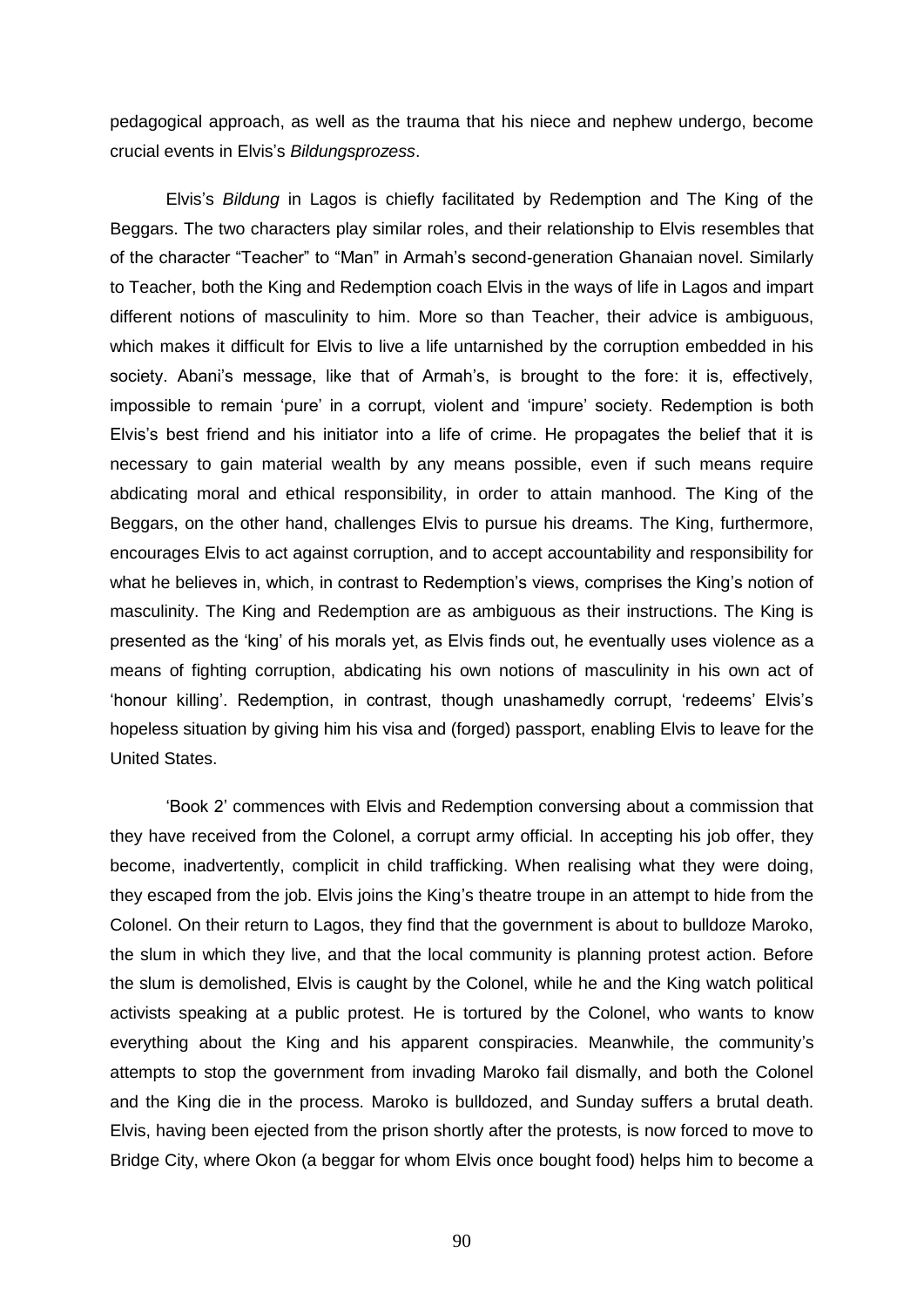guardian of street children. Redemption, who also fled from the Colonel, finds Elvis at Bridge City, where he offers Elvis his forged passport, so that Elvis can go to the United States. Though Elvis is reluctant to accept the illegal document, he agrees with Redemption that he is not born for a life on the streets of Lagos, and should follow his dreams of becoming a professional dancer in the United States, though he doubts whether he can, in fact, realise such a dream. The novel ends in the departure lounge of Lagos airport with Elvis, posing as Redemption, being called to proceed through the departure gates.

Chapter Four investigates the milieu in which Elvis negotiates his identity by focusing on Lagos's fractured African modernity and its hybrid cultural forms, as well as on the opportunities the city presents or negates in the course of Elvis *Bildung*. <sup>42</sup> The exposition of the cultural flows of Lagos will provide the necessary backdrop for an inquiry into Elvis's negotiations of masculinity which will be conducted in the second section of this chapter. His gender identity becomes the site of a continuous clash between traditional hegemonic notions of masculinity and more 'modern', urban and diverse notions thereof.

# **Fractured Modernities, Cracked Selves**

 $\overline{a}$ 

In his entry "Modernity in Africa" in the *Encyclopaedia of African Literature*, Simon Gikandi writes that "colonialism was to be the major agent for transforming traditional precolonial societies into modern polities‖ (337). Though *GraceLand*, like *Purple Hibiscus* and *Everything Good Will Come*, is set specifically in a post-independence society, it inhabits the aftermath of the transformations brought about by colonialism. The worldviews of modernity and modernisation, set off by colonialism, introduced traditional societies in Nigeria to the technologies which made it possible for the Nigerian people to gain access to a pantheon of diverse foreign cultures, modes of cultural expression and institutions. The most notable element of modernity introduced to the traditional societies is the notion of a free, selfgoverned and self-conscious individual, who becomes, in his/her turn, the subject of *Bildung*. The most notable of the modern institutions introduced under colonialism (as perceived in *GraceLand*) include: the modern nation-state; mass media technologies; Western-styled education: and a culture of capitalist accumulation. The importation of such foreign

 $42$  Throughout this chapter, 'fractured modernity' refers to the 'fruits of modernity', as it were; it indicates the uneven spread of wealth and capital among a modern society, due to the way in which opportunities for economic endeavour are just as inviting and accessible as they are foreclosed.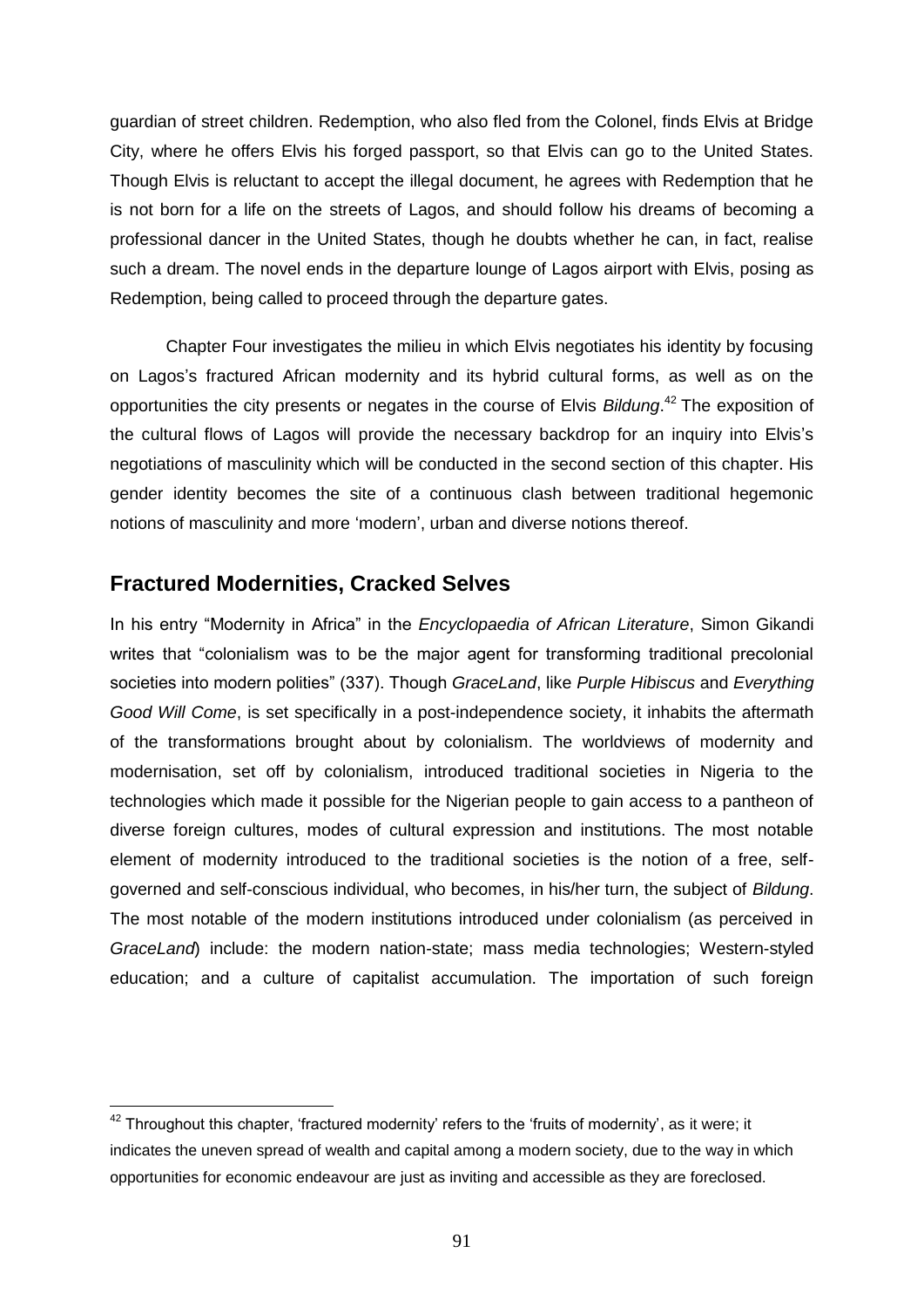institutions and forms of cultural expression rapidly transformed a traditional world into a modern, transcultural and hybrid one.<sup>43</sup>

Colonialism, and the various technologies it brought to Nigeria, made it possible for Nigerians to communicate with other cultures and societies, in inscribing them into the global world. Explaining the cultural hybridisation that transculturation brought about globally, Wolfgang Welsch mentions that "forms of [cultural] entanglement are a consequence of [...] worldwide material and immaterial communications [,…] interdependencies and dependencies‖ (198). Cultural entanglements are, thus, a consequence of Nigeria's communication with the world which, inevitably, leads to hybridisation. Such hybridisation makes possible the fashioning of vehicles, like the "molues" presented in *GraceLand*, which provide a vivid and insightful example of the extent to which Lagos is a locale for cultural entanglement:

molues were buses unique to Lagos, and only that place could have devised such a hybrid vehicle, its "magic" the only thing keeping it from falling apart. The cab of the bus was imported from Britain, one of the Bedford series. The chassis of the body came from surplus Japanese army trucks trashed after the Second World War. The body of the coach was built from scraps of broken cars and discarded roofing sheets – anything that could be beaten into shape or otherwise fashioned. The finished product, with two black stripes running down a canary body, looked like a roughly hammered yellow sardine tin. (*GraceLand* 9)

Bits and pieces from all over the globe are assembled and tinkered together by Nigerians, creating a hybrid and magical vehicle. Though precarious, the vehicle is effective for everyday use, illustrating how diverse parts of machinery, though not originally made to fit together, can become a working unity through a creative, and almost playful, reassembling. The hybrid vehicle functions, moreover, to shuttle people from one socio-economic and

 $43$  The terms "hybridism" and "transculturation" are used interchangeably by different authors. Drawing from Wolfgang Welsch's essay, ‗Transcultural Place', transculturation can be viewed as the process by means of which a culture transcends its own borders through "material and immaterial communication‖ (Welsch 198), thereby becoming a part of other cultures through assimilation. The concepts of "newness" and "otherness" between different cultures disappear, as neither is 'new' or 'other' any longer. Transculturation thus changes both cultures. Hybridisation is the process by means of which an indigenous cultural element is fused with that of a foreign cultural element to produce a new product or ideology, in which traces of both originals are still discernible, though blended (Nyairo 16). Transculturation is, thus, the process of cultural exchange, whereas hybridity is its result.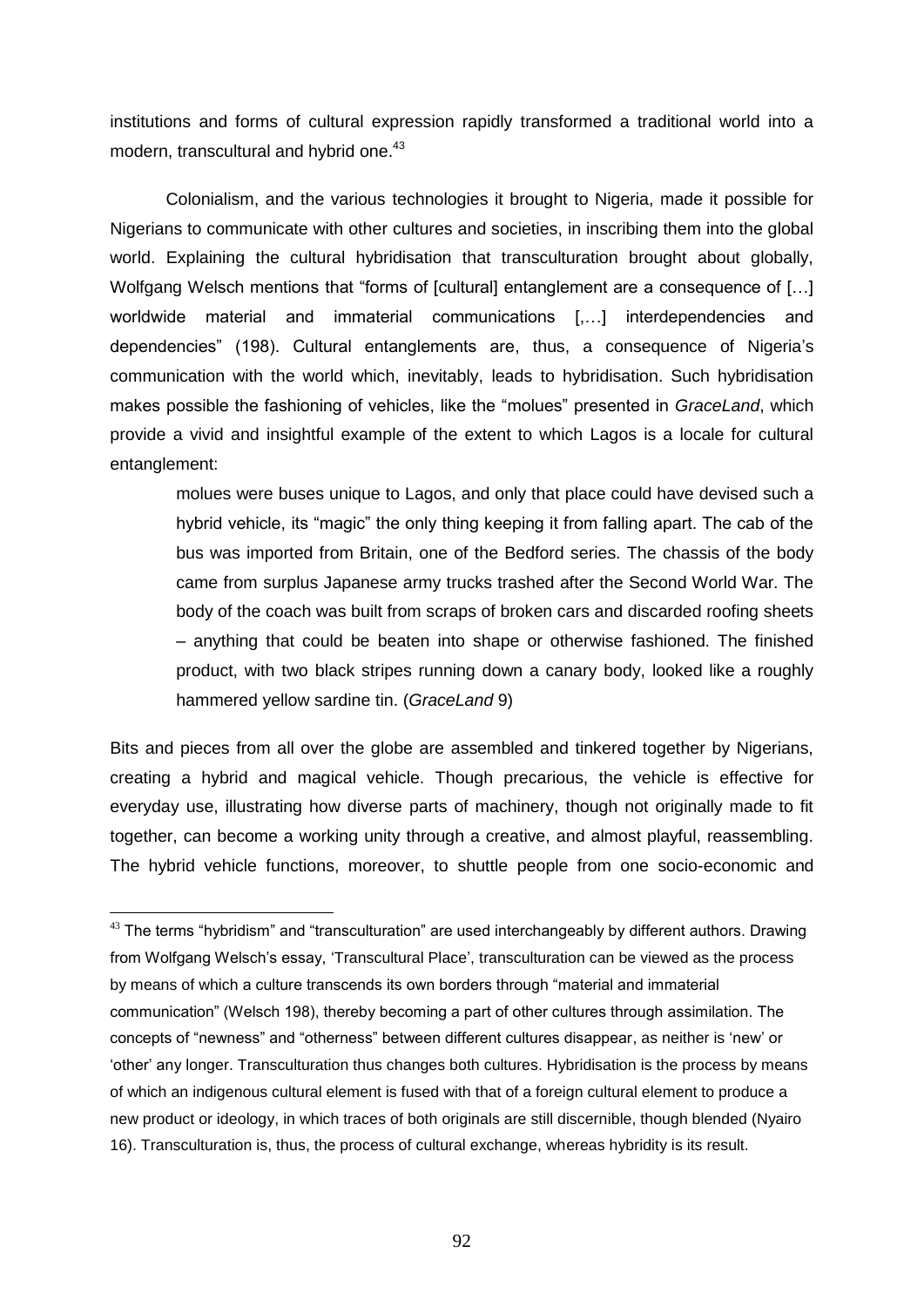cultural space to another, such that it becomes an embodiment of bridging cultural, economic and social boundaries.

Writing about modern Mozambique, Mia Couto mentions that "[o]ur wealth arises from our ability to accomplish cultural exchange with others [...] This magic is born of our ability to exchange cultures and produce variety. This magic is born of our capacity to be ourselves, being others" (1). The 'magic' of hybrid identities, according to Couto, is, thus, that it produces selves that are simultaneously 'other'. Yet, we are told that "magic" is the only thing that keeps the molues from falling apart, in an allusion to Achebe's *Things Fall Apart*. Certain segments of the society presented in Achebe's novel 'fell apart' because it could not simultaneously be self and other within the society's traditional context. Third-generation individuals in modern Nigeria, however, are enabled to negotiate their selves within a modern context, since they possess the "magic" of hybridised identities that allow them to be both ‗self' and ‗other'.

Yet, the molue also illustrates the way in which the people of Lagos, lacking the capital to purchase new buses, have to make do with the "scraps" they find in order to assemble a vehicle. The molue reflects the impoverished state of Lagos's poor communities, an impoverishment that can be blamed on modernity's foreclosure of opportunities for capitalist accumulation by various social, economic and political structures of organisation (such as neo-colonial corruption, as illustrated in Armah's novel).<sup>44</sup> The molue, accordingly, becomes not only a metaphor for the creative and positive potential of a hybrid identity, but also for the tragic state in which Lagos's poor communities find themselves.

Just as physical materials from diverse cultures become entangled in the molue, so, too, does the commuting and dialoguing of immaterial ideas lead to entangled ideologies. These immaterial ideologies, *in tandem* with material communication, serve to shape hybrid identities. Such ideas and ideologies are often communicated by means of lyrics, films and books, demonstrating how transculturation influences the thought structures of individuals, resulting in a personal form of hybridisation. A wide range of artists, music, books and films

<sup>44</sup> Koomson, a friend of the Man, who has become a rich and corrupt minister, agrees to the Man's mother-in-law's request to buy a fishing-vessel for her, in return for dividing the proceeds of the catches with her. According to Koomson's socialist party agreements, he may not possess much material wealth, as such ostentation might give the party a bad name. The Man's mother-in-law agrees to sign the contract, only to find out that Koomson has no intention of keeping his word. The incident illustrates how a corrupt neo-colonial government continuously forecloses on opportunities for its citizens to partake in the economic freedom which is offered to them by African modernity.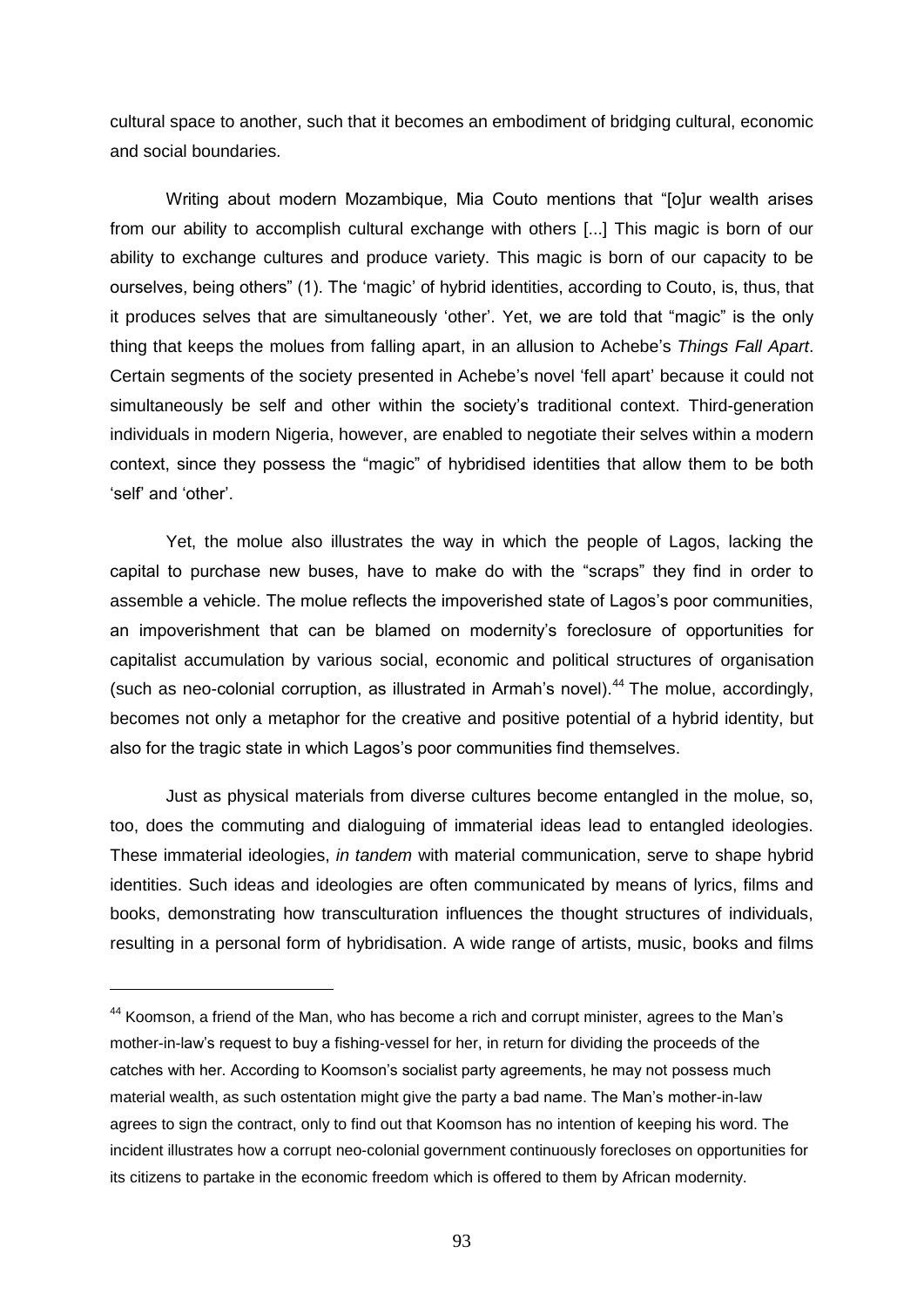are mentioned in the novel, including the music of Gloria Gaynor, "Wham!, Sade, Duran Duran and Peter Tosh, and [...] indigenous music<sup>"</sup>, as well as that of Edith Piaf (*GraceLand* 26, 28, 43). The books Elvis reads are from across the globe: the Koran as well as the writings of Chinua Achebe, Mongo Beti, Charles Dickens, Dostoevsky and James Baldwin (*GraceLand* 46, 111–112). These cultural flows are complemented by an endless stream of films from both Hollywood and Bollywood. The varied forms of cultural expression, as well as the ideas and ideologies that they embody, to which Elvis is introduced and exposed from a very young age, refuse to allow for the development of a singular cultural master narrative.

Nigeria's "increasingly [...] cosmopolitan and universalist" (Nwakanma 13) societies invite the individual to partake of the syncretism that has become the cultural and social fabric of Nigeria's cities. Explaining how identity is formed in a transcultural and hybrid world (in her focus on Kenya), Joyce Nyairo explains that

[w]hat we have been generating ever since our encounter with Western modernity are complex hybrid creations that capture the flux of revision and signal traditions and identities that are always in the making rather than ones that are sacred, static evocations of a purist Africa. (16)

The same applies to the hybrid world presented in *GraceLand*. In contrast to Elvis's hybrid world, the classic European *Bildungsroman* of previous centuries was always set within a specifically demarcated society. The cultural paradigm in which the protagonist develops is, thus, marked by a singular frame of mind and governing ideology, channelling his/her *Bildung* into the dominant cultural discourse. The protagonist's *Bildung* is completed at a certain age, or with the performance of a certain rite. Along a similar vain as Nyairo suggests about urban Kenyan identity, Elvis's *Bildung*, in contrast, is "always in the making"; his identity is a "complex hybrid creation" (the result of transculturation), which is an ongoing process that never reaches a point of final illumination. Through the process of transculturation, for example, Elvis is introduced to American pop culture. As Welsch mentions, cultural expressions, such as those of American rock, blues, certain styles of dancing and clothing, which are described in *GraceLand*, are able to be assimilated because they are no longer "exclusively 'own[ed]" (189) by the specific culture in which it originated. Elvis, thus, is seen to absorb certain elements of the culture, mingled with his Nigerian environment and cultural paradigm, resulting in his hybrid identity. Such an identity enables him to become an Elvis Presley impersonator, as part of his effort to realise his dream of becoming a professional dancer.

Though only one scene in the novel portrays his Elvis Presley impersonation for tourists on the beach, it is disclosed that this has been his occupation for some time. In this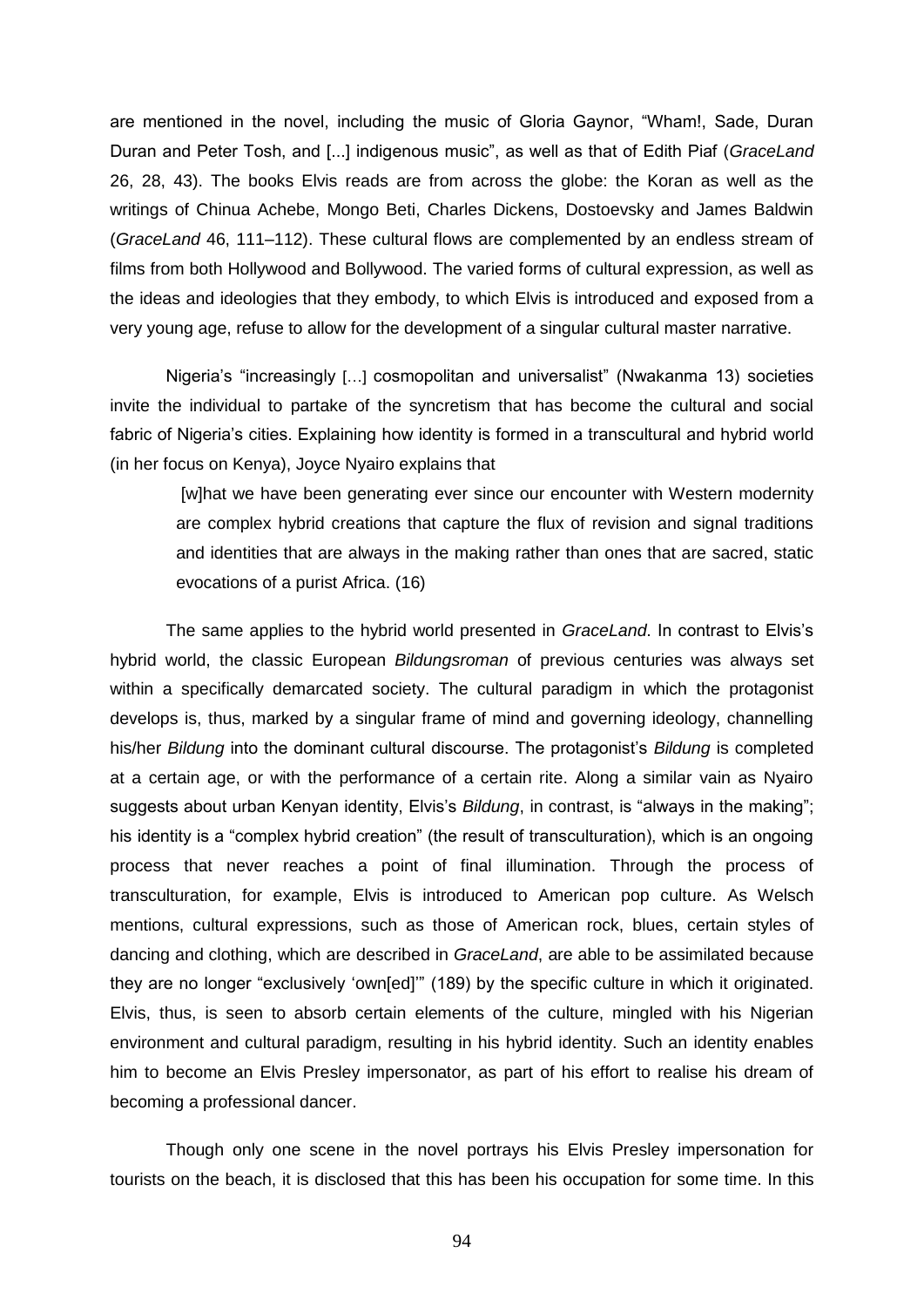scene he is not recognised as Presley; the one tourist says: "I think he's doing an Elvis impersonation", to which another replies: "He doesn't look like any Elvis I know. Besides, ain't that wig on back to front?‖ (*GraceLand* 12). Elvis's act is not recognisable to the tourists, specifically because it is such a hybrid creation: his attempt at impersonation is a mix of his own interpretation of Elvis Presley's and Bollywood dance moves, as well as of different kinds of clothing, made up to represent a Presley costume. It must also be remembered that Elvis Presley, like Elvis Oke, was himself a hybrid creation. Presley was "inspired by local African American composers" (Wikipedia). During the early stages of his career, many assumed that Presley was, in fact, of African American origin. His music assimilated and reinterpreted African American music and genres, which were, in turn, hybrid creations of African and Western styles of music. The figure of Elvis thus emphasises that cultural flows are not unidirectional, but rather discursively shape one another.

When discussing the hybrid nature of Lagos, the narrating voice mentions "[n]ame it and Lagos had a copy of it, earning it the nickname 'One Copy' " (*GraceLand* 7–8). Like the molue, Elvis's act is, therefore, unique to Lagos, though being made up of diverse cultural elements from across the globe. The existence of such an anomaly illustrates not only the notion that nothing is entirely foreign or novel in transcultural Lagos, but that everything is simply a (unique) copy of another copy – just as Elvis Oke is a copy of the "copied" Elvis Presley. (Concurrently, such a paradigm insists that the United States is also not the original source of the cultural flows that emanate from it.)

There are, however, pitfalls to modernity's otherwise creative and constructive possibilities of hybridised identities. The pitfalls have their roots in Nigeria's colonial past, and still affect the majority of Nigeria's populace. The promises presented by modernity, as well as the cultural changes it brings about, are experienced quite differently by different people. Gikandi writes that "it was colonialism that introduced what were considered to be the institutions of modern life in many African communities (337). In *The Invention of the*  Americas, Enrique Dussel, in turn, writes that modernity's "[c]onceptually modern rationality affords an emancipative potential to civilizations with less developed instruments, technologies, practical politico-economic structures, and capacities for subjective expression" (65). African communities, thus, not only gained access to "institutions of modern life", which brought about greater "capacities for subjective expression", but also presented such communities with modernity's "rationality" of "emancipative potential", whereby they might seek to free themselves, not only from any one cultural or traditional master narrative, but also from colonial rule itself.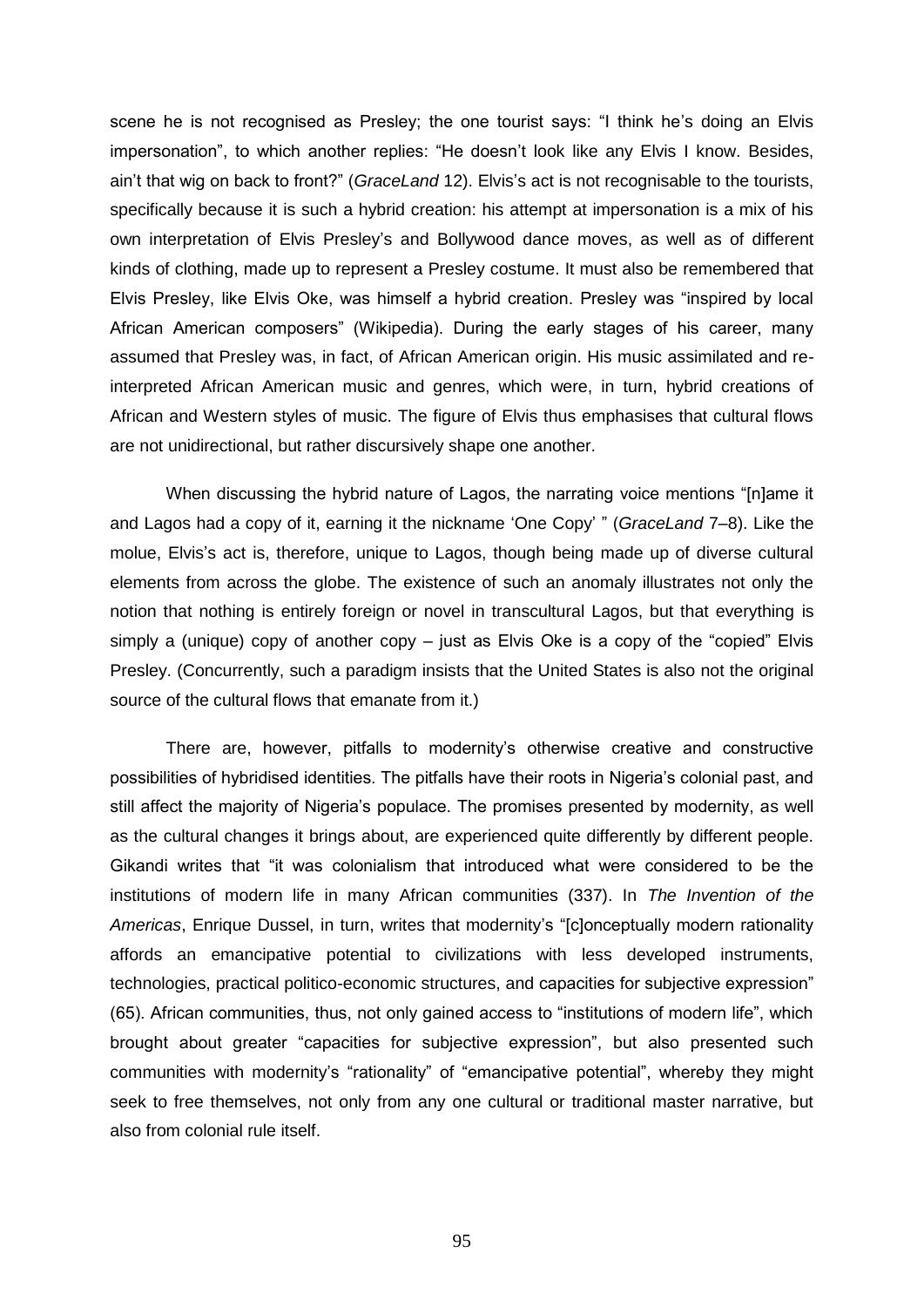However, the prospects held out by capitalist accumulation and self-governance to the colonial Nigerian were bleak in the face of colonial rule. Thus, Gikandi states, that modernity "at the same time depriv[ed] people of the rights that were associated with the project of modernity itself", since it was "difficult to reconcile the notion of free self-conscious individuals with colonial domination" (337). Dussel agrees with Gikandi, saying that, while presenting individuals with the discourse of the emancipator, modernity "hides the domination or violence that [it] exercises over other cultures" (65). Thus, there is a duplicity in the discourse of modernity, as presented in and to Africa(ns). African modernity might initially be perceived as the discourse of the emancipator, which stimulates subjective expression and provides the technologies by means of which it might be possible to obtain physical freedom (from colonial rule, for example). However, ultimately the individual comes to understand that the discourse is also that of a domination that hides the way in which it subjects other cultures (such as the indigenous cultures of Nigeria) in order to stimulate its own desire for capitalist accumulation (in the sense of exploiting other subjected peoples and their environments).

Though Gikandi and Dussel specifically refer to the colonial moment, I wish to propose, taking Frantz Fanon's notions of the colonial *comprador* into account, that a neocolonial government, similarly to its colonial predecessor, deprives certain subjects of the freedom to engage fully in, and on, all levels of socio-economic and political life. By so doing, they seek to retain such privileges for themselves. The neo-colonial government employs the same discriminatory "modes of social and economic organization" (Gikandi 337) practised by colonial governments, enforcing its unique brand of "domination or violence" on its politicised subjects. In *GraceLand*, the figure of the Colonel is the most striking symbol of Nigeria's neocolonial government. He refuses to acknowledge Nigerians as "free self-conscious individuals" with the right to self-governance, deliberately setting out to inhibit and restrict their apparent "modern freedom". Such negation of their rights is most evident in the way in which he stifles the public protest against corrupt governmental practices, as well as the way in which he tortures Elvis to try and find out what he knows about the apparent conspiracy in which the King of the Beggars is embroiled.

In an attempt to enrich himself, the Colonel, furthermore, fosters a culture of crime and corruption, which includes selling children for organ trafficking. He foists the "culture" of crime and corruption onto individuals who have no other financial prospects than those made available to them by participating in his endeavours. In this way, the Colonel's modern culture of capitalist gain reproduces itself in others. Opportunities to become part of the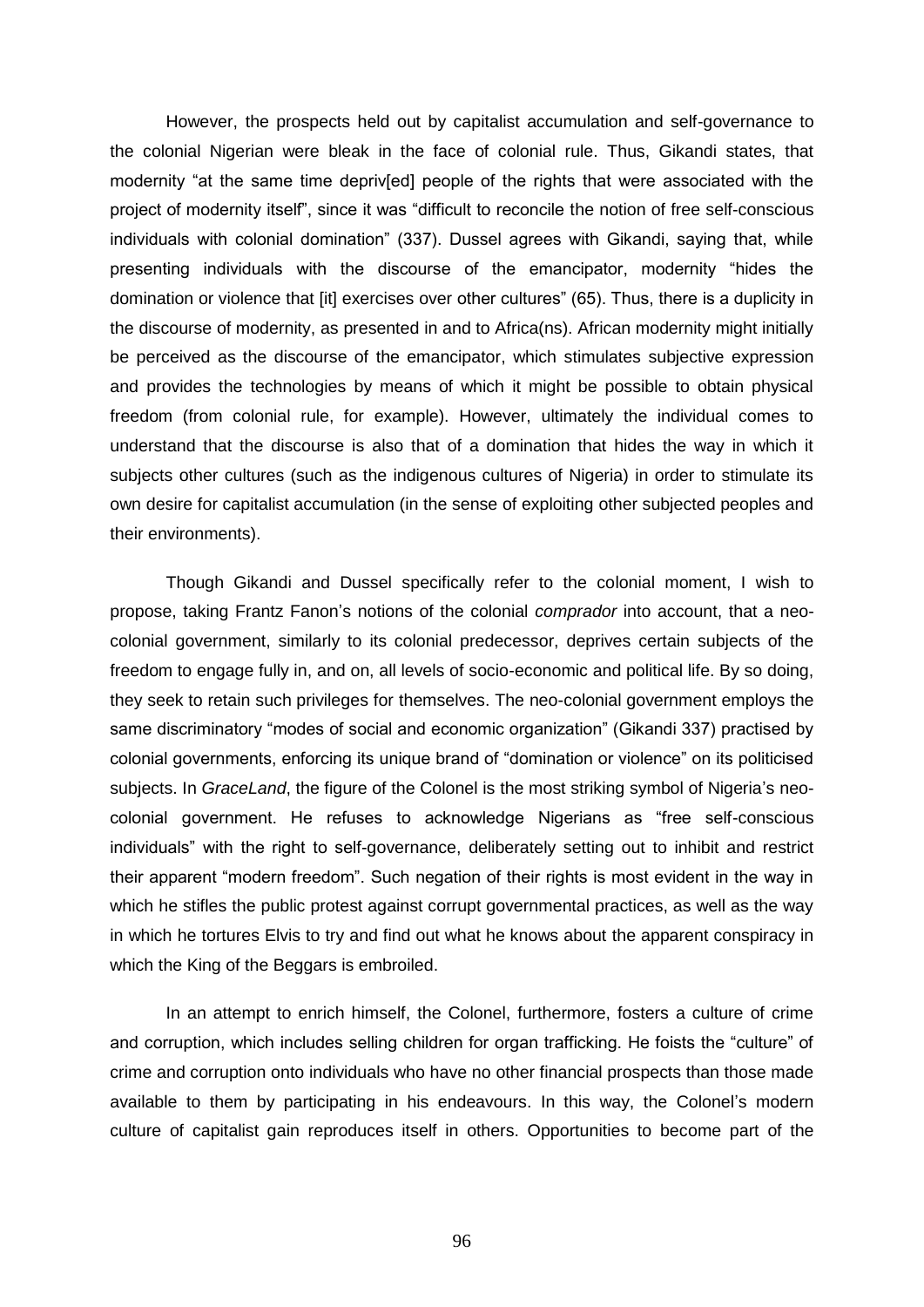socio-economic and political life in Lagos and Nigeria are, accordingly, just as foreclosed (and corrupt) as they are inviting.

Sunday's political campaign also illustrates how opportunities for self-governance are foreclosed by neo-colonial rule. Nigeria is portrayed as holding its first independent democratic elections after having been governed by an interim civil government for a year. Sunday worked hard to be re-elected to parliament, though he knew that the army would probably take over the country. After the failure of his campaign, the army staged a coup, thereby wiping out the promise of self-government on the national level. Sunday's failed political campaign plunges him into debt, and, knowing that he will not have another chance to engage in politics, since the military will not be prepared to step down, he sells his land and takes Elvis to Lagos in an attempt to escape his resultant shame.

The ambiguous nature of modernity is also made manifest in the city's socioeconomic disparities. In her article, "City, identity and dystopia: Writing Lagos in contemporary Nigerian novels", Rita Nnodim argues that "Lagos is written as the site of a multiple and sprawling heterotopias [...:] landscapes of poverty intersect with more affluent neighbourhoods and middle-class spaces‖ (322). In *GraceLand*, Lagos is indeed presented as a space of contradictory socio-economic curves, with the impoverished slum dwellers living in close proximity to more affluent citizens. The socio-economic configuration of Lagos graphically illustrates how its urban society either has succeeded or failed in its attempt to secure the promises held out by modernity. Elvis mentions that "[h]e hadn't known about the poverty and violence of Lagos until he arrived. It was as if people conspired with the city to weave a web of silence around its unsavoury parts" (*GraceLand 7*). Elvis finds that the city has two faces: the lush green suburbs that "seemed transplanted from the suburbs of the West" (*GraceLand* 7), and the impoverished slum that most Lagosians are forced to inhabit. The city, "half slum, half paradise" (*GraceLand 7*), accordingly, becomes a site of selfconscious freedom and wealth, and the realisation of the dreams of its many inhabitants, while also, paradoxically, being the symbol of death, decay and deprivation for others.

Initially, Lagos is represented as providing an unrestricted cultural milieu, though it is soon revealed that Elvis's apparent freedom to negotiate his own individuality is still subject to a fractured African modernity. Elvis leaves his dreams of becoming a dancer behind, seeking another, more viable, vocation. Every venture to make money seems futile, potentially hazardous or illegal, which exposes the fraudulent and fractured nature of the modernity he inhabits. After his failed attempts to earn a living as an Elvis impersonator, Elvis turns to manual labour, but is fired from his job. Redemption then convinces him to wrap cocaine in plastic bags, so that they can sell it. Although they are paid a generous amount for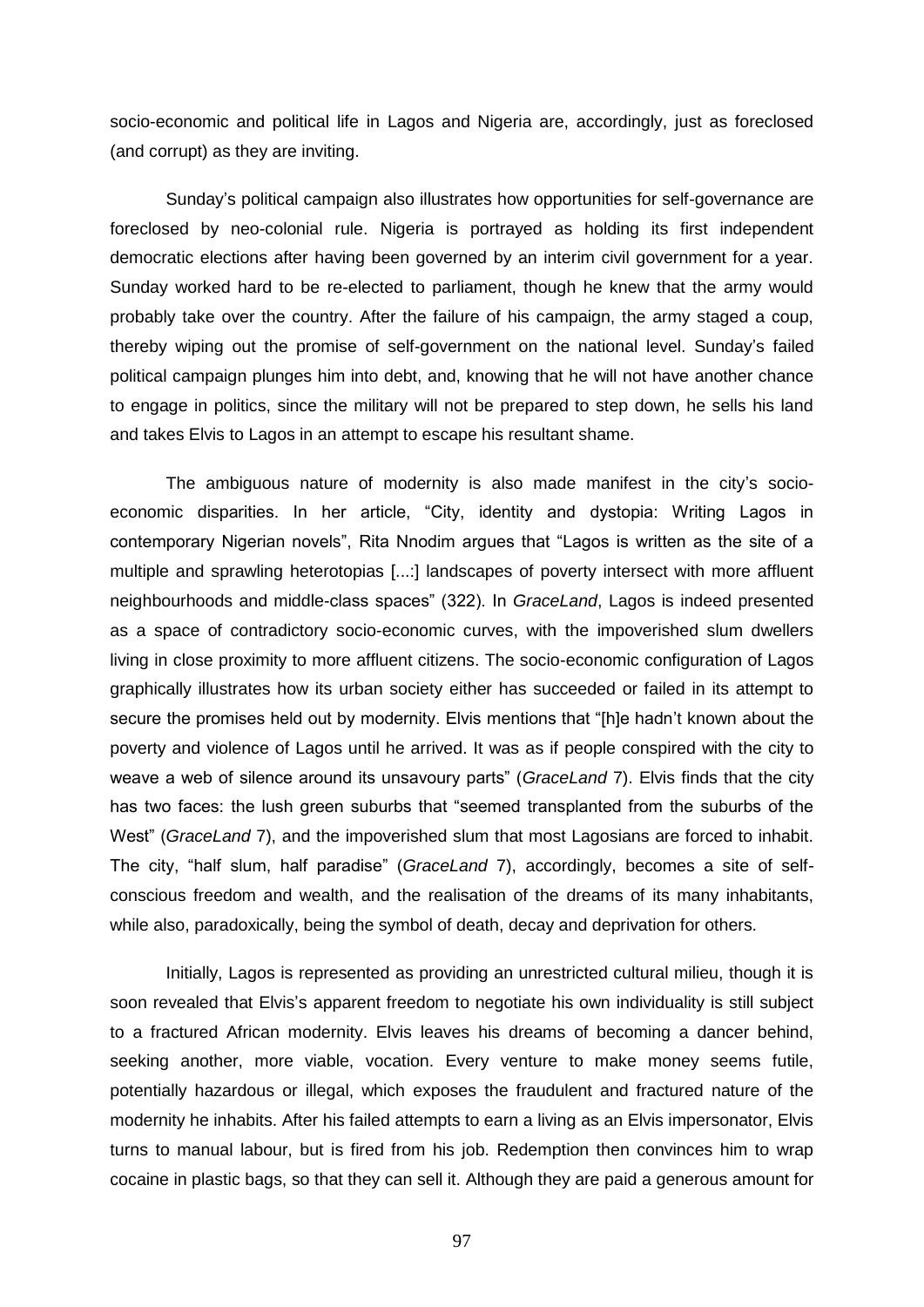doing this by the Colonel, Elvis is disturbed by the illegal nature of the endeavour and decides not to do it again. Redemption then finds work for Elvis as a chaperone at a night club, where he accidentally bumps into the Colonel, who almost has him executed for the blunder. Irrespective of Lagos's unrestricted cultural milieu, opportunities of economic selfbetterment, for Elvis, are incessantly foreclosed, restricting him to a low socio-economic status.

The inherent contradictions of modernity in Africa not only keep some from becoming economically and culturally empowered, but also impact on the individual's psyche in ways that might ultimately be more devastating than its material manifestations. Gikandi writes that modernity

has come to acquire a positive and negative narrative: the first insists on the ideals of self-conscious subjectivity and the desire for freedom; the other is driven by an acute sense of disenchantment and the splitting of subjectivity. (337)

Though Elvis finds a form of freedom in his self-actualising Elvis act, such freedom leads to "an acute sense of disenchantment", when he finds that he earns too little to sustain himself. His subsequent occupations are equally financially unrewarding (except when he wraps cocaine illegally). His sense of disenchantment is apparent in the following two extracts. In the first, Elvis ponders: "How did they come to this? [...] Just two years ago they lived in a small town and his father had a good job and was on the cusp of winning an election. Now they lived in a slum in Lagos.‖ (*GraceLand* 6)

The second scene takes place shortly after a failed Presley impersonation. Elvis looks around his room, noting that the

stained walls had not seen a coat of paint in years. A magazine cutting of a BMW was coming off the far wall, its end flapping mockingly. The bare cement floor was a cracked and pitted lunar landscape. A piece of wood, supported at both ends by cinder blocks, served as a bookshelf. On it were arranged his few books, each volume falling apart from years of use. (*GraceLand* 4-5)

In this graphic description, the "flapping" end of the magazine cutting "mockingly" displays the luxurious life represented by the BMW, which seems to flaunt the possibilities presented by the modern world. Yet the disenchanting truth about this empty promise of modernity becomes ironically clear by its contextualisation within a physical space characterised by ―stained walls‖ and a ―cracked and pitted‖ floor. In *Imagined Communities*, Benedict Anderson views the print media as a major contributor to modernisation and the development of nationalism. The book (as a vehicle of modern ideology) can, thus, be seen as an icon of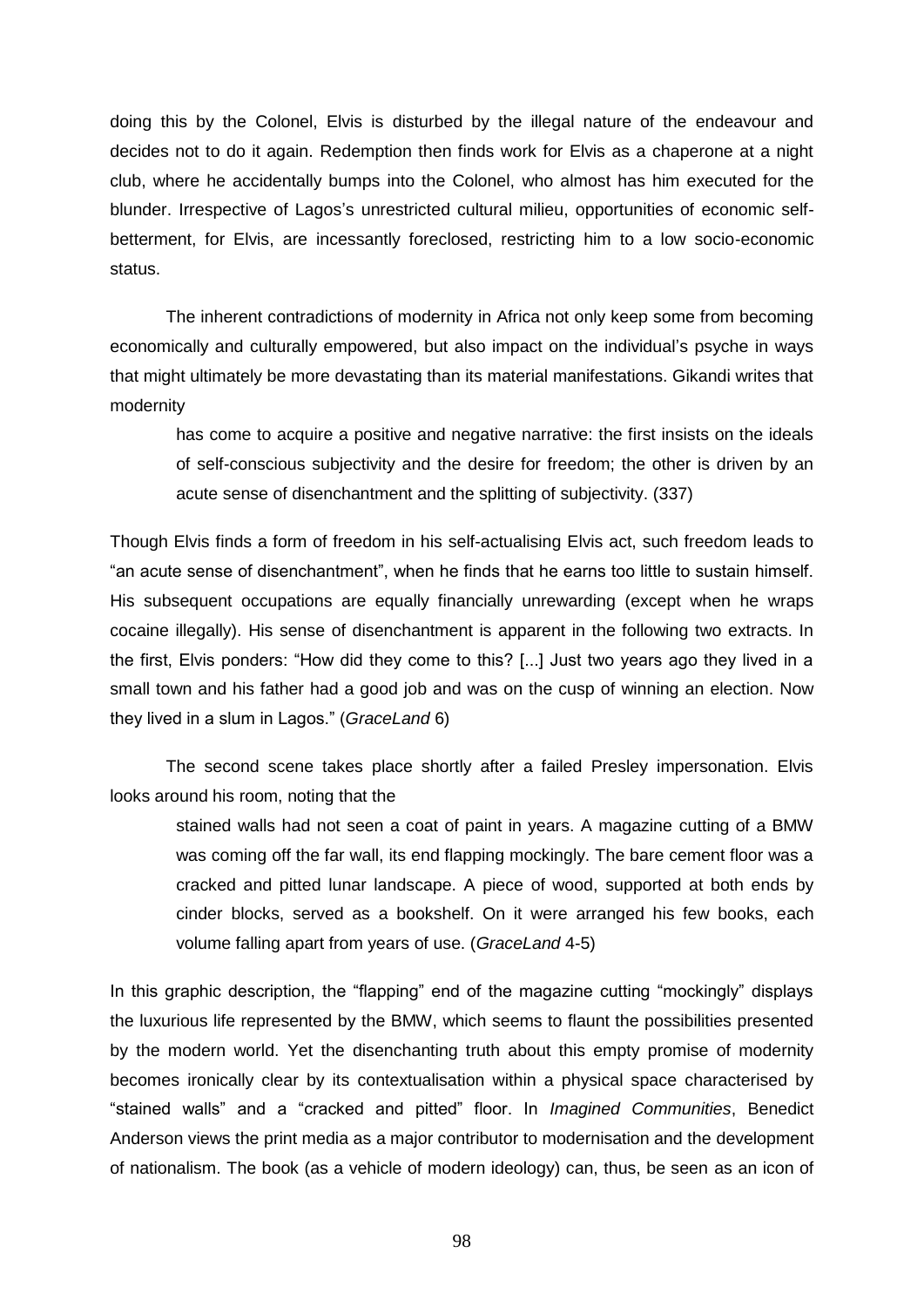modernisation, carrying within its pages the traits of modernity – reason, logic and autonomy. However, the books on the shelf in Elvis's room are falling apart, a detail which may be read as yet another allusion to Achebe's *Things Fall Apart*. The reference exemplifies the crossgenerational dialogue of the third generation with previous generations, providing a contemporary view of long-existing, yet enduringly prevalent, issues. Achebe's novel is specifically about the 'falling apart' of a society once confronted with European modernity and modernisation. The tattered books in Elvis's room, thus, become a silent, though powerful, comment on how Western modes of modernity perpetually fail in the African context.

Strikingly foreshadowed by the cracked lunar landscape of Elvis's bedroom floor, *GraceLand* physically illustrates the cracking and splitting up of the individual's subjectivity as a result of the duplicitous nature of modernity. Before Elvis applies make-up to his face to practise his skill at transforming himself into the image of Elvis Presley, he "held up the tin of talc, admiring the image printed on it  $-$  a white couple in evening dress dancing under a sky full of stars. That was the life, he thought" (*GraceLand 77*). The tin of talc, which is a commodity from the West, portrays what the manufacturer considers to be the ideal life. As portrayed by the dancing couple, the item seems to hold the power to transform and transport the individual into their world, by literally promising to make him white. Yet, when the talc is applied, a cracking and splitting of Elvis's identity occurs. Perceiving his close resemblance to Elvis Presley, "[h]e smiled. It spread across his face in fine tendrils that grew wider as he laughed until his skin showed through". Seeing his black skin showing through the white talc mask he is wearing, Elvis comes face to face with the illusion that the dancing couple holds for someone in his situation: "I look like a hairless panda, he thought. Without understanding why, he began to cry through the cracked face powder‖ (*GraceLand* 78). The realisation that make-up alone cannot transport him into the dancing couple's way of life, and that such a lifestyle is utterly unattainable to him, brings Elvis to tears. The splitting of his identity, thus, becomes evident in the two faces that he sees in the mirror – the superficial powdered face of the glamorous 'wanna-be' Elvis Presley, and his own face, which shows through the cracks in the powder, which serve as an ironic reminder of his impoverished life, and, even more significantly, expose the limitations of his own becoming.

The scene is strongly reminiscent of Frantz Fanon's *Black Skin, White Mask*, which explores the inferiority complex the black man experiences within the colonial world. Fanon argues that black men copy or simulate the culture of white people in order to compensate for feelings of inferiority brought on by colonial rule: "The black man wants to be like the white man. For the black man there is only one destiny. And it is white. Long ago, the black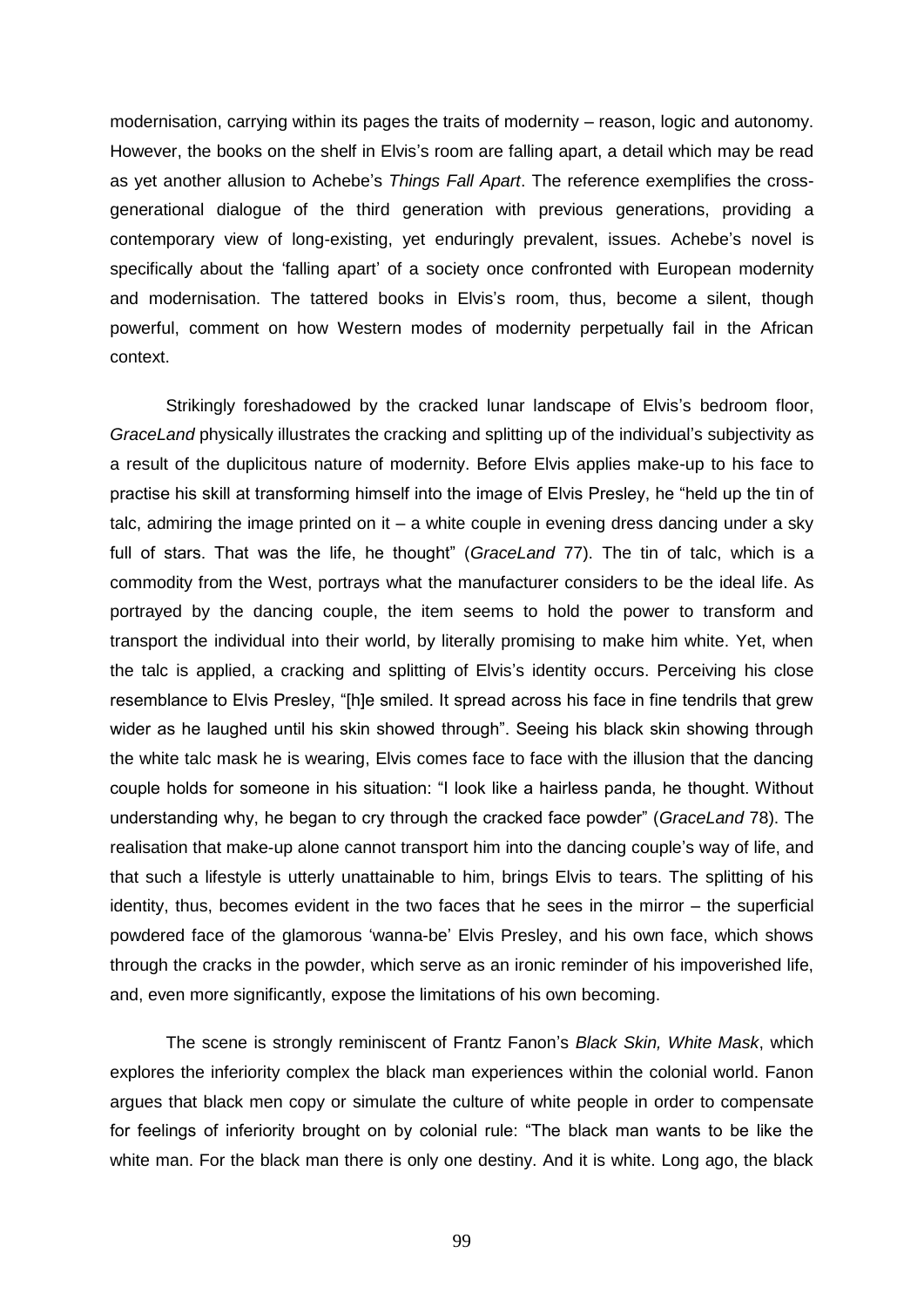man admitted the unarguable superiority of the white man, and all his efforts are aimed at achieving a white existence" (9). *GraceLand* illustrates how such an "inferiority complex" plays out in the 21st century. The 'culprit' is no longer the white coloniser who seeks to maintain the "natives" in a subordinate position through force; rather the promises presented by a fraudulent African modernity. Elvis's use of make-up to "become white" is thus not the expression of a desire to be white, but merely an attempt to make his performance more authentic, and thus, more lucrative. Whereas the individual in *Black Skin, White Mask* desires to be recognised as having an equal human worth, Elvis in *GraceLand* desires an equal standard of living, as he aspires to secure the freedom of the more affluent Lagosians for himself, which is a freedom founded on the promises of modernity.

Elvis's cosmetically made-up face, therefore, illustrates the split between who Elvis really is and who he would like to be  $-$  in other words, the split between his real world environs and the imagined world of his dreams. A more serious and internal splitting of the self, however, occurs when he realises that he has been caught up in child trafficking. The narrating voice reveals, at this stage, that Elvis "felt strange, like there were two parts of him, each watching the other, each unsure. He watched from another place as his hands trembled and his left eye twitched uncontrollably" (*GraceLand* 242). If identity is to be understood as being multilayered, as has been argued in the previous two chapters, then we can postulate that the "cracking" of identity also takes place on various different levels. The first level of cracking is that of Elvis's dreams and hopes, whereas the second seems to be the splitting of his innate self.

Shedding further light on such splitting, Gikandi states that, in addition to the disenchanting effect that modernity has on the individual and the consequent "splitting of subjectivity", it also leads "to the spiritual impoverishment of the modern subject, who [i]s left unmoored in a world defined by psychological alienation and social displacement" (337). When Elvis becomes cognisant of the fracturing and splitting of his self, he also realises that he, in part, is becoming so spiritually impoverished as to become involved in child trafficking. On a secondary level, the splitting of his subjectivity also illustrates how he is psychologically alienated from himself, as well as displaced from the world in which he lives.

The classic *Bildungsroman* maps the protagonist's journey into society through the process of socialisation. The *Bildungsheld* initially resists the pressures of society due to his youth. Yet, as he begins to understand the way in which modernity plays out in his world, he inevitably comes to acquiesce to societal norms and values. The more the youthful protagonist becomes a modern subject, the more he comes to exemplify, and even propagate, the norms and values of modernity (which are presented as being already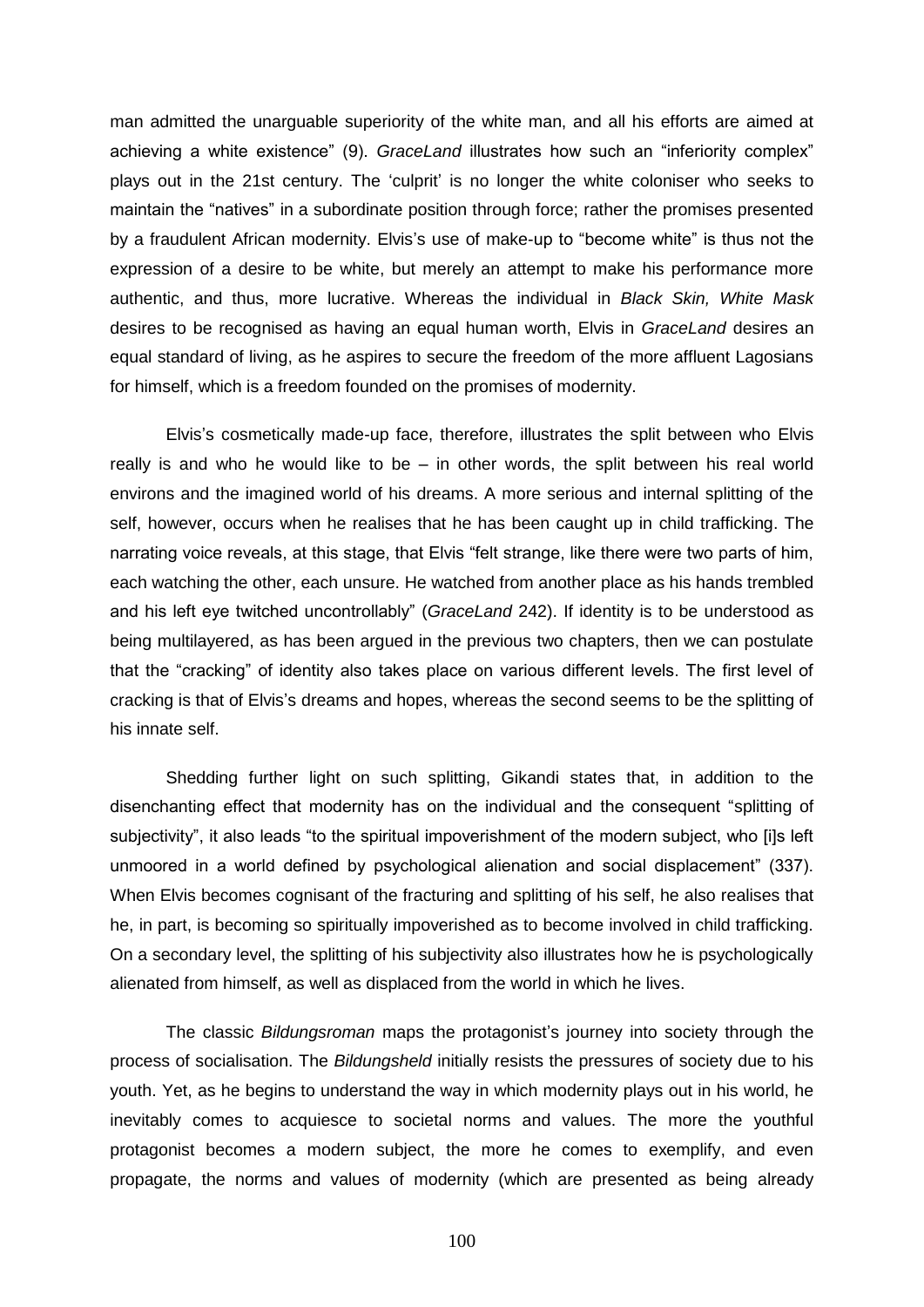embedded in the ideologies of his society). However, as I have argued, such is not the case in Nigeria's third-generation *Bildungsromane*. According to *GraceLand*, and, to a lesser extent, *Purple Hibiscus* and *Everything Good Will Come*, the *Bildungsprozess* and journey into adulthood, in the context of African modernity, are problematic, if not impossible. This becomes even more apparent in the closing chapters of *GraceLand*.

After being tortured by the Colonel for his involvement with the King's protest theatre troupe, Elvis finds Maroko demolished and his father dead:

[He] traced patterns in the cracked and parched earth beneath his feet. There is a message in it all somewhere, he mused, a point to the chaos. But no matter how hard he tried, the meaning always seemed to be out there somewhere beyond reach, mocking him. (*GraceLand* 307)

The psychological effect of modernity's duplicity, as it plays out in the thirdgeneration *Bildungsromane*, keeps the individual from finding closure within his or her society as "meaning always seem[s] to be out there somewhere beyond reach". If the classic *Bildungsroman* were an attempt to come to terms with, as well as an explication of, the coherent workings of Western modernity, then the failure to find meaning or closure in the third-generation *Bildungsromane* illustrates the partial failure of modernity to provide a progressive and viable narrative and ideology within contemporary Nigeria. African modernity, therefore, becomes a fractured narrative that splits subjectivity. Just as the clipping of the BMW in Elvis's room metaphorically "mocks" his unfulfilled dreams of a better life, so too does African modernity "mock" the individual who aspires to find meaning in the surrounding chaos. Meaning is always, accordingly, portrayed as being elusive and "beyond reach".

Elvis, however, not only suffers because of the emptiness of the dreams that he chases. His changing world presents him with creative possibilities for *Bildung*; yet, such changes also cause anxiety in those individuals who resist them. Some, like Sunday and Joseph, transmute their anxiety into violence, causing further suffering. In his essay, 'Identity and Difference in a Globalized World', Alberto Milucci discusses how "individual and collective identity is constructed in a complex […] society where both individuals and groups are given increasing chances and resources for an autonomous definition of themselves" (58). Changes in societal and individual identity can, hence, be seen as part of global phenomena, and not as limited to the (post)colonial world. The effects of global cultural change are dealt with by the authors of the third generation, including especially Abani.

Milucci argues that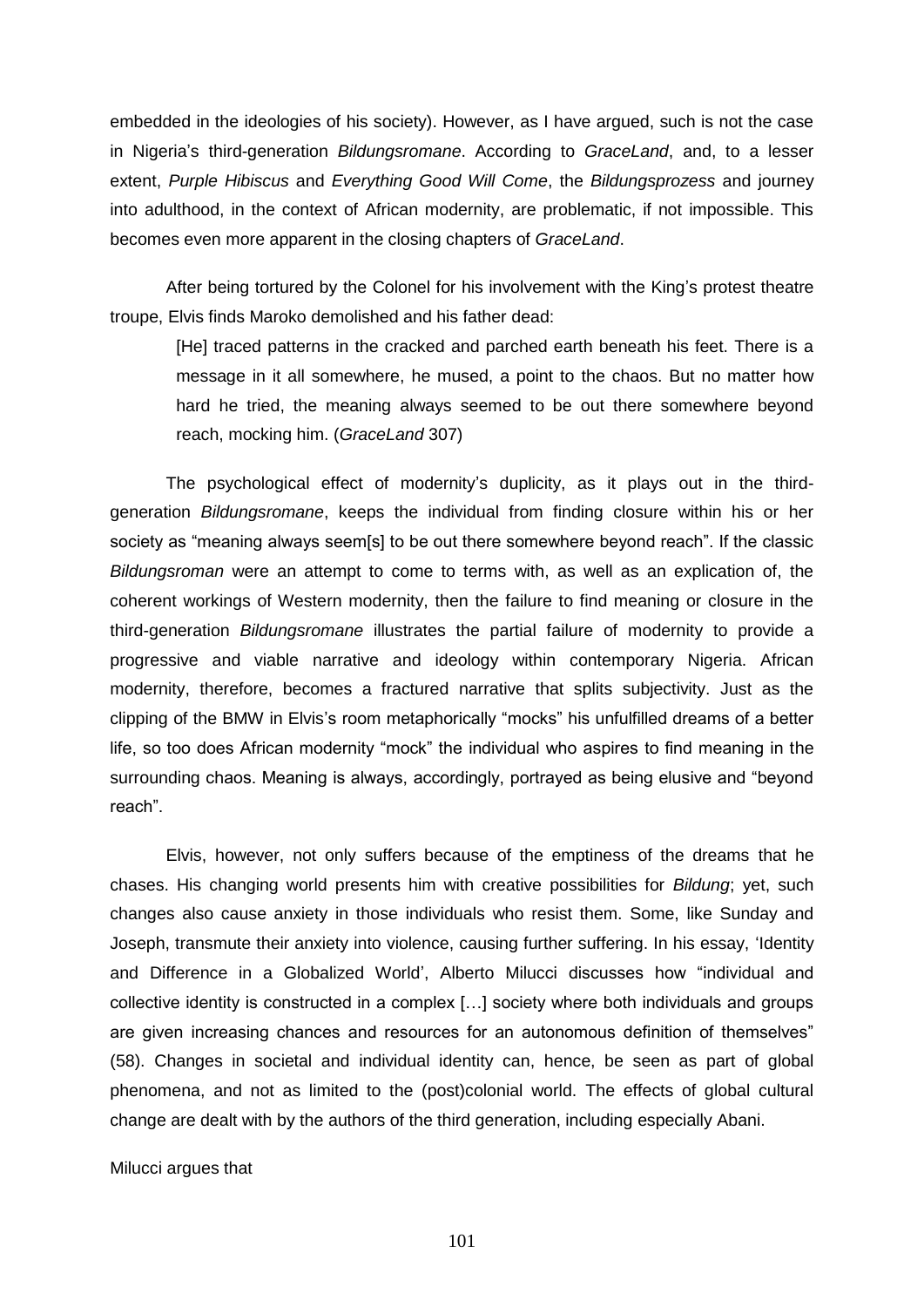[w]e [the generic individual and group] enter and leave this [mono-cultural] system much more often and much more rapidly than we used to in the past [;…] we participate in an infinity of worlds. And each of these worlds has a culture, a language and a set of roles and rules that we must adapt to whenever we migrate from one to another. Thus we are subjected to mounting pressure to change, to transfer, to translate what we were just a moment ago into new codes and new forms of relation. (61)

The ability to adapt and change is, thus, crucial to the sustainability of a progressive, selfstyled form of identity. Such an ability is even more important in the context of transcultural spaces, which not only present the individual with an influx of new and exciting possibilities and opportunities for personal development, but which also transform the physical environment, as well as the hegemonic thought structures in which the individual finds him/herself. The individual is, thus, left with no choice other than to adapt to the changing environment by choosing one of the options of being that his/her environment presents.

Commenting on the necessity for change, Milucci continues, stating that

[c]hange is a goal that we find desirable and towards which our search for the new and the different is directed. But change also threatens our security, and our established and habitual rules. Thus, when we are facing change, we are always torn between desire and fear, between anticipation and uncertainty. (63)

Rapidly changing cultural conditions, as well as the unique identities that they facilitate, are not received equally well by different strata of the population. Sunday, like Uncle Joseph, is willing to change, but only as far as the possibility of capitalist accumulation is concerned. Sunday and Uncle Joseph, accordingly, try to live a Western lifestyle. Yet, changing their thought pattern "threatens [their] security and [their] established and habitual rules". Being in positions of power in their patriarchal society, both Sunday and Joseph experience ―anticipation and uncertainty‖ about their authoritative positions, fearing that their changing thought structures might infringe or challenge such positions. The result of such anxiety, which is reminiscent of Eugene Achike's nervous condition in *Purple Hibiscus*, is the willingness to perpetrate violence against any individual who expresses an alternative way of thinking, or who acts out of kilter with the patriarchal norm.

Elvis's desire to negotiate a masculine identity that is contrary to what his father and Uncle Joseph establish as the norm results in him suffering severely at the hands of both. Yet, rather than being socialised through such abuse, he becomes even more resolute in his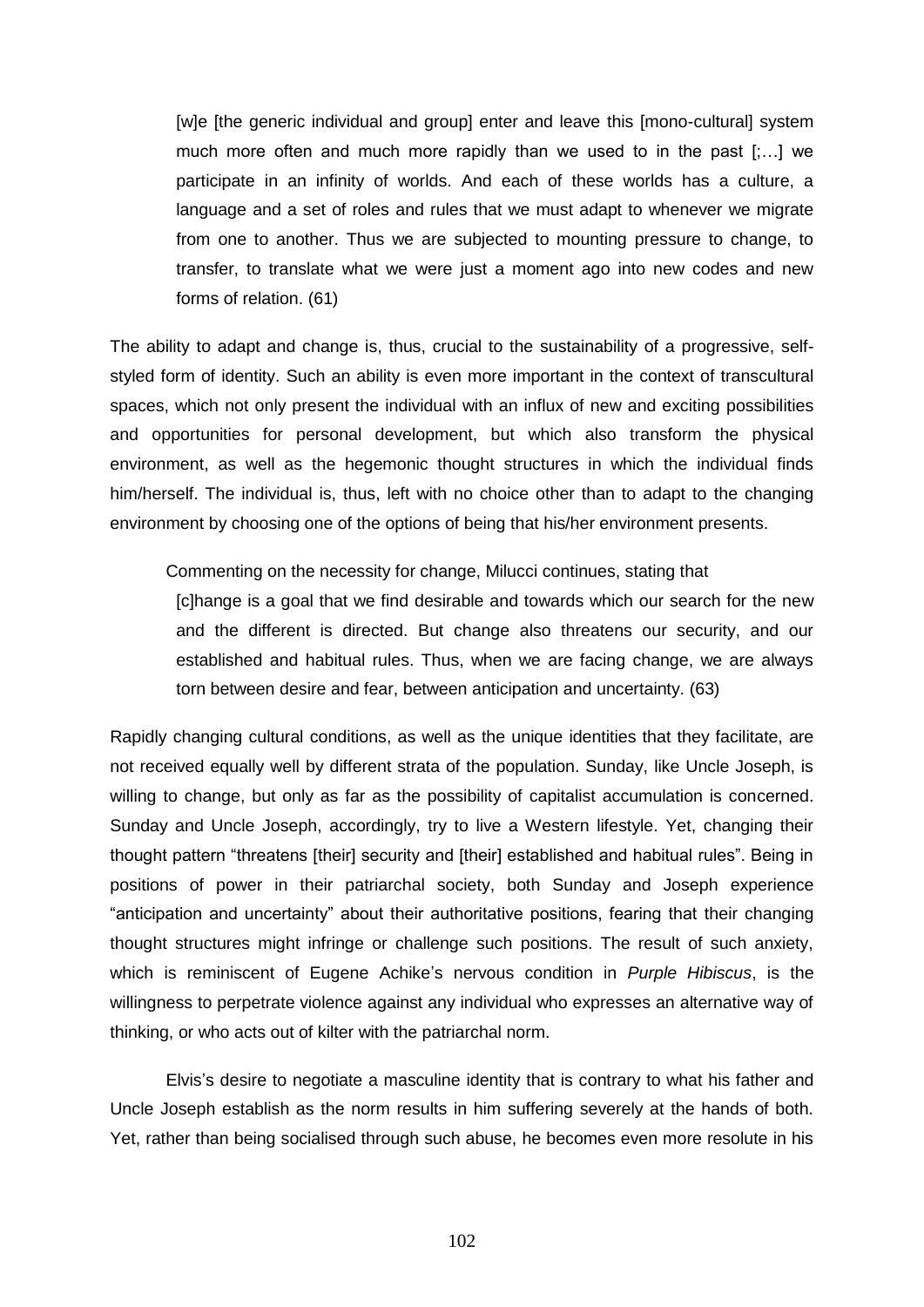efforts to oppose such violent forms of masculine identity. His struggle against hegemonic patriarchy becomes most evident in his negotiations to attain a full-scale masculinity.

## **Performing Gender, Becoming a Man**

*GraceLand*, in keeping with the previous texts dealt with in this study, as well with the thirdgeneration trend, voices previously silent spaces in Nigeria's literature and society. The text articulates the new modern Nigerian identity through exploring Elvis's journey of becoming. Once in Lagos, Elvis is, by virtue of his gender, a ‗freer' individual than either Kambili or Enitan. Yet, Elvis is trapped by his traumatic childhood experiences of patriarchal violence, which have resulted from the performance of normative masculinity by grown men. The normative masculinity that surrounds him, furthermore, shapes the society in which he spends his teenage years. Altering the structure of the classic *Bildungsroman*, *GraceLand* illustrates how the gendered society stunts Elvis's development into manhood.

Youth is the primary concern of the classic *Bildungsroman*, as it is during this stage of life that identity is primarily formed. The classic *Bildungsroman* traces the individual's development from adolescence to young adulthood, at which time the protagonist is intended to become a responsible member of society. Such, however, is not the case in the *Bildungsromane* of the third generation. *Purple Hibiscus* maps only Kambili's adolescent years; *Everything Good Will Come* follows Enitan's development from adolescence well into womanhood, allowing gaps of a few years to transpire between the narrated sections; *GraceLand* explores Elvis's *Bildung* from childhood to adolescence. Elvis is stuck at the age of sixteen – though always on the threshold of adulthood, he never comes of age. The structure of the novel illustrates the ways in which the demands of normative masculinity attempt to keep Elvis from negotiating any form of gender identity other than the norm.

This section will begin by looking at Elvis's confrontation with normative masculinity, and how the father figure violently seeks to enforce such norms through a process of socialisation and gender policing. Contradictory encounters with cross-dressing (in Elvis's Elvis Presley act, his desire to wear make-up, and his tour with the King's theatre troupe) will be discussed to illustrate the performative nature of gender, as well as how gender can be subverted from within the act of performance. The abuse that Elvis suffers at the hand of normative masculinity, as well as his growing awareness that such conceptualisations of the masculine also condone murder in the name of honour, leads him to be dissatisfied with the normative performance of gender. He, therefore, explores alternative ways in which his gender can be performed. The available alternatives are, eventually, also found to be ambiguous and contradictory, as they still serve to underscore normative masculinity, rather

103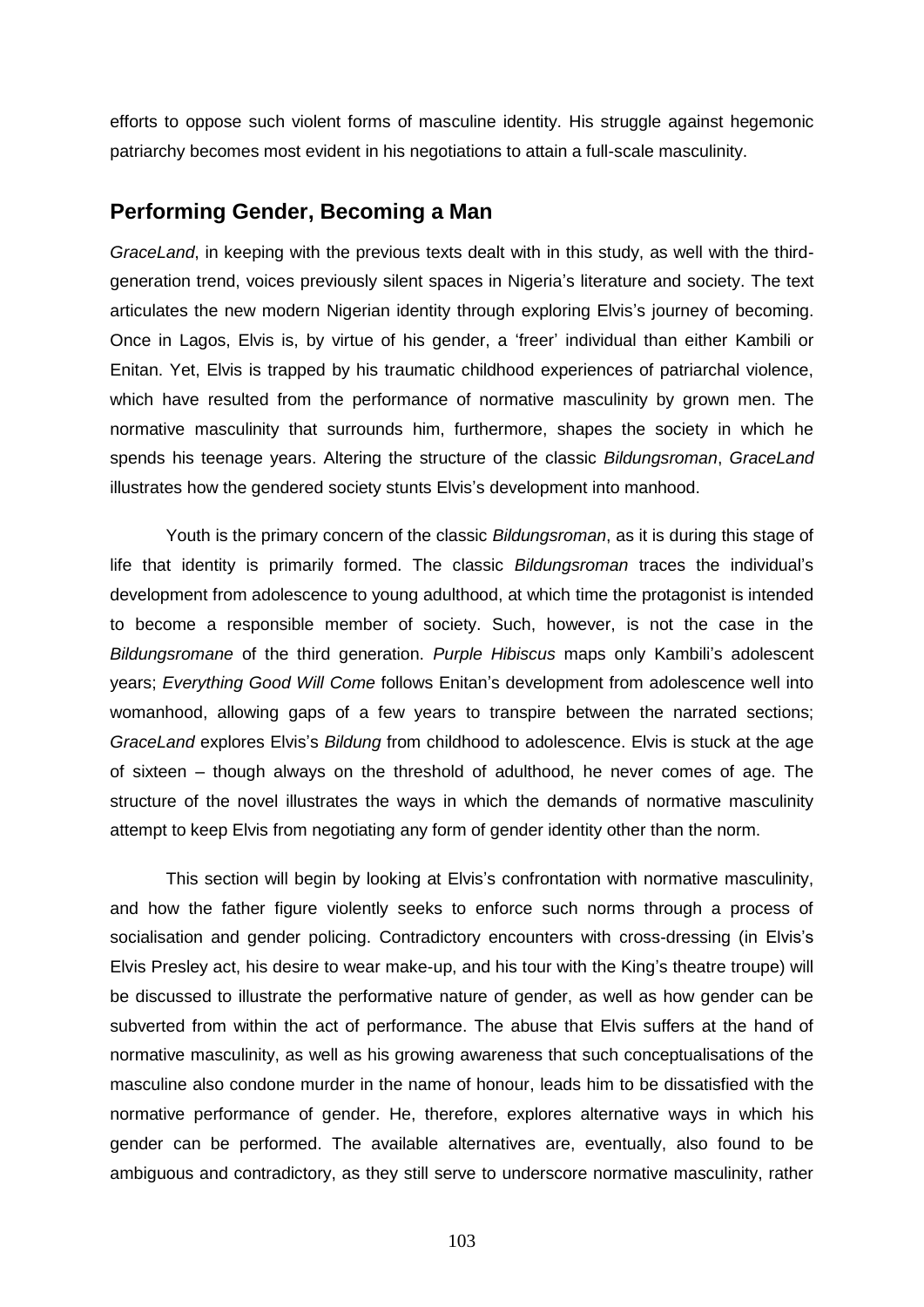than to circumvent it. Even though Elvis finds that there is room for creative deviation, the alternatives only offer superficial solutions, or force him into harm's way. This realisation, among others, forces Elvis into self-exile.

In his article 'Of Boys and Men: Masculinity and Gender in Southern African Studies', Robert Morrell argues that

hegemonic masculinity silences or subordinates other masculinities, positioning these in relation to itself such that the values expressed by these other masculinities are not those that have currency or legitimacy. [...] Hegemonic masculinity is, according to Mike Donaldson, 'exclusive, anxiety-provoking, internally and hierarchically differentiated, brutal, and violent'. (Morrell 608)

Elvis's father and Uncle Joseph are examples of males who portray a violent masculinity that preys on children, adolescents and women. Victor J. Seidler explains that the "head' of the family is entitled to expect that his word will be obeyed without question. So fathers inherit a responsibility to keep that body of the family – women and children – under control, as they cannot be trusted to know what is good for them" (79). That the father is "head' of the family" exacerbates the situation of male dominance, since "[t]raditionally a sense of male superiority has worked to legitimate male violence against women" (Seidler 26). Such legitimising of male superiority consequently provides the father figure with "legitimate" cultural and societal authority to enable him to control other members of his family tyrannically – a practice that I call "the reign of the father". Central to the reign of the father is the form of gender socialisation required in order to produce the next generation of men, who will continue to uphold the patriarchal creed.

In his essay, 'Masculinity and Nigerian Youths', Egodi Uchendu writes that "masculine" gender attitudes and roles are learned from infancy [...] through the process of socialization" (282), a process through which gender is "manufactured" or produced. One of the first instances in the novel where Elvis is subjected to socialisation occurs when his father and uncle force him to perform the first phase of the Igbo rite of passage into manhood: "He had no idea why he had been asked to strip down to his underwear, or why Uncle Joseph first strapped a grass skirt on him and then began to paint strange designs in red and white dye all over his body" (*GraceLand* 17). Once he is in "traditional" dress, Elvis is made to hang an arrow-impaled chick from a tree which is already littered with other dead or dying chicks. This initial rite by means of which to enter manhood is Elvis's first official induction into the world of male violence, which, in turn, sums up the narrative of normative masculinity as presented in the novel: to kill is to be a man. After the ceremony, Elvis drinks a Fanta in a bar with his cousins, Godfrey and Innocent. Observing how they "tease[d] the girl behind the counter,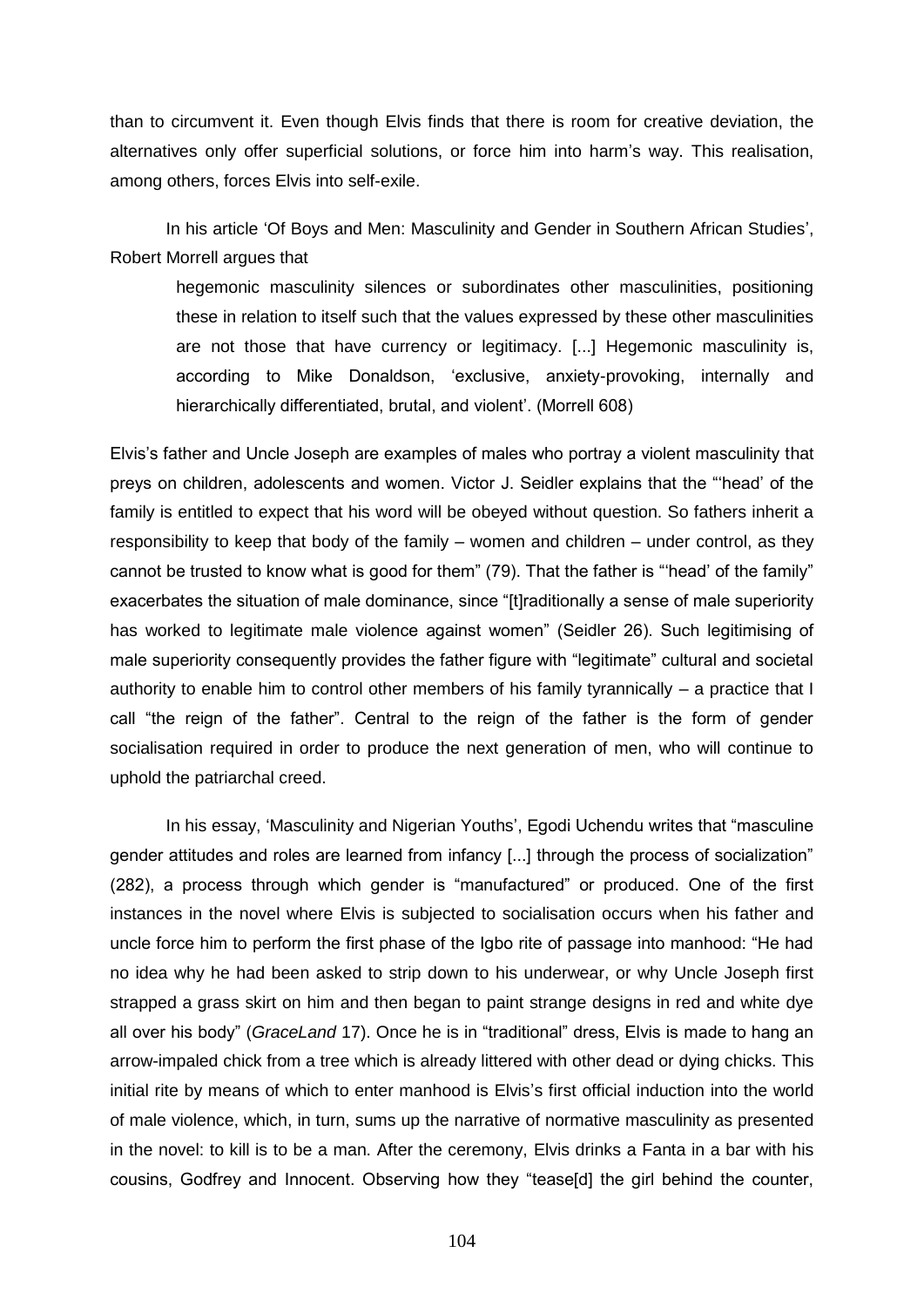Elvis felt like a man‖ (*GraceLand* 22). Normative masculinity, accordingly, seeks to socialise boys into a life marked by violence, as seen through the killing of the chicken, as well as by chauvinistic practices, such as teasing a girl, which make Elvis "feel like a man".

By extension, the process of socialisation also entails a violent breaking away from one's mother, as well as from all socially determined and constructed feminine attributes and characteristics. Before the above-mentioned rite commences, Sunday says to Elvis that "[i]t is time to cut your apron strings  $[...]$  this is about being a man. No women allowed" (*GraceLand* 18). The rejection of the mother is thus a crucial marker of the journey to manhood. This is borne out by recent research into masculinity in Nigeria and elsewhere. When asking male students with whom he worked how they thought one became a man, they responded that "[m]ales must pass physical tests, endure pain, confront danger, and must separate from their mothers and women. When these tasks are successfully completed, then the adolescent male has become a man" (Uchendu 289). Seidler similarly finds that male identity is defined "through a rejection of vulnerability and emotions still regarded as 'feminine'" (10), concluding that "[i]t is through a rejection of 'softness' that young men still affirm their heterosexual male identities" (11). Boys, like Elvis, are thus intentionally estranged from their mothers, and, accordingly, socialised into a gendered identity that is devoid of the emotions that might keep them from perpetrating the violence that they have suffered under the rule of their fathers.

Sunday severs the relationship between young Elvis and his mother and grandmother for the sake of Elvis's manhood. Such severance of the relationship, however, has severe consequences for both the family, and for Elvis's *Bildung*. Elvis's mother, Beatrice, is reminiscent of Achebe's Beatrice in *Anthills of the Savannah*, who, in turn, evokes associations with Dante's Beatrice. Dante was fervently in love with Beatrice, though they never came to know each other. Just before his death, Dante wrote *La Commedia* (1321), an epic poem commemorating Beatrice.<sup>45</sup> In *La Commedia*, Dante writes about his ascent from *Inferno* (hell) via *Purgatorio* (purgatory) to *Paradiso* (heaven). During his ascent, he is guided by the Latin poet, Virgil; however, Virgil can take him only as far as Mount Purgatory, from where the celestial Beatrice alone can usher him into the heavenly realm. Once in heaven, Dante and Beatrice come, finally, to be united after their respective deaths.

As Beatrice guides Dante into and through heaven, so does Elvis seek the guidance of his mother once he is in Lagos, after her death in Afikpo. He wishes that she could guide him out of the hell and purgatory that is Lagos into an understanding of the world in which he

 $\overline{a}$ 

<sup>45</sup> *La Commedia* was later translated into English as *The Divine Comedy*.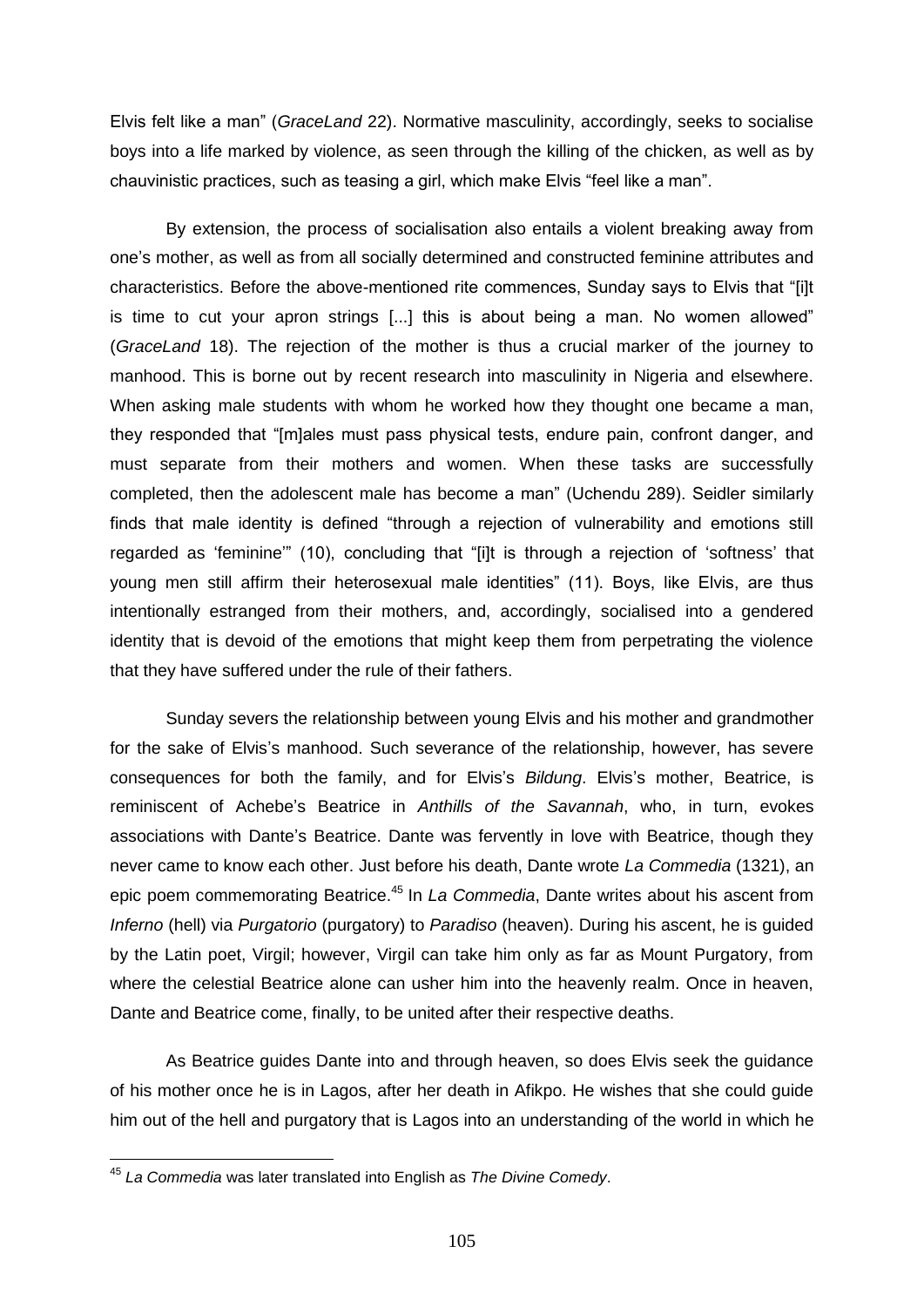is trapped.<sup>46</sup> Beatrice Oke's diary structurally frames the entire text. The *Bildungsroman* charts personal development in terms of a certain narrative structure. Since entries from Beatrice's diary frame the narrative structure by introducing every chapter in the form of an epigraph (in line with the 'anthropological' epigraphs, which often pertain to Igbo notations of masculinity), it follows that her introductory entries "lead" or "signpost" the different stages of his personal development. The entries alternate between recipes for dishes devised by Beatrice, and those for witches' brews, which she wrote down for Oye. Elvis frequently reads his mother's diary, which he always carries with him, showing that he is seeking the advice and counsel of a mother figure. His obsession with reading his mother's journal can also be seen as an effort to learn whatever he can about her, as they were separated early by her untimely death.

The epigraphs that precede the modern narrative of the novel voice two pre-modern narratives also present in the text: the narrative of a hegemonic masculinity and that of a subterranean female knowledge. When he was a young boy, Elvis observed his mother writing in her journal: "her spidery handwriting spread across the page as though laying claim to an ancient kingdom‖ (*GraceLand* 44). Beatrice's words, despite their being written down, have the authority to lay claim to, possess, authorise, or rule a kingdom (which are qualities usually associated with a male sovereign). Her words could also allude to ancient Igbo customs, which were regarded as sustaining or healing the self. The customs were intended to be kept alive through oral tradition, being handed down by the mother in her traditional role as primary caretaker and nurturer. However, only the masculine line of heritage has been pulled through into contemporary, modern Nigeria, effectively silencing the authoritive and healing female voice. Without a mother, who might otherwise speak the necessary healing words, Elvis struggles to find healing, especially since his father separated him and his mother from each other. However, Elvis fails to find the illumination that a female instructor might have brought to him, no matter how fervently he seeks out such enlightenment in his mother's diary.

 $\overline{a}$ 

 $46$  Feminist criticism often takes issue with such an attempt to idealise women, yet the text does not so much idealise Beatrice as stress the importance of seeing both the father *and* the mother figure as facilitators of *Bildung*. Since Elvis's mother is absent for most of his life, her metaphorical presence becomes all the more important to an understanding of the text.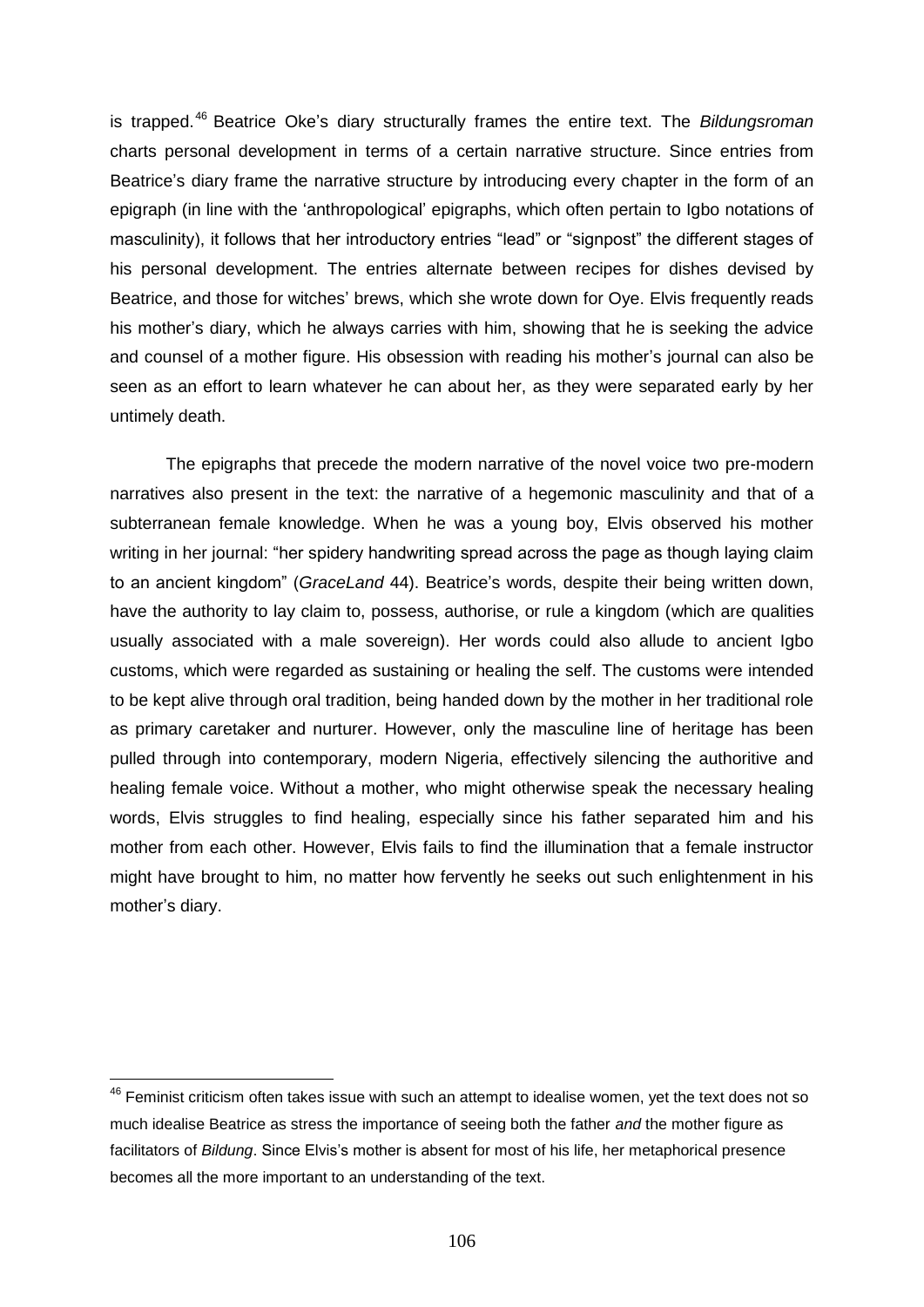Leaving for the United States, Elvis

pulled out the journal [from his bag] and flipped through it. It had never revealed his mother to him. Never helped him understand her, or his life, or why anything had happened the way it had. What was the point? Nothing is ever resolved, he thought. It just changes. (320)

The incomplete *Bildung* articulated in this claim that "[n]othing is ever resolved" is a sentiment close to the literary heart of the third generation. Failing to find female guidance, and forced by men to become what he dislikes, Elvis comes to believe that nothing can be resolved. It only "changes", transmuting into another form, keeping him from finding closure or illumination.

The text thus illustrates the resultant stoicism of pedagogical approaches that exclude mothers from the upbringing of boys through the character of Sunday. On more than one occasion, Sunday speaks to the ghost of his departed wife. Such conversations are symptomatic of his inability to mourn her death. Sunday's saying to Elvis that "[e]verything for us fell apart when your mother died" (*GraceLand* 131) illustrates his inability to mourn Beatrice's death and to continue with his life thereafter. According to patriarchal norms, men do not mourn. Any display of outward emotions is rendered "completely oblivious to Elvis's gaze" (GraceLand 218). Denying oneself and others the right to mourn produces melancholic subjects. Sunday's drinking problem could partly be understood as a manifestation of his melancholic state, as it serves as a crutch, enabling him to cope with life after everything "fell apart when [Elvis's] mother died‖ (*GraceLand* 131). The reference to *Things Fall Apart* here recalls Okwonkwo's refusal to engage in the "feminine" of mourning when he executes Ikemefuna, who was like a son to him. His refusal to mourn the boy's death, in order not to upset the social balance, ultimately contributes to the collapse of the society. As a consequence, he becomes mired in a deep depression, which illustrates how destructive hegemonic masculine traditions acquire psychological authority, due to the cultural heritage instilled in male youths at their initiation.

Writing about the stoic nature of hegemonic masculinity, Seidler argues that males transfer "feelings of vulnerability or fear more or less automatically into an anger or violence that affirms their male identity" (105). The volatile and unpredictable nature of hegemonic masculinity, in turn, instils a sense of anxiety and fear in those subordinate to the father figure. Sunday's failure to mourn the loss of his wife, and his ensuing melancholia, erupts in rage and violence against his household.

107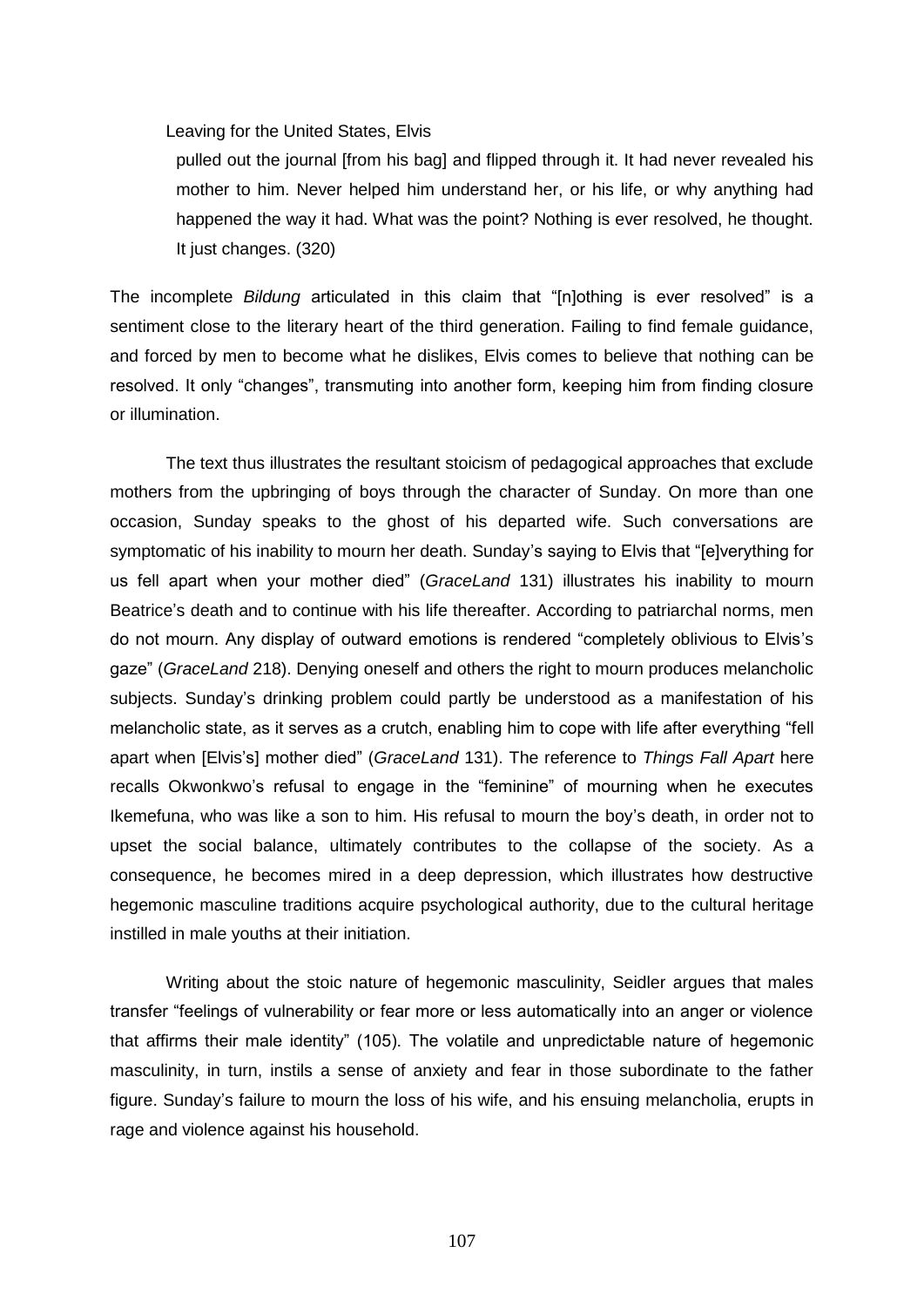Whereas Morrell claims that hegemonic masculinity is "anxiety-provoking" (608), I wish to argue that it is simultaneously anxious about its own authoritative address, resulting in a rigid policing of gender expressions and hierarchical positions, as seen in the following scene, which plays out just after the mourning period for Elvis's mother (which is only observed by women) concludes. Watching his aunt and her friends beautifying themselves for a night out:

Elvis longed to try on their makeup and have his hair plaited. Aunt Felicia finally gave into his badgering and wove his hair into lovely cornrows. One of the other girls put lipstick on him [...] He stepped into a pair of Aunt Felicia's too-big platforms and pranced about, happy, proud, chest stuck out [...] He thought that somehow his father would like him better with the new hairdo [...] Elvis ran straight into [his father's] first blow, which nearly took his head clean off. (*GraceLand* 61)

His father's reaction when seeing his son in female clothing is overly severe and rigidly formative in its impact on Elvis's negotiation of his masculinity. As Amanda Aycock mentions in her article, "Becoming Black and Elvis", Elvis learns that "gender is a violently regulated performance‖ (11). However, Elvis has worn a skirt and makeup prior to this incident. Ironically, the initial occasion in which he appeared in such guise occurred as part of the Igbo male initiation rite. In such a context, a grass skirt and makeup (painting patterns on the neophyte's body) is perceived as forming part of the ritualised formation of manhood, and is, therefore, encouraged by male society. Accordingly, it is the cultural loading on such garments and makeup in different contexts that determines how it is perceived and responded to. When Elvis appears in such a guise after donning Aunt Felicia's skirt and platform heels, he is seen as breaching the code of normative masculinity. That his wearing of a non-ritualised skirt makes Elvis "happy" and "proud", with his "chest stuck out" (a marker of masculinity) causes his father anxiety. Sunday sees such behaviour as challenging the kind of masculinity he has attempted to imbue in his son. When Sunday is faced with such an apparent display of feminine tendencies by his son, this fear is transferred into anger, resulting in violence.

An extreme example of gender policing in the novel is the murder (or 'honour killing') of Godfrey, Uncle Joseph's son. Apart from stealing and fighting, Godfrey's "shameful" acts are not overtly disclosed. They are, however, portrayed by Abani as resulting from the trauma that he suffered as a child soldier in the Biafran War. How and when Godfrey was murdered is also not made known. Elvis sees him for the last time when he is tied up in the parlour of Sunday's house, in the company of arguing men (151). Elvis asks Sunday about his cousin, and after some argumentation, Sunday finally admits that Godfrey "was killed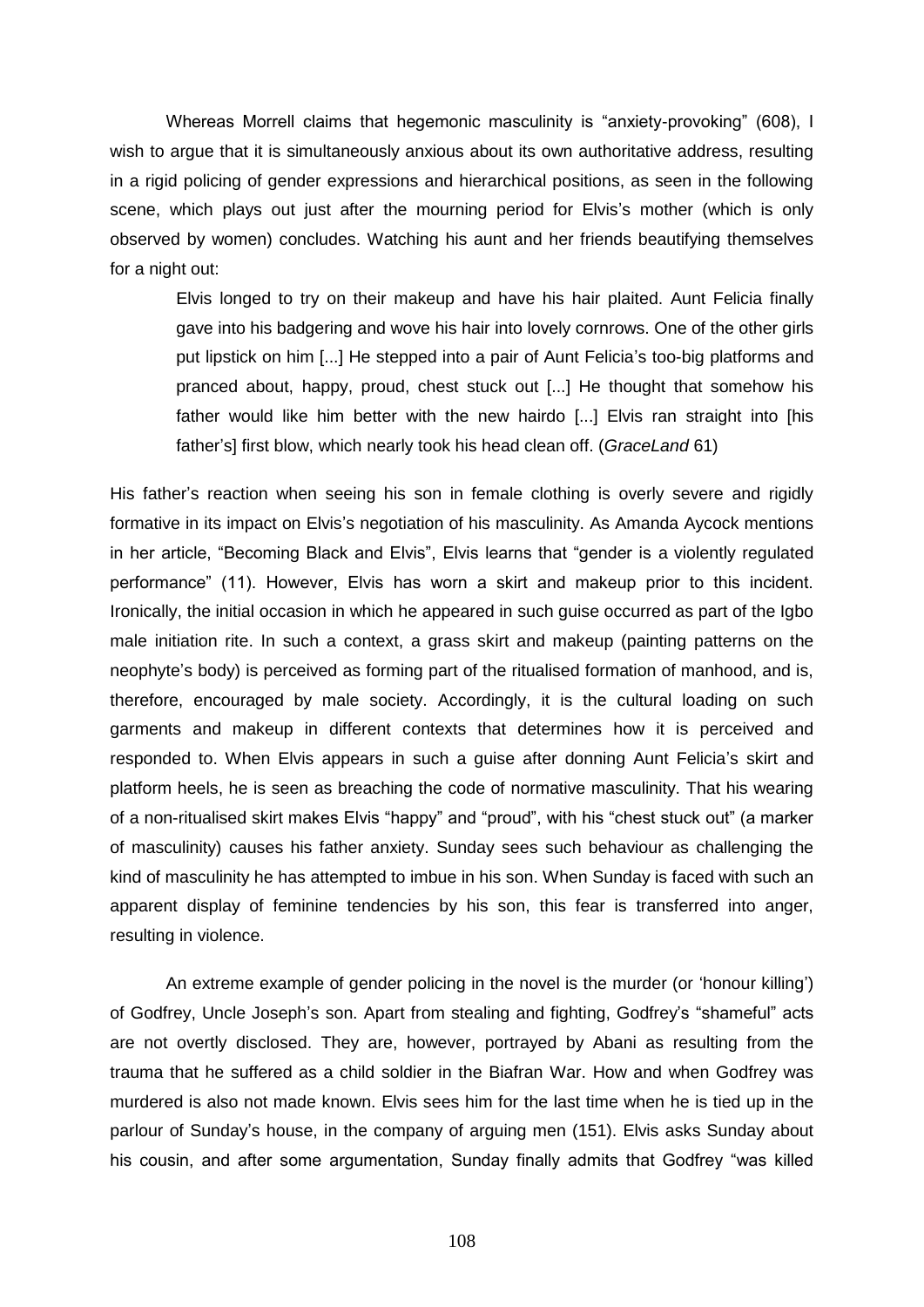because he was a threat to all we had. De only inheritance I had to give you was a name of honour. His actions were muddying de only thing of value we had to give you‖ (*GraceLand* 187). In self-defence, Sunday continues: "Do you know what people ask you when dey meet you as a young man? Who is your father? First, dey want to know your father's name, de stock you come from, before dey decide whether to bother talking to you" (*GraceLand* 187). Family and male honour, specifically, is strictly guarded by the father, as such honour exemplifies his family's code of conduct and his ability to assert patriarchal control over the other family members. Challenging the perception that a name of honour holds more value than a life, Elvis asks "What kind of honour does that? Kills its own?" (GraceLand 187). In a similar way to that in which Elvis had to kill the chicken in order to become a man, Sunday and Uncle Joseph kill their son and nephew in order to retain their family honour and identity.

The brutal act, however, was not perpetrated by the father, but by Innocent, Godfrey's cousin. The way in which such fratricide is forced upon Innocent demonstrates the extent to which the reign of the father is imposed on others, compelling them to do his bidding. Normative masculinity, consequently, maintains its authority and control by preying on adolescents. The Biafran War, in which both Godfrey and Innocent fought, serves as an illustrative example of the way in which adolescents are preyed upon by men. Boys are forcibly kidnapped or drafted into the army by military officers, who then compel them to fight, act and live "like men", perpetuating their brutal brand of patriarchy by making the boys become like them. Innocent found himself neither able to kill nor eat monkeys during the period that he was a child soldier in the Biafran army, as they looked "too much like human". The rest of his platoon (which consisted of a number of other boys) therefore "[c]alled him a coward. A woman. Not a warrior" (*GraceLand* 213). In terms of normative masculinity, killing is supposed to make a warrior of a man, yet this entails the brutal (and ironic) loss of Innocent's innocence, as he is the one made to enact his elders' will. First, he has to fight in a war as a child soldier, and then he is forced to murder his own cousin. Such traumatic enactments of the reign of the father eventually lead to Innocent's psychological breakdown and consequent madness.

Similarly to the way in which Innocent is made the subject and victim of normative masculinity, both Efua's and Elvis's innocence is taken when they are raped by Joseph. Seeing how Uncle Joseph violently rapes Efua causes "[h]atred and revulsion [to fill Elvis's] nostrils and head, leaving a harsh taste on his tongue‖ (*GraceLand* 64). During his own rape, ―[t]he pain was so intense, Elvis passed out‖ (*GraceLand* 198). Efua's and Elvis's rapes remind one of Sheri's rape in *Everything Good Will Come*. Atta's text illustrates how women are victimised by men, whereas *GraceLand* includes young boys in the category of the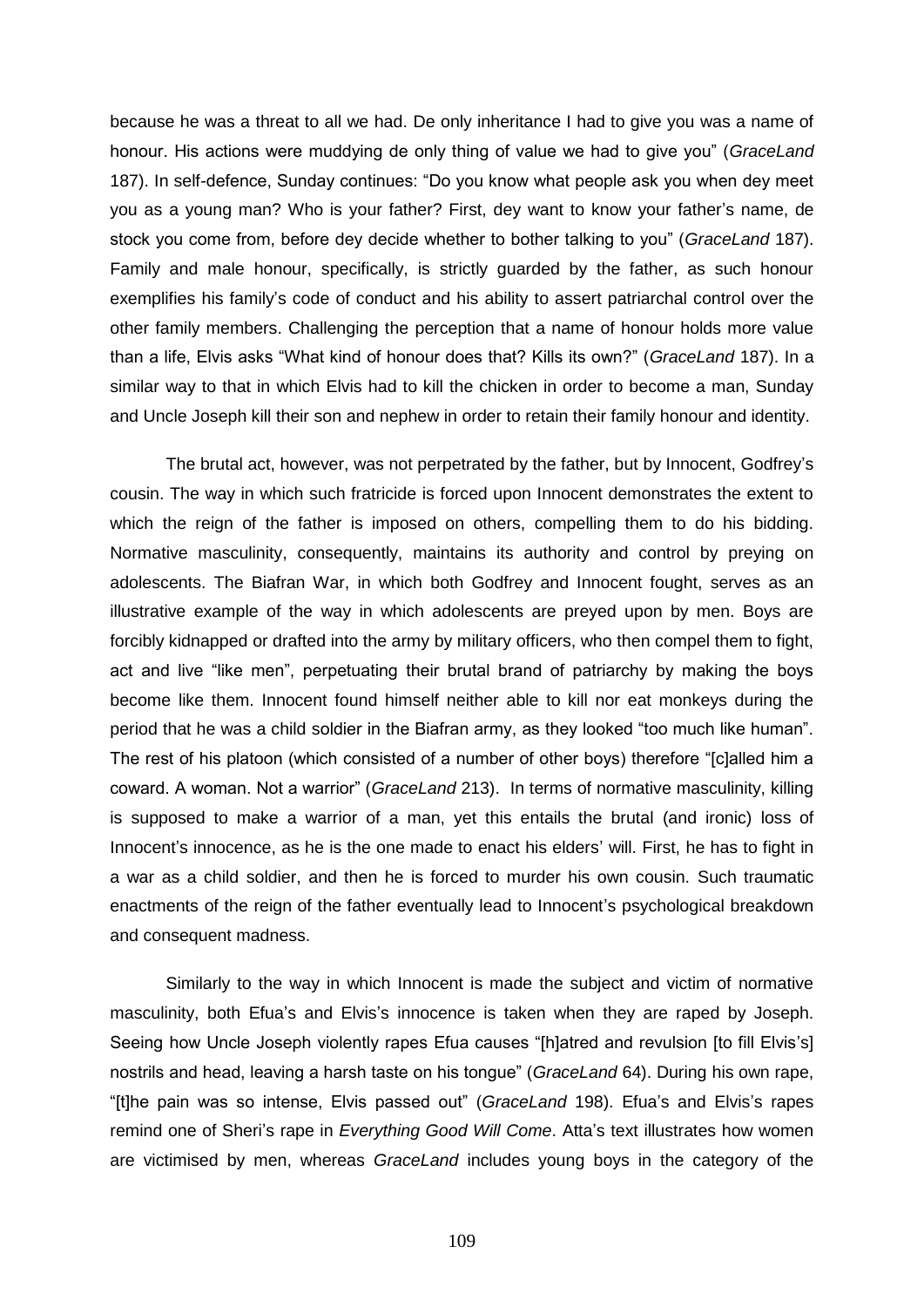victimised. Sheri's rape causes Enitan to rebel against the type of patriarchy that abuses the vulnerable; Elvis rebels against the type of patriarchy that wants to socialise him into the role of abuser of the vulnerable by abusing him. Such experiences and encounters with normative masculinity force Elvis to search for an alternative form of masculinity that reproduces itself peaceably, progressively, sustainably and with tolerance of deviations. He thus attempts to break with the rigid structure of normative masculinity by means of creative expression, namely his Elvis Presley impersonation.

Elvis's commitment to break with violent patriarchy becomes most evident in the way in which he defies his father by continually applying make-up, even though he was severely manhandled for doing so as a child. His commitment to such a practice might also be read as a commitment to himself, and to his determination to develop as he chooses, so that he can channel his own *Bildungsprozess*. When the black Nigerian Elvis launches a performance as the white American Elvis in Lagos, the morphing power of make-up becomes essential to the authenticity of his performance. Elvis's fascination with make-up lies in its ability to change an individual's outward appearance into something completely different. Observing how Aunt Felicia applies her own make-up, he becomes aware of its transformational power and potential. The narrating voice mentions that Elvis

was amazed not just at how much makeup made her aware of herself, but by how much he wanted to wear that mask. It would be the perfect remedy for his painful shyness. [...] He envied her this ability to prepare a face for the world. To change it any time she liked. Be different people just by a gentle hint of shadow here, a dash of colour there. She could even change her hair to suit her mood. (*GraceLand* 173)

Make-up has the creative power to fashion and style the self. Applying it to oneself allows one to play with one's own identity and personality, providing the individual with the possibility of creating multiple selves that can be performed, as well as with the possibility of layering identity. Impersonating Elvis Presley enables Elvis Oke not only to wear make-up, sequinned clothing and glitter, but also to use feminine gyrations in his dance routine. Once in his full Elvis Presley costume, Elvis strikes a figure that stands in stark contrast to the prevailing notion of manhood in his society, and though in a different context, Elvis Presley's act also upsets normative masculinity. Marjorie Garber writes in *Vested Interests: Crossdressing and Cultural Anxiety*, that "Elvis's hair created [...] a furor. It was like a black man's (Little Richard's; James Brown's); it was like a hood's; it was like a woman's. Race, class, and gender: Elvis's appearance violated or disrupted them all" (367). Elvis Oke's performance also mixes "[r]ace, class and gender", disrupting every notion of manhood propagated by the hegemonic masculinity which his father represents and aims to instil in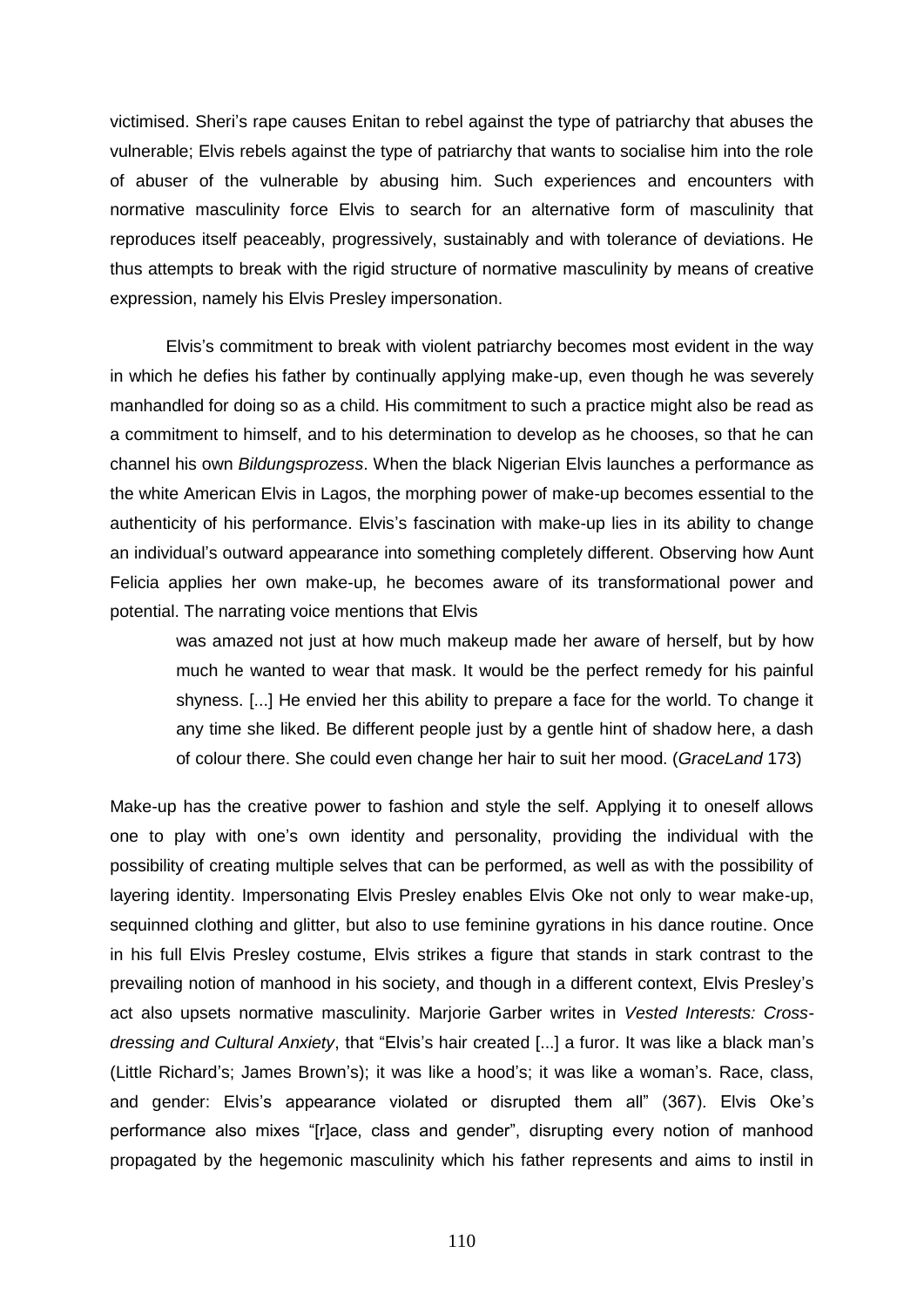him. Such disruption questions hegemonic gender constructs, and plays a seminal part in Elvis's *Bildungsprozess*. Elvis's engagement with cross-dressing and make-up lays bare the constructed nature of gender, as well as its inherent instability. Such instability becomes most evident in the imitative re-enactment of gendered performances.

Elvis Presley, whom Elvis Oke attempts to imitate, performed a masculine identity, yet one comprised of impersonating feminine dance moves, donning female clothing, and copying the music and hairstyle of African Americans. Due consideration must be given to the question of how to account for the layering of copied identities, and what it reveals about gender. Judith Butler's *Gender Trouble* attempts to answer this question when it assumes that "[t]here is no gender identity behind the expressions of gender; that identity is performatively constituted by the very 'expressions' that are said to be its results" (Butler 25). She further suggests that "[g]ender is the repeated stylization of the body, a set of repeated acts within a highly rigid regulatory frame that congeal over time to produce the appearance of substance, of a natural sort of being" (Butler 33). According to Butler, the substance of gender is produced by the copying of a gendered act that, over time, comes to appear natural. Focusing the argument on Elvis Presley, Garber asks: "[w]hat, then, is the relationship between transvestism and repetition? For one thing, both put in question the idea of an 'original,' a stable starting point, a ground. For transvestism, like the copy or simulacrum, disrupts 'identity' and exposes it as figure" (*Vested* 369). That any identity or culture presenting itself as "pure" or original is also a "figure" is made clear in Lagos's nickname, "One Copy". In the same way in which the hybrid cultures of Lagos are "copied" from other cultures (which, in turn, copied them from somewhere else), so too is hegemonic masculinity copied ad infinitum from the patriarchal culture of previous generations: no original exists either in Lagos or in the United States.

Resisting such an insight, normative hegemonic masculinity does not, and will not, allow any other form of gender identity to be inscribed or performed that would threaten its claim to "originality", resulting in the rigid policing of gender expression. Even though Elvis does not deliberately try to subvert patriarchal masculinity (as opposed to the position adopted by Enitan Taiwo in *Everything Good Will Come*), his gendered performance reproduces a masculine identity contrary to the norm, which thus, unwittingly for Elvis, becomes subversive. Similarly to Butler, Derek Stanovsky, in his article 'Fela and his Wives: The Import of a Postcolonial Masculinity', notes that "[r]epetition is required only where instability exists and where the subject comes into conflict with the very discourse through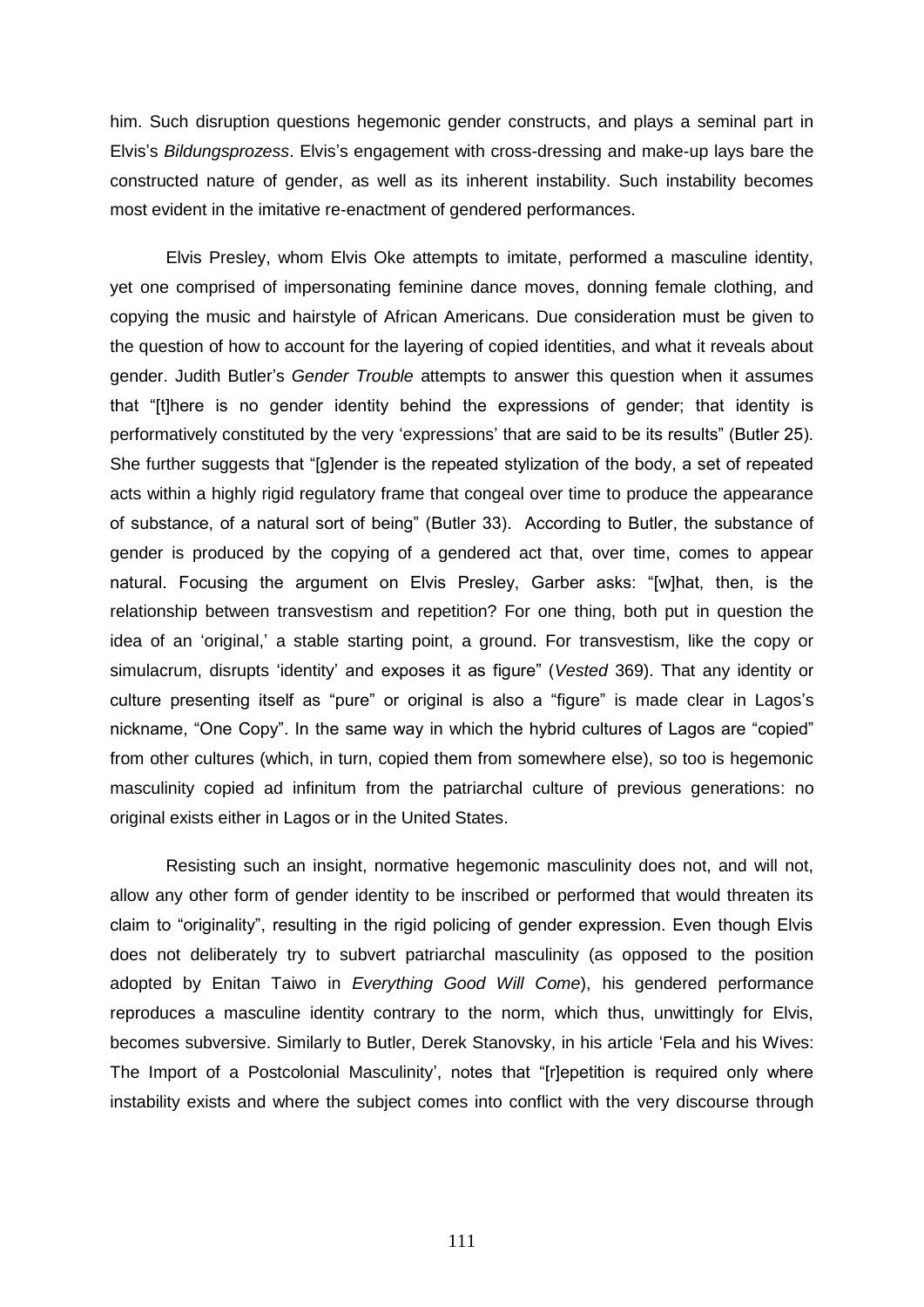which it is constituted as a subject"  $(8)$ .<sup>47</sup> Elvis's (effeminate) impersonation points to the inherent instability of the gender discourse of his society, which causes anxiety in those who see gendered differences as natural and normal. Exacerbating the annoyance caused by exposing such instability, Elvis's makeup and "feminine" clothes serve only to accentuate the masculine body that he seeks to hide. His appearance becomes a mockery that lays bare the superficiality (and artificiality) of gender stereotyping, by flaunting masculine facial and bodily features, masked by effeminate make-up and dress, before a normative masculine audience.

Though the expression of alternative gender identities is possible, as seen through Elvis's Elvis Presley act, as well as the transvestite prostitutes on the Lagosian beaches (*GraceLand* 77), Elvis realises that such alternatives are neither viable as a source of income in his own community nor among the tourists; the various identities that Elvis and the transvestites perform are either not lucrative enough, or else result in physical harassment by both the locals and the police. He, therefore, turns to various characters for help in his quest for self-actualisation. Elvis's resolve to resort to others for help is significant on a number of levels. Primarily, this return to society complies with the conventions of the classic *Bildungsroman*: the protagonist, after attempting to live on his own, finds that the only meaningful existence that is viable is that within the broader society. Yet, as in *Everything Good Will Come*, *GraceLand* argues that *Bildung* is a continuous process of becoming. Heralding the closing chapters of the novel is the following epigraph: "This is a journey to manhood, to life; it cannot be easy", which is followed by "*The old Igbo adage is: Manhood is not achieved in a day*‖ (*GraceLand* 284; emphasis original). The protagonist's *Bildungsprozess*, regarding his masculine identity, is, thus, not to be expected to come to fulfilment when Elvis comes of age, but will rather be a journey of a lifetime. Finally, as Hewett argues (as noted in the introduction to this thesis), the third generation not only focuses on the individual, but on how a community supports the change brought about in an individual. Elvis, accordingly, turns to those characters who are constructed by the author, who will function as instructors in his life led in search of self-actualisation.

Redemption, the first instructor he turns to, is portrayed as being unable to provide an alternative to the cruel and gender-biased life in which Elvis is trapped. On the contrary, his actions and occupations are either unethical or blatantly illegal. When Elvis questions the legality of Redemption's corrupt practices, Redemption retorts that he should have known better than to involve "a boy in a man's work" (*GraceLand* 107). As Elvis does not want to

 $\overline{a}$ 

 $47$  The repetitiveness of the initial ritual that Elvis has to undergo is intended to make a man of him. The gender identity which the ritual represents is so unstable that it only acquires legitimisation and affirmation by means of its constant repetition.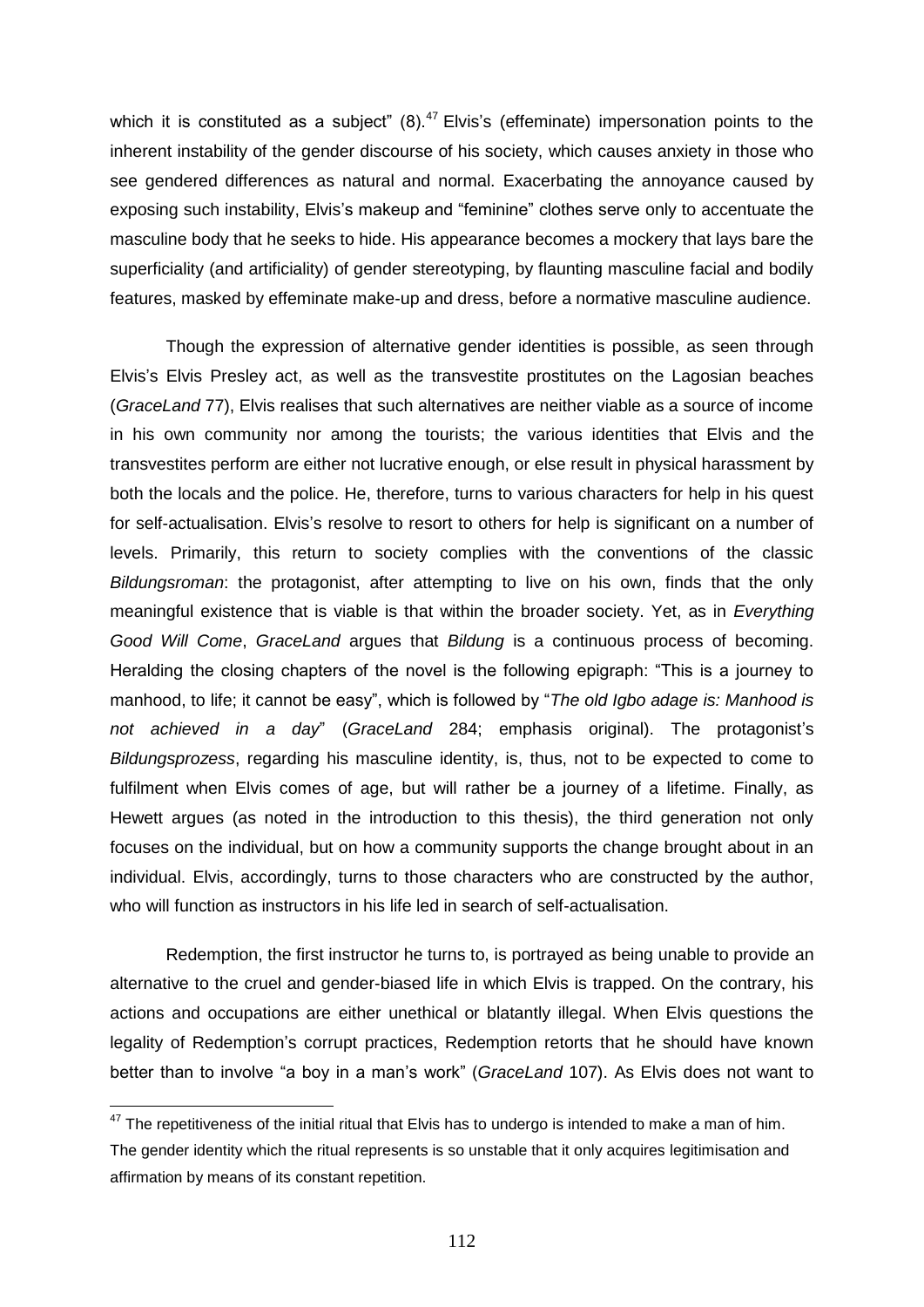conform to a type of masculinity that condones illegal practices or that perpetrates violence, he is continuously excluded from the world of men who see him, by default, as a boy. Such exclusion also inhibits his development into adulthood and seems to be a decisive determinant in the stasis into which he is locked at the closing of the work.

The King tells Elvis that he needs "an alternative to de world dat Redemption is showing you" (*GraceLand* 131); he wants to show Elvis that there is another way of living out manhood. However, rather than forcing this alternative onto Elvis, he opens Elvis's eyes to other possibilities by taking him along to perform as part of their theatre troupe. In such company, Elvis reaches a momentary epiphany, which has the potential of bringing him a step closer to manhood. He is finally able to articulate some of the reasons for the corrupt situation in their country. He says that he "just realised that it is only a small group of people who are spoiling our country. Most people just want to work hard, earn a living and find some entertainment. Yet it seems that no matter how they try, they remain poor." The King agrees, explaining that the "majority of our people are honest, hardworking people. But dey are at de mercy of dese army bastards and dose tiefs in the IMF, de World Bank and de U.S." (*GraceLand* 280). The King explains that the way in which the army "bastards" and others maintain their corrupt positions is through the expression of a violent masculinity, made possible by their various positions of power. The King realises that Elvis is now coming to terms with the discrepancies in his life, as well as those in the lives of other Lagosians, and notes that "[d]e boy is becoming a man" (*GraceLand* 280).

Though the King's notion of manhood is probably the most humanitarian found in the text, he still fails to comply with his own views on manhood, resulting in yet more death and violence. During the Biafran War, the Colonel slaughtered the King's family. During the protest outside the government buildings the King takes revenge and kills the Colonel by stabbing him in his heart. Redemption warns Elvis against the King's philosophies on life, and especially against seeing him as a potential father figure, who can impart wisdom and viable notions of masculinity: "De King is not your father, he cannot be, will not be. One day you will become a man and stop dis small-boy behaviour‖ (*GraceLand* 140). According to Redemption, Elvis's inability to accept the realities of masculinity and life in Lagos keeps him from entering manhood and becoming an adult. Just as Kambili looks to Aunty Ifeoma to usher her into womanhood, so Elvis seeks a father figure to aid him in his own *Bildung*. Yet, the King, driven and motivated by revenge, perpetrates the same type of crime as do the Colonel, Sunday and Joseph: he kills. The act not only undermines the message of his theatre troupe, but might be indicative of the metaphorical death of all adult males, and specifically fathers, in Elvis's community.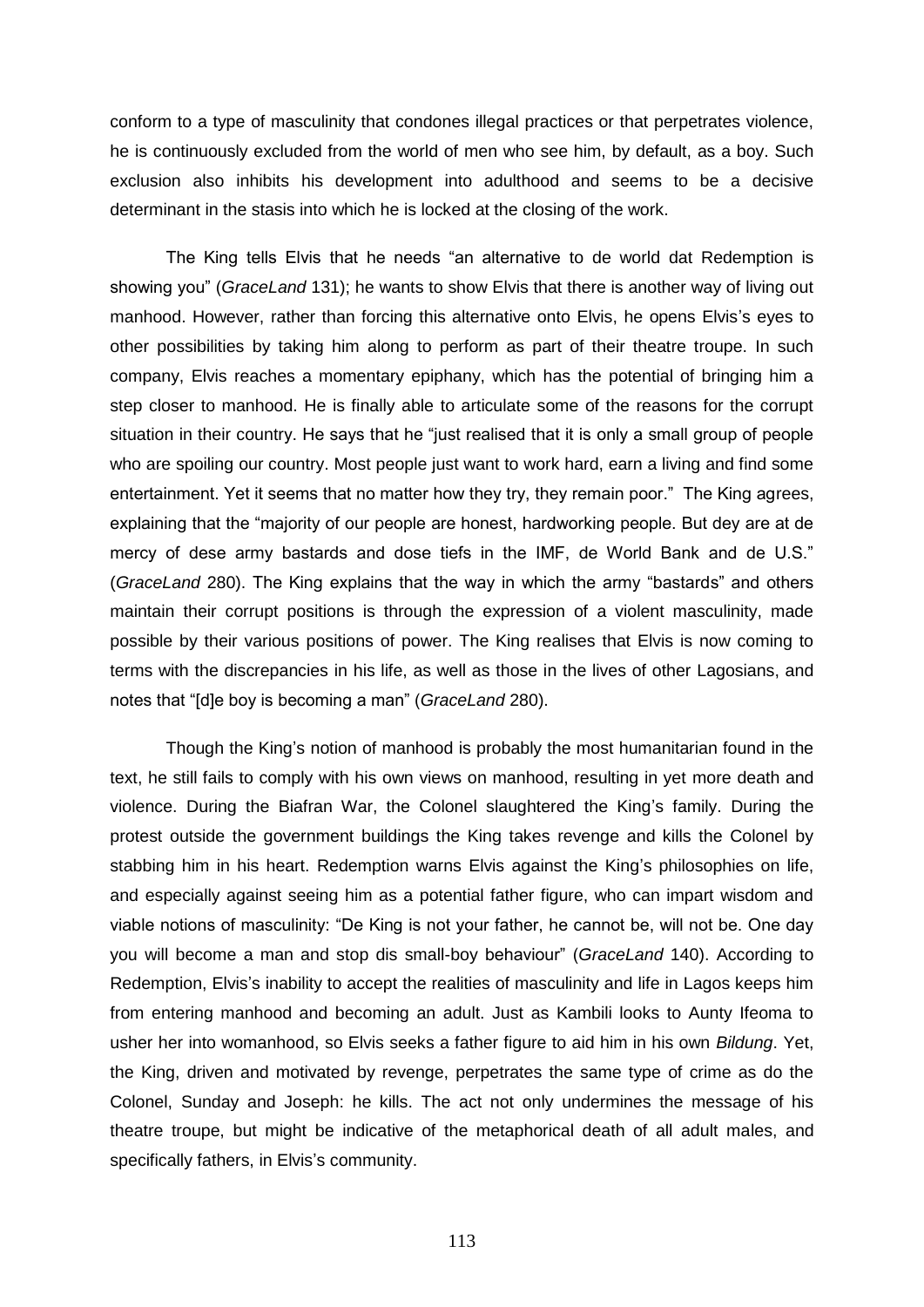Sunday also dies, though his death appears to be a redemptive moment in the text, and, hence, a sign of hope. When Maroko is bulldozed, Sunday refuses to leave his house, even though he is warned that he will be bulldozed together with his house. He then sees the ghost of Beatrice beckoning him, together with the appearance of his totem spirit, the leopard. Sunday is shot by one of the policemen supervising the demolition, just after the leopard says: "Well, at least die like a man" (*GraceLand* 287). His spirit, in the form of a leopard, jumps up from his body and kills the policeman in a final act of defiance. Sunday dies "like a man", as he fights for justice during the last moments of his life, which possibly redeems him of Godfrey's murder, but which also serves as a sign of hope at the end of the novel. Such a hope indicates the possibility of patriarchy becoming more just, despite the surrounding unjust society. However, Elvis's *Bildungsprozess* still is fatherless and, in conjunction with his inability to kill, prevents him from becoming a man.<sup>48</sup>

The reluctance to kill might be said to be the decisive factor restraining Elvis from entering manhood. When Elvis is six years old, Sunday tells him that his having to kill the chicken is only the beginning of the process of becoming a man. The next stage in the rite of passage entails killing a goat, with his father's assistance. Talking about such rites, one of Elvis's boyhood friends, Hezekiah, comments that the bleat of a goat is "so childlike"; "[i]t's not easy [to kill a goat]. But den being a man is not‖ (*GraceLand* 181). The rite cannot, however, be performed, as Sunday dies before its completion. On a more metaphorical level, Elvis's inability to engage with death, whether it be on a social or physical level, excludes him from the normative and hegemonic masculine society in which he lives. He is, accordingly, bereft of all cultural agencies that manhood might have brought him.

Though *GraceLand* does not attempt to provide an answer (in the form of an alternative masculinity) for Elvis's predicament, it does present one of the first and primary means of formulating a possible solution. The solution is presented in the shape of yet another kind of performance. While watching the actors in the King's theatre troupe, Elvis is fascinated by one of the other boy's acting ability:

Esau, the oldest, had a certain air to him that marked him apart. He was stunningly handsome. But what really set him apart was the grace with which he carried himself. When he was dressed in full drag, he made more than a few heads turn longingly, including some of the musicians who knew he was a man. Elvis was fascinated by the conviction Esau brought to his roles. The other boys and men played women badly. There was caricature about it: a certain derision in their acting,

 $\overline{a}$ 

 $^{48}$  The scene in which Sunday dies is one of the few scenes from which Elvis is absent, which is an interesting departure from the narrative structure of the classic form of the genre.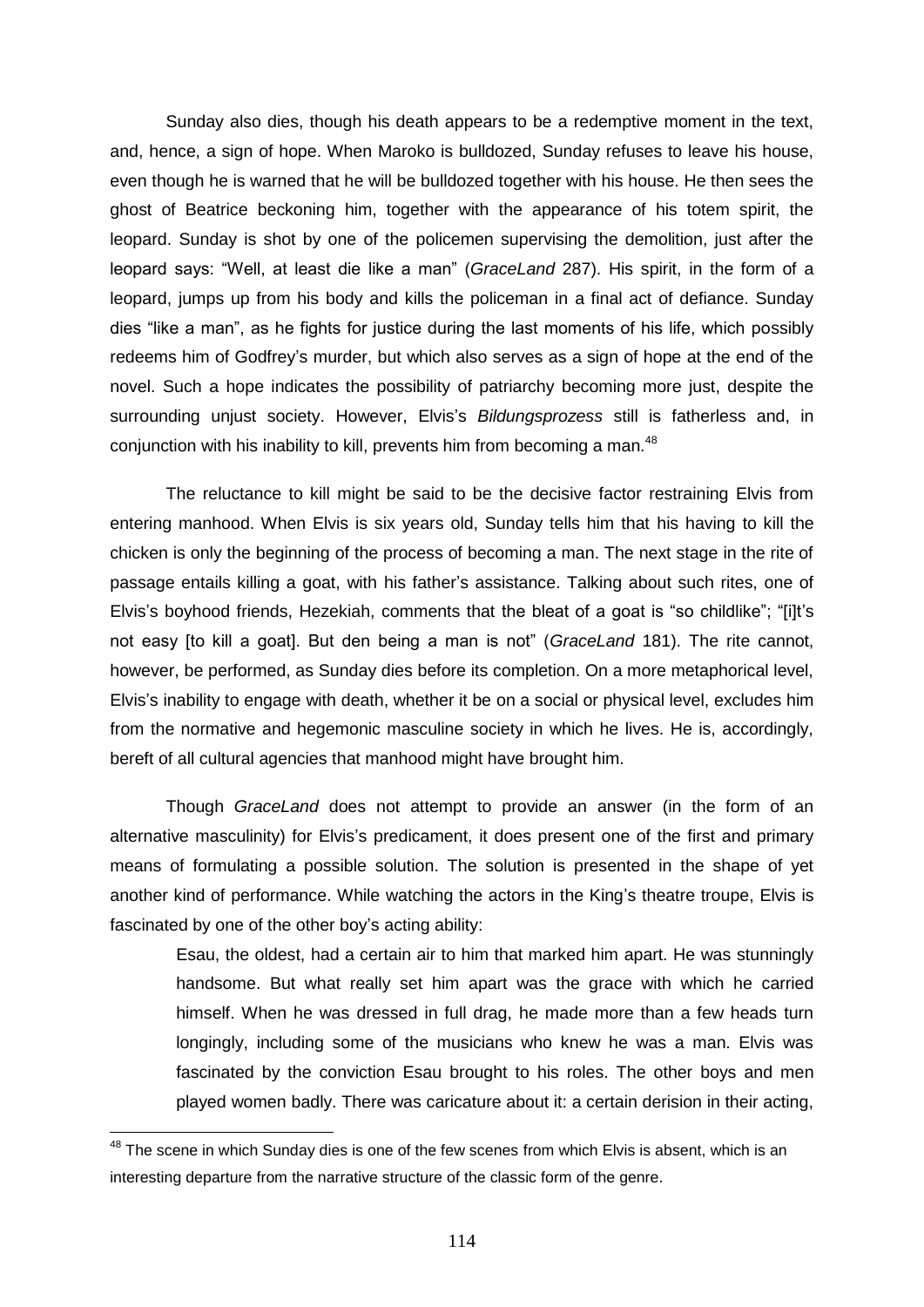an exaggerated femininity that was no more than a reassurance of their masculinity. Esau, on the other hand, brought a simple understanding, something of a shared commonality. (*GraceLand* 277)

Esau is not a transvestite or cross-dressing prostitute, but his female act is honed to perfection by experience and practice, illustrating how he can embody both a male identity off-stage and a sensual and convincing female persona on-stage. Gender identity is once again brought back to the stage as a performance. What distinguishes Esau as an exceptionally good actor is the conviction with which he acts his parts, a conviction born of the "commonality" that he sees between men and women. Hegemonic masculinity in Elvis's society defines itself on the grounds of its difference to women and femininity, whereas the text presents a "commonality" that does, indeed, exist between men and women in the form of Esau's cross-dressing act. Another commonality that exists between the two genders is the vulnerability of the weak, meaning the women and children. Whereas *Everything Good Will Come* portrays the way in which women suffer at the hands of a violent patriarchy in its exploration of Sheri's rape, *GraceLand* asserts that boys and young men are also the victims of patriarchal dominance in its portrayal of Godfrey's murder and Elvis's and Efua's rape by Uncle Joseph. *GraceLand*, thus, argues that the only solution for the constant contestation between hegemonic masculinity and femininity is the common ground shared by the two genders, expressed by Esau's performance, as well as by Elvis's and Efua's rape.

The irony of illustrating masculinity (and femininity) by means of performance onstage takes on a double meaning. Firstly, it confirms Butler's and Garber's views on the constructed and performative nature of gender; secondly, it subtly captures the overriding problem of gender differences in contemporary Nigeria. By illustrating the possible solution to the problem of rigidly set gender identities in the form of a rehearsed and fictional play, harmony between the genders is presented as though it is an unattainable and fictional dream. This may also be a further reason for Elvis's state of stasis. If Elvis can only survive when performing an alternative identity that shares common elements with culturally ascribed female identity, he will never enter into manhood, as the "commonality" that exists between the two genders is unattainable in his society.

At the end of the novel, Elvis is still in stasis, as his becoming is neither stimulated nor facilitated by society. He, accordingly, realises, contrary to the classic *Bildungsroman*  protagonist, that society will not facilitate his personal expansion, and he therefore, apprehensively, leaves for the United States with false documentation. The United States, however, is not presented as a utopia where he will be able to achieve complete *Bildung*. In his conversation with the King, he became cognisant of the United States' role in the illegal

115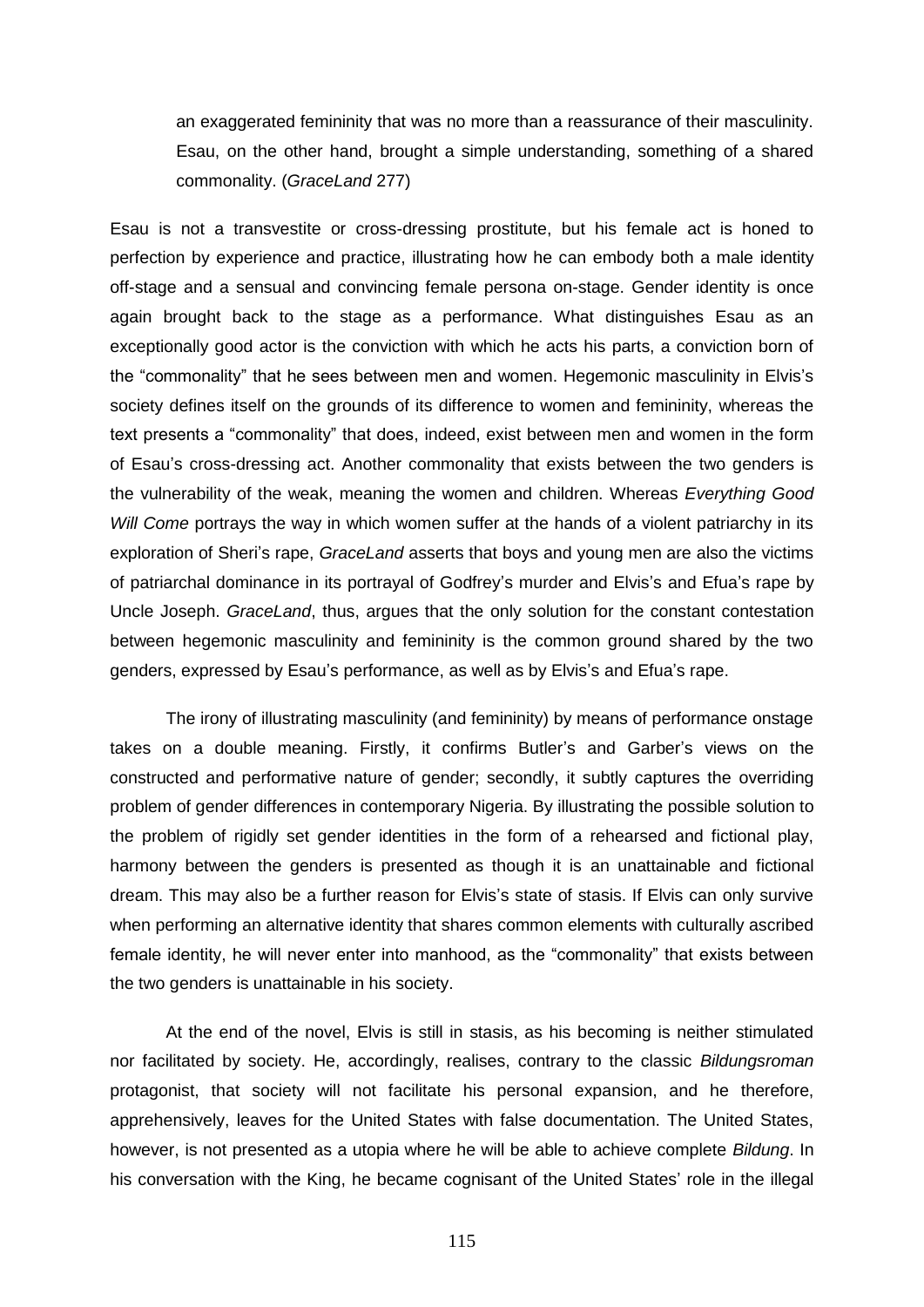organ trade, as well as of the country's manipulation of other nations by means of making the latter indebted to them in terms of loans. However, the fact that he leaves under Redemption's name might indicate that there is redemption for him in his move to the United States, and that he might yet be able to start a new life in another country. His going to America might, moreover, be indicative of his acceptance of the responsibility for his own life. Thus, though he is still in stasis, Elvis might yet, in a sense, become a man, as he claims responsibility for himself by migrating to the United States.

## **Conclusion**

*GraceLand* explores two of the most pressing quandaries in contemporary Lagos: African modernity and gender. It tackles African modernity by exposing its fraudulent nature while celebrating its transculturality, which fuses traditional customs and beliefs with western trappings and ideologies, creating culturally hybrid individuals. Elvis finds himself lured by the promises of modern Africa – the promises of self-conscious *Bildung* and self-authorship, as they are offered by his transcultural society. Yet, such promises seem to remain empty as Elvis's socio-economic position keeps him entrapped. Elvis, furthermore, finds that hegemonic masculinity is anxious about any change in the way in which culturally ascribed gender roles are performed, and, therefore, does not easily acquiesce to processes of change and renewal. Elvis's negotiation of his masculine identity is, thus, limited, stifling his dream of becoming a professional dancer. His *Bildung* is marked, accordingly, as a perpetual state of stasis, stuck on the threshold of the age of becoming. While the United States is sketched in highly ambiguous terms in the text, Elvis's departure might present a form of hope for future *Bildung*, holding out the possibility that he might yet become a man.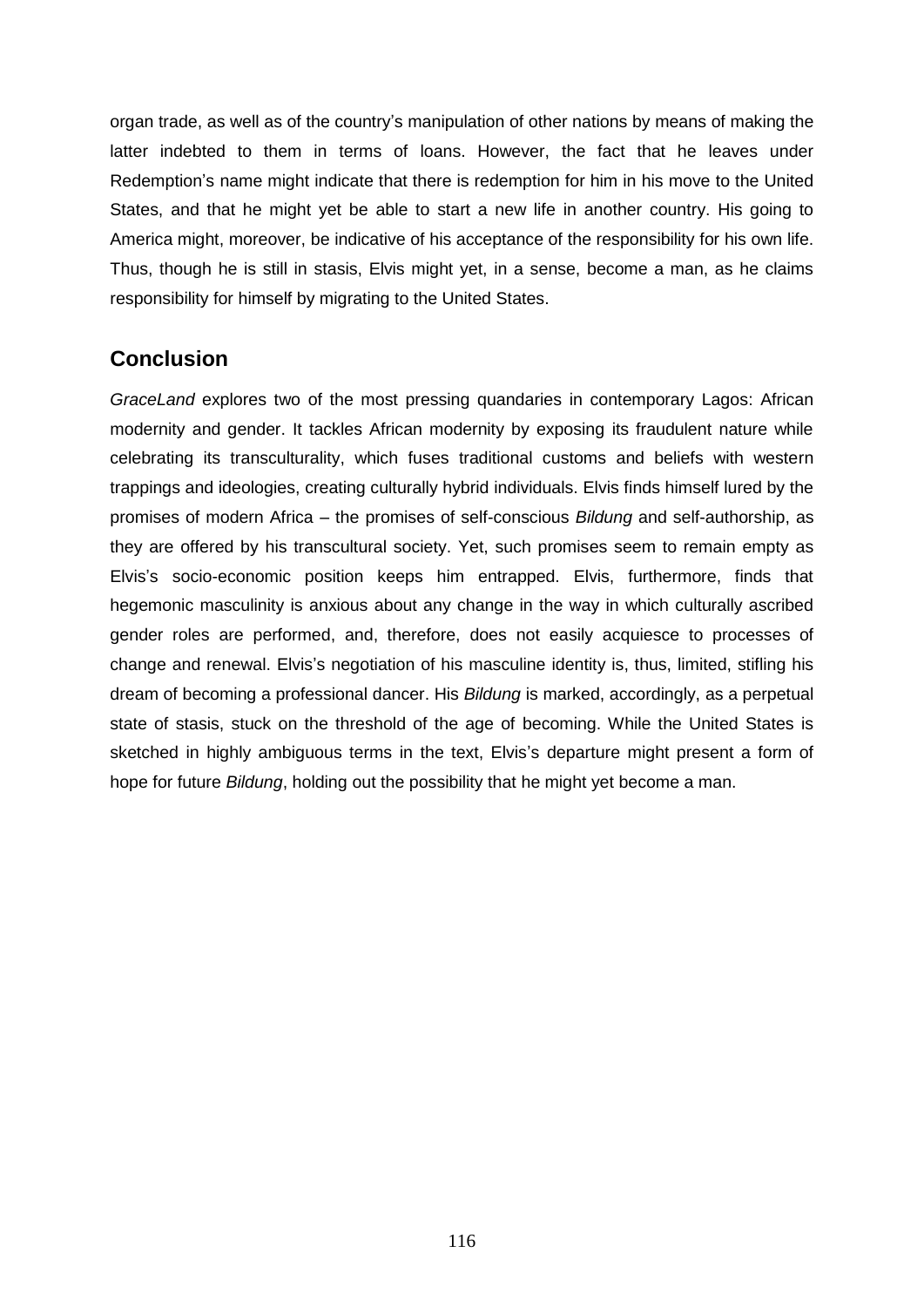## **CHAPTER FIVE: CONCLUSION**

The Nigerian *Bildungsromane* written by the third generation are rooted in the modern realities of Nigeria, and preoccupied with the becoming of modern Nigerian individuals. They explore and propagate new progressive and sustainable identities that transcend their pages to serve as signposts for the Nigerian people in their own journeys of becoming.

The identity that these protagonists negotiate engages, to some extent, with the national construct. Forging a national identity, however, is a complex undertaking. It implies a constructed sameness that exists between the various peoples who collectively form the ―nation‖, and depends on a relatively stable state and governing body. Sameness proves to be an illusion in Nigerian society, which is, instead, presented as a vast mix of diverse cultures, linguistic groupings, ethnicities and religions. The Nigerian state is, furthermore, ever changing and unstable.

The third-generation protagonists attempt to construct their national identities by means of their personal engagements with the nation. Such engagements are achieved by challenging government (as seen when Enitan agrees to chair a society that advocates for human rights), or through the authorial stance taken by the authors concerned (as is seen in Adichie's allegorical commentary on the political situation in Nigeria, as conveyed through the character of Eugene). However, while the individual protagonists are attempting to negotiate for themselves and other Nigerians a sense of national identity, the state concurrently attempts to foreclose such endeavours. Most evident in this regard is the way in which Ade Coker, Eugene Achike's editor, is blown up by a letter bomb. The state's corrupt practices and policies (the bulldozing of Maroko; the silencing of protest groups; the staging of coups; the torturing of apparent conspirators, etc.), furthermore, present its citizens with continuous challenges in their negotiation of identity.

Similarly, society (which is occasionally portrayed as a microcosm of the nation-state) also continuously issues the individual with challenges, which he/she has to overcome in his/her respective journeys of becoming. The protagonists' journeys of becoming are all set in a transcultural and hybrid world, in which various cultural, social and political discourses and ideologies clash and/or conflate. *GraceLand* is structured in such a way that Elvis engages with various socio-economical and cultural geographies as he travels through the Nigerian metropolis of Lagos City, the rural town of Afikpo and the impoverished slum of Maroko. *Purple Hibiscus*, in contrast, explores religious tradition as the boundary marker

117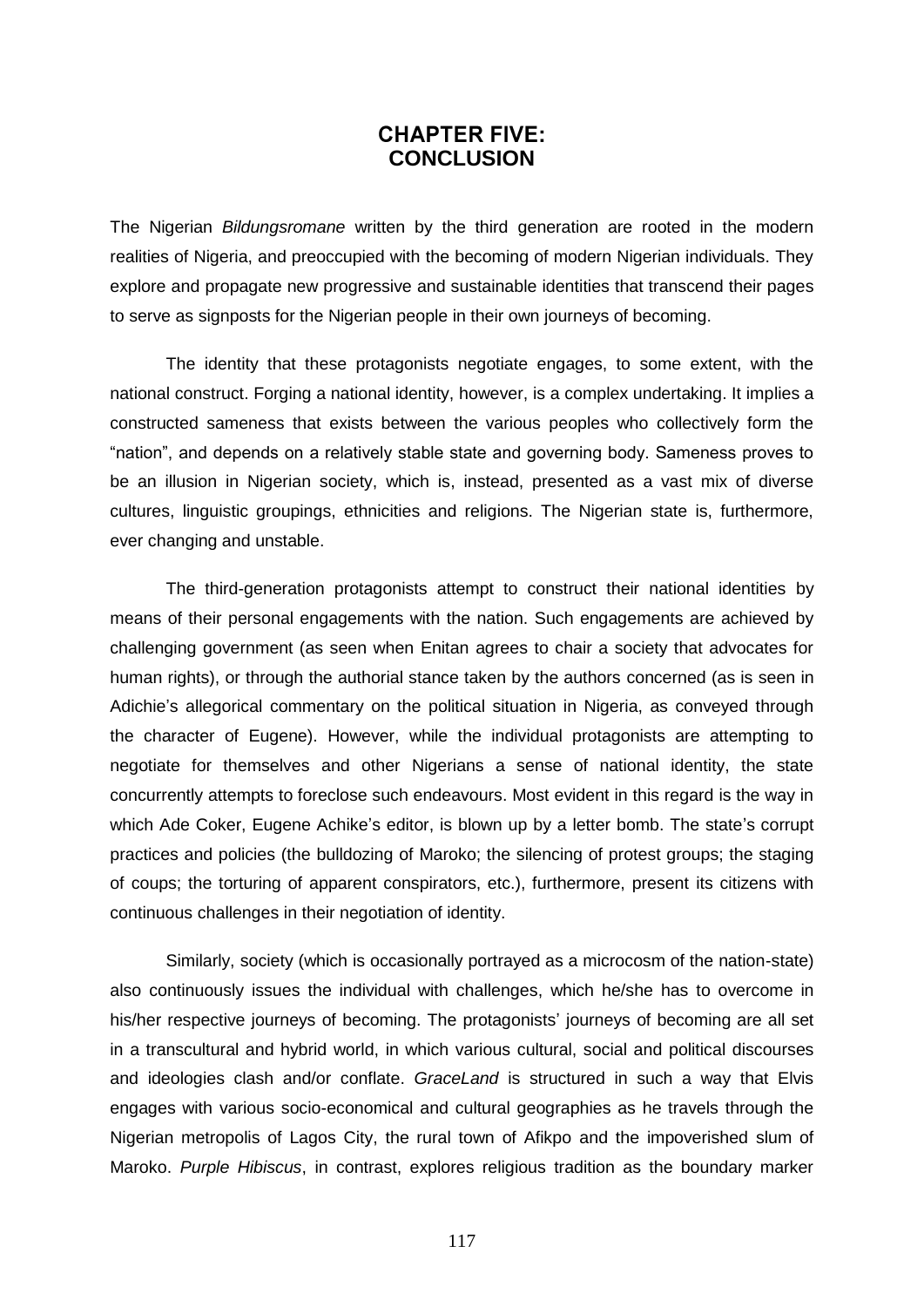between different social groupings. Moving through and inhabiting different spaces, while being presented with diverse, and often contradictory discourses, the three protagonists each struggle, in their own way, to negotiate their respective journeys of becoming, as opposed to enacting the social roles and obligations expected of them. The continuous challenges that they face disrupt the *Bildungsprozess*, and make it impossible for them to come to a point of closure or illumination in their respective journeys of becoming.

Though Kambili's *Bildungsprozess* can be perceived as linear, her story is narrated through a cyclical plot that consists of different time frames. Such manoeuvring bars the reader from reading her life story as a systematically progressive narrative with a specific beginning and a designated end. Though Enitan tells her life-story in a linear narrative, there are considerable gaps in the form of time-lapses between the various sections of the novel, which illustrate the fractured nature of her *Bildung*. The result of such time-lapses is that Enitan is in her thirties at the end of the novel. Clearly, she is well past the conventional age of the protagonist in the classic *Bildungsroman*, which ends when the protagonist enters adult life. *GraceLand's* narrative is also fractured, but in a different way. The narrative jumps back and forth between linear development and the stasis that Elvis seems to enter at the age of sixteen. The plot culminates in yet another open-ended closing chapter. Such inconclusive endings stress the third generation's resistance to the closure which is commonly found in the form of the illumination that the classic *Bildungsheld* experiences towards the end of the traditional *Bildungsroman*.

The resistance to closure, illustrated by Elvis's state of stasis on the threshold of adulthood, can be understood as a crucial amendment to the conventions of the classic genre. Moretti argues that the classic *Bildungsroman* is an attempt to understand modernity through the body of a youth, because it serves as a metaphorical sign of modernity. Youth is characterised by unstable (emotional and spiritual) yet definite (physical) development, which, according to Moretti, comprises two of the defining characteristics of modernity. Such characteristics are also imbued in the societies and in the post/neo-colonial nation-state in which the lives of the protagonists unfold. The protagonist's development is definite, because society continuously (though inconsistently) presents him/her with opportunities that facilitate *Bildung*. The protagonist's becoming is also unstable, because the inconsistent opportunities to negotiate identity do not follow the path of systematic induction, as is experienced by the protagonists of the classic *Bildungsromane*.

This definite, yet unstable journey of continuous becoming, as can be seen in the focal texts, is always set within the microcosm of a(n extended) family, which functions as the smallest unit of society. The protagonists' becoming is facilitated by some family members,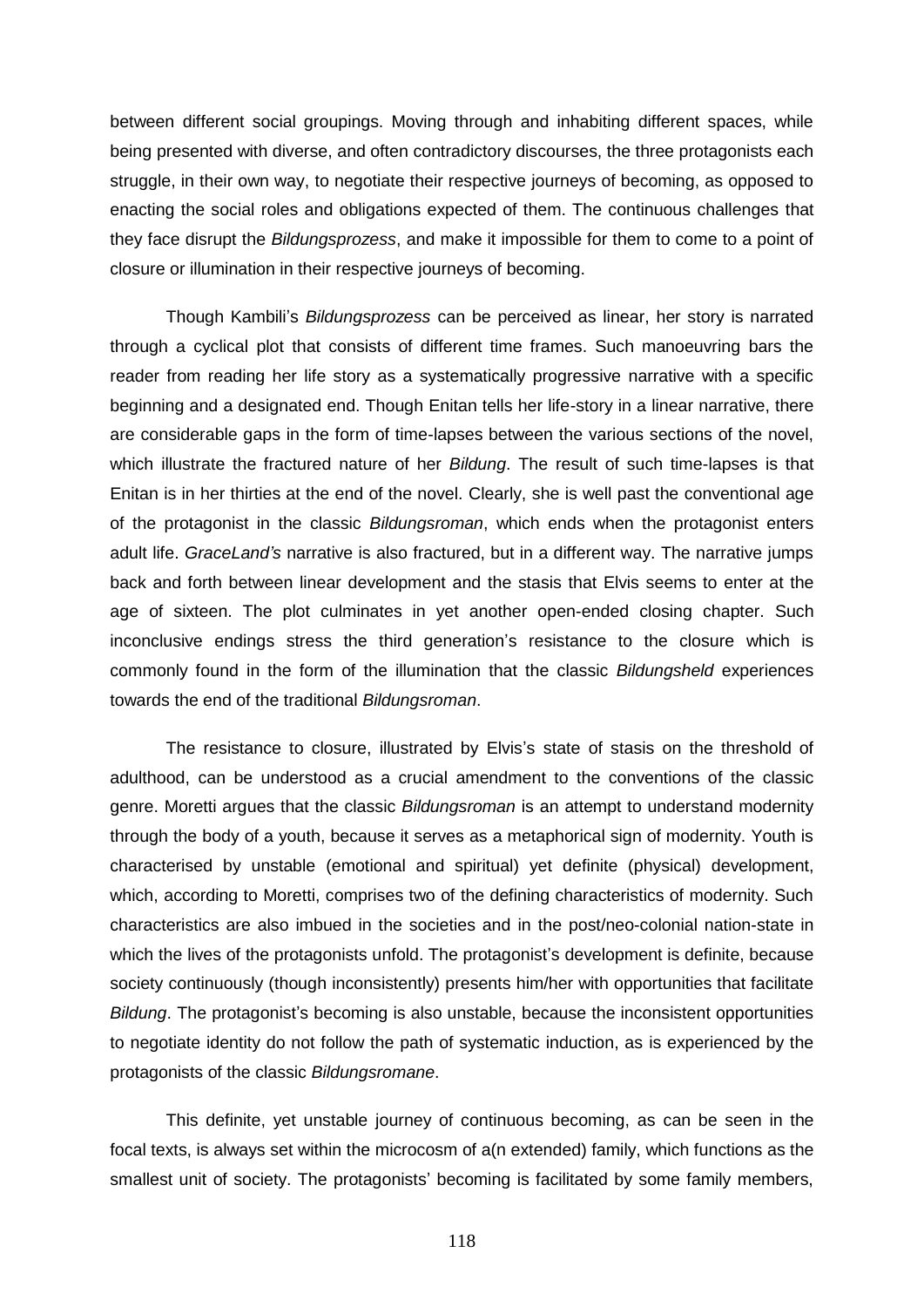while it is inhibited by others. The three texts' preoccupation with the breakdown of familial structures and domestic life could, thus, be read as allegories of the nation, and explorations of the ways in which individuals can break loose from the inhibiting forces imposed by familial structures. The breakdown of families in the past was mainly due to the colonial introduction of new religious and educational practices, as specifically evidenced by Eugene, Papa Nnukwu and Sunday Oke. Such practices, specifically those of Christianity, the nuclear family system, Western forms of governance and the capitalist economic system, took the form of master narratives that both paralleled, and yet opposed, indigenous master narratives. The emphasis on self-governance in a modern and post-colonial environment leads to the breakdown of the families portrayed in the respective texts. The break-down entails a crumbling of both the indigenous and the imposed master narratives to make way for various 'small narratives'. It might also lead to the conflation of both the (indigenous and alien) master narratives, producing a hybridised form that is neither the one nor the other. The master narratives that either conflate or crumble, as represented by the focal texts, are Roman Catholicism in *Purple HibiscusI;* patriarchy in *Everything Good Will Come*; and hegemonic ethno-cultural identities and constructions of masculinity in *GraceLand*. The focus, consequently, shifts from the group to the individual. Such a shift has partly occurred through the generic choice of the individual-orientated *Bildungsromane*.

However, the becoming of the individual is still set within a family unit, and the way in which his/her becoming is facilitated or inhibited is just as telling about their personal expansion as the way in which their families break down. The various father figures in the texts are fraught with contradictions and discrepancies. In public spaces, they seem benign, healthy and responsible: Enitan's father, Sunday Taiwo, is imprisoned for his campaign against the corrupt government, while Kambili's father, Eugene Achike, in *Purple Hibiscus* wins an Amnesty International Award for his political involvement. Elvis's father, Sunday Oke, runs in an election for democracy. Yet, in private and domestic spaces such fathers often display the same attitude towards, and perpetrate the same kind of violence against, their family members as those which the corrupt governments perpetrate against their people. Eugene Achike regularly beats his wife and children; Sunday Taiwo secretly sustains a second family; and Sunday Oke orchestrates the murder of his nephew and brutalises his son. When the protagonists veer away from their fathers' authority in various attempts to negotiate their own independent individualities, the master narrative, as made manifest in the father, crumbles, resulting in the breakdown of the family unit.

Mothers also feature strongly in the texts, even though they tend to be portrayed as silent, submissive or deceased. Kambili's and Elvis's mothers fail to protect the protagonists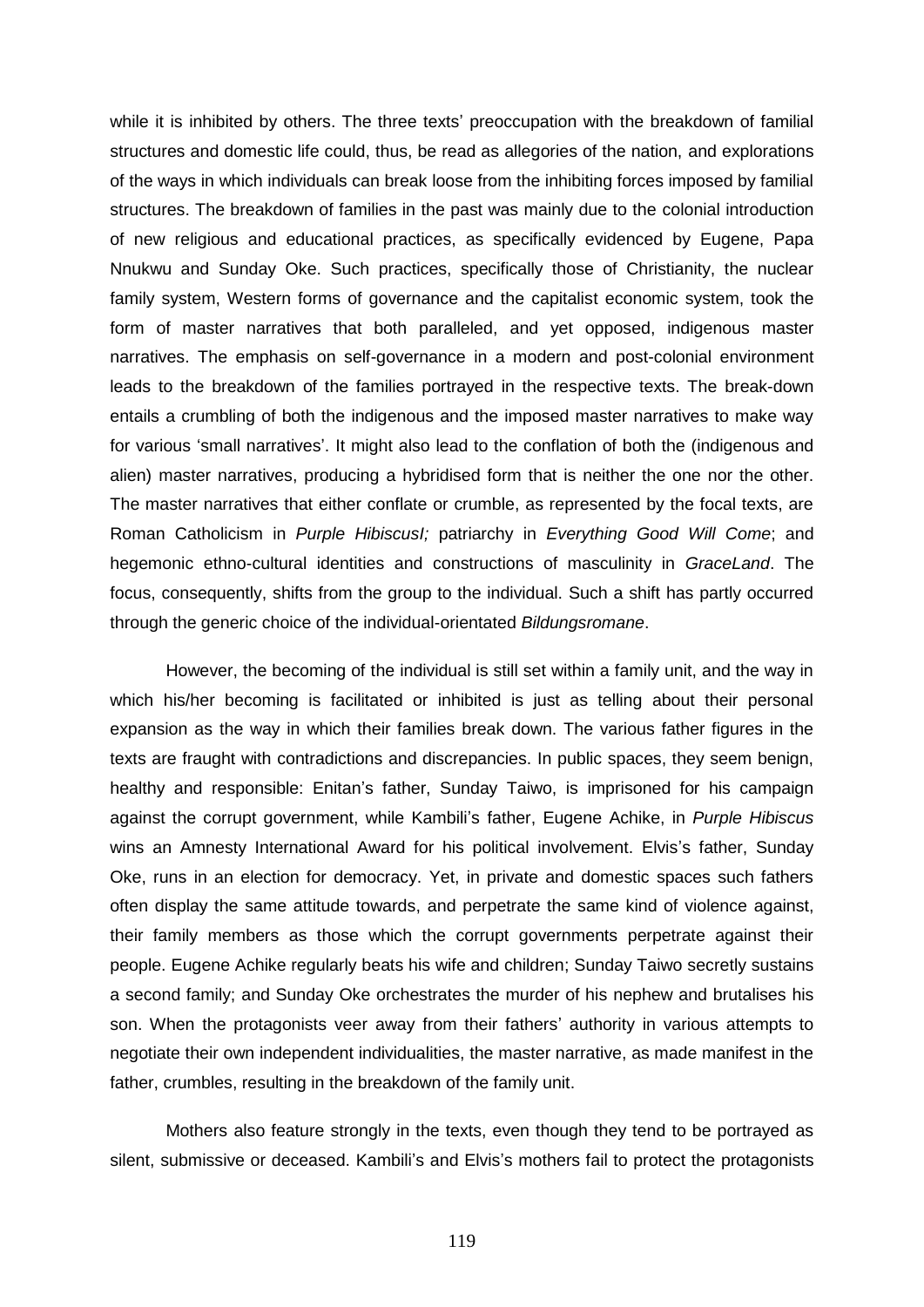from their father's abuse and their socialising projects that inhibit their children's becoming. They, furthermore, also fail to guide their charges on their respective paths to personhood. Enitan's mother, in contrast, is complicit with patriarchy, forcefully bent on socialising Enitan. The texts argue that the mother's voice (though not one that is complicit in patriarchy) is of great importance in the healthy upbringing of a child, as is made explicitly clear in *GraceLand*, when Elvis tries to find guidance from his deceased mother's journal. The imbalance of power and agency between the mother and father figures (as portrayed by mothers who are either dead or silent), leads to the silencing of mothers concerning the upbringing of their children, which, in turn, inhibits the child's *Bildungsprozess*.

The families and societies within which the protagonists live are thus riddled with power imbalances that severely hamper the protagonists' journeys of becoming. A journey of becoming that follows a path of systematic induction, in contrast, typically leads to closure and illumination, resulting in the 'smoothing out' of any unstable development. However, a journey of becoming that does not follow any one specific path, and which is not systematically ordered, will continuously open up to new possibilities for becoming. Closure for the third generation is, thus, impossible, since the societies in which their protagonists negotiate their identities are subject to unstable political forces that continuously present new challenges to be negotiated and overcome. To assume that *Bildung* can result in closure is to deny the individual the ability to negotiate any further avenue or aspect of his/her identity, while implying that the individual will not be able to renegotiate their identity in a changing society. The three *Bildungsromane* analysed in this thesis all notably end with protagonists about to journey to 'elsewheres', to which their becoming opens them up. Elvis is about to leave for the United States; Kambili is planning to visit Aunty Ifeoma and her family abroad; and Enitan has left her husband to live on her own. Even though these elsewheres do not seem to present destinations that hold much hope, except perhaps in the case of Enitan, they do encourage continual becoming beyond the scope of the situations in which the various protagonists find themselves at the end of the respective novels.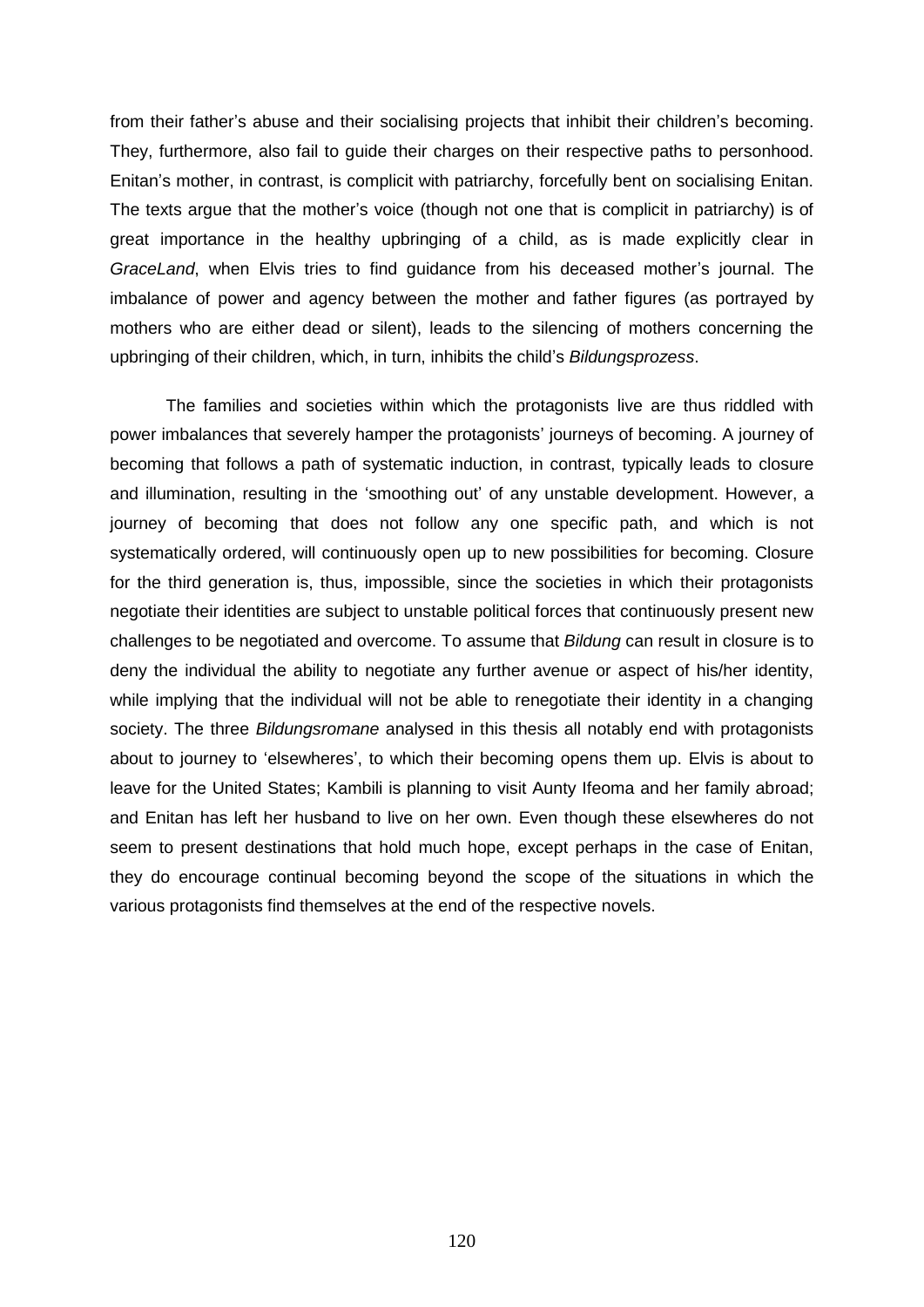## **WORKS CITED**

- Abani, Chris. *GraceLand*. New York: Picador Africa, 2004.
- —. *Becoming Abigail: A Novella*. New York: Akashic, 2006.
- —. Of Ancestors and Progency: Moments in Nigerian Literature. *Black Issues Book Review* 8.6 (2006): 24-25.
- Abrams, Mike H. *A Glossary of Literary Terms*. 5th ed. Fort Worth: Saunders College Publishing, 1985.
- Achebe, Chinua. *Things Fall Apart*. 1958. New York: Anchor Books, 1994.
- —. *Anthills of the Savannah*. 2nd ed. Suffolk: Heinemann Ltd., 1988.
- Adesanmi, Pius and Chris Dunton. "Nigeria's Third Generation Writing: Historiography and Preliminary Theoretical Considerations.‖ *English in Africa* 32.1 (2005): 7-19.
- —. ―Introduction: Everything Good is Raining: Provisional Notes on the Nigerian Novel of the Third Generation.‖ *Research in African Literatures* 39.2 (2008): vii-xii.
- Adichie, Chimamanda N. *Purple Hibiscus*. London: Harper Perennial, 2005.
- —. *Half of a Yellow Sun*. London: Fourth Estate, 2006.
- Afigbo, A. E. *The Warrant Chiefs: Indirect Rule in Southeastern Nigeria 1891-1929.* Ibadan History Series. Ed. J. F. A. Ajayi. London: Longman Group Ltd., 1972.
- Aidoo, Ama. A. *The Girl Who Can and Other Stories*. Legon, Accra: Sub-Saharan Publishers, 1997.
- Anene, J. C. *The International Boundaries of Nigeria 1885-1960: The Framework of an Emergent African Nation*. Ibadan History Series. Ed. J. F. A. Ajayi. London: Longman Group Ltd., 1970.
- Anderson, Benedict. *Imagined Communities: Reflections on the Origin and Spread of Nationalism*. London: Verso, 1983.
- Andrade, Susan Z. "Rewriting History, Motherhood, and Rebellion, Naming an African Women's Literary Tradition.‖ *Research in African Literatures* 21.2 (1990): 91-110.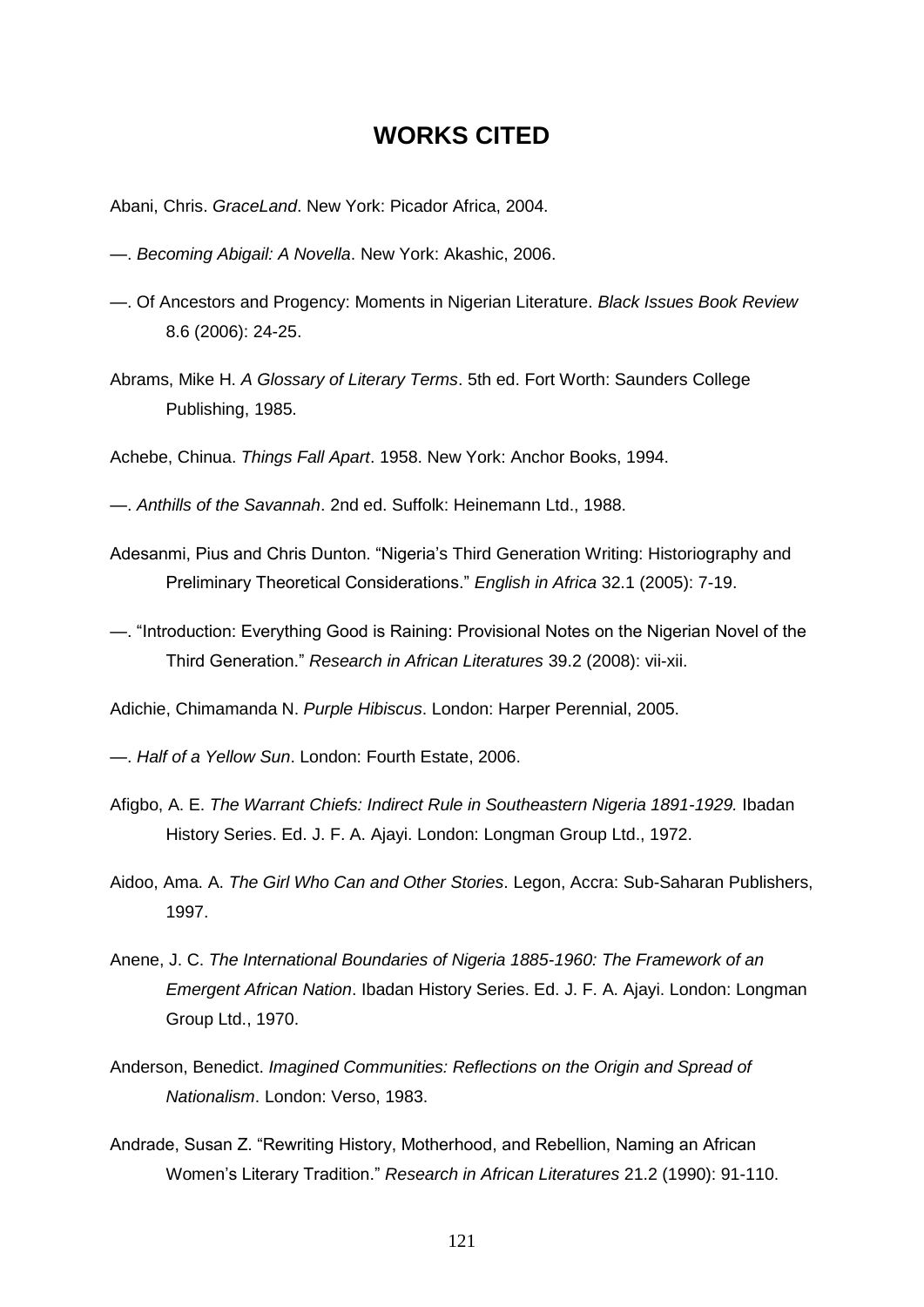- —. ―Tradition, Modernity, and the Family: Reading the Chimurenga Struggle Into and Out of Nervous Conditions.‖ *Negotiating the Postcolonial: Emerging Perspectives on Tsitsi Dangarembga*. Eds. Ann E. Treiber and Jeanette Willey. Trenton: Africa World Press, 2002. 25-59.
- Anya, Ike. "Sefi Atta: Something Good comes to Nigerian Literature" AfricanWriter.com. 10 January 2005. 29 May 2009. [<http://www.africanwriter.com/articles/11/1/Sefi-Atta-](http://www.africanwriter.com/articles/11/1/Sefi-Atta-Something-Good-Comes-to-Nigerian-literature/Page1.html)[Something-Good-Comes-to-Nigerian-literature/Page1.html>](http://www.africanwriter.com/articles/11/1/Sefi-Atta-Something-Good-Comes-to-Nigerian-literature/Page1.html).
- Appiah, Kwame A. "African Identity." Social Postmodernism, Beyond Identity Politics. Eds. Linda Nicholson and Steven Seidman. 2nd ed. Cambridge: Cambridge University Press, 1996. 103-115
- Armah, Ayi K. *The Beautyful Ones Are Not Yet Born*. 1st ed. Johannesburg: Heinemann, 1968.
- Atta, Sefi. *Everything Good Will Come*. Cape Town: Double Story Books, 2006.

Austen, J. *Mansfield Park*. 1814. London: Penguin, 2003.

Aycock, Amanda. "Becoming Black and Elvis: Transnational and Performative Identity in the Novels of Chris Abani.‖ *Safundi: The Journal of South African and American Studies* 10.1 (2009): 11-25.

Baldwin, James. *Going to Meet the Man*. London: Michael Joseph, 1965.

- Beti, Mongo. *Mission to Kala*. 1964. Trans. Peter Green. Berkshire: Heinemann, 1985.
- Boehmer, Elleke. *Stories of Women, Gender and Narrative in the Postcolonial Nation*. New York: Manchester University Press, 2005.

Brontë, Charlotte. *Jane Eyre*. 1874. London: Penguin, 1996.

- Bryce, Jane. ""Half and Half Children": Third Generation Women Writers and the New Nigerian Novel.‖ *Research in African Literatures* 39.2 (2008): 51-67.
- Busia, Abena P.A. "Silencing Sycorax: On African Colonial Discourse and the Unvoiced Female.‖ *Cultural Critique* 14.2 (1990): 81-104.
- Butler, Judith. *Gender Trouble, Feminism and the Subversion of Identity*. New York: Routledge, 1990.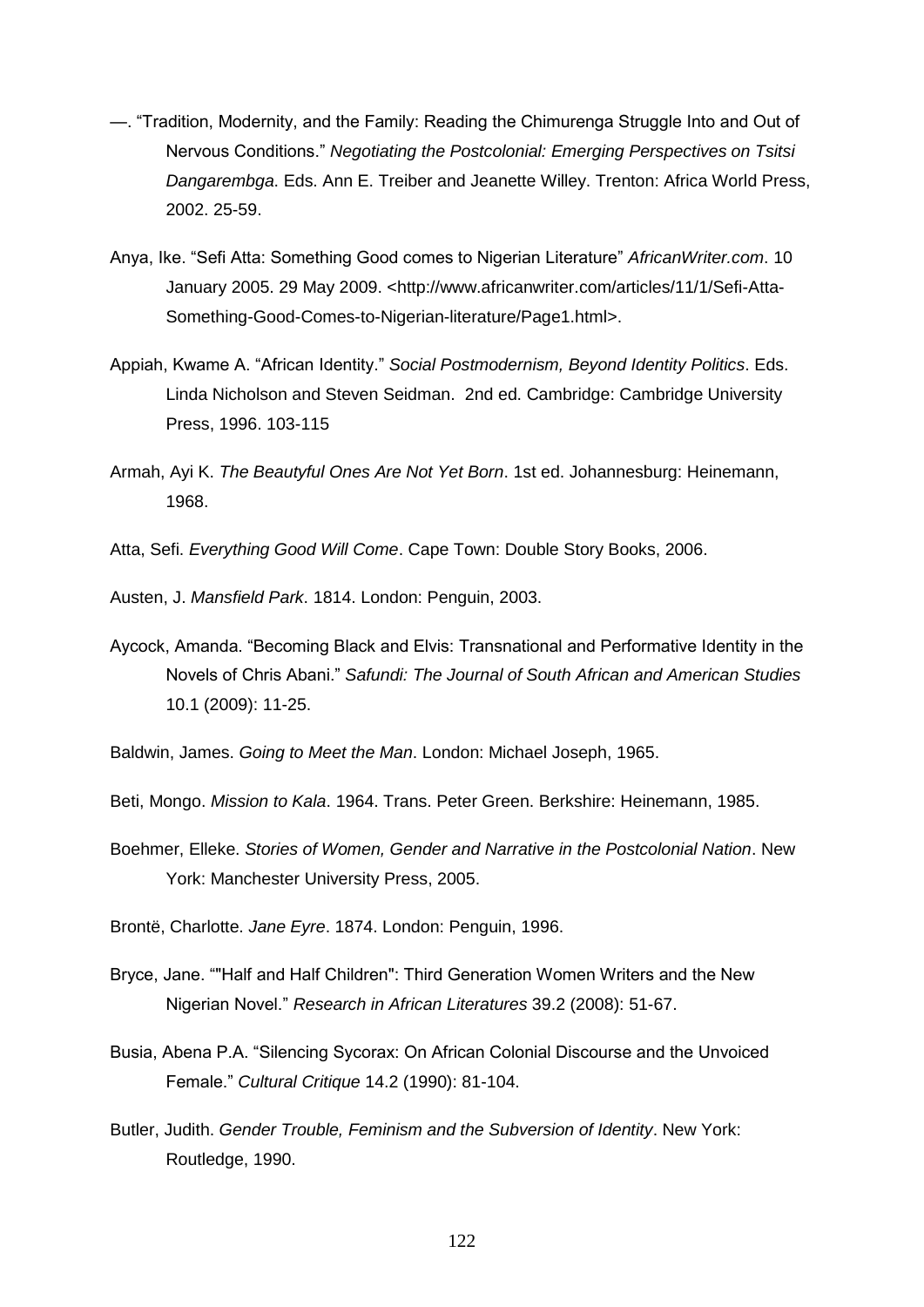Chennells, Anthony. "Inculturated Catholicisms in Chimamanda Adichie's Purple Hibiscus." *English Academic Review* 26.1 (2009): 1-10.

Collins, Walter P. *Tracing Personal Expansion*. Lanham: University Press of America, 2006.

- Cooper, Brenda. *A New Generation of African Writers: Imagination, Material Culture and Language*. Scottsville: University Press of KwaZulu-Natal, 2008.
- Couto, Mia. Address to the Association of Mozambican Economists. *African Books Review Online*. July 2003. 1 October 2003. [<http://www.africanreviewofbooks.com/Newsitems/coutoeconomy.html>](http://www.africanreviewofbooks.com/Newsitems/coutoeconomy.html). (Web page terminated).

Crowder, Michael. *The Story of Nigeria*. 1962. London: Faber and Faber, 1987.

- Dangarembga, Tsitsi. *Nervous Conditions*. London: The Women's Press, 2001.
- Dante, Alighieri. *The Devine Comedy.* 1321. Trans. C.H. Sisson. Manchester: Carcanet New Press, 1980.
- De Beauvoir, Simone. *The Second Sex*. 1952. Trans. H.M. Parshley. New York: Vintage Books, 1989.

―Doppelgänger‖. *Encyclopaedia Britannica*. 30 June 2009 [<http://www.britannica.com/>](http://www.britannica.com/).

- Duara, Prasenjit. "Historicizing National Identity, or Who Imagines What and When." *Becoming National*. Ed. Geoff Suny and Ronald G. Eley. New York: Oxford University Press, 1996. 151-177.
- Dussel, Enrique. *The Invention of the Americas: Eclipse of "The Other" and the Myth of Modernity*. Trans. Michel D. Barber. New York: Continuum, 1995.
- Ekpa, Anthonia A. ―Beyond Gender Warfare and Western Ideology: African Feminism for the 21st Century.‖ *Goatskin Bags and Wisdom, New Critical Perspectives on African Literature*. Ed. Ernest N. Emenyonu. Trenton: Africa World Press, 2000. 27-38.
- Elbow, Peter. *Writing With Power: Techniques for Mastering the Writing Process*. New York: Oxford University Press, 1981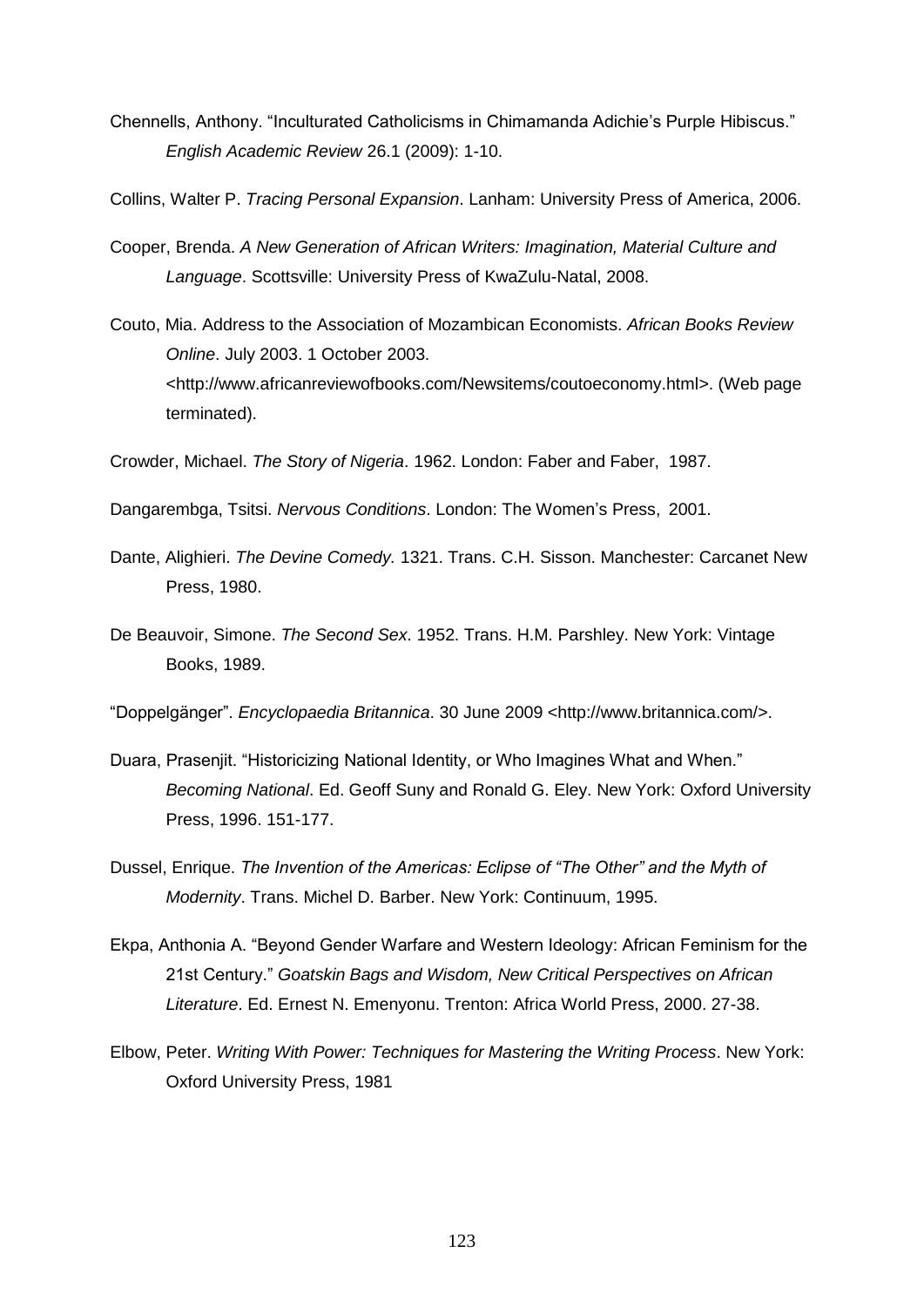- —. "What Do We Mean When We Talk about Voice in Texts?" *Voices on Voice: Definitions, Perspectives, Inquiry*. Ed. Kathleen Blake Yancey. Urbana, IL: National Council of Teachers of English, 1994. 1-35.
- Eliot, George. *The Mill on the Floss*. 1860. Ed. Gordon S. Haight. Boston: Houghton, 1961.

―Elvis Presley‖. *Wikipedia*. 24 March 2008. <http://Wikipedia.co>.

- Falola, Toyin. *The History of Nigeria*. London: Greenwood Press, 1999.
- Fanon, Frantz. *The Wretched of the Earth*. 1961. Trans. Constance Farrington. London: Penguin Classics, 2001.
- —. *Black Skin, White Masks*. 1967. Trans. Grove Press. Herts: Paladin, 1973.
- Felski, Rita. *Beyond Feminist Aesthetics, Feminist Literature and Social Change*. Cambridge: Harvard University Press, 1989.
- ―Foil‖. *Encyclopaedia Britannica*. 30 June 2009 <http://www.britannica.com/>.
- Folorunso, Femi. ―Work from a Country in Progress; Nigerian Literature*.*‖ 1993. *Emeagwali.com*. 24 September 2007. <emeagwali.com/nigeria/literature/nigerianliterature-jan93.html>.
- Forna, Aminatta. ―New Writing and Nigeria: Chimamanda Nigozi Adichie and Helen Oyeyemi in Conversation.‖ *Wasafiri* 21.1 (2006): 50-57.
- Fraiman, Susan. *Unbecoming Women*. New York: Columbia University Press, 1987.
- Garber, Marjorie. *Vested Interests, Cross-dressing and Cultural Anxiety*. New York: Routledge, 1997.
- Garuba, Harry. "The Unbearable Lightness of Being: Re-Figuring Trends in Recent Nigerian Poetry.‖ *English in Africa* 32.1 (2005): 51-72.
- Gikandi, Simon. "Modernity and Modernism." Ed. Simon Gikandi, *Encyclopedia of African Literature*. New York: Routledge. 2003. 336-340
- Harder, Suzanne. "The *Bildungsroman* Genre: Great Expectations, Aurora Leigh, and Waterland.‖ *The Victorian Web*. 21 Feburary 2005. 47 August 2007. <www.victorianweb.org */*genre/hader1.html>.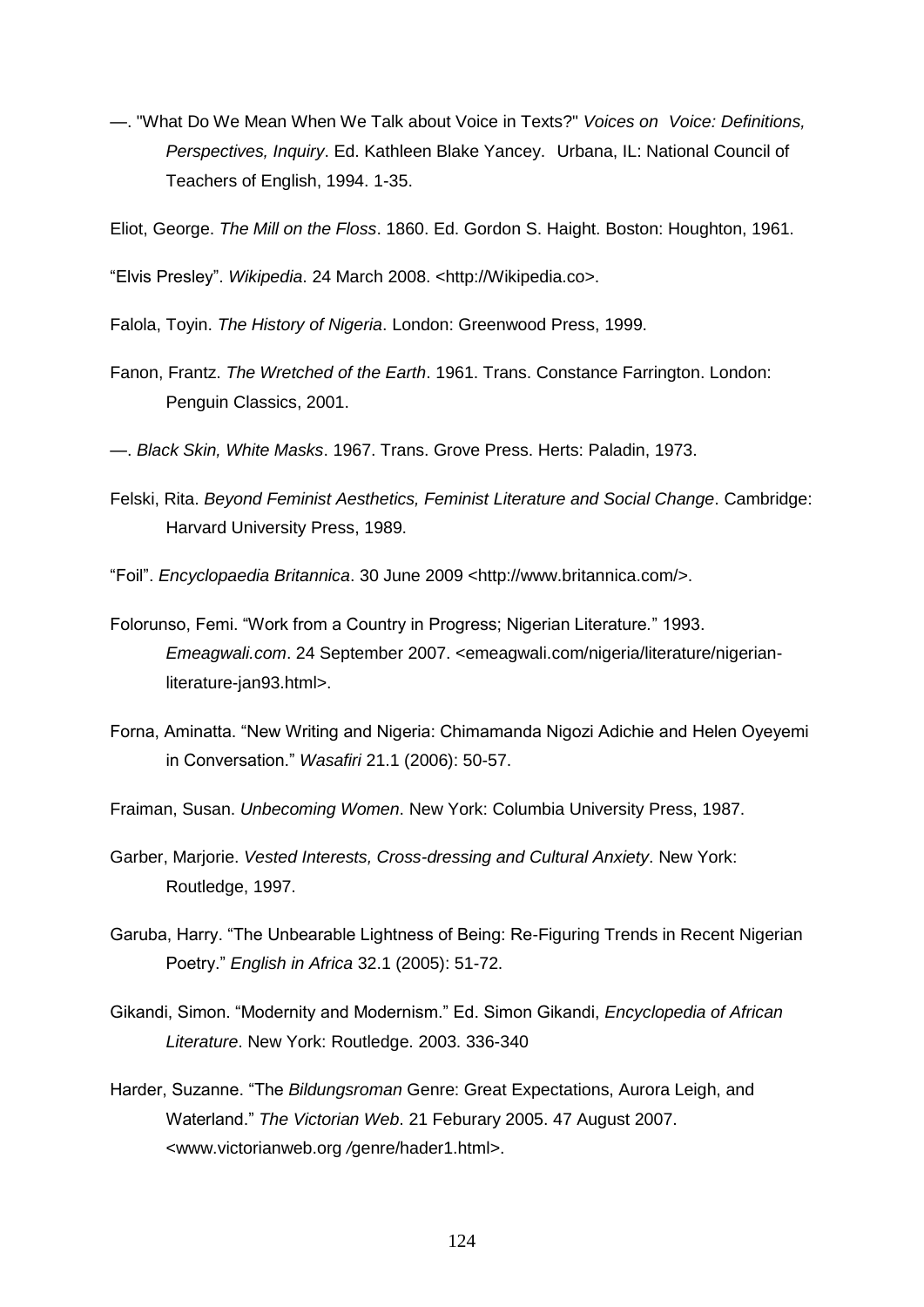- Hawley, John C. "Biafra as Heritage and Symbol: Adichie, MBachu, and Iweala." Research in *African Literatures* 39.2 (2008): 15-26.
- Head, Bessie. *A Question of Power*. Jonannesburg: Heinemann, 1974.
- Hewett, Heather. "Coming of Age: Chimamanda Ngozi Adichie and the Voice of the Third Generation.‖ *English in Africa* 32.1 (2005): 73-97.
- ―History‖. A. *History of Nigeria*. 22 June 2009 <http://www.historyworld.net/wrldhis/PlainTextHistories.asp?historyid=ad41>.
- ―History‖. B. *Motherland Nigeria*. 17 July 2009. <http://www.motherlandnigeria.com/history.html>.
- Hron, Madelaine. "Ora na-azu nwa: The Figure of the Child in Third-Generation Novels." *Research in African Literatures* 39.2 (2008): 27-47.
- Iweala, Uzodinma. *Beast of No Nation*. London: John Murray, 2005.
- Jameson, Fredrick. ―Third-World Literature in the Era of Multinational Capitalism.‖ *New Political Science* 15.4 (1987): 65-88.
- Kane, Cheikh H. *Ambiguous Adventure*. 1963. Trans. Katherine Woods. Johannesburg: Heinemann, 1972.
- Kaufman, Zaude. Interview with Chris Abiani. *Truthdig*. 18 April 2006. 29 May 2009. <http://www.truthdig.com/report/item/20060418\_chris\_abani\_truthdig\_interview/>.
- Laye, Camara. *The Dark Child*. 1953. Trans. James Kirkup. London: Collins, 1954.
- Lyotard, Jean, F. *The Postmodern Condition: a Report on Knowledge*. 1979. Trans. Geoff Bennington and Brian Masumi. Minneapolis: University of Minnesota Press, 1984.
- Madunagu, Edwin. "Politics and Coups in Nigeria." *Dawodu.com.* 2 December 2007. 13 August 2008. <http://www.dawodu.com/madunagu8.htm>
- Mann, Kristin. *Slavery and the Birth of an African City: Lagos, 1760-1900*. Bloomington: Indiana University Press, 2007.

Mbembe, Achille. ―African Mode of Self-Writing.‖ *Public Culture* 14.1 (2002): 239-273.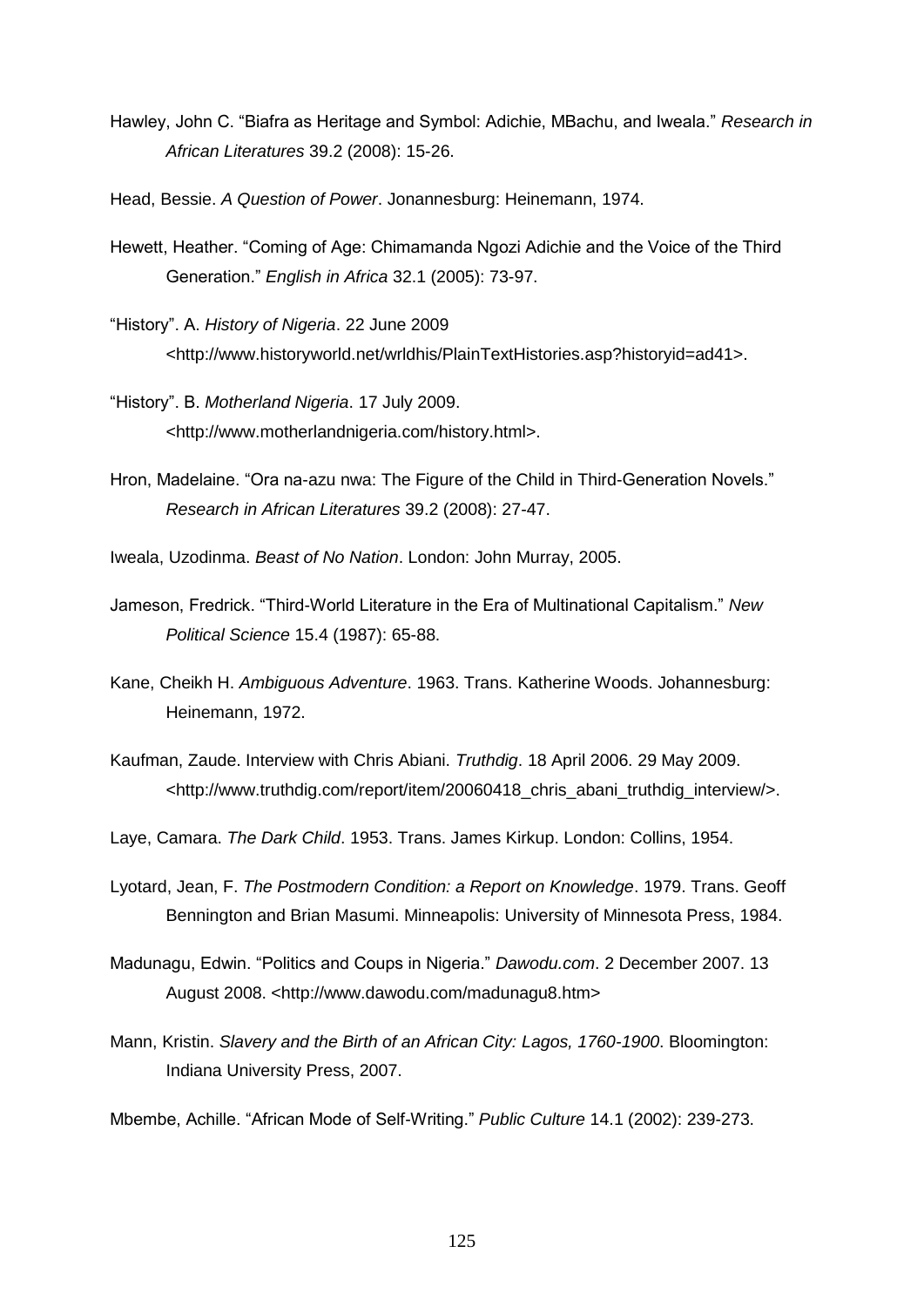- McClintock, Anne. 'No Longer in a Future Heaven": Nationalism, Gender, and Race.' *Becoming National*. Ed. Geoff Suny and Ronald G. Eley. New York: Oxford University Press, 1996. 260-284.
- Melucci, Alberto. "Identity and Difference in a Globalized World." Debating Cultural Hybridity, *Multi-cultural Identities and the Politics of Anti-Racism*. Ed. Pnina Modood and Tariq Werbner. London: Zed Books, 1997. 58-69.
- Mickelsen, David J. ―The *Bildungsroman* in Africa: The Case of *Mission terminée.*‖ *The French Review* 59.3 (1986): 418-427.
- Moolla, Fiona F. "Negotiating the Bildungsroman: Feminist Individualism in Nuruddin Farah's From a Crooked Rib." Paper presented at annual postgraduate conference at Stellenbosch University, September 2007.
- Moretti, Franco. *The Way of the World: Bildungsroman in European Culture*. London: Verso, 1987.
- Nnaemeka, Obioma. "Introduction: Reading the Rainbow." Sisterhood, Feminisms and *Power: From Africa to the Diaspora*. Ed Obioma Nnaemeka. New York: Africa World Press, 1998. 1-30.
- Nnodim, Rita. "City, Identity and Dystopia: Writing Lagos in Contemporary Nigerian Novels." *Journal of Postcolonial Writing* 44.4 (2008): 321-332.
- Nnolim, Charles E. ―Trends in the Nigerian Novel.‖ *Literature and National Consciousness*. Ed. Ernest Emenyonu. 7th. ed. Calabar: Heinemann Educational Books, 1989.
- Nwakanma, Obi. "Metonymic Eruptions: Igbo Novelists, the Narrative of Nation, and New Developments in the Contemporary Nigerian Novel.‖ *Research in African Literatures* 39.2 (2008): 1-14.
- Nyairo, Joyce. ""Modify": Jua Kali as a Metaphor for Africa's Urban Ethnicities and Cultures." Mary Kingsley Lectures at the AEGIS Conference at SOAS on the 2nd July. Brunei Gallery, SOAS: Royal African Society, 2005. 1-16. 27 September 2005. [<http://www.royalafricansoceity.org/history/reports\\_publications/](http://www.royalafricansoceity.org/history/reports_publications/%20recent_meetings/juak)  [recent\\_meetings/juak>](http://www.royalafricansoceity.org/history/reports_publications/%20recent_meetings/juak).
- Oha, Anthony C. ―Beyond the Odds of the Red Hibiscus: A Critical Reading of Chimamanda Adichie's Purple Hibiscus.‖ *The Journal of Pan African Studies* 1.9 (2007): 199-211.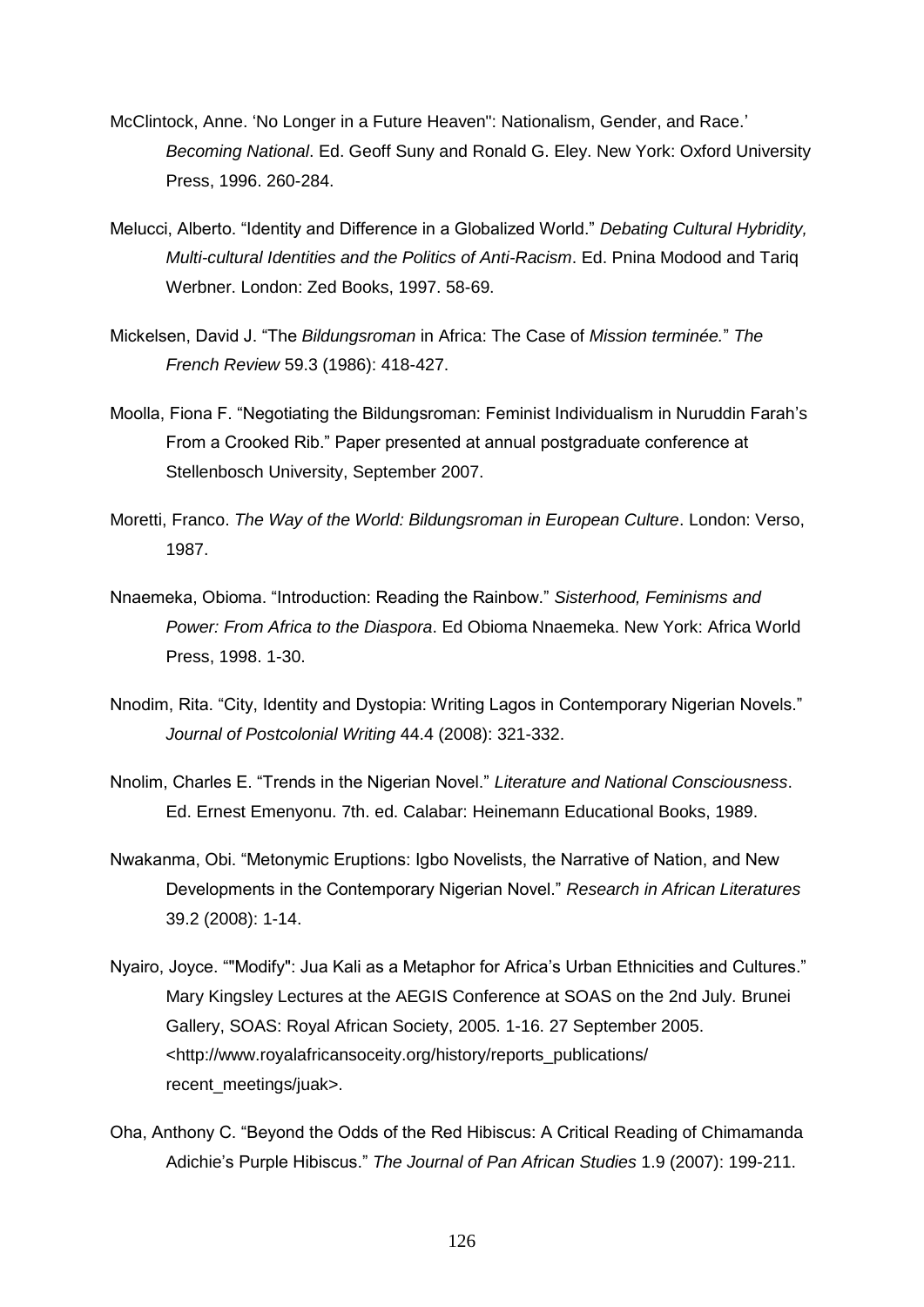- Ojaide, Tanure. ―Sefi Atta: Everything Good Will Come.‖ *World Literature Today* May (2006): 61-66.
- Okoye, Chukwuma. ―The Deep Stirring of the Unhomely: African Diaspora on Biyi Bandele's The Street.‖ *Research in African Literatures* 39.2 (2008): 79-92.
- Okri, Ben. *The Famished Road*. London: Vintage Books, 2003.
- Okuyade, Ogaga. "Changing Borders and Creating Voices: Silence as Character in Chimamanda Adichie's Purple Hibiscus.‖ *The Journal of Pan African Studies* 2.9 (2009): 245-259.
- Palmowski, Jan. "A Dictionary of Contemporary World History." 2004. *Encyclopedia.com.* 17 July 2009 <http://www.encyclopedia.com>.
- Quayson, Ato. *Calibrations, Reading for the Social*. Minneapolis: University of Minnesota Press, 2003.
- Rich, Adrienne. *Of Women Born*. New York: Bantam Books, 1977.
- Rosowski, Susan J. "The Novel of Awakening." The Voyage In: Fictions of Female *Development*. Ed. Elizabeth. Hirsch, Marianne. Langland, Elizabeth Able. Hanover and London: University Press of New England, 1983. 49-68.
- Saidullah, Ahmad. "The Virgin of Flames by Chris Abani" (Review of the Book). *The Quarterly Conversation.* 8.2 (2007). 28 July 2009. <http://quarterlyconversation.com/the-virgin-of-flames-by-chris-abani-review>.
- Seidler, Victor J. *Young Men and Masculinities: Global Cultures and Intimate Lives*. London: Zed Books, 2006.
- Stanovsky, Derek. "Fela and His Wives: The Import of a Postcolonial Masculinity." A Jouvert: *Journal of Postcolonial Studies* 2.1 (1998). 17 March 2008. [<http://english.chass.ncsu.edu/jouvert/v2i1/CON21.HTM>](http://english.chass.ncsu.edu/jouvert/v2i1/CON21.HTM).
- Stratton, Florence. *Contemporary African Literature and the Politics of Gender*. New York: Routledge, 1994.
- Tunca, Daria. "Ideology in Chimamanda Ngozi Adichie's Purple Hibiscus." Construction, *English Text* 2.1 (2009): 121-131.